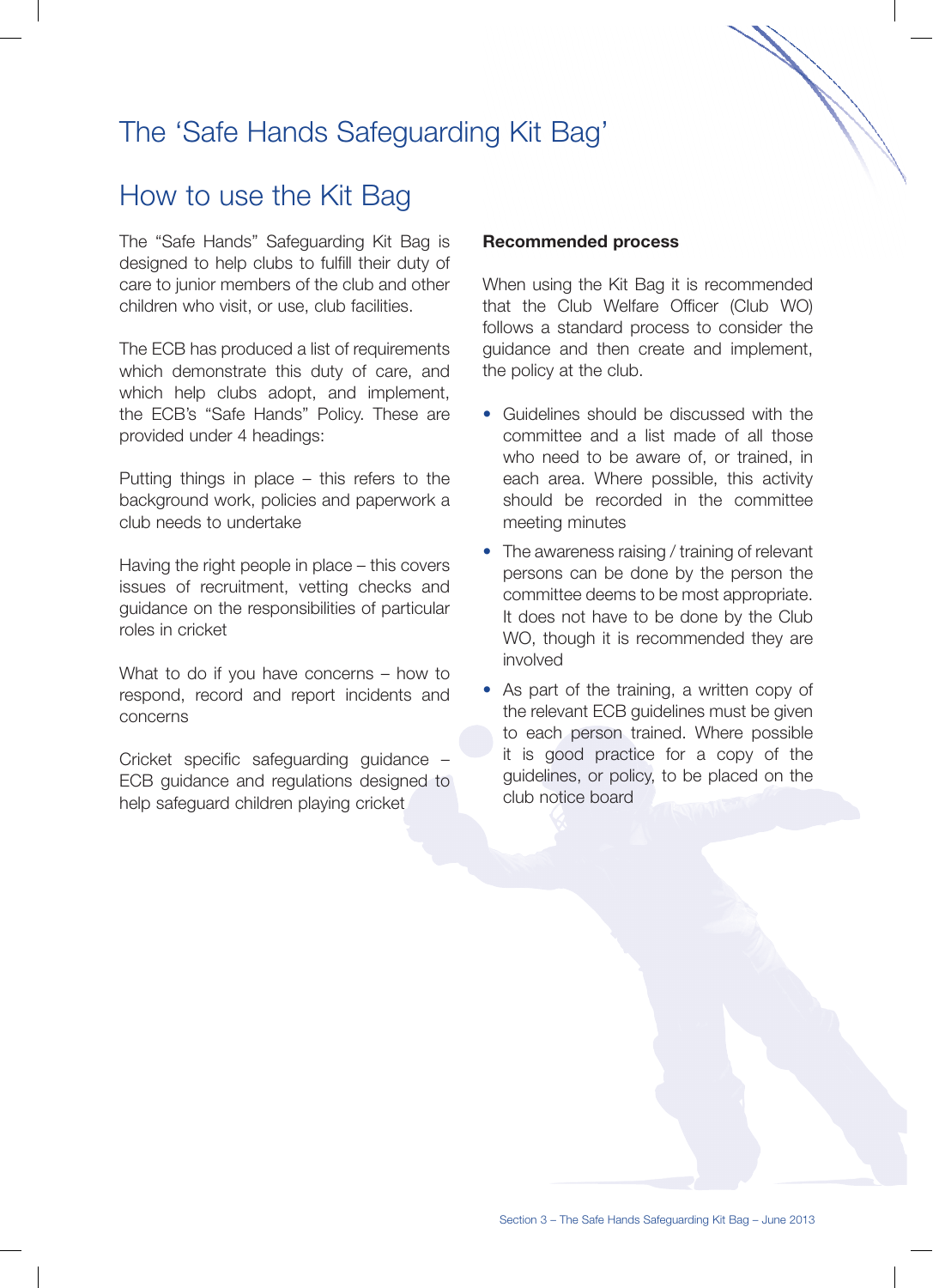# The 'Safe Hands Safeguarding Kit Bag'

### **Contents**

**Putting things in place** – background work, policies and paperwork

- ECB guidance on creating an individual club safeguarding policy statement, including a sample club safeguarding policy statement template
- ECB guidance for Codes of Conducts, including:
- ECB code of conduct for members and guests
- Producing a code of conduct for children
- The ECB whistle blowing policy
- A useful safeguarding contacts list
- Player profile system enabling adults to exercise their duty of care in an emergency situation, including a player profile form template
- ECB guidance on welcoming and safeguarding children with a disability
- Sample 'anti-bullying policy' and procedures for dealing with bullying
- Changing rooms and showering
- Photography, video and the use of images (including press and website guidelines)
- Transport to and from matches
- Managing children away from the club

Section 3 – The Safe Hands Safeguarding Kit Bag – June 2013

- Missing children
- Working with external partners (for example club personnel undertaking cricket activities in schools/for local authorities or similar, on a voluntary or paid basis)
- Guidance on creating a welcoming environment, and a sample welcome letter for parents
- ECB Guidance for clubs on the use of Social Media, texts and email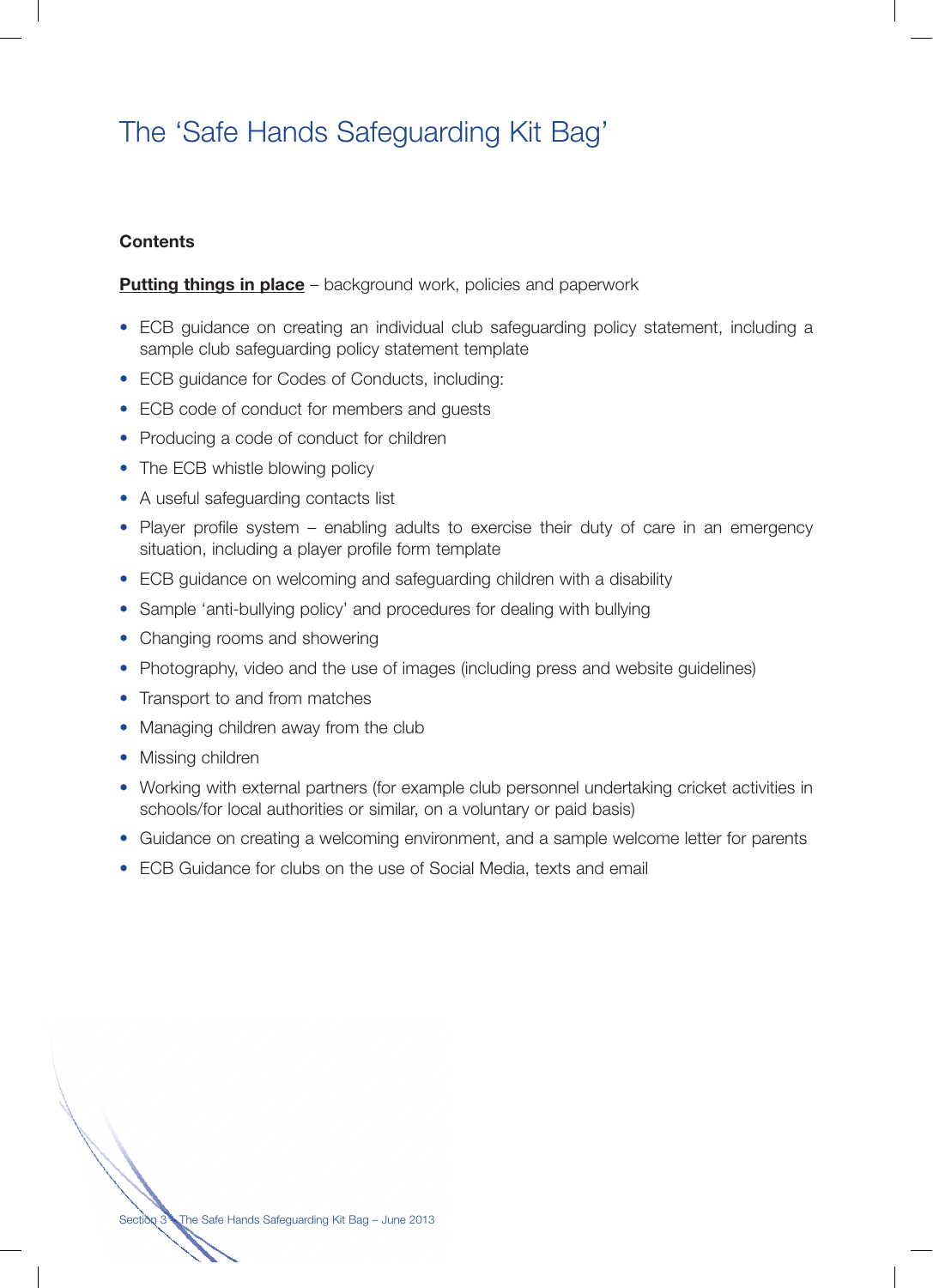# The 'Safe Hands Safeguarding Kit Bag'

### **Having the right people in place** – recruitment and guidance

- ECB guidance on appointing and training a Club Welfare Officer
- ECB Guidance on roles in Cricket that require an ECB Vetting check
- How to determine which roles are regulated activity with children in cricket
- ECB guidance on appointing appropriate volunteers and/or paid staff to work with children
- Recruiting and supporting volunteers
- ECB reference form template
- ECB non UK resident vetting form template
- ECB guidance for all staff and volunteers working with children
- ECB guidance for coaches working with Children
- ECB Guidance for Staff and Volunteers working with Children
- ECB Guidance for Coaches working with Children

### **What to do if you have concerns**

- ECB guidance on responding to, recording and reporting concerns which might arise either within or outside the club, including an ECB incident reporting form template
- Guidance on Recording of information

### **Cricket specific safeguarding guidance**

- ECB guidelines on supervising children at cricket sessions
- ECB guidance on wearing cricket helmets
- ECB fielding regulations
- ECB fast bowling directives
- ECB guidelines for junior players in open age cricket
- ECB guidelines on girls playing in boys age group leagues and competitions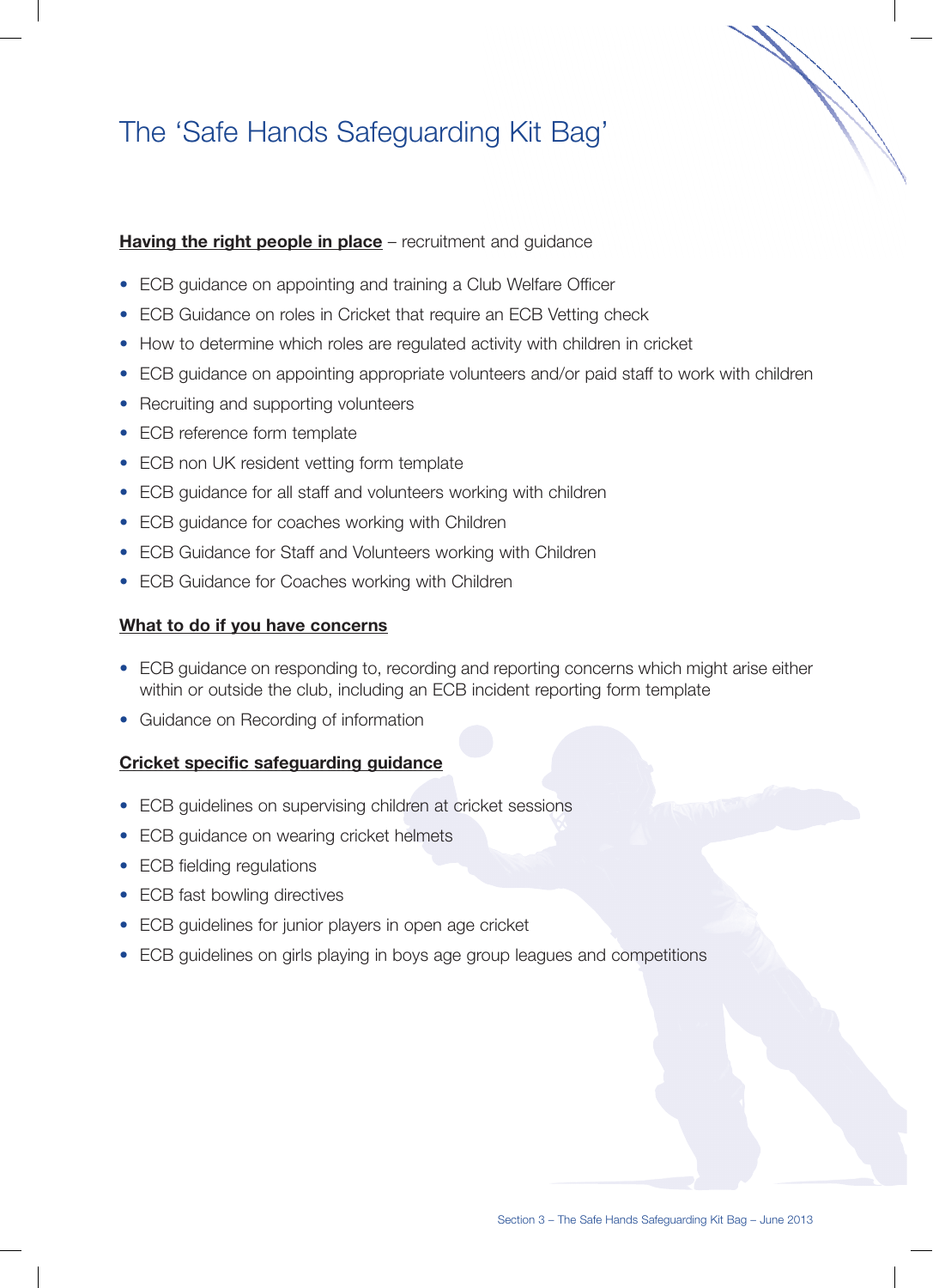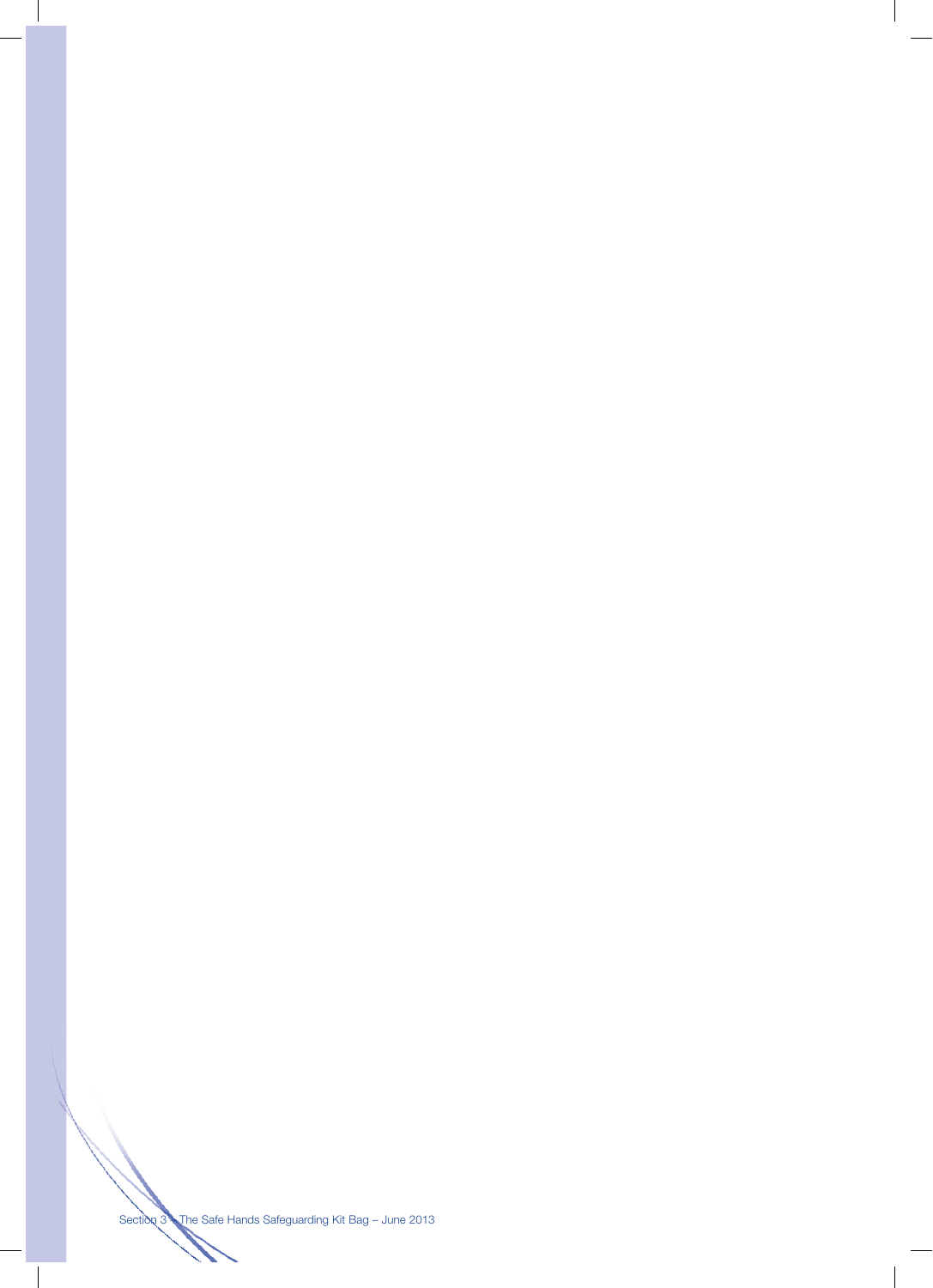# Creating an Individual Club Safeguarding Policy **Statement**

In addition to adopting the ECB's "Safe Hands Policy", all ECB affiliated clubs must create an individual "Club Safeguarding Policy Statement."

We recognise that some cricket clubs will be part of a larger multi-sport club. Even if a cricket club is a 'section' of another club the cricket committee still needs to identify the elements of the "Safe Hands Policy" which are directly applicable to the cricket section and those that will require consultation with the umbrella sports club committee for implementation. It is vital in these circumstances that the cricket club ensures the umbrella committee has addressed all the issues within the "Safe Hands Policy" and recognises its separate responsibilities for safeguarding. Collaboration between all sports sections within such clubs is necessary for effective safeguarding.

Please contact the ECB Safeguarding Team if further assistance is required in this area.

### **Recommended Process/Activities**

- 1. The following template can be discussed and personalised by your Club Committee to meet the specific needs of your location.
- 2. Organise for the personalised "Club Safeguarding Policy Statement" to be formally adopted by your club. A vote is normally needed at the club's AGM to make this formal adoption. (For those clubs who do not have an AGM in the near future, it is considered to be good practice for the committee to make a temporary adoption on behalf of the club as an interim measure).
- 3. Having defined a club safeguarding policy, its content will then help everyone at the club to know how the club will approach safeguarding on an ongoing basis.
- 4. Once adopted, a copy of the club's own safeguarding policy should be displayed on the club notice board.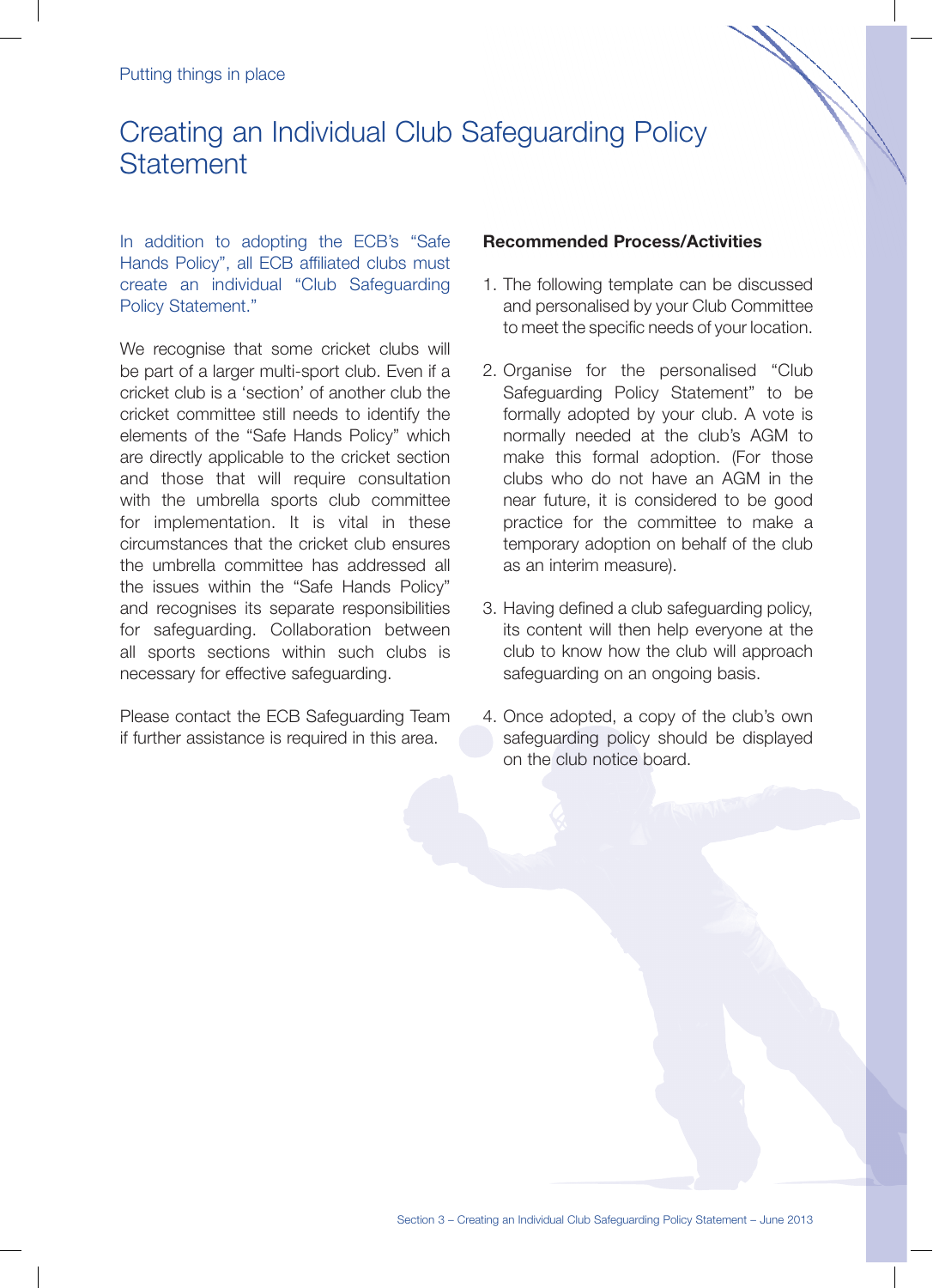Section 3 – Creating an Individual Club Safeguarding Policy Statement – June 2013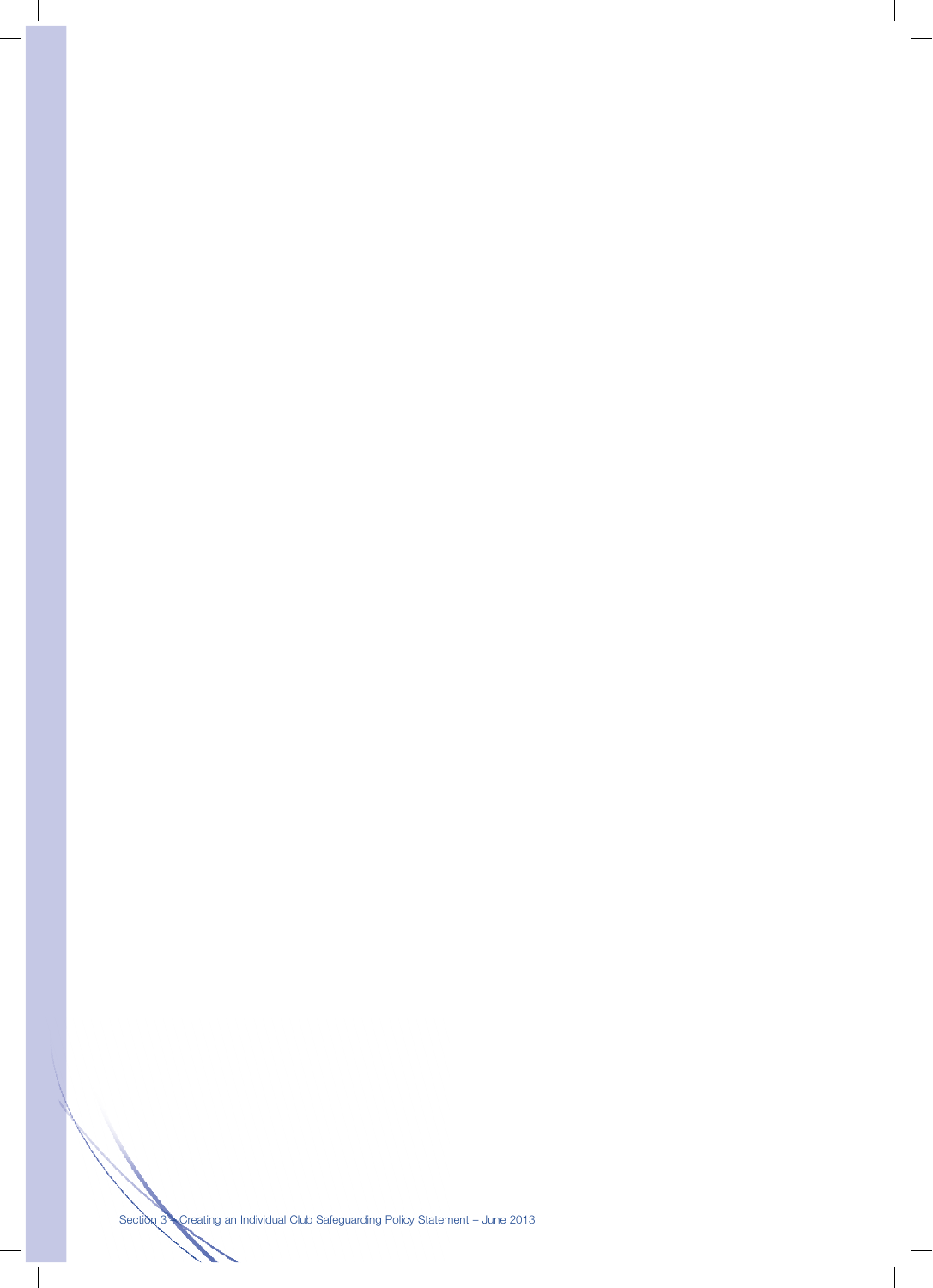# xxxxxx Cricket Club – Safeguarding Policy Statement

xxxxxxxxxx Cricket Club (The Club) is committed to ensuring all Children (i.e all persons under the age of 18 ) participating in cricket have a safe and positive experience.

We will do this by:

- Recognising all children participating in cricket (regardless of age, gender, race, religion, sexual orientation, ability or disability) have the right to have fun and be protected from harm in a safe environment
- Ensuring individuals working within cricket at, or for, our club provide a welcoming, safe, and fun experience for children
- Adopting and implementing the England and Wales Cricket Board (ECB) "Safe Hands – Cricket's Policy for Safeguarding Children" and any future versions of this
- Appointing a Club Welfare Officer and ensuring they attend all current and future training modules required by the ECB,
- Ensuring all people who work in cricket at, or for, our club (such as staff, officials, volunteers, team managers, coaches and so on) have a responsibility for safeguarding children, and understand how the "Safe Hands Policy" applies to them
- Ensuring all individuals working within cricket at, or for, the club are recruited and appointed in accordance with ECB guidelines and relevant legislation
- Ensuring all individuals working within cricket at, or for, the club are provided with support, through education and training, so they are aware of, and can adhere to, good practice and Code of Conduct guidelines defined by the ECB, and the club
- Ensuring the name and contact details of the Club Welfare Officer is available:
- As the first point of contact for parents, children and volunteers/staff within the club
- As a local source of procedural advice for the club, its committee and members
- As the main point of contact within the club for the ECB County Welfare Officer and the ECB Safeguarding Team, and
- As the main point of contact within the club for relevant external agencies in connection with child safeguarding

Ensuring correct and comprehensive reporting procedures exist for raising and managing child safeguarding concerns.

• Providing an environment where the views of children, parents and volunteers are sought and welcomed on a range of issues. This will help us create an environment where people have the opportunity to voice any concerns (about possible suspected child abuse/neglect, and/or about poor practice) to the Club Welfare Officer \*

\*Details of the County Welfare Officer will be made available, in case the Club Welfare officer is unavailable, or the concern relates to the Club Welfare officer.

- Ensuring all suspicions concerns and allegations are taken seriously and dealt with swiftly and appropriately
- Ensuring access to confidential information relating to child safeguarding matters is restricted to those who need to know in order to safeguard children – including the Club Welfare Officer and the appropriate external authorities, such as the Local Authority Designated Officer (LADO), as specified within ECB child safeguarding procedures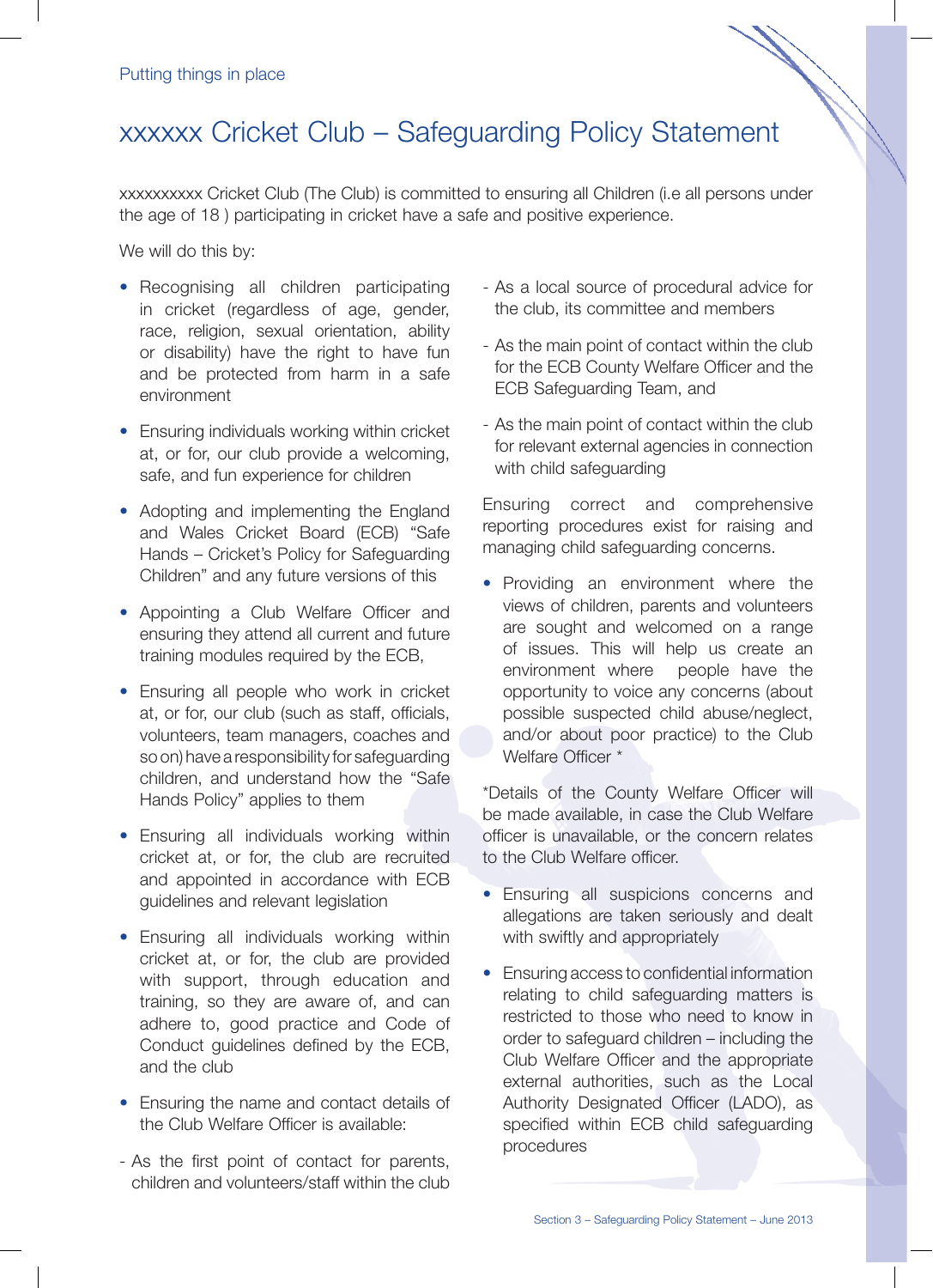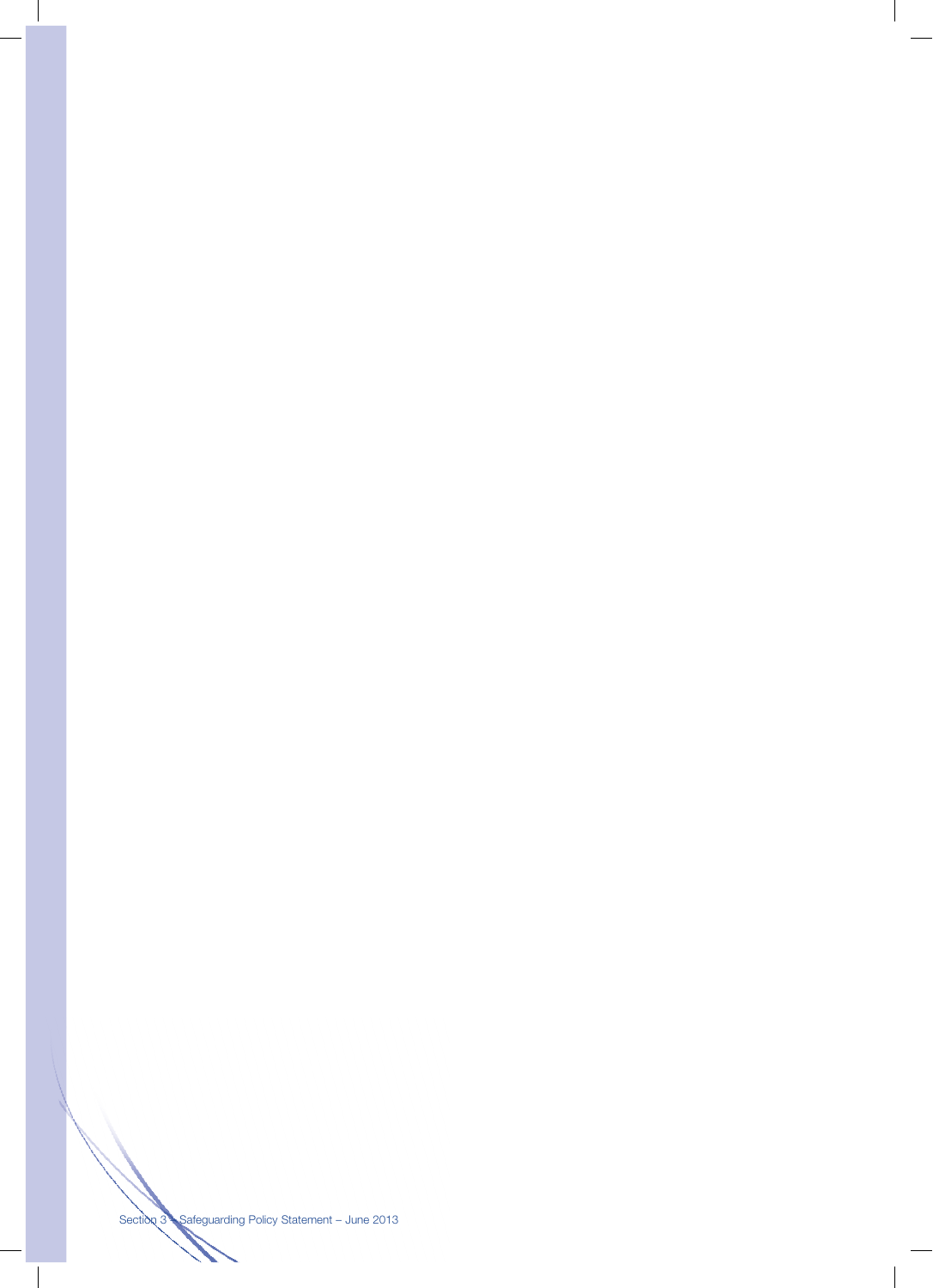# ECB Guidance on Codes of Conduct

The ECB provides codes of conduct for all cricket participants – the Code of Conduct for Members and Guests; and the Code of Conduct for Coaches. These codes of conduct provide participants with details of acceptable and unacceptable behaviour, and the expectations of others in relation to good operational practices. The codes of conduct provide clubs, leagues and other bodies with reference points for managing participants and as such assist in identifying unacceptable practice within the game. Breaches of these codes of conduct can be dealt with at a local, regional or national level as appropriate in each individual circumstance.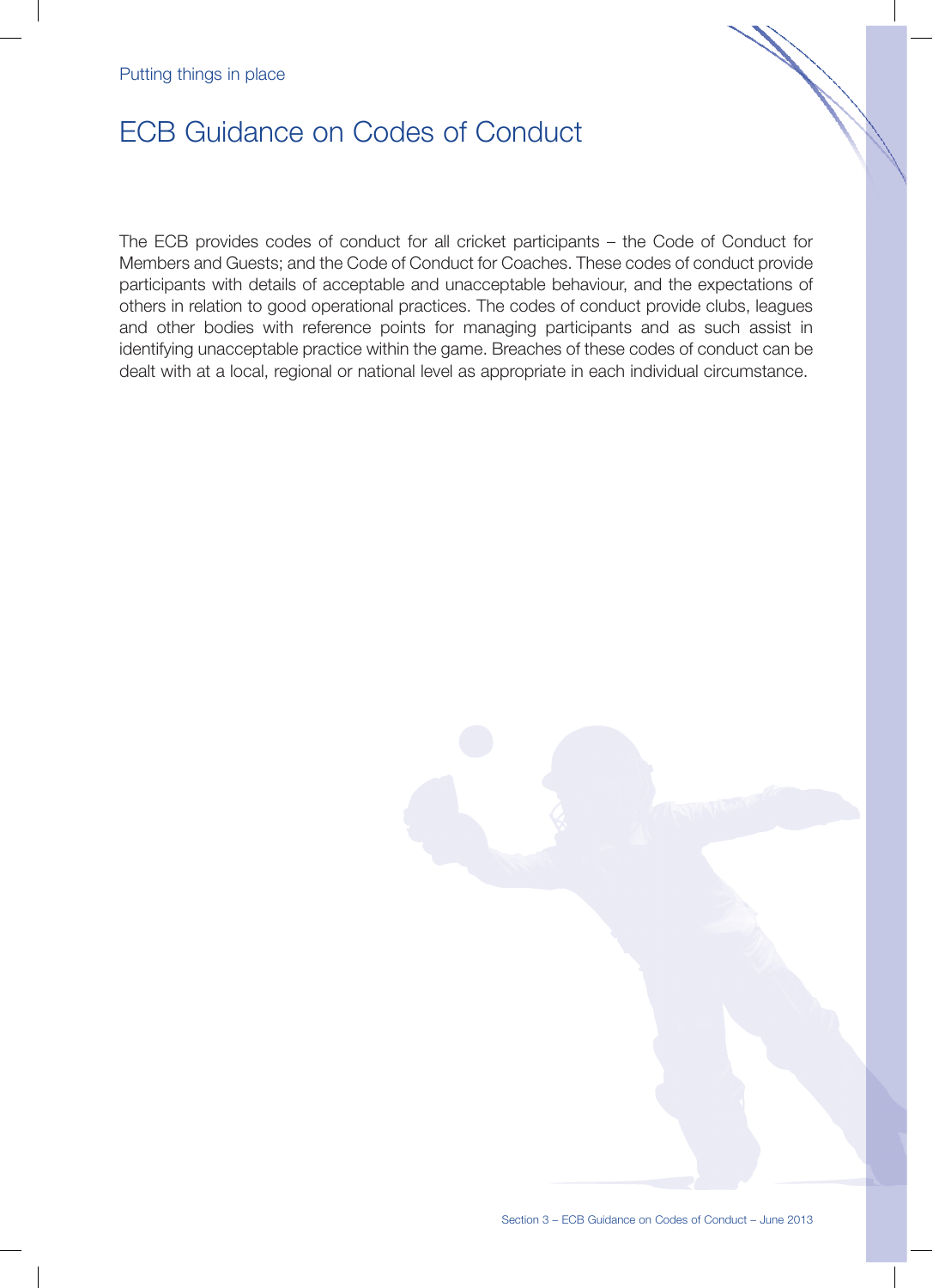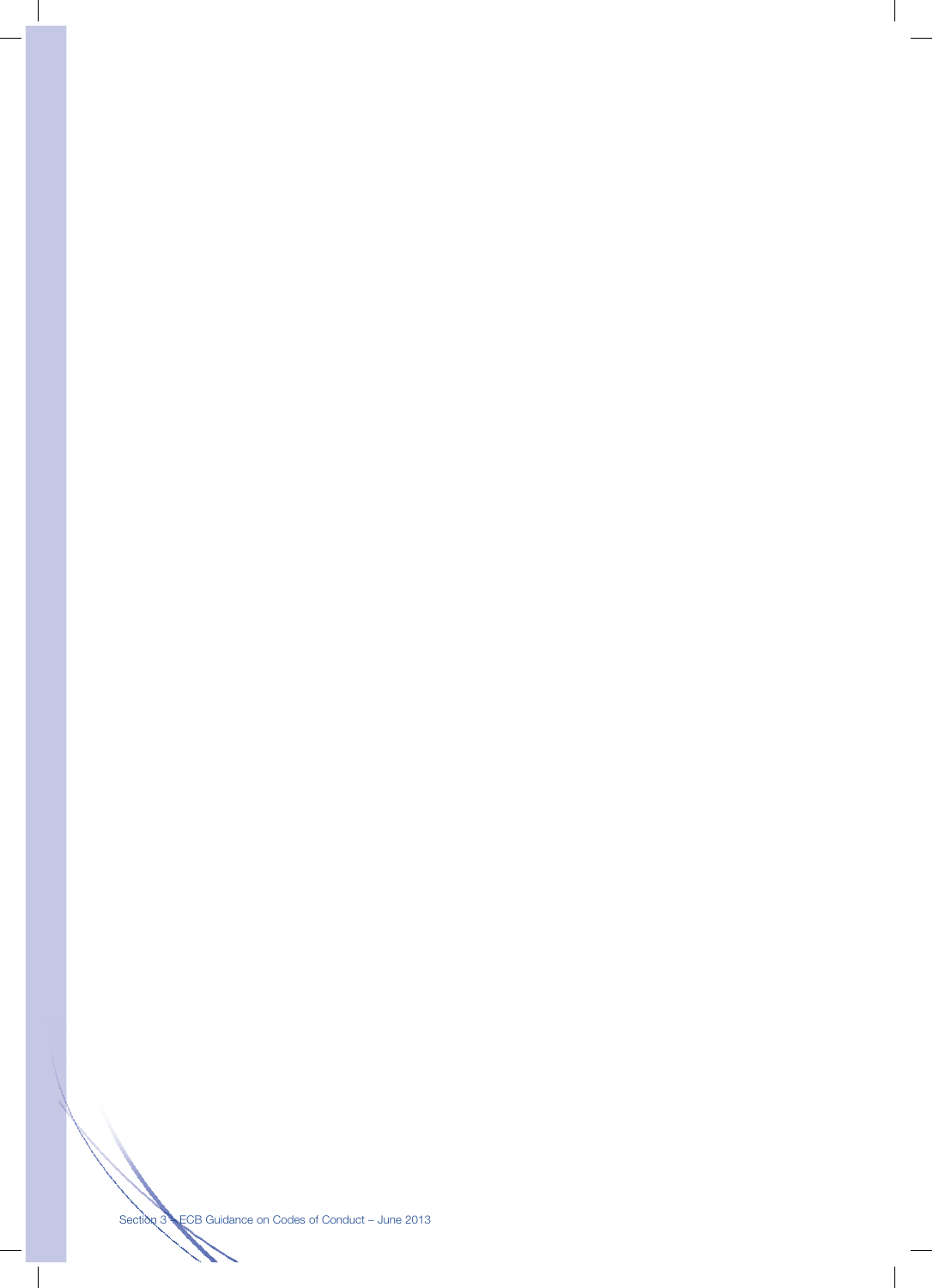# Code of Conduct for Cricket Club Members and Guests\*

### **All Members and Guests of this Cricket Club will:**

- Respect the rights, dignity and worth of every person within the context of cricket
- Treat everyone equally and not discriminate on the grounds of age, gender, disability, race, ethnic origin, nationality, colour, parental or marital status, religious belief, class or social background, sexual preference or political belief
- Not condone, or allow to go unchallenged, any form of discrimination if witnessed
- Display high standards of behaviour
- Promote the positive aspects of cricket, for example fair play
- Encourage all participants to learn the Laws and rules and play within them, always respecting the decisions of match officials
- Actively discourage unfair play, rule violations and arguing with match officials
- Recognise good performance not just match results
- Place the well-being and safety of children above the development of performance
- Ensure activities are appropriate for the age, maturity, experience and ability of the individual
- Respect children's opinions when making decisions about their participation in cricket
- Not smoke, drink or use banned substances while working with children in the club
- Not provide children with alcohol when they are under the care of the club
- Follow ECB quidelines set out in the "Safe" Hands – Cricket's Policy for Safeguarding Children" and any other relevant guidelines issued
- Report any concerns in relation to a child, following reporting procedures laid down by the ECB

\* Members and guests include all members and officers of the cricket club and all guests of those members and officers, as well as all individuals who watch/attend/participate/ officiate in matches hosted by the club in whatever capacity.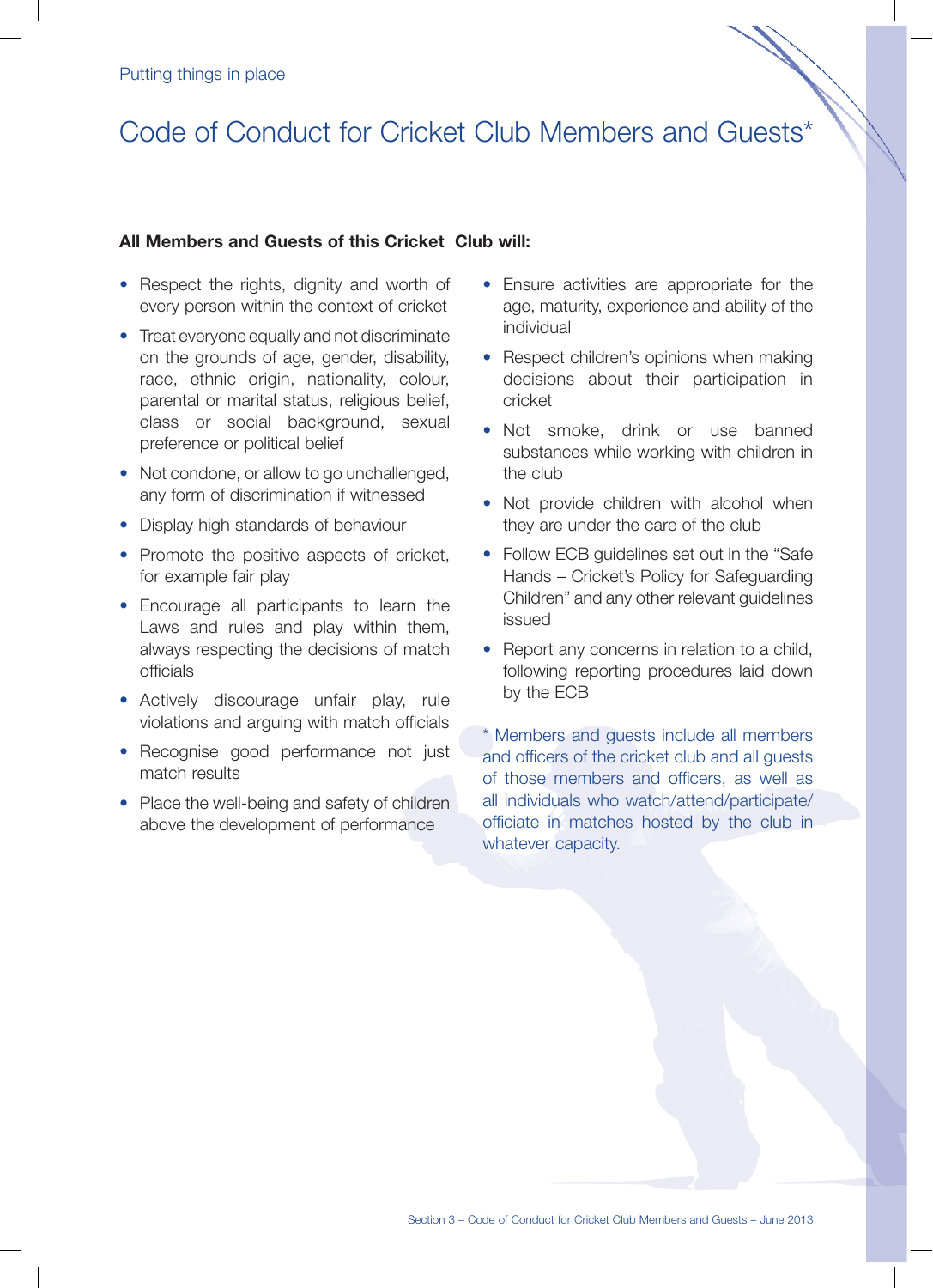### Putting things in place

#### **In addition to the above, all club officers and appointed volunteers will:**

- Have been appropriately vetted, if required
- Hold relevant qualifications and be covered by appropriate insurance
- Always work in an open environment (i.e. avoid private, or unobserved, situations and encourage an open environment) NB This includes the online world – club officers and volunteers are actively discouraged from online or other electronic communication with children – any such communication should be via parents.
- Inform players and parents of the requirements of cricket
- Know and understand the ECB's "Safe Hands – Cricket's Policy for Safeguarding Children"
- Develop an appropriate working

relationship with young players, based on mutual trust and respect

- Ensure physical contact is appropriate and necessary and is carried out within recommended guidelines with the young player's full consent and approval
- Not engage in any form of sexually related contact with a young player. This is strictly forbidden, as is sexual innuendo, flirting or inappropriate gestures and terms. The ECB adopts the Home Office guidelines. These recommend "people in positions of trust and authority do not have sexual relationships with 16-17 year olds in their care"
- Attend appropriate training to keep up to date with their role, especially with respect to the safeguarding of children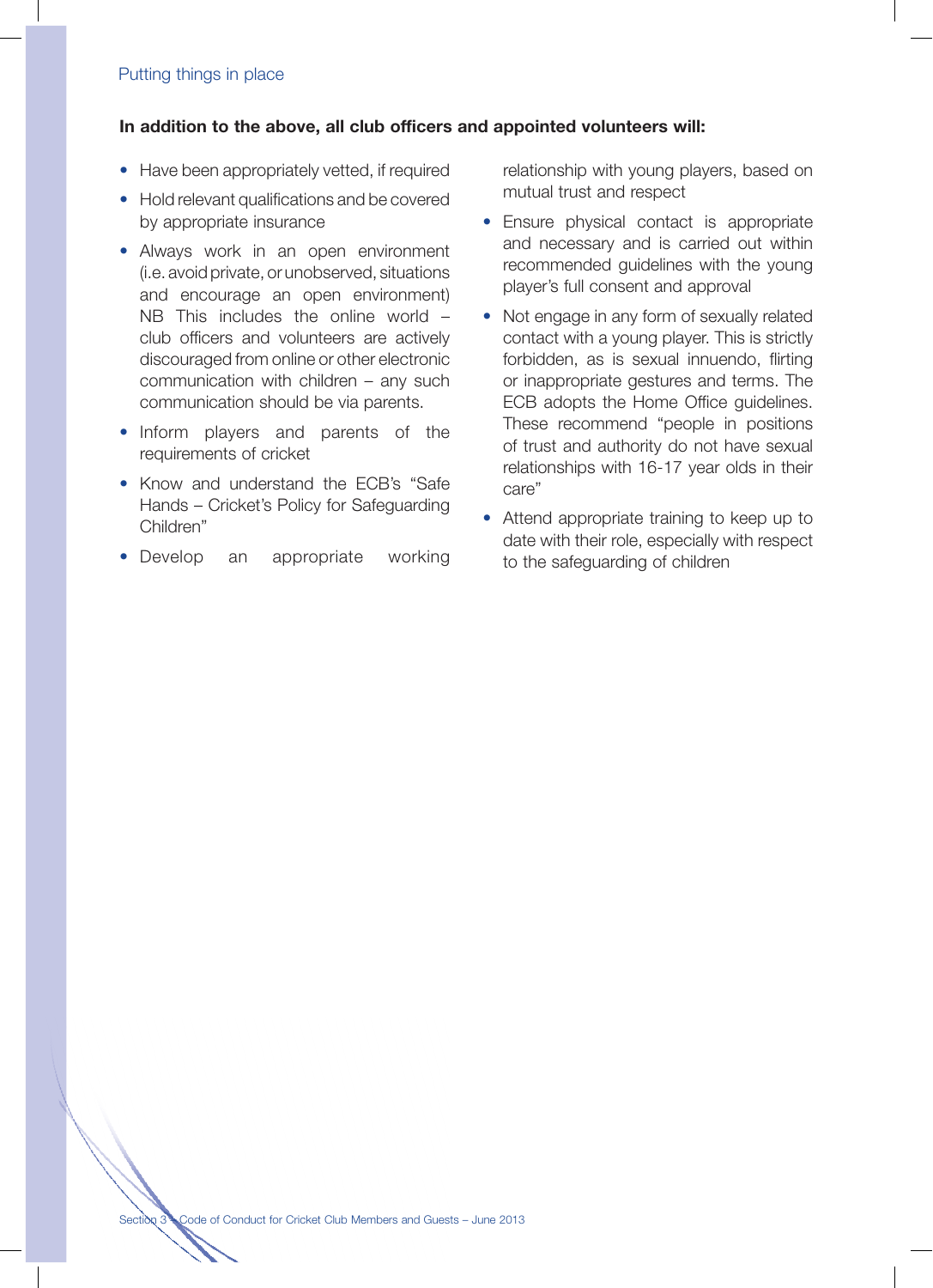# ECB Guidelines for a Code of Conduct for Children

The ECB actively encourages clubs to use the Code of Conduct for Members and Guests as a starting point for producing an additional Children's Code of Conduct. NSPCC research shows when children are empowered to create rules for themselves these rules are usually far more greatly respected, and often stricter, then those that adults responsible for supervising the groups might impose. Children can feel empowered by the ability to voice their own opinion about what they feel is acceptable behaviour. Coaches and the Club Welfare Officer should be the facilitators for this additional code of conduct.

Club Welfare Officers are encouraged to work with coaches, junior team managers, and children (preferably from a wide cross section of age and experience), to design something everyone signs up to.

Possible topics to discuss with children are:

- Why do they come to the club and what do they want to get from attending – for example, to have fun, to learn how to play, to take part in matches, to be with their friends, to keep fit
- How do they want to treat, and be treated, by adults – for example, officials, adult members of the club and spectators
- How do they want to treat, and be treated, by other children at the club
- How do they want to be able to raise any concerns they have
- What rules, or limits, do they think there should be
- How do they think any breaches of the code of conduct should be dealt with

It is important clubs draw attention to their codes of conduct and place them on all relevant notice boards in dressing rooms and club areas.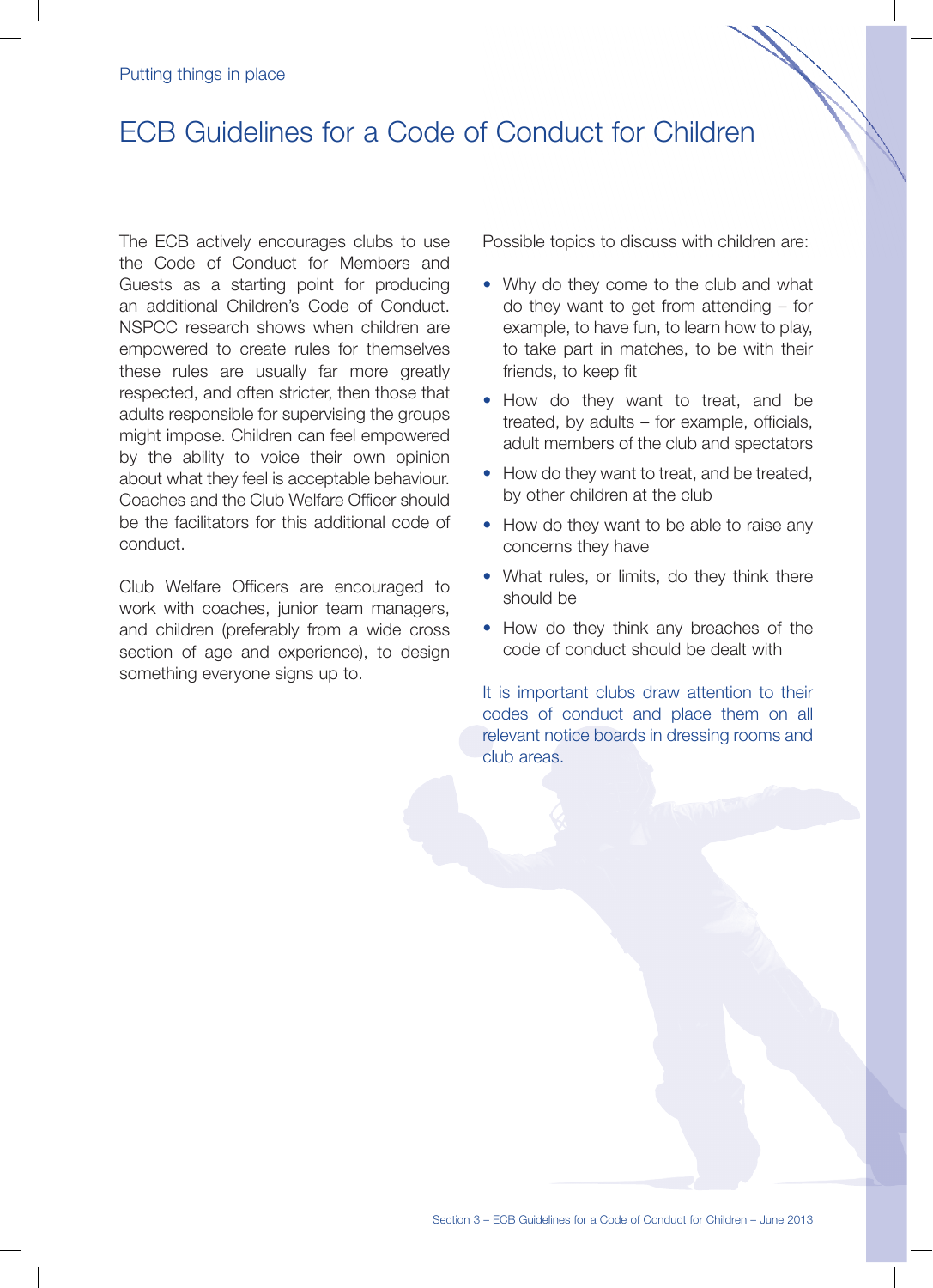Section 3 ECB Guidelines for a Code of Conduct for Children – June 2013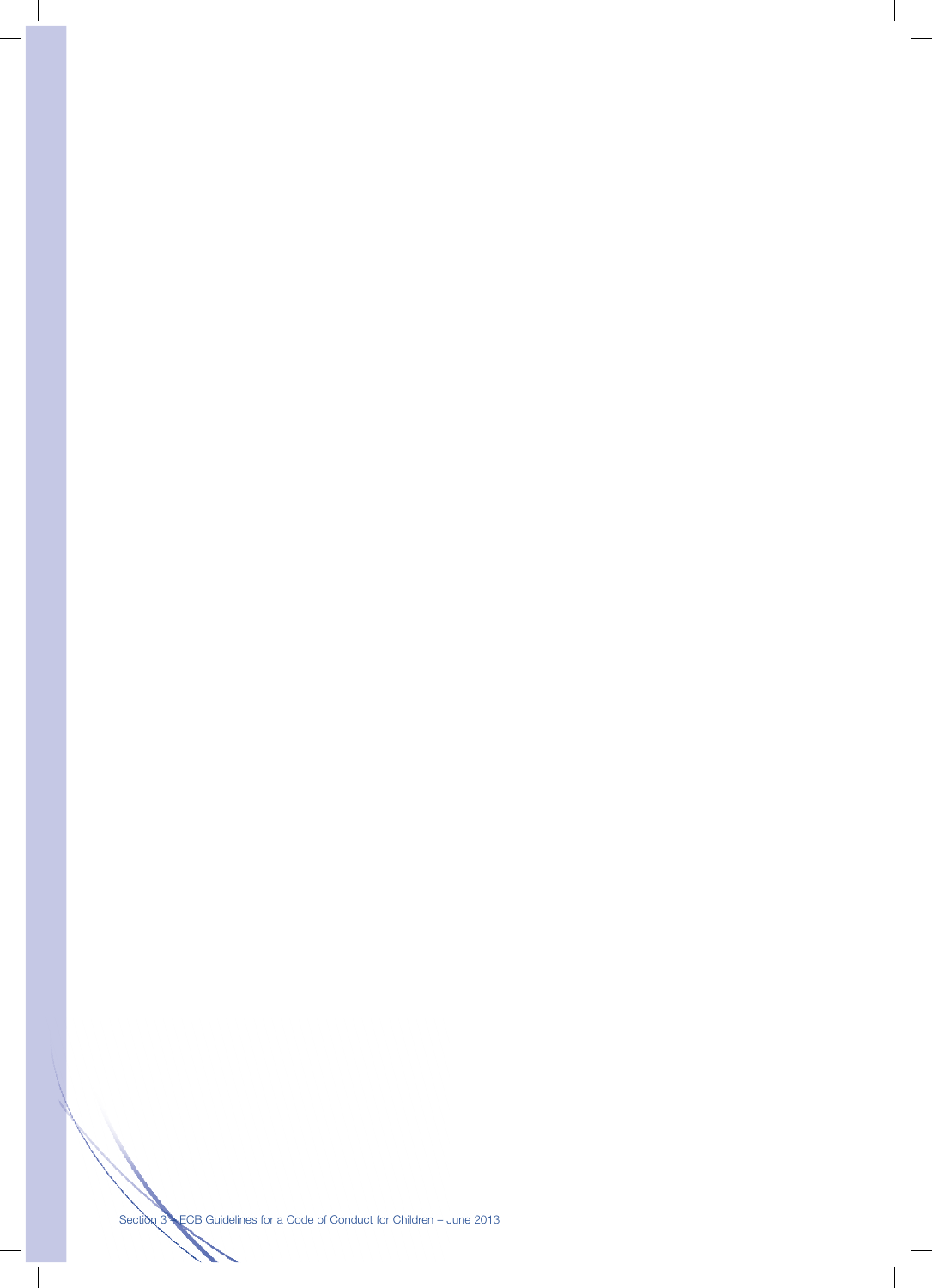# ECB Whistle Blowing Policy

The ECB is committed to maintaining a culture where it is safe, and acceptable, for all those involved in cricket to raise concerns about unacceptable practice and misconduct.

You may be the first to recognise something is wrong but you may not feel able to express your concerns out of a belief that this would be disloyal to colleagues, or you may fear harassment, victimisation or disadvantage.

These feelings, however natural, must never result in a child continuing to be unnecessarily at risk. Remember, it is often the most vulnerable children who are targeted. These children need someone like you to safeguard their welfare. Those involved in the sport must acknowledge their individual responsibilities to bring matters of concern to the attention of the relevant people. and/or agencies. Although this can be difficult, it is particularly important where the welfare of children may be at risk.

The ECB assures all involved in cricket that they will be treated fairly and that all concerns will be properly considered. In cases where the suspicions prove to be unfounded, no action will be taken against those who report their suspicions/allegations, provided they acted in good faith and without malicious intent. The Public Interest Disclosure Act 1998 protects whistle blowers from victimisation, discipline or dismissal where they raise genuine concerns of misconduct or malpractice.

### **Reasons for whistle blowing**

Each individual has a responsibility for raising concerns about unacceptable practice or behaviour:

- To prevent the problem worsening or widening
- To protect or reduce risk to others
- To prevent becoming implicated yourself

### **What stops people from whistle blowing?**

- Starting a chain of events which spirals
- Disrupting work or training
- Fear of getting it wrong
- Fear of repercussions or damaging careers
- Fear of not being believed

### **What happens next?**

- You should be given information on the nature and progress of any enquiries
- All concerns will be treated in confidence. During the process of investigating the matter, every effort will be made to keep the identity of those raising the concern unknown, except to the minimum number of individuals practicable
- Your Club Welfare Officer, County Welfare Officer and the ECB have a responsibility to protect you from harassment or victimisation
- No action will be taken against you if the concern proves to be unfounded and was raised in good faith
- Malicious allegations may be considered a disciplinary offence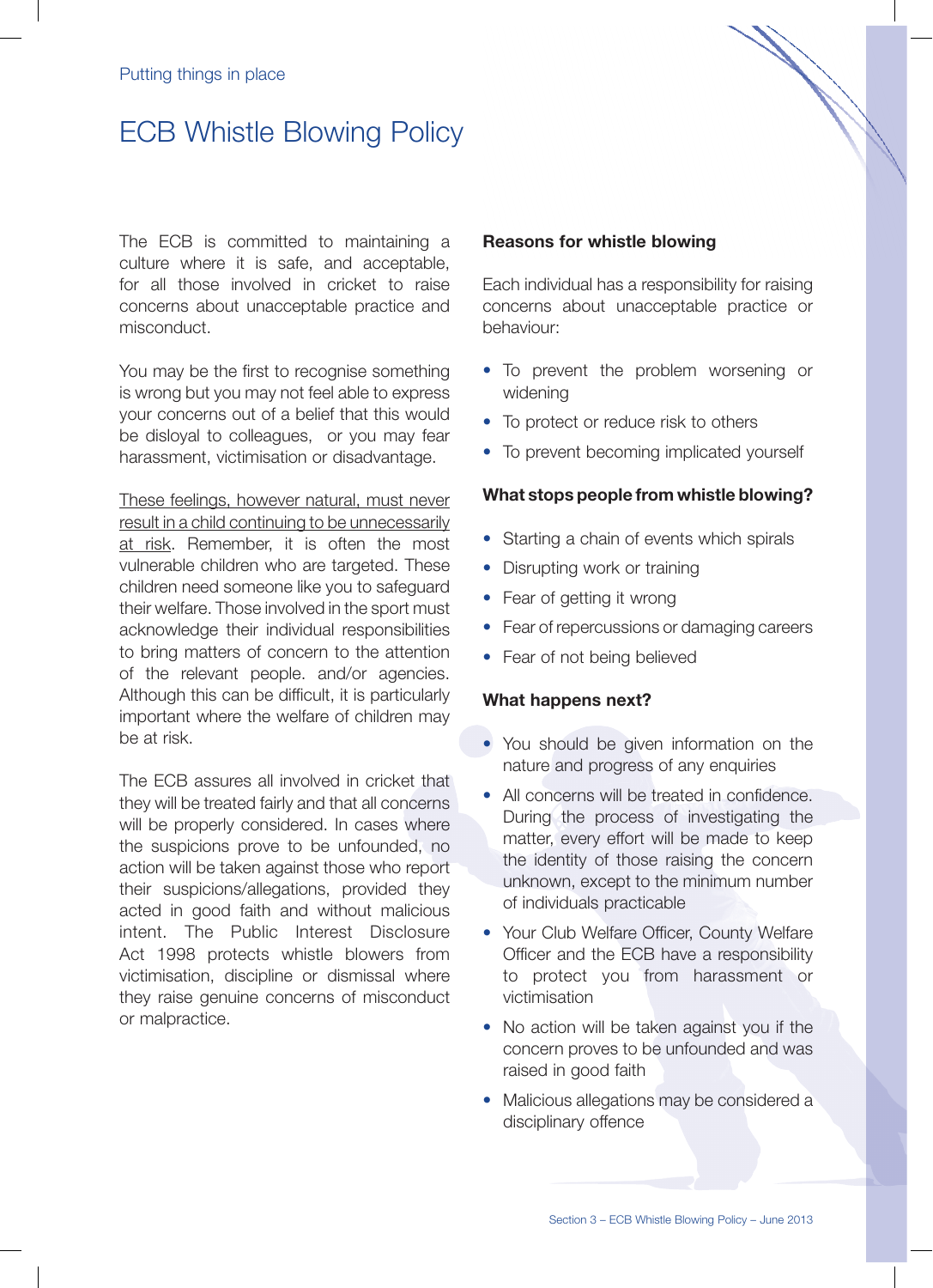### **ECB Safeguarding Whistle Blowing Procedures**

Should suspicions be raised via a "tip off", the person receiving the tip off should attempt to obtain the following information from the informant:

- Name address and telephone number
- Names of individuals involved
- The manner of the alleged incident/s or circumstances
- Whether they will submit any evidence (if applicable)
- How they became aware of the nature of the allegation
- You should not attempt to deal with any allegation or suspicion yourself, rather inform your Club Welfare Officer or your County Welfare Officer or the ECB Safeguarding Team.

### **Specifically do not:**

- Inform the person about whom the concern was raised
- Inform any other members, participants or employees
- Commence your own investigation
- Annotate or remove evidence
- Delay in reporting the suspicion

### **Also do not assume:**

- "All is well, otherwise it would have been spotted earlier"
- "It doesn't matter" or "no harm will arise"
- "Ignore it as it is not my responsibility"
- "Someone else must have reported it already"

### **Who do I tell?**

The first person you should report your suspicion or allegation to is your Club Welfare Officer. If for any reason you cannot, or do not wish to report the matter to your Club Welfare Officer, you should refer to your County Welfare Officer. If you cannot, or do not wish to, report the information to either of these, then please contact the ECB Safeguarding Team by email on safeguarding@ecb.co.uk or telephone 020 7432 1200.

Alternatively you can also contact Public Concern at Work on 020 7404 6609 or whistle@pcaw.org.uk

### **Feedback**

The amount of feedback relating to the issue will vary depending on the nature and result of the investigations. However, where possible, those who have raised concerns will be kept informed of the progress and conclusion of investigations, although they may not be informed of the detail unless they would need this information in order to safeguard children.

Section 3 – ECB Whistle Blowing Policy – June 2013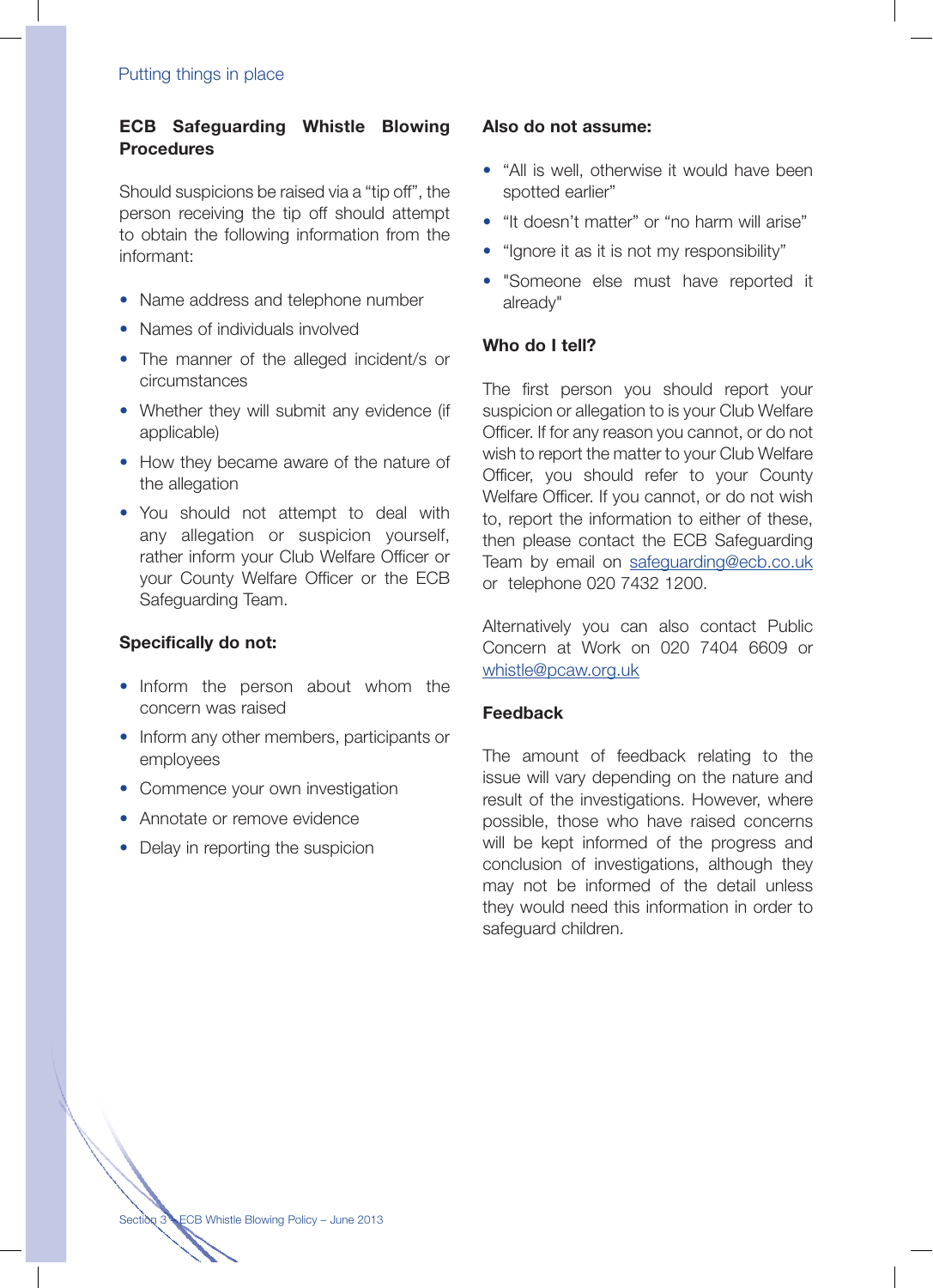Putting things in place

# Useful Safeguarding Contacts

| <b>Cricket Contacts for Safeguarding (please complete local details)</b>                                                                                                                     |                                                       |                                             |
|----------------------------------------------------------------------------------------------------------------------------------------------------------------------------------------------|-------------------------------------------------------|---------------------------------------------|
| Club Welfare Officer                                                                                                                                                                         |                                                       |                                             |
| <b>County Welfare Officer</b>                                                                                                                                                                |                                                       |                                             |
| <b>ECB Safeguarding Team</b>                                                                                                                                                                 | <b>ECB</b><br>Lord's Cricket Ground<br>London NW8 8QZ | T 020 7432 1200<br>E safeguarding@ecb.co.uk |
| Local Contacts for Safeguarding (please complete local details)                                                                                                                              |                                                       |                                             |
| Local Authority Designated Officer<br>(LADO)                                                                                                                                                 |                                                       |                                             |
| Local Children's Social Care<br>(including out of office hours<br>contact)<br>Please note: In an emergency,<br>the Samaritans will hold the<br>Social Care Duty Officer's contact<br>number. |                                                       |                                             |
| The Samaritans                                                                                                                                                                               |                                                       | T 08457 909090                              |
| <b>Local Police Child Protection</b><br>Teams.<br>In an emergency contact via 999.                                                                                                           |                                                       |                                             |
| Other useful contact details                                                                                                                                                                 |                                                       |                                             |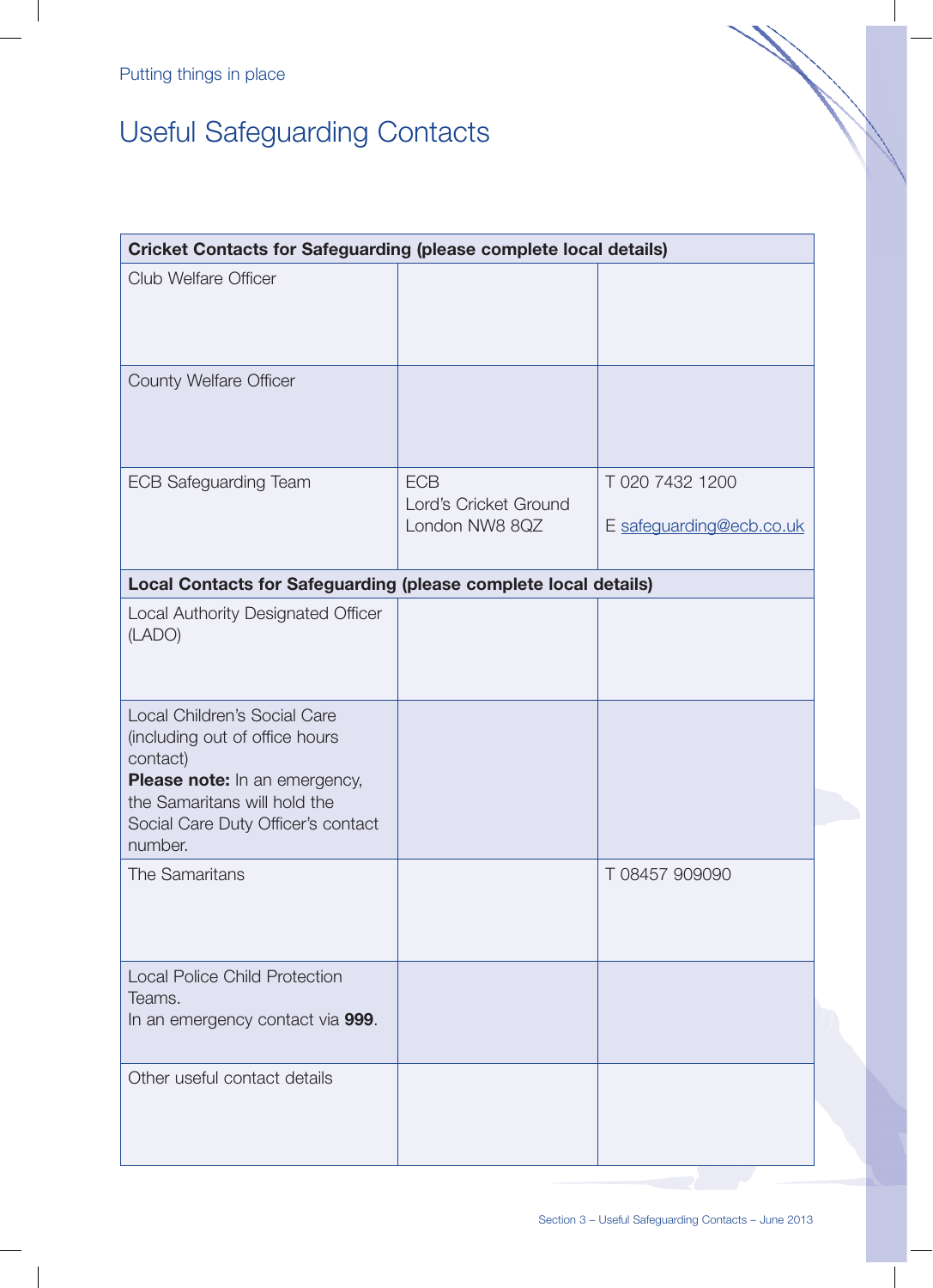Putting things in place

# Useful Safeguarding Contacts

| <b>National Contacts for Safeguarding</b>                    |                                                                                                         |                                       |
|--------------------------------------------------------------|---------------------------------------------------------------------------------------------------------|---------------------------------------|
| <b>NSPCC Freephone</b><br>24 hour Helpline                   | <b>National Centre</b><br><b>Weston House</b><br>42 Curtain Road<br>London EC2A 3NH<br>www.nspcc.org.uk | T 0808 800 5000                       |
| <b>NSPCC Asian Child Protection</b><br>Helpline              |                                                                                                         | T08000967719                          |
| <b>NSPCC Cymru/Wales</b><br><b>Child Protection Helpline</b> |                                                                                                         | T 0808 800 5000                       |
| Child Protection in Sport Unit<br>(CPSU)                     | 3 Gilmour Close<br><b>Beaumont Leys</b><br>Leicester L4 1EZ<br>www.thecpsu.org.uk                       | T 0116 2347278<br>E cpsu@nspcc.org.uk |
| Childline UK                                                 | Freepost 1111<br>London N1 OBR<br>www.childline.org.uk                                                  | T 0800 1111                           |
| Child Exploitation and<br>Online Protection Centre (CEOP)    | 33 Vauxhall Bridge Road<br>London SW1V 2WG<br>www.ceop.gov.uk                                           | T08700003344                          |
| Other useful contact details                                 |                                                                                                         |                                       |

Section 3 – Useful Safeguarding Contacts – June 2013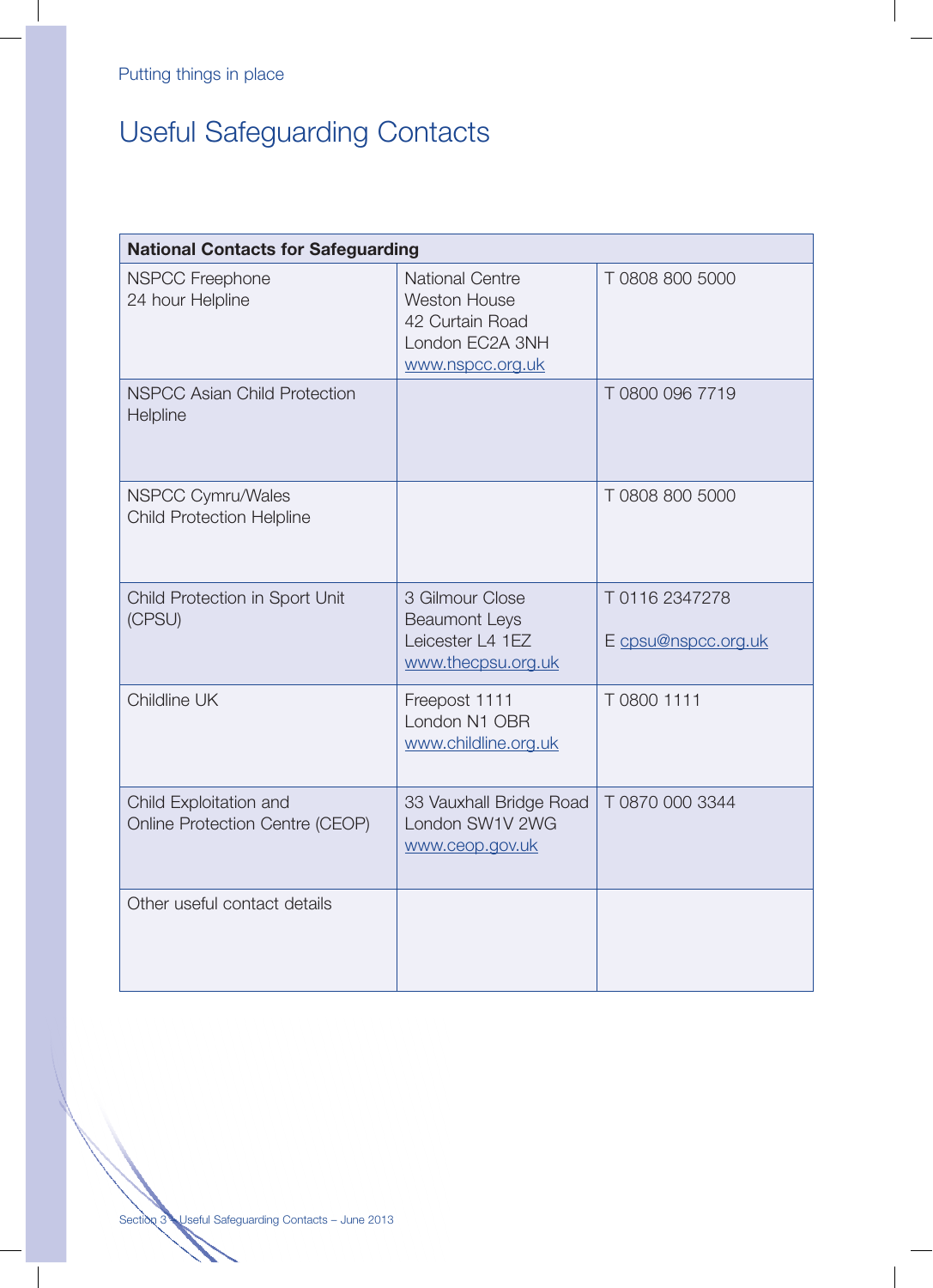# ECB Guidelines on the Use of Player Profile Forms

Player profiles forms enable those responsible for children to have the information they need to deal effectively with any emergency situation that arises.

Although information obtained on these forms must be treated as confidential (and only given to those who need it to fulfil a duty of care for the child), it is also critically important this information is **readily to hand at sessions and matches.**

Clubs should devise their own workable system that achieves both objectives. A player profile form template is included in this section of the Kit Bag for clubs to use should they wish.

It is for each club to determine the information they wish to collect on a player profile form and how detailed that process is, though you should only collect information where you have a clear use and need for it.

Some clubs may choose to have a short form containing basic administrative and emergency contact details. They may then have separate forms to obtain parental consent on matters such as photography, transport, changing and so on. Other clubs might prefer to merge all club administration and child safeguarding matters onto one annual player profile/parental consent/ membership type form.

Doing either is fine, although reducing bureaucracy is one way that the ECB believes will make it easier for people to choose cricket.

Bearing this in mind, the player profile template shown in this manual is just that – a template.

It includes the various elements clubs are encouraged to consider when designing their own player profile form.

It is recommended club committees consider how the information collected is kept safe and who will have access to it. Information that is no longer relevant, for example when a player has left, should be securely deleted. You should make sure that players are given frequent opportunities to ensure their data is up to date so that you have accurate information for your players.

Remember that much of the data you collect will be personal data as defined by the Data Protection Act and as such should be processed in accordance with this legislation.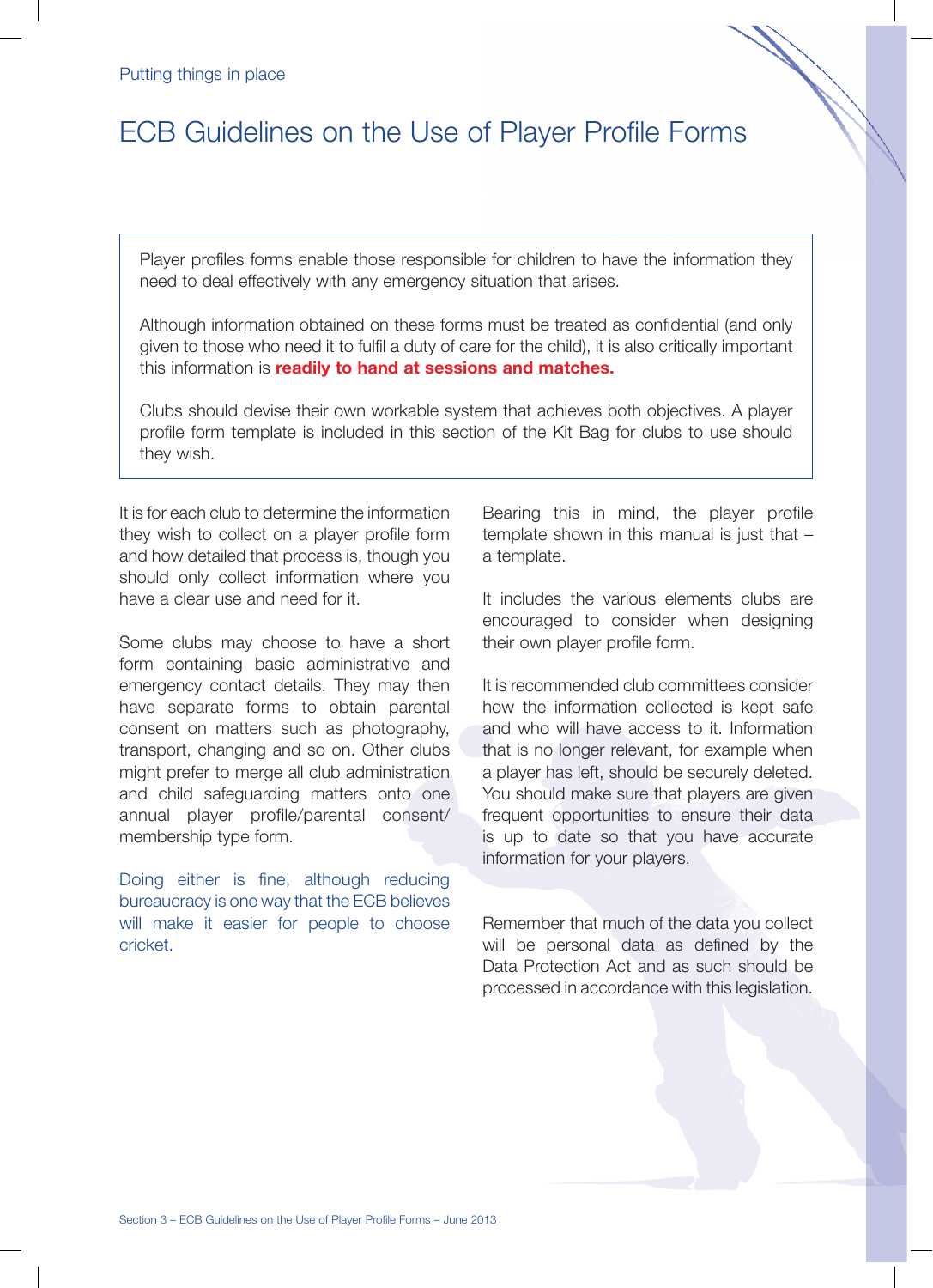Section 3 – ECB Guidelines on the Use of Player Profile Forms – June 2013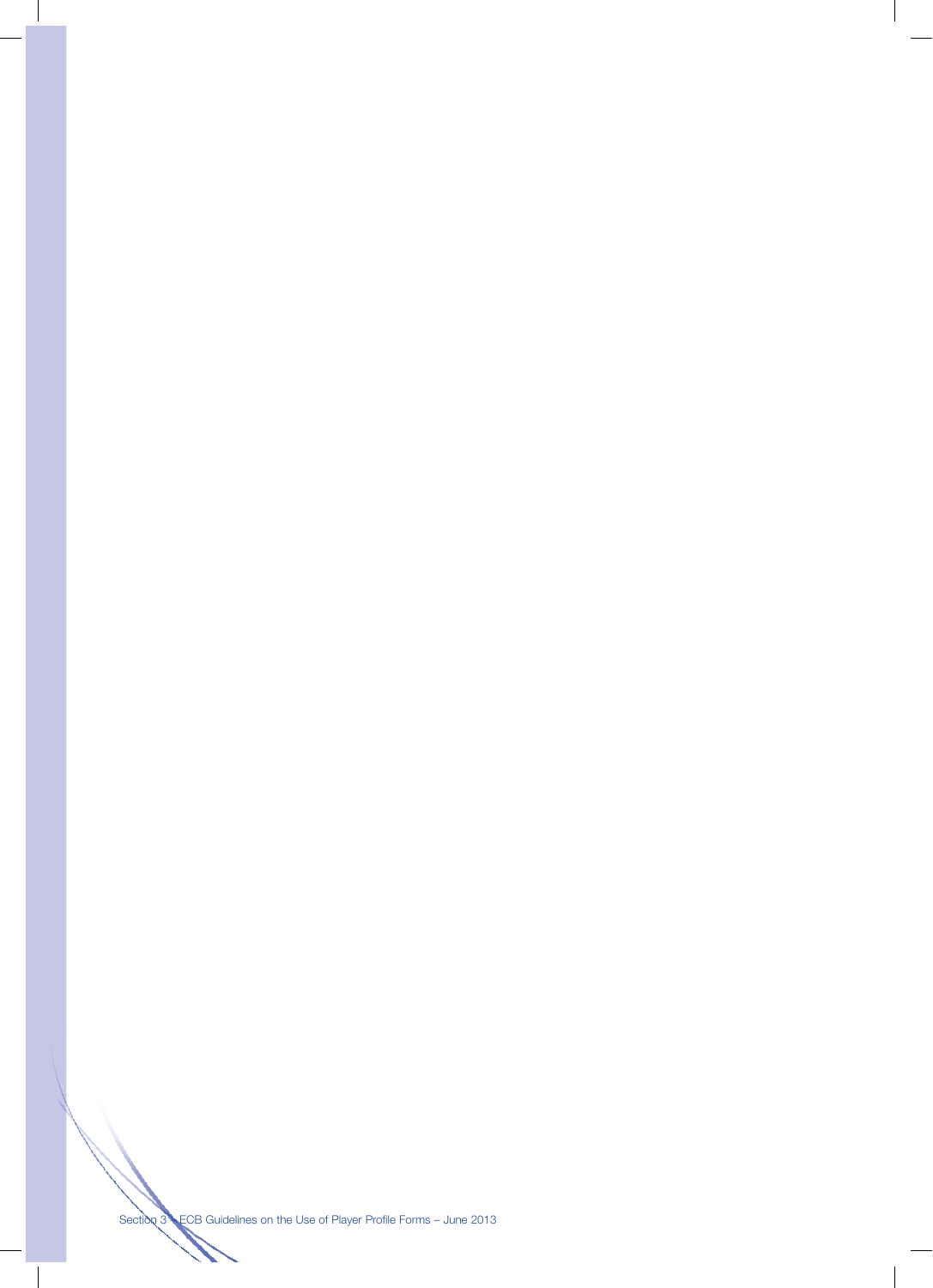### Player Profile Form Template (for players under the age of 18)

- This form is designed to be completed by the parent, or legal guardian of any player under the age of 18. It should also be signed by the player themselves
- Once completed, the form should be returned to \_

Data protection. The club will use the information provided on this form, as well as, other information it obtains about the player (together **"Information"**) to administer his/her cricketing activity at the club, and in any activities in which he/she participates through the club, and to care for, and supervise, activities in which he/she is involved. In some cases this may require the club to disclose the information to County Boards, leagues and to the ECB. In the event of a medical or child safeguarding issue arising, the club may disclose certain information to doctors or other medical specialists and/or to police, children's social care, the courts and/or probation officers and, potentially, to legal and other advisers involved in an investigation.

### *As the person completing this form, you must ensure each person whose information you include in this form knows what will happen to their information and how it may be disclosed.*

| Section 1 Personal details for young player and their parent/legal guardian:                                                                                                                                                                                                                                   |                                              |                                                                                                               |
|----------------------------------------------------------------------------------------------------------------------------------------------------------------------------------------------------------------------------------------------------------------------------------------------------------------|----------------------------------------------|---------------------------------------------------------------------------------------------------------------|
| Name of child (under 18)                                                                                                                                                                                                                                                                                       | Child's date of birth                        | Names of parent or legal guardian                                                                             |
| Home address                                                                                                                                                                                                                                                                                                   | Postcode                                     | Email address for parent/guardian                                                                             |
| Home telephone number                                                                                                                                                                                                                                                                                          | Work telephone number<br>for parent/guardian | Mobile telephone number<br>for parent/guardian                                                                |
| <b>Section 2 Emergency contact details</b>                                                                                                                                                                                                                                                                     |                                              |                                                                                                               |
| In the event of an incident, or emergency situation, where a parent or legal guardian named above cannot be<br>contacted, please provide details of an alternative adult who can be contacted by the club. Please make this<br>person aware that his/her details have been provided as a contact for the club: |                                              |                                                                                                               |
| Name of an alternative adult who can<br>be contacted in an emergency                                                                                                                                                                                                                                           | Phone number for alternative<br>named adult  | Relationship which this person has<br>to the child (for example, aunt,<br>neighbour, family friend and so on) |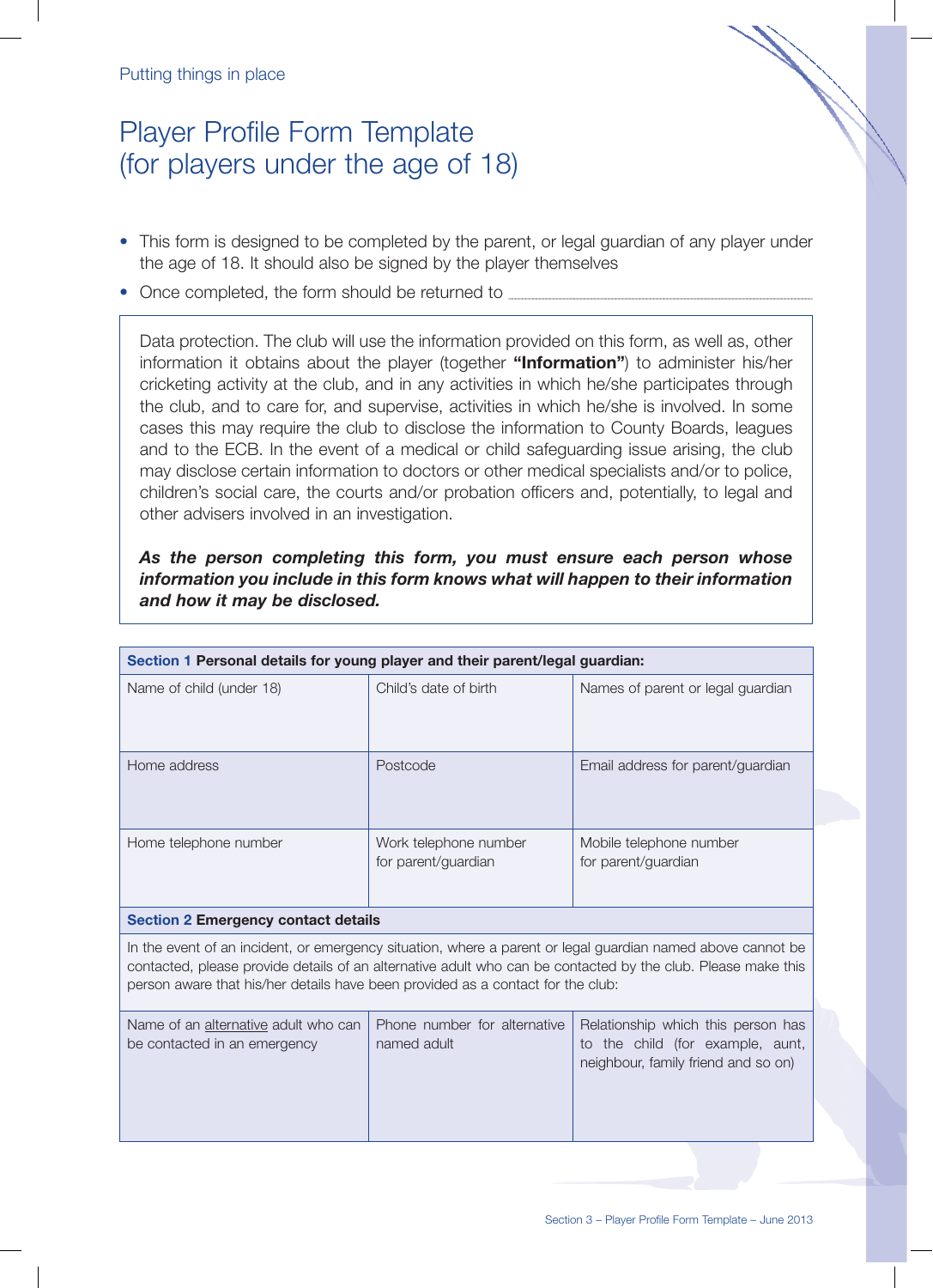### Putting things in place

| <b>Section 3 Disability:</b>                                                                                                                                                                                                                                                                                                                                             |                                                   |                                                                          |  |
|--------------------------------------------------------------------------------------------------------------------------------------------------------------------------------------------------------------------------------------------------------------------------------------------------------------------------------------------------------------------------|---------------------------------------------------|--------------------------------------------------------------------------|--|
| The Equality Act 2010 defines a disabled person as anyone with 'a physical or mental impairment, which has<br>a substantial and long-term adverse effect on his or her ability to carry out normal day-to-day activities'.                                                                                                                                               |                                                   |                                                                          |  |
| Do you consider this child to have an impairment?                                                                                                                                                                                                                                                                                                                        |                                                   | $\n  no\n$<br>$\Box$ Yes                                                 |  |
| If yes, what is the nature of their disability?                                                                                                                                                                                                                                                                                                                          |                                                   |                                                                          |  |
| $\Box$ Visual impairment<br>$\Box$ Hearing impairment<br>$\Box$ Physical disability                                                                                                                                                                                                                                                                                      | $\Box$ Learning disability<br>Multiple disability | $\Box$ Other (please specify):                                           |  |
| <b>Section 4 Sporting information:</b>                                                                                                                                                                                                                                                                                                                                   |                                                   |                                                                          |  |
| Has this child played cricket before?                                                                                                                                                                                                                                                                                                                                    |                                                   | $\Box$ Yes<br>$\Box$ No                                                  |  |
| If yes, where has this been played?                                                                                                                                                                                                                                                                                                                                      |                                                   |                                                                          |  |
| $\Box$ Primary school<br>$\Box$ Secondary school<br>□ Special educational needs school<br>Other (please specify):                                                                                                                                                                                                                                                        |                                                   | $\Box$ Club<br>$\Box$ County<br>□ Local authority coaching<br>session(s) |  |
| <b>Section 5 Medical information:</b>                                                                                                                                                                                                                                                                                                                                    |                                                   |                                                                          |  |
| Please detail below, any important medical information that our coaches/junior co-ordinator need to know.<br>Such as: allergies; medical conditions (for example - epilepsy, asthma, and so on); current medication; special<br>dietary requirements, any additional needs, and/or any injuries. Please indicate if you would like to discuss this<br>privately with us. |                                                   |                                                                          |  |
|                                                                                                                                                                                                                                                                                                                                                                          |                                                   |                                                                          |  |
| Name of doctor/surgery name                                                                                                                                                                                                                                                                                                                                              |                                                   |                                                                          |  |
|                                                                                                                                                                                                                                                                                                                                                                          |                                                   |                                                                          |  |
| Doctor's telephone number                                                                                                                                                                                                                                                                                                                                                |                                                   |                                                                          |  |

Section 3 – Player Profile Form Template – June 2013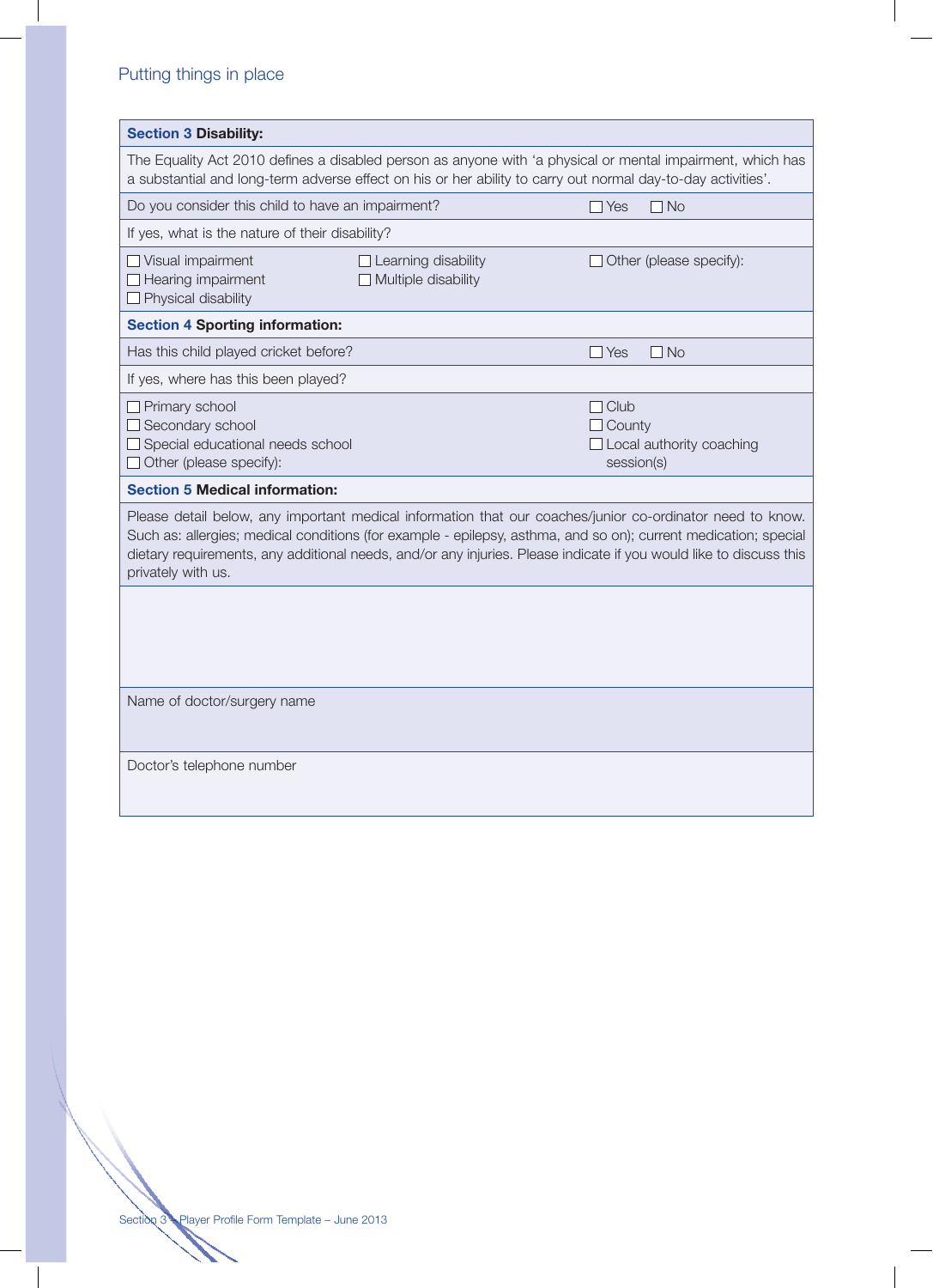| Please tick each box where you agree (or delete if you do not agree)<br>Legal authority to provide consent:<br>□ I confirm I have legal responsibility for<br>(name of child)<br>and am entitled to give this consent<br>$\Box$ I confirm to the best of my knowledge, all information provided on this form is accurate, and I will undertake<br>to advise the club of any changes to this information<br><b>Medical consent:</b><br>$\Box$ I give my consent that in an emergency situation, the club may act in my place (loco parentis), if the need<br>arises for the administration of emergency first aid and/or other medical treatment which, in the opinion of a<br>qualified medical practitioner, may be necessary. I also understand that in such an occurrence all reasonable<br>steps will be taken to contact me or the alternative adult which I have named in section two of this form<br>$\Box$ I confirm to the best of my knowledge, my child/the child in my care does not suffer from any medical<br>condition other than those detailed by me in section five of this form<br><b>Consent to participate:</b><br>$\Box$ I agree to the child named above taking part in the activities of the club. (This consent only relates to JUNIOR<br>cricket. Please see the Open Age cricket policy for more information on juniors playing in open age group<br>cricket)<br>I confirm I have read, or been made aware of, the club's policies concerning:<br>$\Box$ missing children<br>$\Box$ changing / showering<br>playing in adult matches<br>$\Box$ photography / video<br>$\Box$ anti bullying and the code of conduct<br>$\Box$ social media, text and email<br>$\Box$ I understand and agree to the responsibilities which I and my child have in connection with these policies<br>$\Box$ I consent to the club photographing or videoing my involvement in cricket under the terms and conditions in<br>the club photography/video policy. [NOTE: LEAVE THIS BOX UNTICKED IF YOU DO NOT AGREE]<br>$\Box$ I also confirm I have been given comprehensive details of the home and away fixtures in which my child<br>may participate<br>Signed (parent/legal guardian):<br>Date of signing:<br>Printed name of parent/legal guardian who has completed this form:<br>Consent from child in connection with club photography/video policy<br>(For players aged 12 - 18) Please indicate if you DO or DO NOT agree with the statement below:<br>$\Box$ I consent to the club photographing or videoing my involvement in cricket under the terms and conditions in<br>the club photography/video policy. [NOTE: LEAVE THIS BOX UNTICKED IF YOU DO NOT AGREE]<br>Signed (child if 12 years or older):<br>Date of signing: | Consent statement from parent/legal guardian                             |  |
|-------------------------------------------------------------------------------------------------------------------------------------------------------------------------------------------------------------------------------------------------------------------------------------------------------------------------------------------------------------------------------------------------------------------------------------------------------------------------------------------------------------------------------------------------------------------------------------------------------------------------------------------------------------------------------------------------------------------------------------------------------------------------------------------------------------------------------------------------------------------------------------------------------------------------------------------------------------------------------------------------------------------------------------------------------------------------------------------------------------------------------------------------------------------------------------------------------------------------------------------------------------------------------------------------------------------------------------------------------------------------------------------------------------------------------------------------------------------------------------------------------------------------------------------------------------------------------------------------------------------------------------------------------------------------------------------------------------------------------------------------------------------------------------------------------------------------------------------------------------------------------------------------------------------------------------------------------------------------------------------------------------------------------------------------------------------------------------------------------------------------------------------------------------------------------------------------------------------------------------------------------------------------------------------------------------------------------------------------------------------------------------------------------------------------------------------------------------------------------------------------------------------------------------------------------------------------------------------------------------------------------------------------------------------------------------------------------------------------------------------------|--------------------------------------------------------------------------|--|
|                                                                                                                                                                                                                                                                                                                                                                                                                                                                                                                                                                                                                                                                                                                                                                                                                                                                                                                                                                                                                                                                                                                                                                                                                                                                                                                                                                                                                                                                                                                                                                                                                                                                                                                                                                                                                                                                                                                                                                                                                                                                                                                                                                                                                                                                                                                                                                                                                                                                                                                                                                                                                                                                                                                                                 |                                                                          |  |
|                                                                                                                                                                                                                                                                                                                                                                                                                                                                                                                                                                                                                                                                                                                                                                                                                                                                                                                                                                                                                                                                                                                                                                                                                                                                                                                                                                                                                                                                                                                                                                                                                                                                                                                                                                                                                                                                                                                                                                                                                                                                                                                                                                                                                                                                                                                                                                                                                                                                                                                                                                                                                                                                                                                                                 |                                                                          |  |
|                                                                                                                                                                                                                                                                                                                                                                                                                                                                                                                                                                                                                                                                                                                                                                                                                                                                                                                                                                                                                                                                                                                                                                                                                                                                                                                                                                                                                                                                                                                                                                                                                                                                                                                                                                                                                                                                                                                                                                                                                                                                                                                                                                                                                                                                                                                                                                                                                                                                                                                                                                                                                                                                                                                                                 |                                                                          |  |
|                                                                                                                                                                                                                                                                                                                                                                                                                                                                                                                                                                                                                                                                                                                                                                                                                                                                                                                                                                                                                                                                                                                                                                                                                                                                                                                                                                                                                                                                                                                                                                                                                                                                                                                                                                                                                                                                                                                                                                                                                                                                                                                                                                                                                                                                                                                                                                                                                                                                                                                                                                                                                                                                                                                                                 |                                                                          |  |
|                                                                                                                                                                                                                                                                                                                                                                                                                                                                                                                                                                                                                                                                                                                                                                                                                                                                                                                                                                                                                                                                                                                                                                                                                                                                                                                                                                                                                                                                                                                                                                                                                                                                                                                                                                                                                                                                                                                                                                                                                                                                                                                                                                                                                                                                                                                                                                                                                                                                                                                                                                                                                                                                                                                                                 |                                                                          |  |
|                                                                                                                                                                                                                                                                                                                                                                                                                                                                                                                                                                                                                                                                                                                                                                                                                                                                                                                                                                                                                                                                                                                                                                                                                                                                                                                                                                                                                                                                                                                                                                                                                                                                                                                                                                                                                                                                                                                                                                                                                                                                                                                                                                                                                                                                                                                                                                                                                                                                                                                                                                                                                                                                                                                                                 |                                                                          |  |
|                                                                                                                                                                                                                                                                                                                                                                                                                                                                                                                                                                                                                                                                                                                                                                                                                                                                                                                                                                                                                                                                                                                                                                                                                                                                                                                                                                                                                                                                                                                                                                                                                                                                                                                                                                                                                                                                                                                                                                                                                                                                                                                                                                                                                                                                                                                                                                                                                                                                                                                                                                                                                                                                                                                                                 | $\Box$ transport children<br>$\Box$ managing children away from the club |  |
|                                                                                                                                                                                                                                                                                                                                                                                                                                                                                                                                                                                                                                                                                                                                                                                                                                                                                                                                                                                                                                                                                                                                                                                                                                                                                                                                                                                                                                                                                                                                                                                                                                                                                                                                                                                                                                                                                                                                                                                                                                                                                                                                                                                                                                                                                                                                                                                                                                                                                                                                                                                                                                                                                                                                                 |                                                                          |  |
|                                                                                                                                                                                                                                                                                                                                                                                                                                                                                                                                                                                                                                                                                                                                                                                                                                                                                                                                                                                                                                                                                                                                                                                                                                                                                                                                                                                                                                                                                                                                                                                                                                                                                                                                                                                                                                                                                                                                                                                                                                                                                                                                                                                                                                                                                                                                                                                                                                                                                                                                                                                                                                                                                                                                                 |                                                                          |  |
|                                                                                                                                                                                                                                                                                                                                                                                                                                                                                                                                                                                                                                                                                                                                                                                                                                                                                                                                                                                                                                                                                                                                                                                                                                                                                                                                                                                                                                                                                                                                                                                                                                                                                                                                                                                                                                                                                                                                                                                                                                                                                                                                                                                                                                                                                                                                                                                                                                                                                                                                                                                                                                                                                                                                                 |                                                                          |  |
|                                                                                                                                                                                                                                                                                                                                                                                                                                                                                                                                                                                                                                                                                                                                                                                                                                                                                                                                                                                                                                                                                                                                                                                                                                                                                                                                                                                                                                                                                                                                                                                                                                                                                                                                                                                                                                                                                                                                                                                                                                                                                                                                                                                                                                                                                                                                                                                                                                                                                                                                                                                                                                                                                                                                                 |                                                                          |  |
|                                                                                                                                                                                                                                                                                                                                                                                                                                                                                                                                                                                                                                                                                                                                                                                                                                                                                                                                                                                                                                                                                                                                                                                                                                                                                                                                                                                                                                                                                                                                                                                                                                                                                                                                                                                                                                                                                                                                                                                                                                                                                                                                                                                                                                                                                                                                                                                                                                                                                                                                                                                                                                                                                                                                                 |                                                                          |  |
|                                                                                                                                                                                                                                                                                                                                                                                                                                                                                                                                                                                                                                                                                                                                                                                                                                                                                                                                                                                                                                                                                                                                                                                                                                                                                                                                                                                                                                                                                                                                                                                                                                                                                                                                                                                                                                                                                                                                                                                                                                                                                                                                                                                                                                                                                                                                                                                                                                                                                                                                                                                                                                                                                                                                                 |                                                                          |  |
|                                                                                                                                                                                                                                                                                                                                                                                                                                                                                                                                                                                                                                                                                                                                                                                                                                                                                                                                                                                                                                                                                                                                                                                                                                                                                                                                                                                                                                                                                                                                                                                                                                                                                                                                                                                                                                                                                                                                                                                                                                                                                                                                                                                                                                                                                                                                                                                                                                                                                                                                                                                                                                                                                                                                                 |                                                                          |  |
|                                                                                                                                                                                                                                                                                                                                                                                                                                                                                                                                                                                                                                                                                                                                                                                                                                                                                                                                                                                                                                                                                                                                                                                                                                                                                                                                                                                                                                                                                                                                                                                                                                                                                                                                                                                                                                                                                                                                                                                                                                                                                                                                                                                                                                                                                                                                                                                                                                                                                                                                                                                                                                                                                                                                                 |                                                                          |  |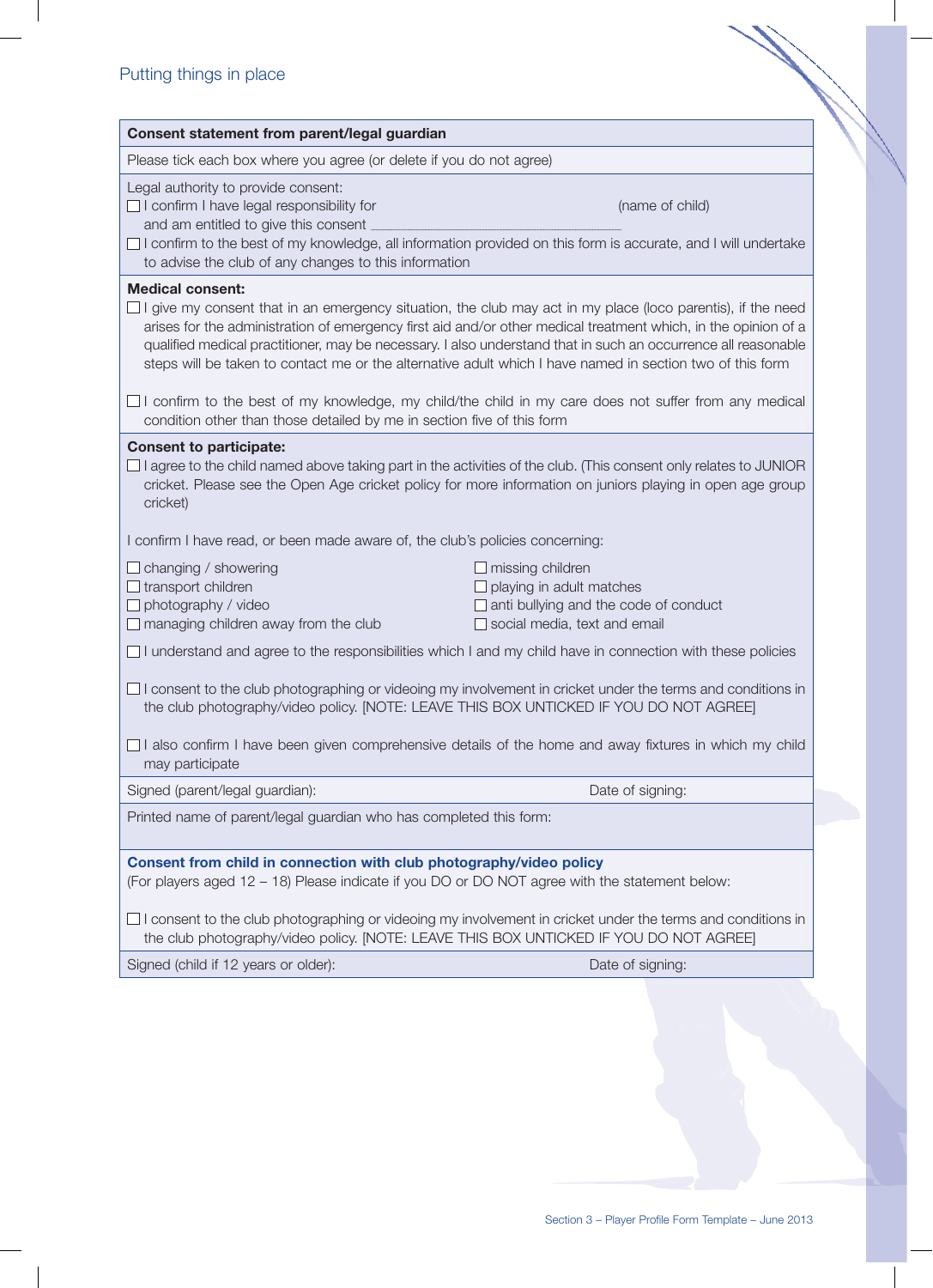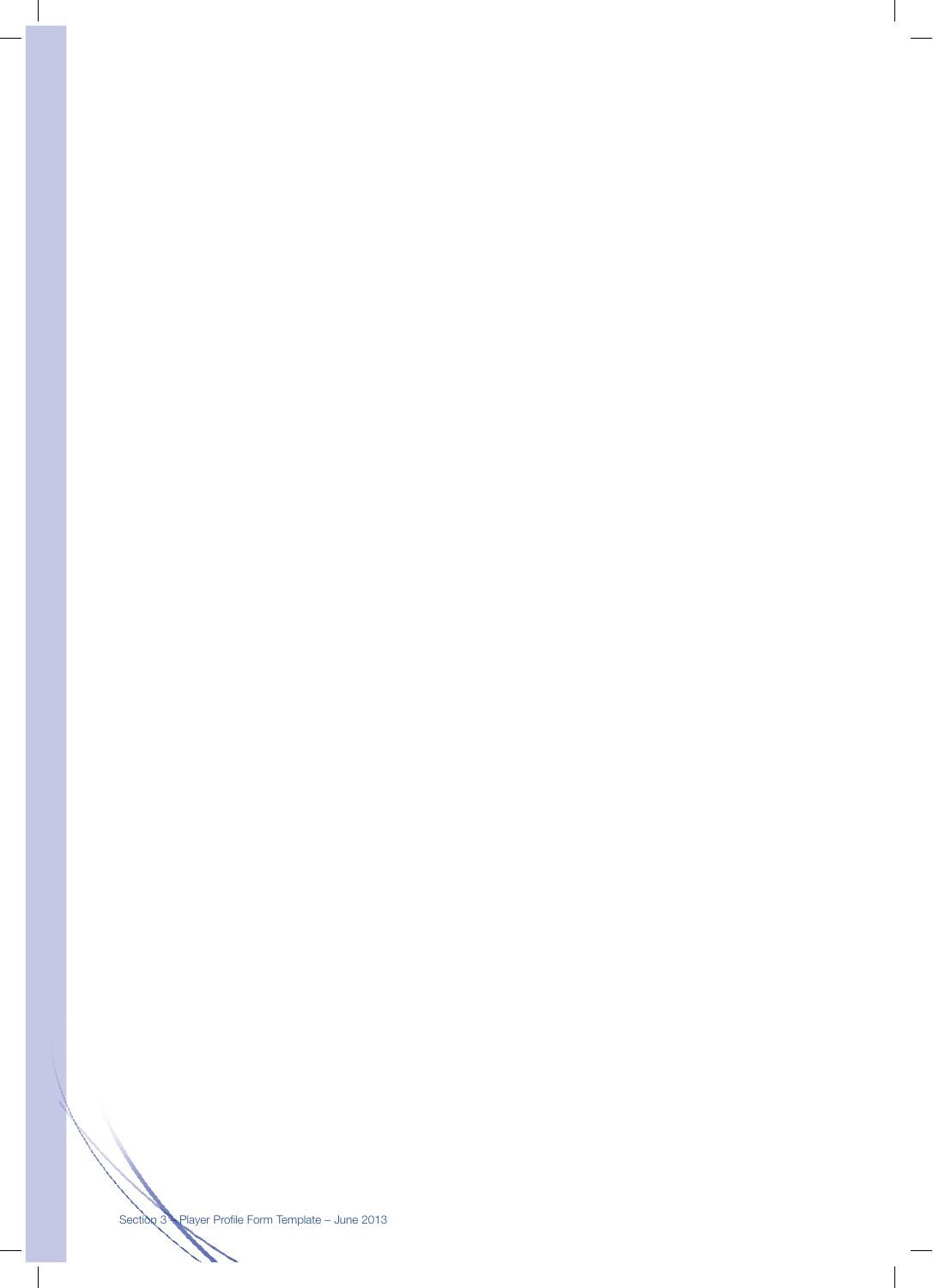### ECB Guidance on Welcoming and Safeguarding children with a disability

The ECB is responsible for all cricket in England and Wales and has set out a clear vision to become, and remain, the world's leading Governing Body in providing access to cricket for disabled people.

We are committed to ensuring cricket is open, and accessible, to all members of the community and they are supported to achieve their potential in any capacity whether as a player, employee, volunteer, coach or official. This principle applies regardless of, age, race, disability, ability, gender, religion or belief, sexual orientation or background.

To support this commitment we launched the One Game initiative. 'One Game' aims to widen the appeal of the sport and to ensure cricket welcomes as many people as possible into the game - regardless of background - and ensures opportunities within the game are open and accessible to all. Many children with disabilities or special needs can be welcomed into the game with a sensible approach that involves talking with the child and his or her parents about what their abilities are and what they may need some assistance or different arrangement with.

Children with disabilities are children first, and need to enjoy opportunities and experiences open to all children in a safe environment. The ECB is committed to supporting disabled children to be fully involved in cricket through the provision of a range of activities, training and supportive good practice guidance. To help achieve this in cricket we are committed to supporting cricket club personnel including coaches, officials and other volunteers to ensure they are inclusive of, and safeguard, children with disabilities.

The ECB is aware the most valuable resource within clubs are the staff and volunteers who appreciate the value of cricket for disabled children and are supported to develop the confidence, will, and desire, to ensure they can become fully integrated members of the cricket family.

In the first instance, the club should discuss the child's needs and abilities with the child and his or her parents/carers. For many children with a disability, parents and carers will be able to offer practical advice on adaptations or arrangements that can be made to enable their child to participate.

It is good practice to agree a support plan with the parents and the child, and to review this regularly. The club welfare officer should be involved in this process. It may be necessary or useful to involve the child and the parent / carer in the plan itself, if this will help meet the child's needs and allow them to participate.

Remember, many children may have hidden disabilities (or special needs) – such as an autistic spectrum disorder, or deafness, or another condition that is not obvious. It is important during the registration process and/ or welcome meeting to offer the opportunity for parents to meet someone in private to discuss their child, if they would like to do so. This forms part of our 'Welcoming' approach for all children, including those with disabilities.

Children with disabilities have particular vulnerability to abuse and neglect – club personnel should be aware of these, see

www.thecpsu.org.uk/resource-library/2013/ safeguarding-deaf-and-disabled-childrenand-young-people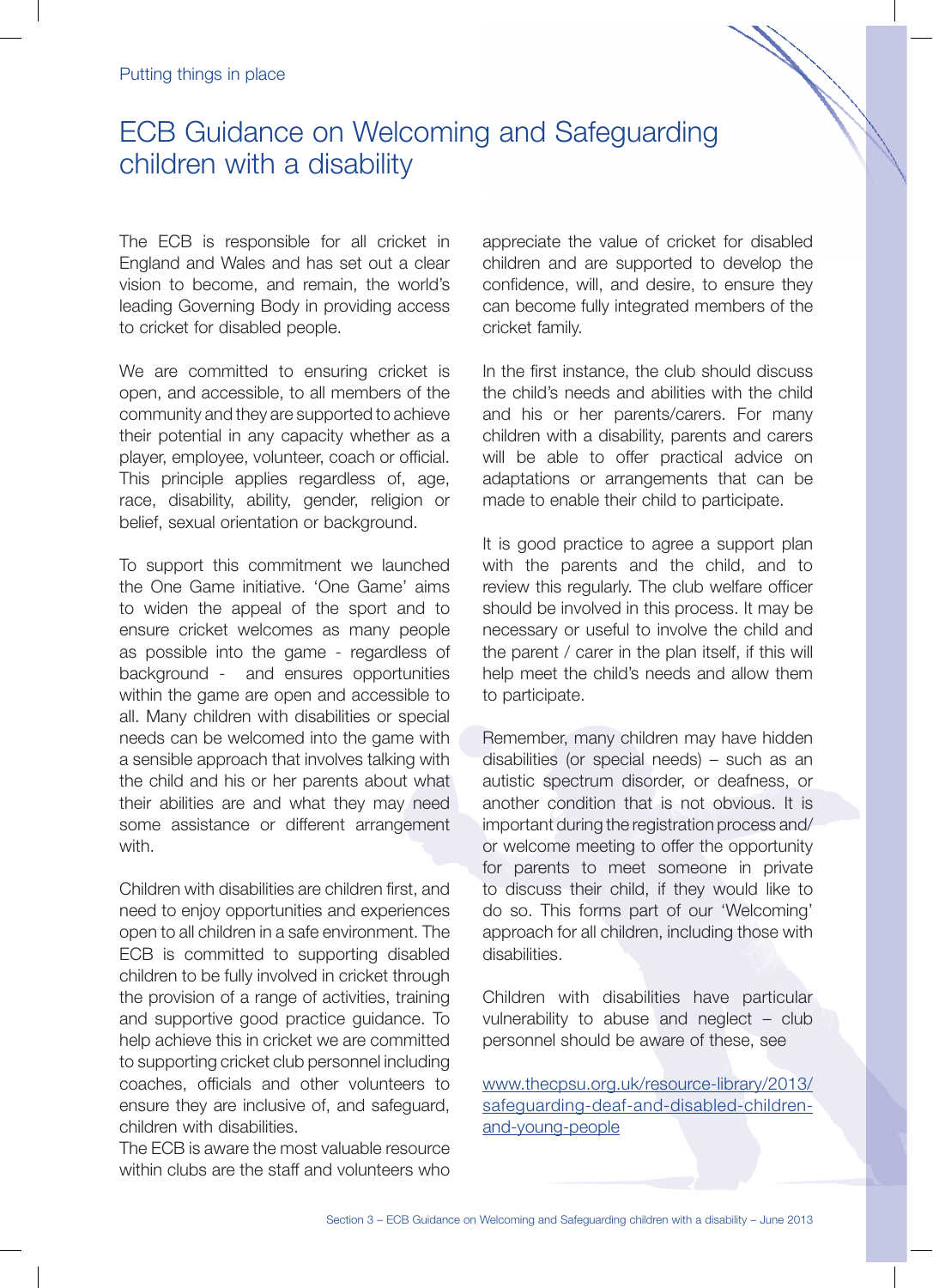Section 3 LECB Guidance on Welcoming and Safeguarding children with a disability – June 2013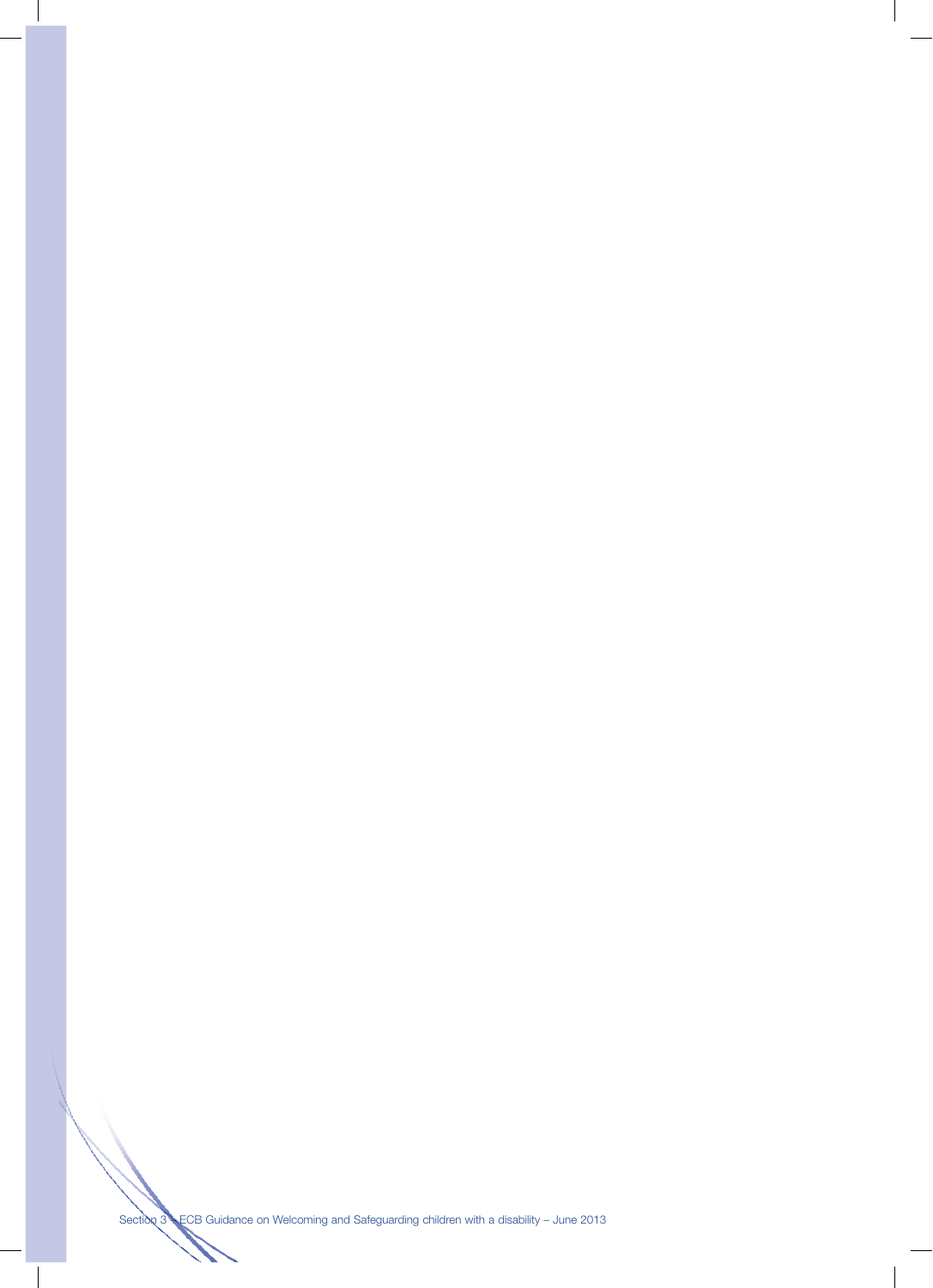# Sample Anti-Bullying Policy for cricket\*

### **Statement of intent**

We are committed to providing a caring, friendly and safe environment for all of our children so they can train, and play, in a relaxed and secure atmosphere. Bullying of any kind is unacceptable at our club. If bullying does occur, all children should be able to tell, and know, incidents will be dealt with promptly and effectively. We are a TELLING club. This means anyone who knows bullying is happening is expected to tell someone who can do something about it.

### **What is bullying?**

Bullying is the use of aggression with the intention of hurting another person. Bullying results in pain and distress to the victim.

Bullying can take many forms :

- Emotional: being unfriendly, excluding, tormenting (for example: hiding kit, or making threatening gestures)
- Physical: pushing, kicking, hitting, punching or any use of violence
- Racist: racial taunts, graffiti and/or gestures
- Sexual: unwanted physical contact or sexually abusive comments
- Homophobic: because of, or focusing on, the issue of sexuality
- Verbal: name-calling, sarcasm, spreading rumours and teasing
- Cyber: bullying behaviour online or via electronic communication (email and text, social media etc) Misuse of associated technology, such as camera and video facilities

### **Why is it important to respond to bullying?**

Bullying hurts. No one should be a victim of bullying. Everyone has the right to be treated with respect. Children who are bullying also need to learn different ways of behaving.

Cricket clubs have a responsibility to respond promptly, and effectively, to issues of bullying.

### **Objectives of this policy**

- All adults and children at the club should have an understanding of what bullying is
- All officials, coaching and non-coaching staff should know what the club policy is on bullying, and follow it when bullying is reported
- All children and parents should know what the club policy is on bullying, and what they should do if bullying arises
- As a club, we take bullying seriously. Children and parents should be assured they will be supported when bullying is reported
- Bullying will not be tolerated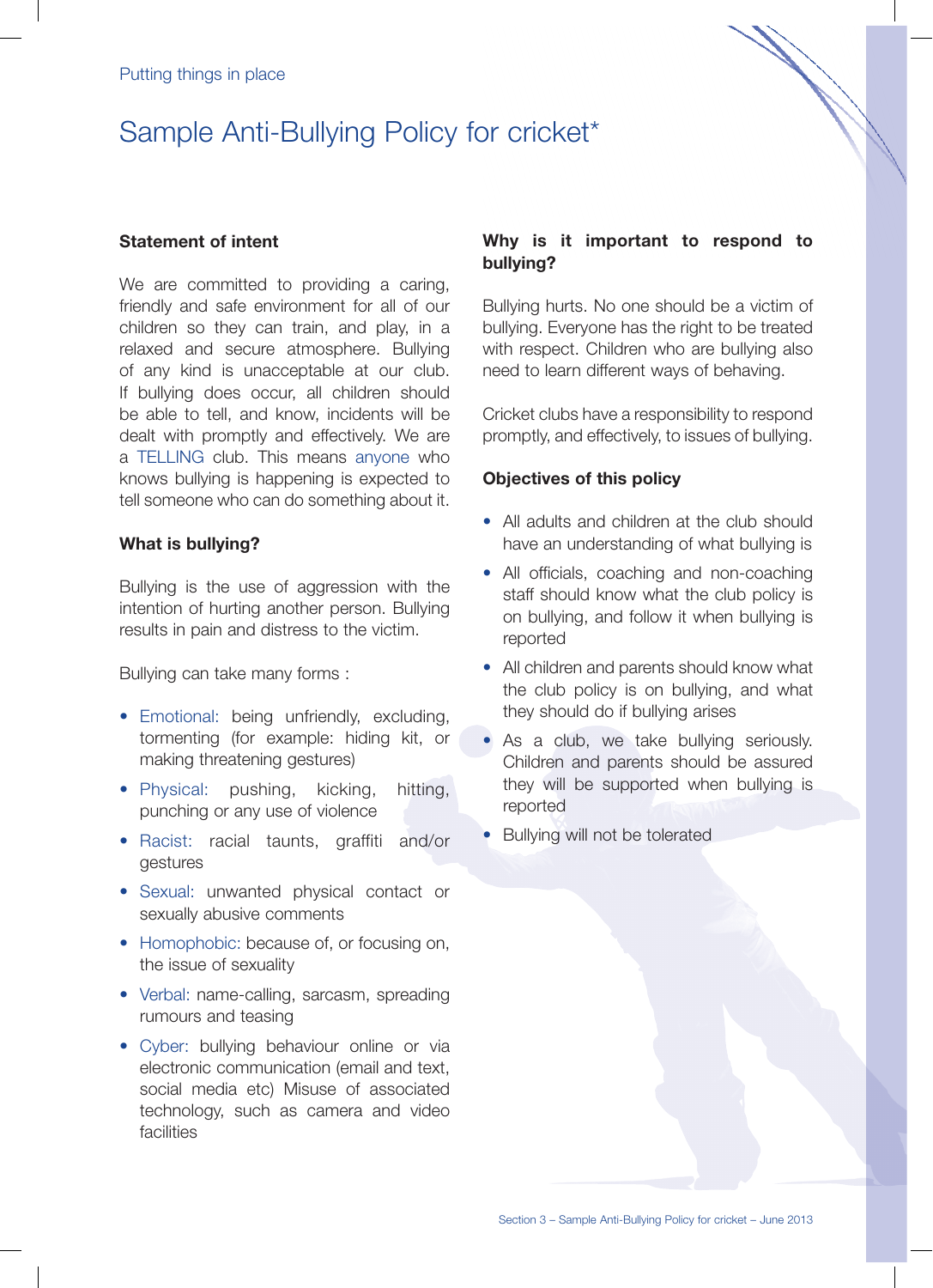### Putting things in place

#### **Signs and symptoms**

A child may indicate, by signs or behaviour, that he or she is being bullied. Adults should be aware of signs and investigate if a child:

- Says they are being bullied
- Changes their usual routine
- Is unwilling to go to the club
- Becomes withdrawn anxious, or lacking in confidence
- Comes home with clothes torn or belongings damaged
- Has possessions which are damaged or go missing
- Asks for money or starts stealing money (to pay the bully)
- Has unexplained cuts or bruises
- Is frightened to say what's wrong
- Gives improbable excuses for any of the above

In more extreme cases, the child:

- Starts stammering
- Cries themselves to sleep at night or has nightmares
- Becomes aggressive, disruptive or unreasonable
- Is bullying other children or siblings
- Stops eating
- Attempts or threatens suicide or runs away

These signs and behaviours could indicate other problems, but bullying is a possibility and should be investigated.

#### **Procedures**

- Report bullying incidents to the Club Welfare Officer
- In cases of serious bullying, the incidents will be reported to the ECB Safeguarding Team for advice via the County Welfare **Officer**
- Parents should be informed and invited to a meeting to discuss the problem
- If necessary, and appropriate, police will be consulted
- The bullying behaviour or threats of bullying must be investigated and the bullying stopped quickly
- An attempt will be made to help the bully (bullies) change their behaviour

In cases of adults reported to be bullying cricketers under 18, the ECB must always be informed and will advise on action to be taken.

#### **Prevention**

We will use 'Kidscape' recommended methods to help children prevent bullying. These may include:

- Developing a children's code of conduct (see guidance in 'Safe hands'
- Agreeing behaviour contracts
- Having discussions about bullying and why it matters

\*with thanks to Kidscape for their expert advice and templates

Section 3 – Sample Anti-Bullying Policy for cricket – June 2013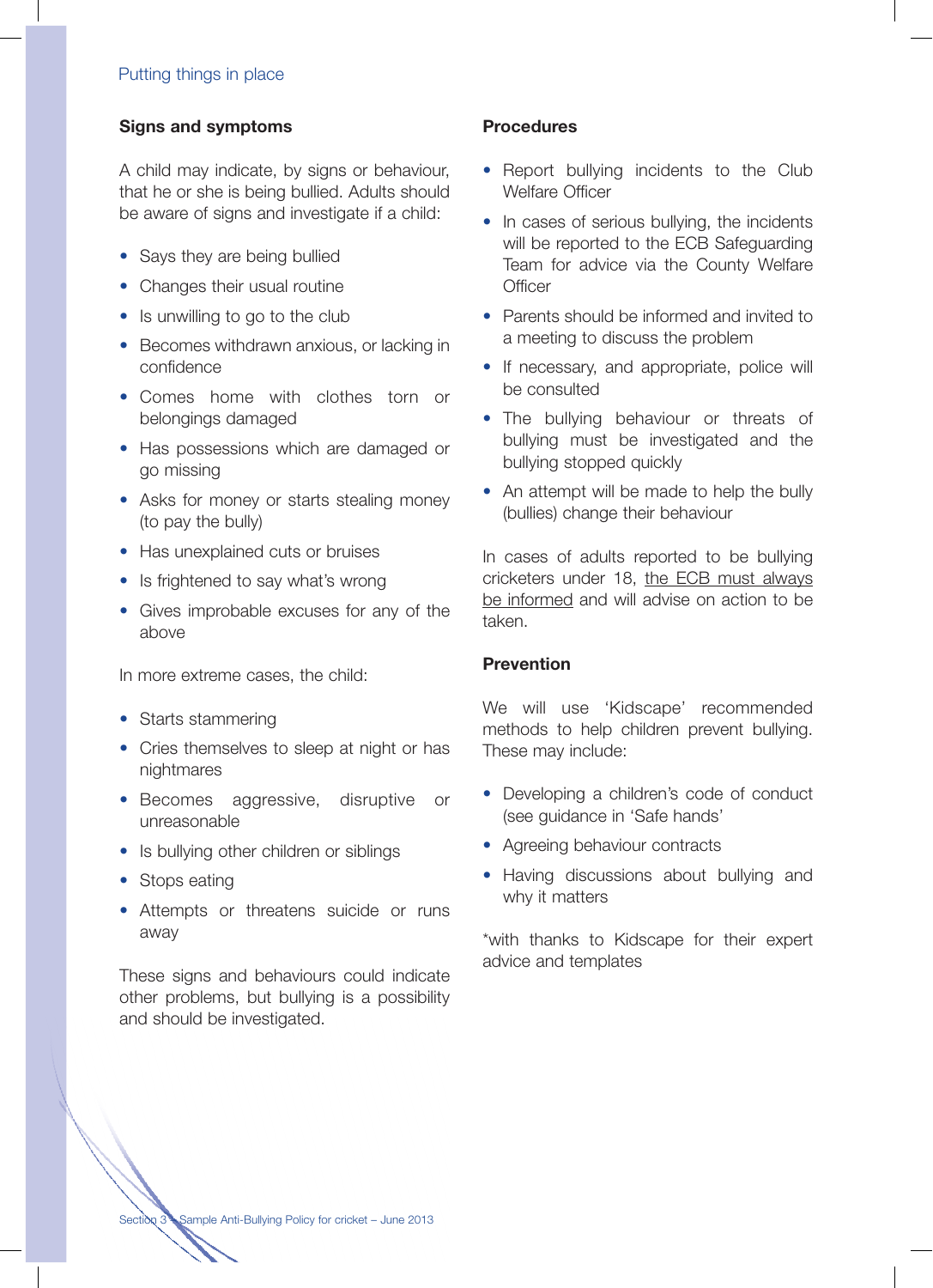# ECB Guidelines on Changing Rooms and Showering Facilities

All ECB affiliated cricket clubs must have a Changing Policy. This will depend upon facilities available, access to those facilities and the number of children involved. The following provides a framework of best practice and guidance for a Changing Policy to be developed within the club. These guidelines apply to adults, and children, sharing changing facilities. Clubs should identify, and develop, the framework that best suits their changing arrangements, taking into account the number of children involved.

Best practice principles to be adopted by clubs, wherever possible, are as follows:

- Adults must not change, or shower, at the same time using the same facility as children
- Adults should try to change at separate times to children during matches, for example when children are padding up
- If adults and children need to share a changing facility, the club must have consent from parents that their child(ren) can share a changing room with adults in the club
- If children play for Open Age teams, they, and their parents, must be informed of the club's policy on changing arrangements
- Mixed gender teams must have access to separate male and female changing rooms
- Mobile phones must not be used in changing rooms

If children are uncomfortable changing or showering at the club, no pressure should be placed on them to do so. Suggest instead that they may change and shower at home.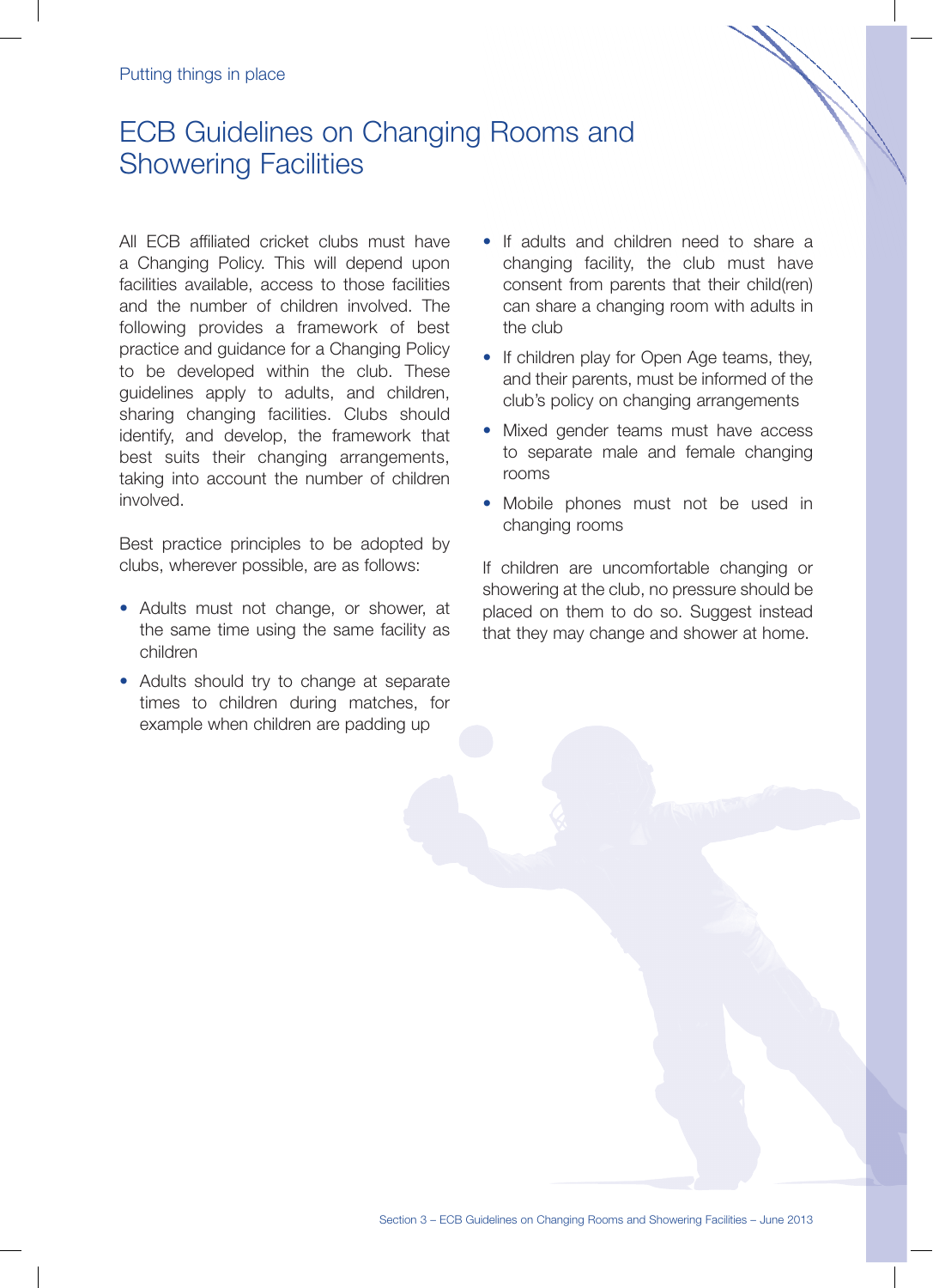Section 3 ECB Guidelines on Changing Rooms and Showering Facilities – June 2013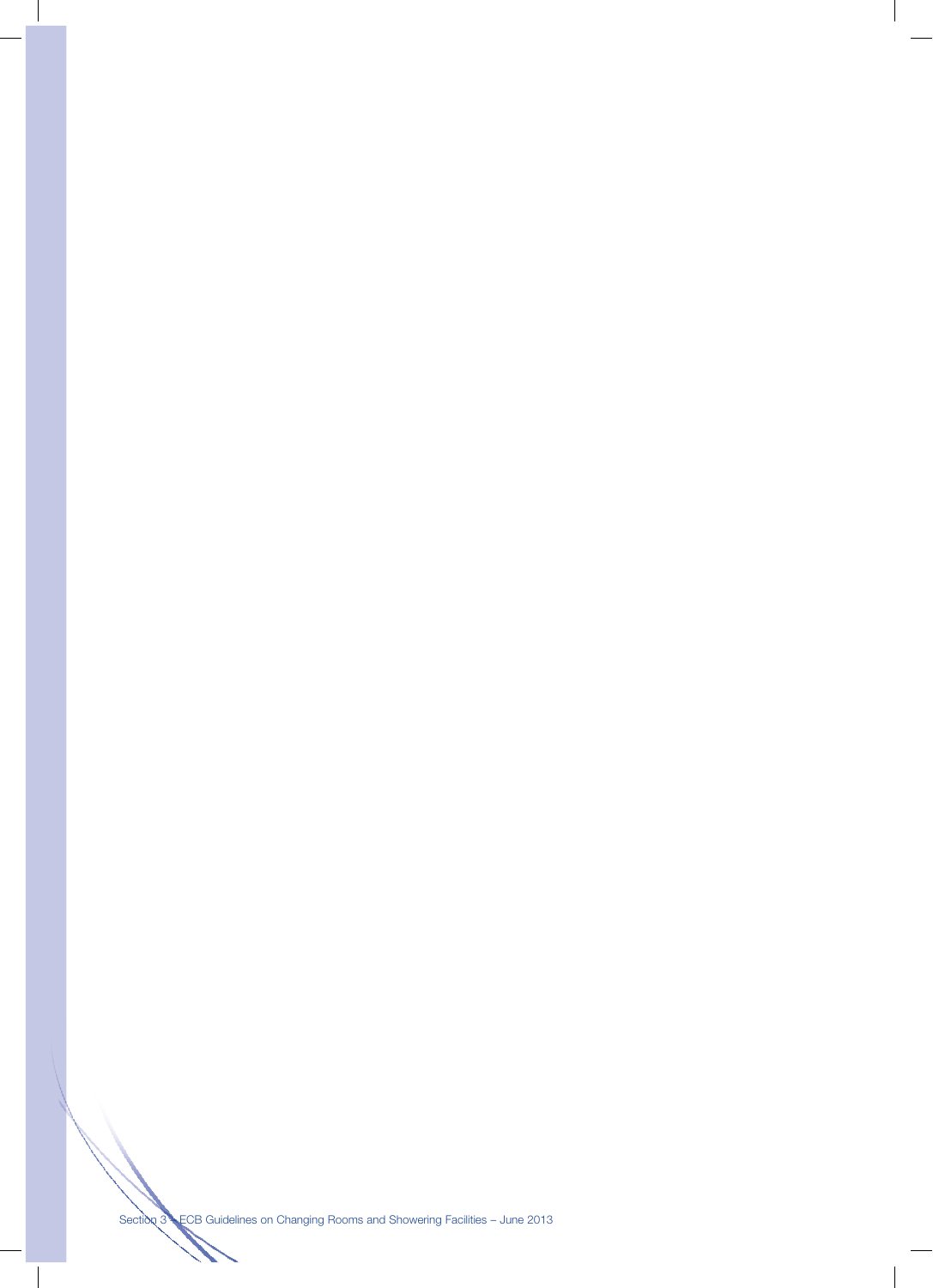# ECB Photography and Video Camera Guidelines

### **The ECB wishes to ensure photography and video footage taken within cricket is done so appropriately.**

Parents and carers should not be prevented from taking pictures of, or filming, their children. These are normal family practices and help mark milestones in a child's life. The introduction of proportionate controls on the use of photographic equipment (cameras, and videos, including mobile phones) is part of general safeguarding good practice in a club.

Every club will have different facility access which is why each club must create their own policy. A photocopy of this page is not a club policy nor is a blanket ban a proportionate response.

All clubs, and leagues, must read the guidelines below and create a policy from this guidance that is manageable within their own environments.

The ECB is keen to promote positive images of children playing cricket and is not preventing the use of photographic or videoing equipment.

Please remember that photographs are considered 'personal data' in terms of the Data Protection Act. Depending on the circumstance, consent from either the child, adult, or both should be sought before capturing, sharing or publishing images where a child can be identified, including posting on the club's website etc. In addition, as with all personal data you process, it should be processed in accordance with the principles laid out in the Data Protection Act, and other relevant legislation and guidance.

Be aware that some people may use sporting events as an opportunity to take inappropriate photographs or film footage of children. All clubs should be vigilant about this. These individuals could attend the local cricket club allowing people to presume they are related to a child involved. Any concerns during an event should be reported to a club official or event organiser.

It is also possible that if a picture and name was placed in the local paper, the club website etc., the information could be used inappropriately. For this reason the ECB guidance is that a child's picture and name should not appear together.

There may be other reasons why individuals may not wish their child's photograph to be taken by someone they do not know personally, for example estranged parents looking to gain access to a child, or families that have fled abusive situations. Parents / carers must be offered the opportunity to withhold consent for photographs / filming of their child.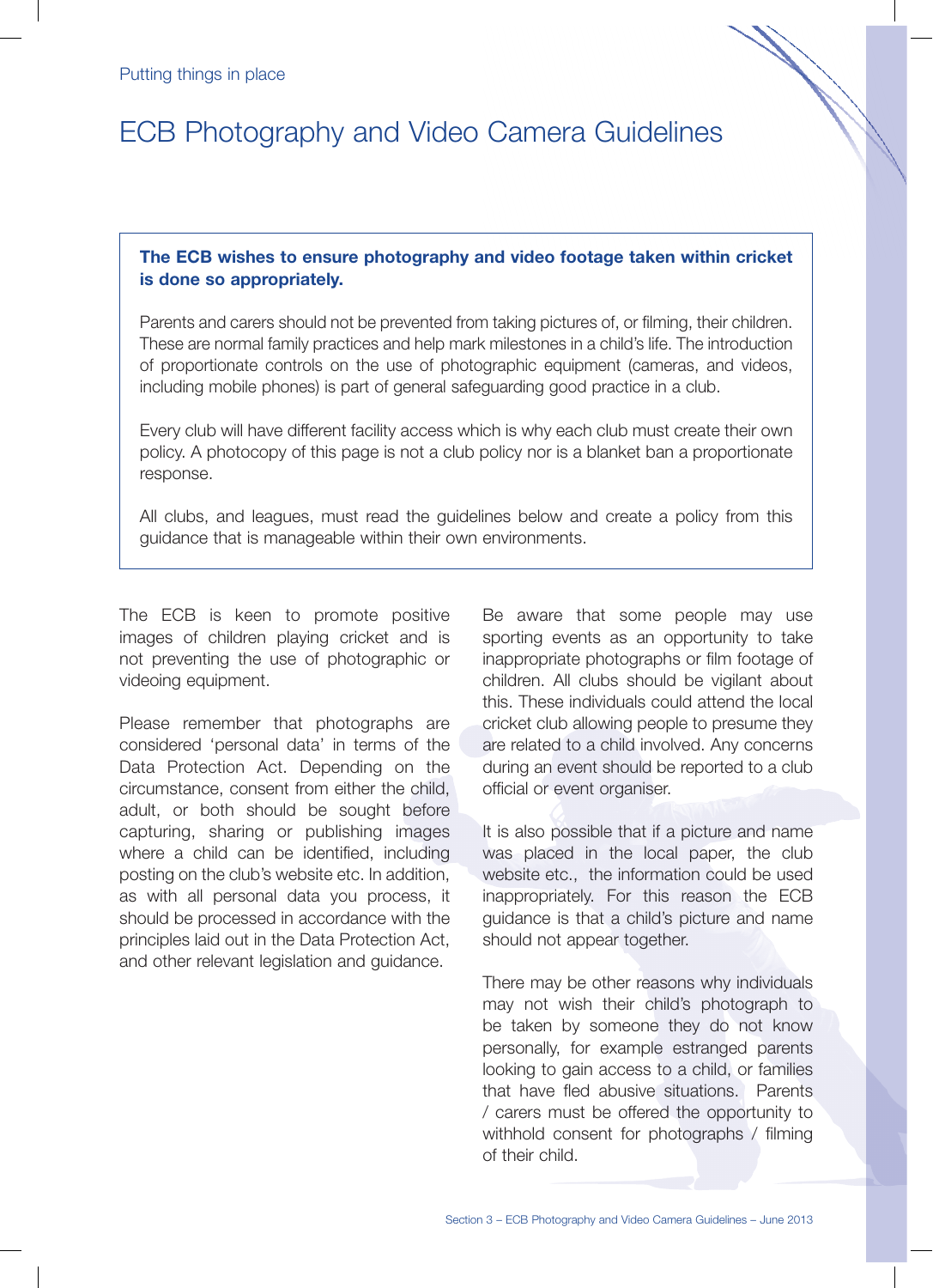#### Putting things in place

Clubs must create a policy relating to the use of cameras during matches, training sessions and on other club occasions. The guiding principles are:

- Photographs/images are not to be taken at matches or training without the prior permission of the parents/carers of the child. This permission can be given by proxy by the coach of each team only after parental consent for this has been granted. The coach must arrange this prior to attending matches
- If no consent has been given for a child on the player profile form, then it is to be made known to the relevant person of the other team (e.g. coach/team manager) so the appropriate person/s taking photographs for the other team is/are aware and can avoid taking photographs of that particular child
- The children should be informed a person will be taking photographs
- The children should be informed that if they have concerns they can report these to the coach or team manager
- Concerns regarding inappropriate, or intrusive, photography should be reported to the Club Welfare Officer and recorded in the same manner as any other child protection or safeguarding concern
- It is recommended that cricket tournaments/festivals/events/competitions set up a camera registration book for parents to complete

It is recommended that all cricket clubs as well as tournament/festival/event organisers adhere to the appropriate guidelines relating to publishing of images as detailed below.

Use of images of children (for example on the web, in the media or in league handbooks):

- Ask for parental permission to use the child's image and, wherever possible, show the image to the parents and child in advance. This ensures that they are aware of the way the image will be used to represent cricket and the club
- Ask for the child's permission to use their image. This ensures they are aware of the way the image is to be used to represent cricket and the club
- If the cricketer is named, avoid using their photograph
- If a photograph is used, avoid naming the child
- Only use images of children in appropriate kit (training or competition), to reduce the risk of inappropriate use, and to provide positive images of the children
- Encourage the reporting of inappropriate use of images of children. If you are concerned, report your concerns to the County or Club Welfare Officer

Using video as a coaching aid:

There is no intention on the part of the ECB to prevent club coaches using video equipment as a legitimate coaching aid. However, players and parents/carers should be aware that this is part of the coaching programme, and material taken in connection with coaching, must be stored securely and deleted or destroyed when a parent requests this, or when the material is no longer needed.

The parents/carers and children must provide written consent for the use of photography and video analysis. (Please see the player profile form in the Kit Bag).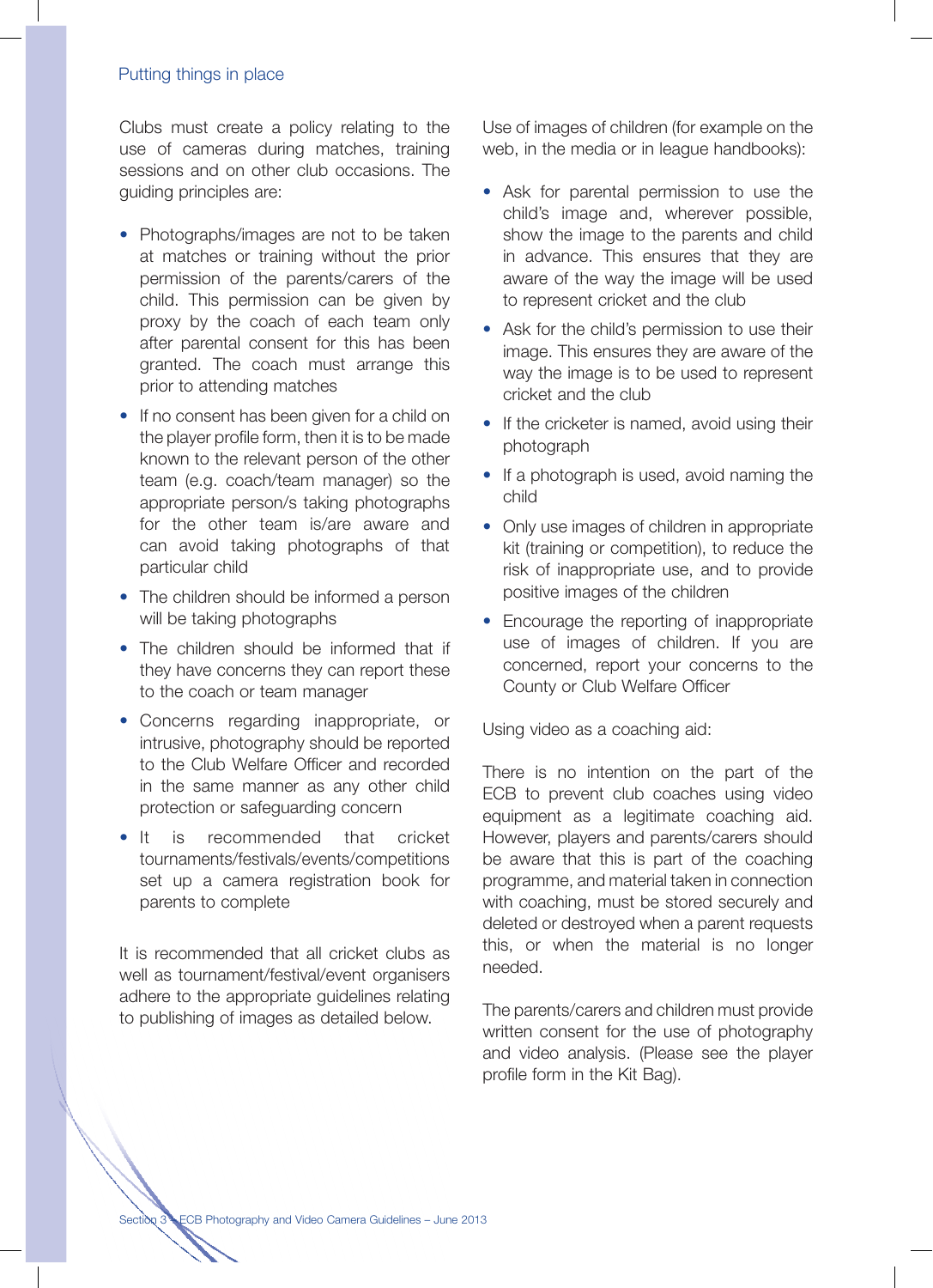# ECB Guidelines on Transport To and From Matches and Training

The club must have a policy on transporting children to and from matches and training. All clubs must ensure they have notified parents/ carers that parents/carers are responsible for the safe delivery and collection of their child for matches or training.

It is advisable that at the annual start of year or season meeting, information is distributed which relates to all planned away fixtures or competitions to provide parents/carers with an opportunity to make appropriate arrangements. See Sample welcome letter for parents / carers)

Coaches and club staff will be responsible for children in their care when on the club premises or on arrival at opponents' cricket grounds.

It is not the responsibility of the coach or team manager to transport, or arrange to transport, the children to and from the club or match.

The club must receive permission from parents/carers for children to participate in all competitions and away fixtures/events (see the Kit Bag player profile form).

It is advisable for clubs to also establish with parents/carers a "pick up and drop off" policy, which specifically addresses matters such as late collection of children. Developing this policy at the start of season meeting will provide an opportunity to establish both club and parental expectations and will provide club officials with guidance should an incident arise during the season.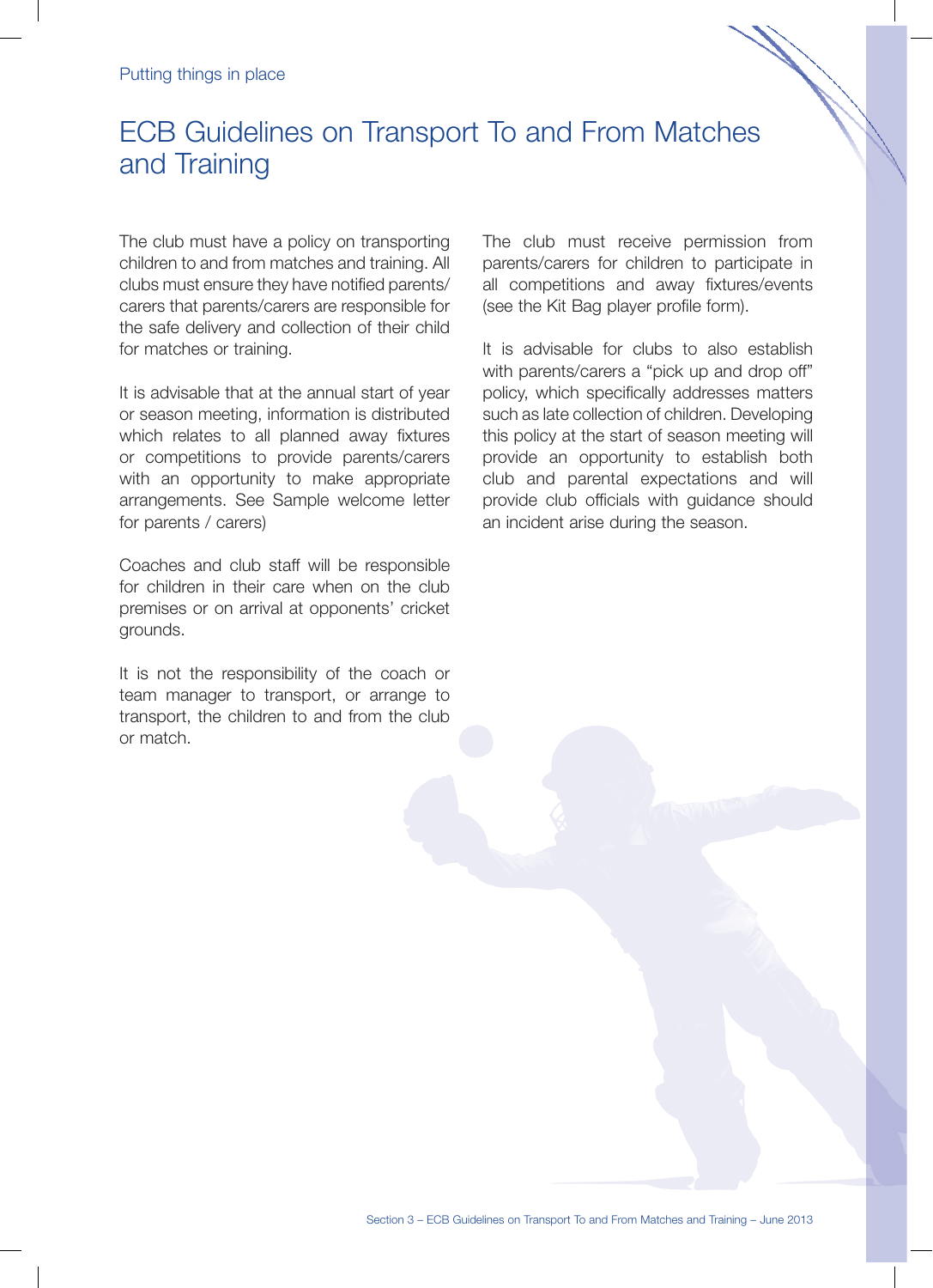Section 3 LECB Guidelines on Transport To and From Matches and Training – June 2013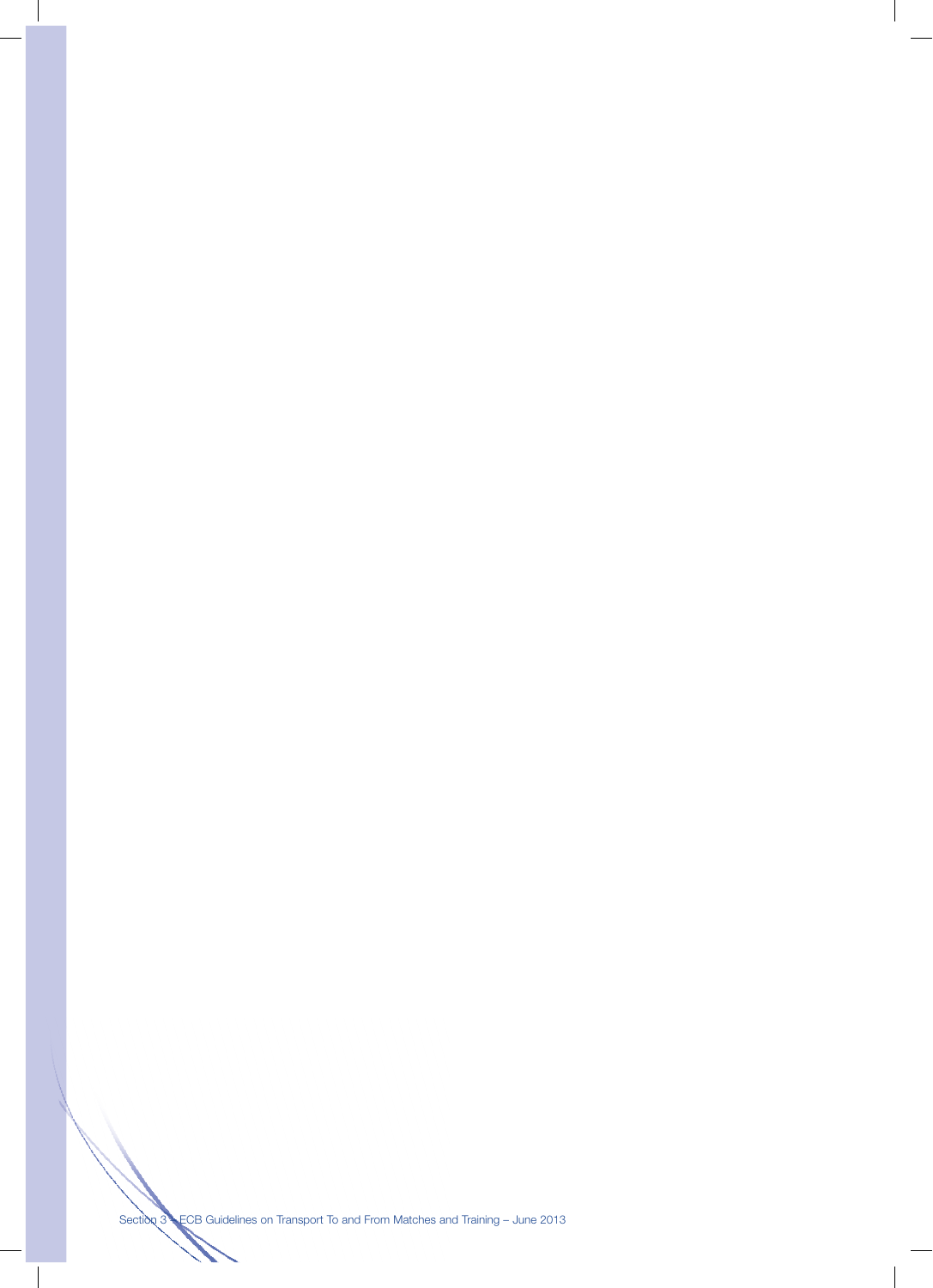## ECB Guidelines on Managing Children Away from the Club

In any given season, as many as 50 per cent of matches can be played away from the club and that's without tours and festivals or similar events. For a club to be able to demonstrate its duty of care to the children in its team/s a robust generic protocol needs to be able to fit all occasions.

This section covers children being taken away from the club's normal base location and/or home ground, and provides guidance to help clubs define their own policies in connection with the effective management of children while in the club's care.

The first part covers guidance on managing children away from the club including all trips involving an overnight stay.

The second part covers additional guidance particular to trips that include an overnight stay.

These guidelines also apply to open age group teams where one or more players are under the age of 18.

In addition to the details in this section clubs are reminded that other parts of the safeguarding Kit Bag identify the need for clubs to:

- Follow ECB recruitment guidelines for staff and volunteer appointments
- Undertake risk assessments of venues and facilities
- Follow ECB supervision guidance for cricket activities involving children
- Have an agreed transport policy in place at the club
- Ensure the team has agreed to act within the appropriate ECB and/or Club Code of **Conducts**

These sections of the Kit Bag apply whenever children are taken away from their base location/home club.

### **Guidance for managing children away from the club including trips involving an overnight stay**

A Team Manager should be appointed with clear roles and responsibilities including:

### • **Establish and communicate the following information to parent(s):**

- Why the trip is planned and what is its reason or purpose
- When the trip will take place date, time of departure and estimated time of return
- Where the trip is to, including the destination and venue
- Where the meeting points will be, at home and at the away venue
- Staffing arrangements, including the name and contact details of the Team Manager responsible for the trip
- Kit and equipment requirements
- Details of cost implications, including the competition fee, any spending or pocket money needed and the transport costs
- Name and contact number of the person acting as the 'Club Home Contact'
- Arrangements for food and drink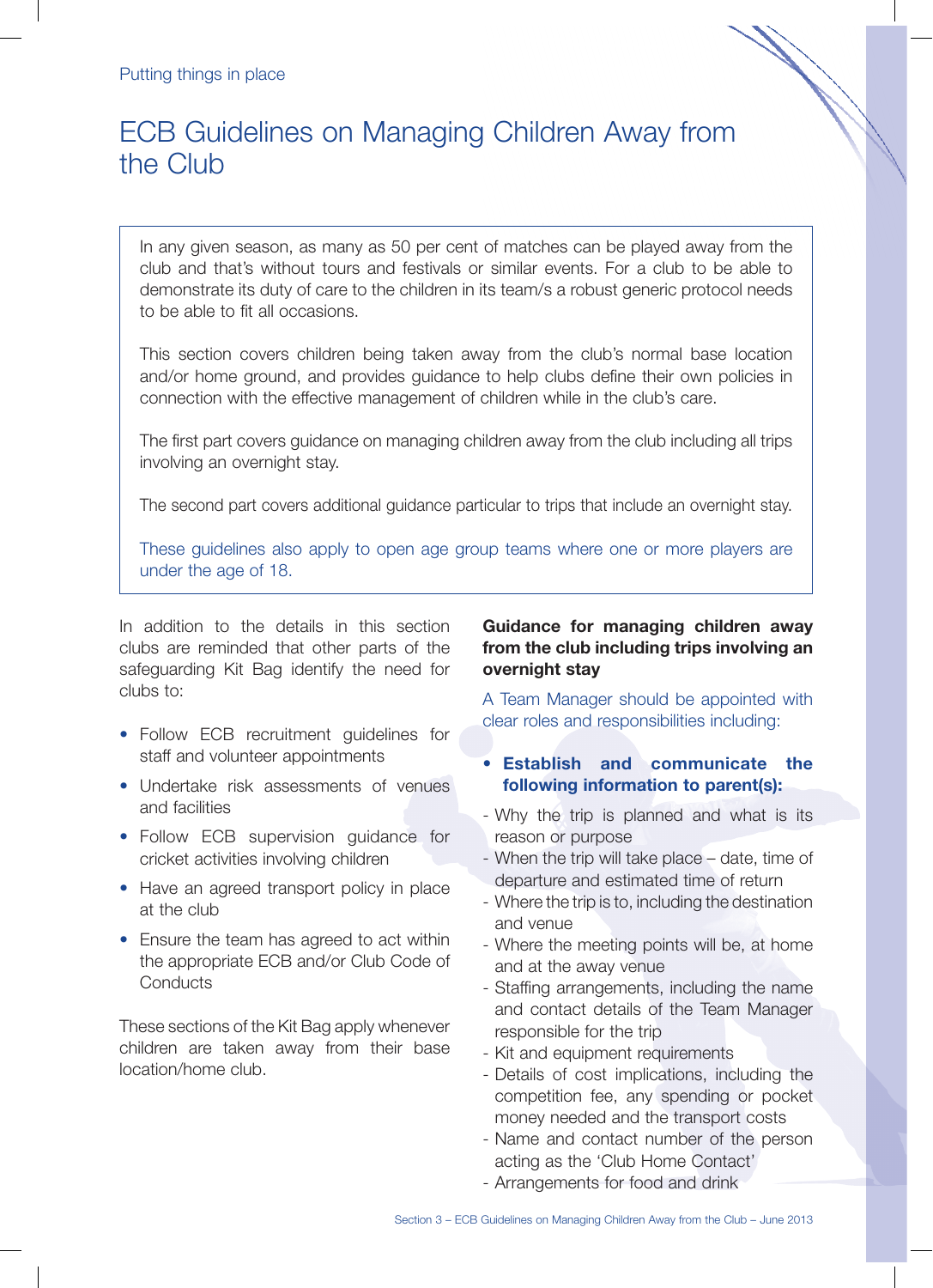• **Be in possession of a written copy of relevant emergency contact details and any medical information for all children taking part**

Determine appropriate staffing and staff training arrangements

- Wherever possible, a club should appoint a Head Coach and Team (tour) Manager, with the Head Coach and coaches taking responsibility for training and competition management of the team and the Tour Manager (and any other staff) taking responsibility for any other necessary support roles, such as chaperones
- All members of staff need to have a clear knowledge of their role and responsibility for the team
- All staff must go through an induction programme ensuring they understand the ECB "Safe Hands Policy"
- **Ensure there is a 'Club Home Contact' – a member of the club who is not travelling away, who will act as a contact point in an emergency. Ensure the Club Home Contact is provided with the following information to enable them to fulfil their role should they need to:**
- Names of players and staff on the trip
- Emergency contact names and phone numbers for each of the above
- Details of any medical or physical needs these persons may have
- Contact numbers for staff which can be used while the staff are on the trip
- Telephone numbers for the local police to the home club

The Club Home Contact should be a member of the club who has been appropriately vetted.

### **Additional guidance for trips including an overnight stay**

Listed below is additional information the appointed Team Manager needs to act upon.

### **Detailed trip planning takes place including the need to:**

- Identify suitable venues and facilities for both the cricket and accommodation
- If possible, ensure a visit to the tour facilities and venues is made before the trip, to enable an effective risk assessment to take place. (If this is not possible, a risk assessment should be sought from the tour operator or facilities management in advance of the trip)
- Conduct a risk assessment
- Sufficient planning is key to incident prevention. Conducting a risk assessment is an essential part of planning any trip
- Children must not be placed in situations which expose them to an unacceptable level of risk
- Analyse insurance cover required
- Clubs are advised to check their insurance policies for clarification of cover for matches away from their home club especially in relation to the supervision of children

When planning a trip it is important to allow sufficient time for all requirements to be completed.

Section 3 – ECB Guidelines on Managing Children Away from the Club – June 2013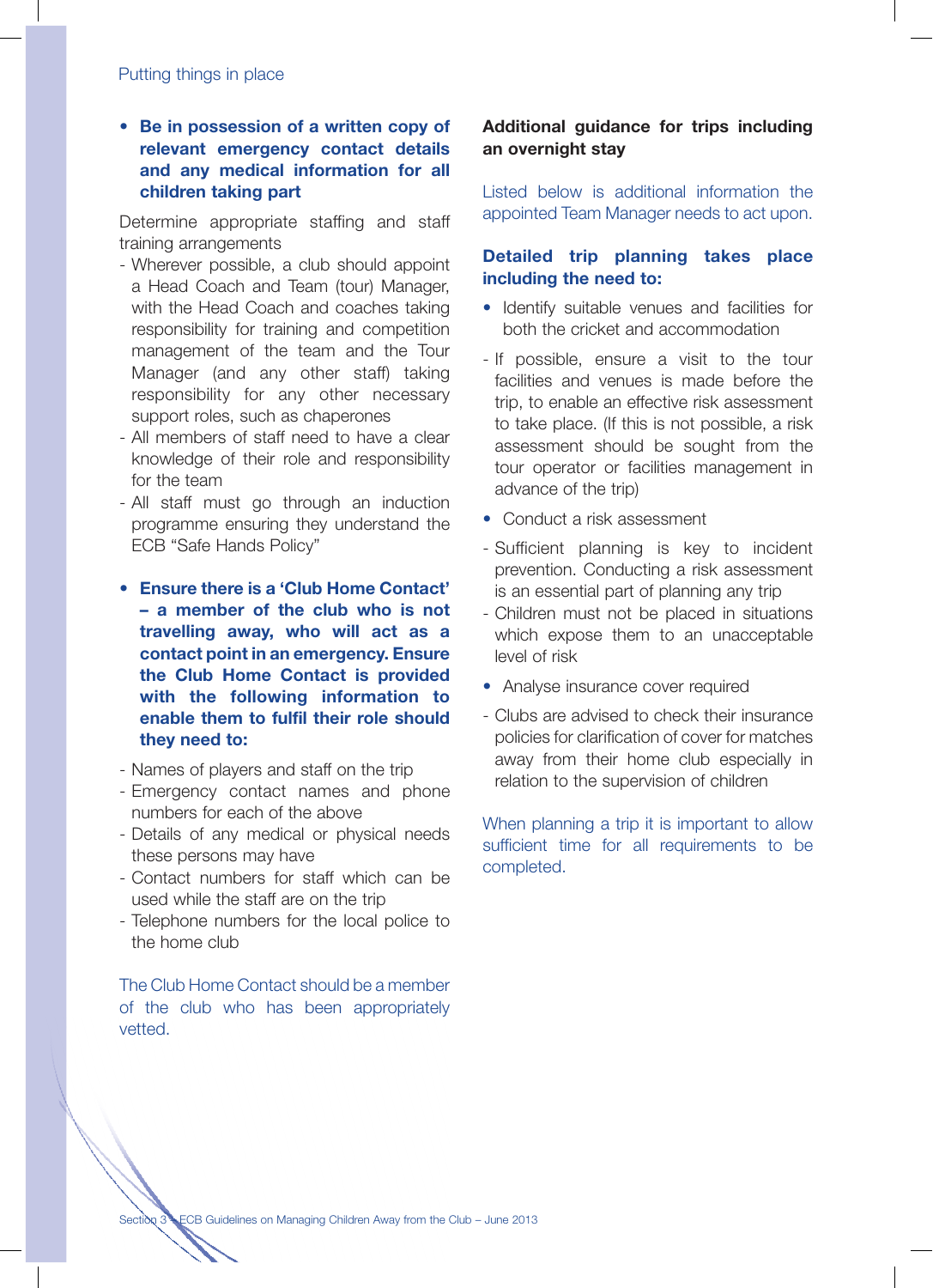## **Staff at the chosen accommodation must be contacted in advance to:**

- Ensure all accommodation is clean and has access to sufficient toilet and bathing facilities
- Confirm that:
- Players will not share a bed
- Male and female players will not share a room
- Staff do not share a room with players
- Players of vastly differing ages do not share a room
- Establish if rooms are equipped with satellite TV, and whether inappropriate programmes may be available. (It may be possible to arrange for these programmes to be disconnected)
- Check the accommodation policy for extras on bills, breakages and lost keys
- Ensure the needs of players with disabilities are met. For wheelchair users, it is important to check access to the buildings, bedrooms and bathroom facilities
- Check where the staff accommodation will be and ensure players know which rooms staff are in and how to contact them if necessary
- Where possible, ensure rooms are not scattered around the hotel on different floors but grouped together
- Discuss the club's code of conduct and discipline policy
- Ensure all dietary requirements are catered for

## **A meeting is arranged with the parents and players to provide details of the trip. The following additional information must be communicated to parents in writing:**

- An itinerary giving as much detail as possible
- The duration of the trip
- Details of accommodation with address and contact number
- Names of all cricket staff
- Codes of conduct for staff and players
- Emergency procedures and telephone contacts
- Child safeguarding procedures
- Details of insurance
- Date for paying deposit
- Details of transport

## **The following written and signed information from parents/guardians/ carers must be obtained**

- Signed consent form accepting the code of conduct and detailing:
- Any specific medical information such as allergies and current medication
- Special dietary requirements
- Consent for emergency medical treatment
- Agreement to pay the fee
- Confirmation that contact details have not changed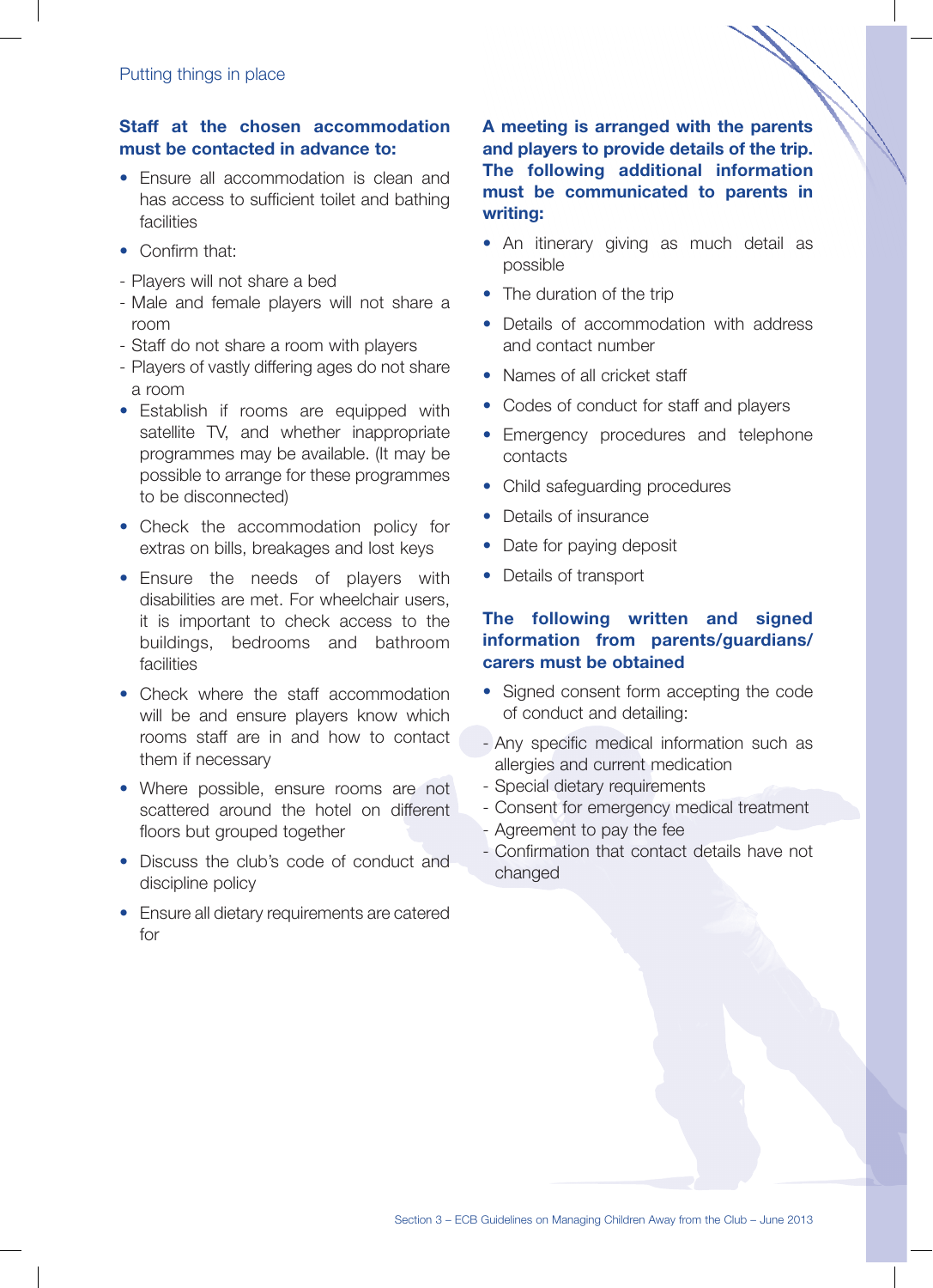#### **Players are prepared for touring**

- The Tour Manager and coaches should meet with players prior to the trip to agree:
- Expectation of the players
- Clothing list
- Codes of conduct/behaviour this should be signed by all young players with their parents' permission
- Their responsibility for their own property
- Staff roles and responsibilities
- Emergency procedures
- Support if they become homesick, are unhappy, or need to speak to someone in confidence

## **The Club Home Contact must be provided with the following additional information:**

- Contact numbers for the accommodation
- Telephone numbers for the nearest police to the accommodation

### **The following guidance and protocols are followed as needed during the tour:**

Concerning the general safeguarding of players:

- The Team Manager must ensure players are safe throughout the tour
- Players must know the whereabouts of staff at all times, including which rooms staff are in and how to contact them if required
- Staff must know they have a common law duty of care to act as a prudent parent would
- Concerning the medical welfare of players:
- Medical details and relevant information must be carried by a member of staff
- Staff must be aware of any specific medical conditions that may occur i.e. epilepsy, asthma, diabetes
- Staff should have access to calling the emergency services and the minimum first aid provision
- A first aid kit should be carried
- Staff must act in an emergency and take life saving action in extreme situations

## **If an emergency occurs, the Team Manager must:**

- Establish the nature of the emergency and names of any casualties
- Ensure the rest of the team are safe and supervised
- Ensure all members of the party are aware of the situation and follow emergency procedures
- Ensure a member of staff accompanies any casualties to hospital
- Notify the police if necessary
- Complete an ECB incident reporting form
- Ensure no one in the group speaks to the media. All media enquiries should be managed through the ECB Marketing and Communications Department at Lord's
- Contact the Club Home Contact, who will:
- Contact parents and keep them informed
- Liaise with club staff, and if necessary, the ECB
- Liaise with the media contact if applicable
- Report the incident to insurers

Section 3 – ECB Guidelines on Managing Children Away from the Club – June 2013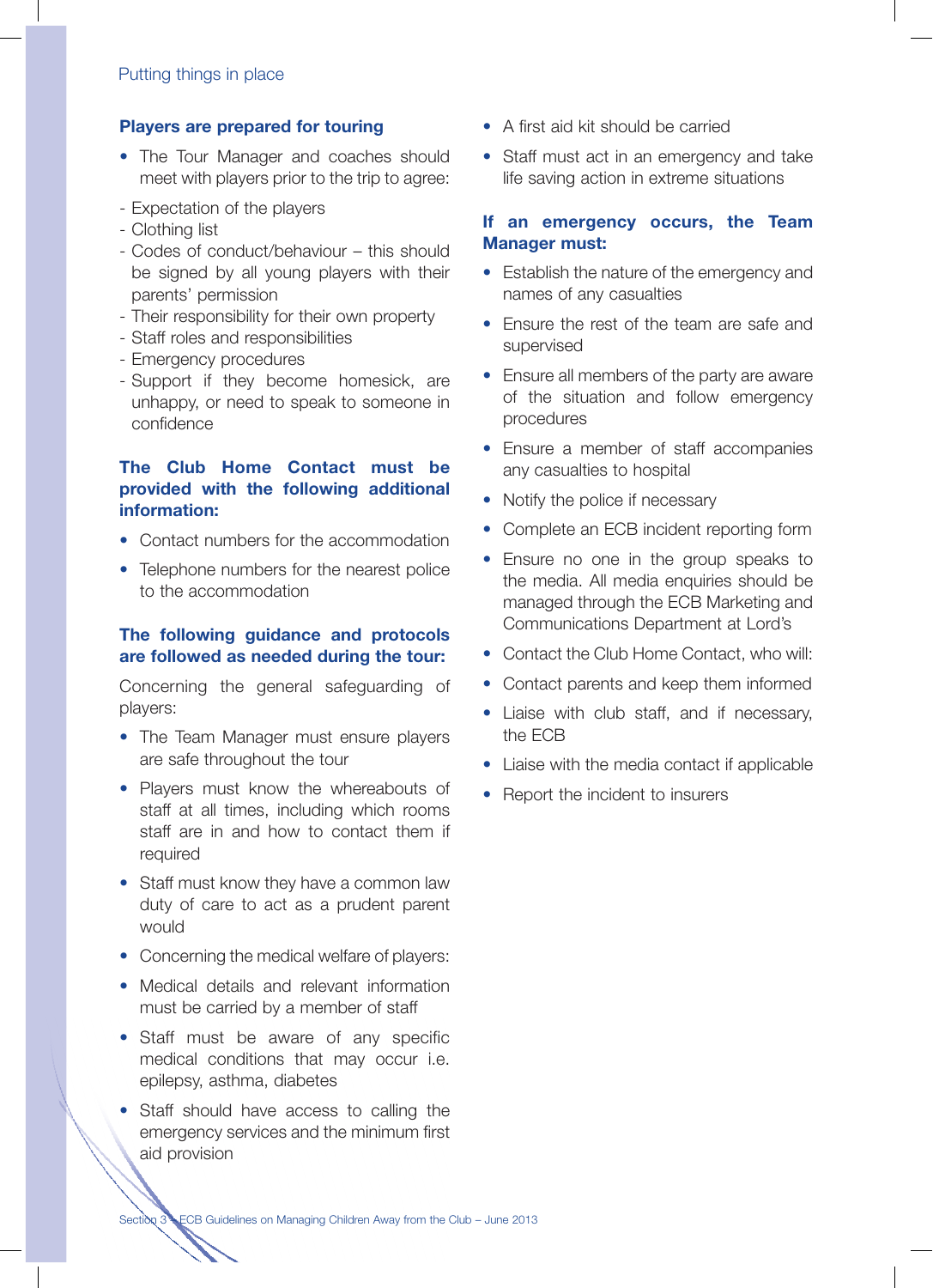# ECB Missing Child Guidelines

A child going missing can be extremely traumatic – for adults and children. However, if everyone is aware of some simple pre-defined guidelines, panic levels can be minimised, and more critically, the missing child can, hopefully, be found in an organised and efficient way. Hopefully no child will ever go missing from your team/event. If they do, please remember most children are found within a few minutes of their disappearance.

## **ECB Missing Children Guidelines**

If a child, for whom your club has responsibility, goes missing, the following guidelines have been devised to clarify the actions to take:

- Ensure other children in your care are looked after appropriately while you organise a search for the child concerned
- Inform the child's parents, if they are present at the event, or nominate an appropriate person to telephone them and advise of the concern. Reassure them you are doing all you can to locate their child. Remember the child may contact the parents directly so this action is very important
- Organise all available responsible adults by areas to be searched. It is best to take a short time to organise the search properly so that all places are searched fully
- Send searchers immediately to any exits to the venue to ensure the child has not left, and to any obvious potential danger spots such as nearby lakes or rivers.
- Search the area in which the child has gone missing including changing rooms, toilets, public and private areas and the club's grounds
- Request all those searching to report back to a nominated adult at a specific point
- This nominated person should remain at this reference point and make a note of events, including a detailed physical description of the child. This should include approximate height, build, hair and eye colour as well as the clothing the child was wearing and where and when they were last seen. All this will be required by the police. If the search is unsuccessful you should then contact the police
- A report should go to the police no later than 20 minutes after the child's disappearance is noted, even if the search is not complete
- If the police recommend further action before they get involved, follow their guidance
- If the police act upon the concern, always be guided by them in any further actions to take.
- At any stage when the child is located, ensure you inform all adults involved including the parents, searchers and the police if, by then, they are involved
- All missing child incidents MUST BE notified at the very earliest opportunity to the Club Welfare Officer, who must immediately notify the County Welfare Officer, and they must then notify the ECB Safeguarding Team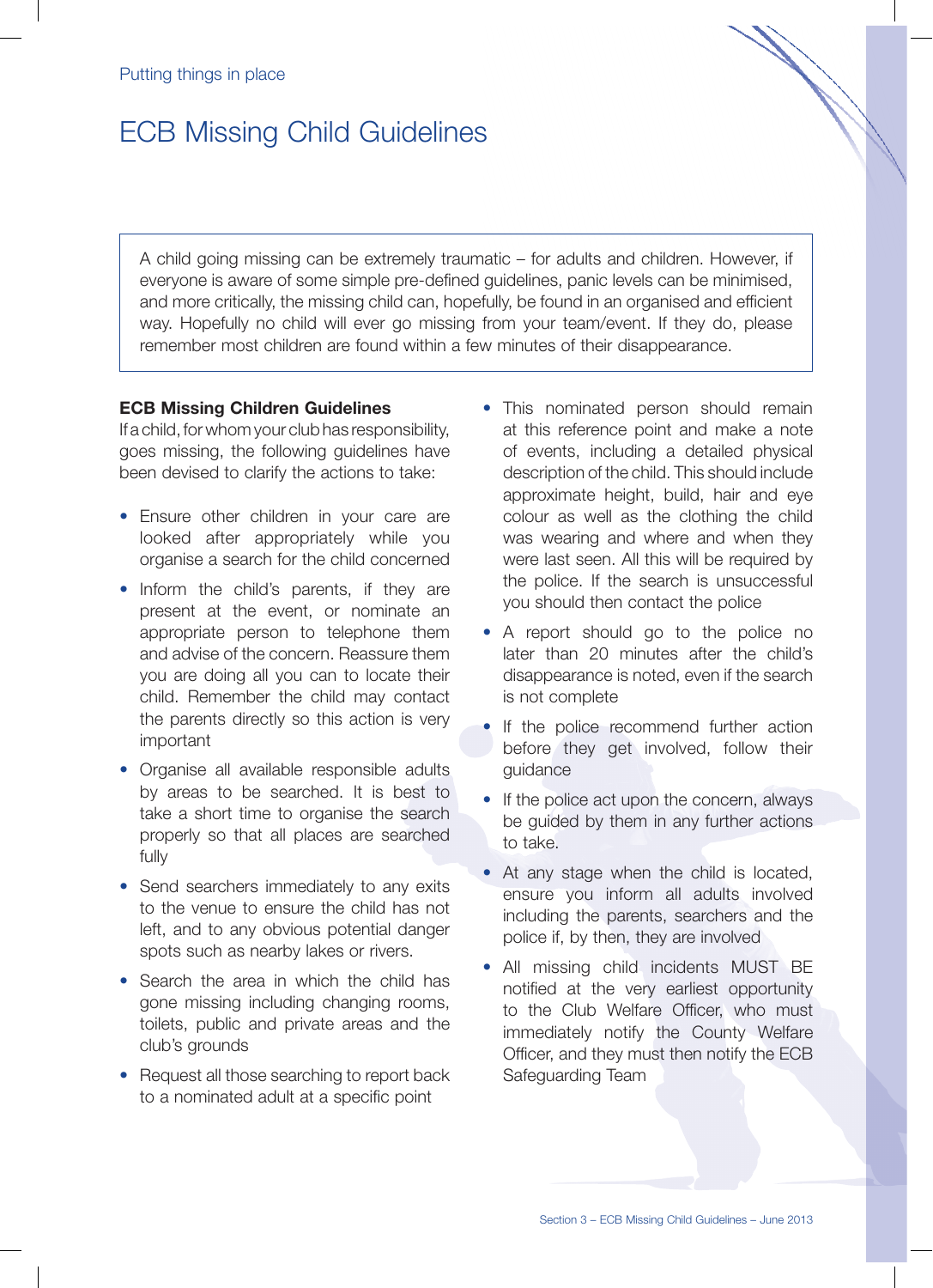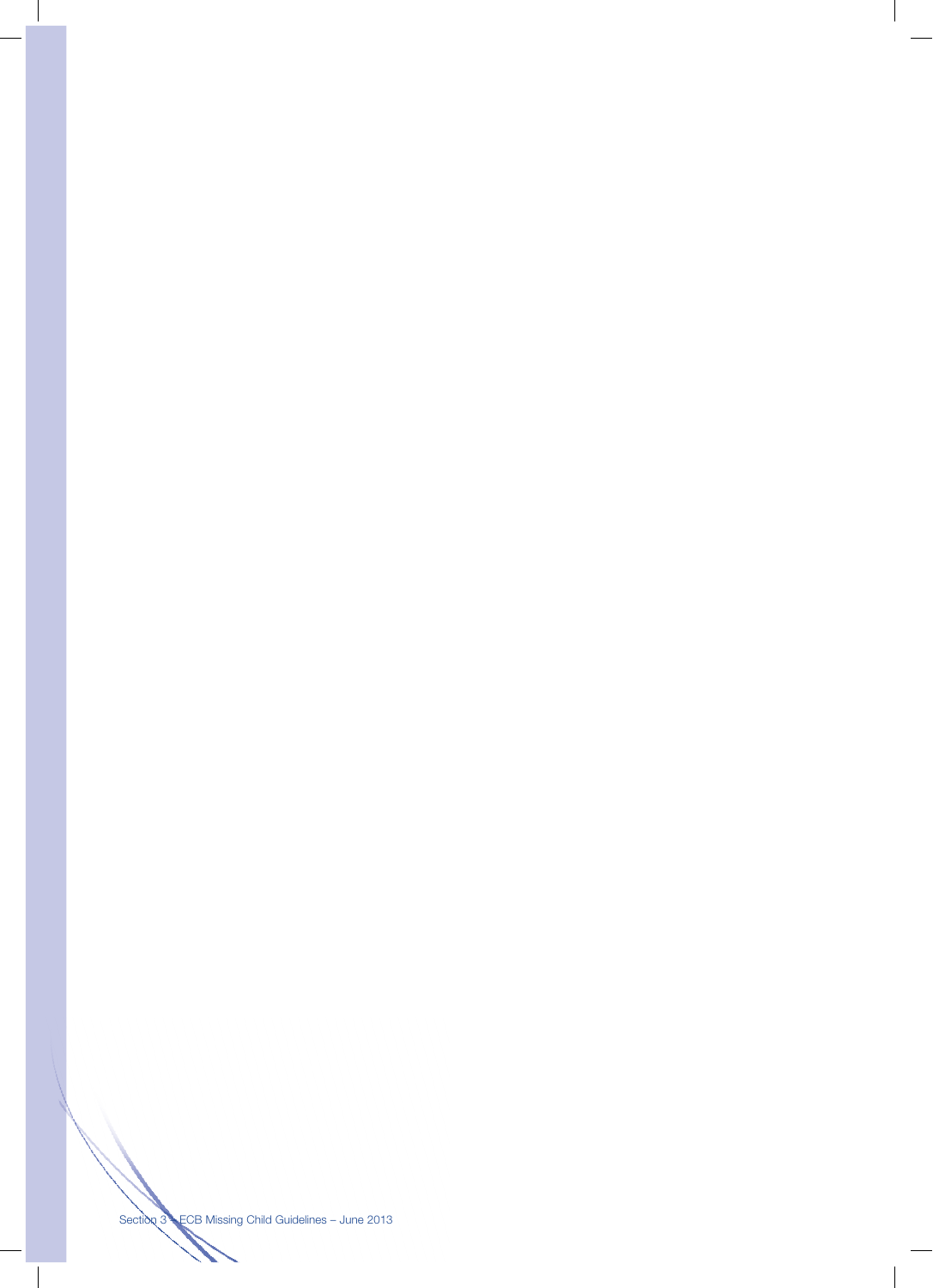# ECB Guidelines on Working With External Partners

Some cricket clubs work with local schools, community colleges, local authority sports development teams or other organisations to provide cricket coaching, or facilities, to the wider community. Some programmes of this kind are organised on a formal basis through the ECB, whereas others can be organised by clubs, or even by individual coaches.

If clubs are looking to work, or are currently working with external partners in this way, it is important that clubs identify the responsibilities, and expectations, of each organisation in relation to safeguarding and supervision of children, including the need to ensure appropriate insurance cover exists.

In order for the club to be able to demonstrate its duty of care, the Club Welfare Officer must ensure the Club Committee has considered all its obligations and duties before undertaking any partnership working of this kind.

More guidance on this subject and important factors for clubs to consider, are contained in this section of the Kit Bag.

## **For ECB organised programmes**

Programmes such as 'Chance to Shine' have already published protocols and specific guidance on working with children within the programme's guidance notes.

Additionally, school sport has its own reporting structure for concerns. This structure supersedes the ECB standard reporting structure for incidents connected to school sport.

The Club Welfare Officer must ensure the Club Committee has considered all its obligations and duties before undertaking the partnership or entering the programme.

**For other programmes** (i.e. those organised directly by clubs which are not part of an ECB programme)

Many clubs and coaches have informal arrangements with local schools whereby they go into schools on an ad-hoc basis, for the benefit of the school and the club.

When planning and undertaking this kind of activity, it is strongly recommended that coaches and their clubs consider:

- Qualifications
- Insurance
- Risk assessments including first aid procedures
- Avoidance of adults being alone with children
- Supervision of children undertaken by appropriately vetted adults and with correct supervisory ratios
- Changing
- Transport to any games or facilities
- Photographs/press coverage

The ECB Community Coach Education department has produced further guidance on working in schools.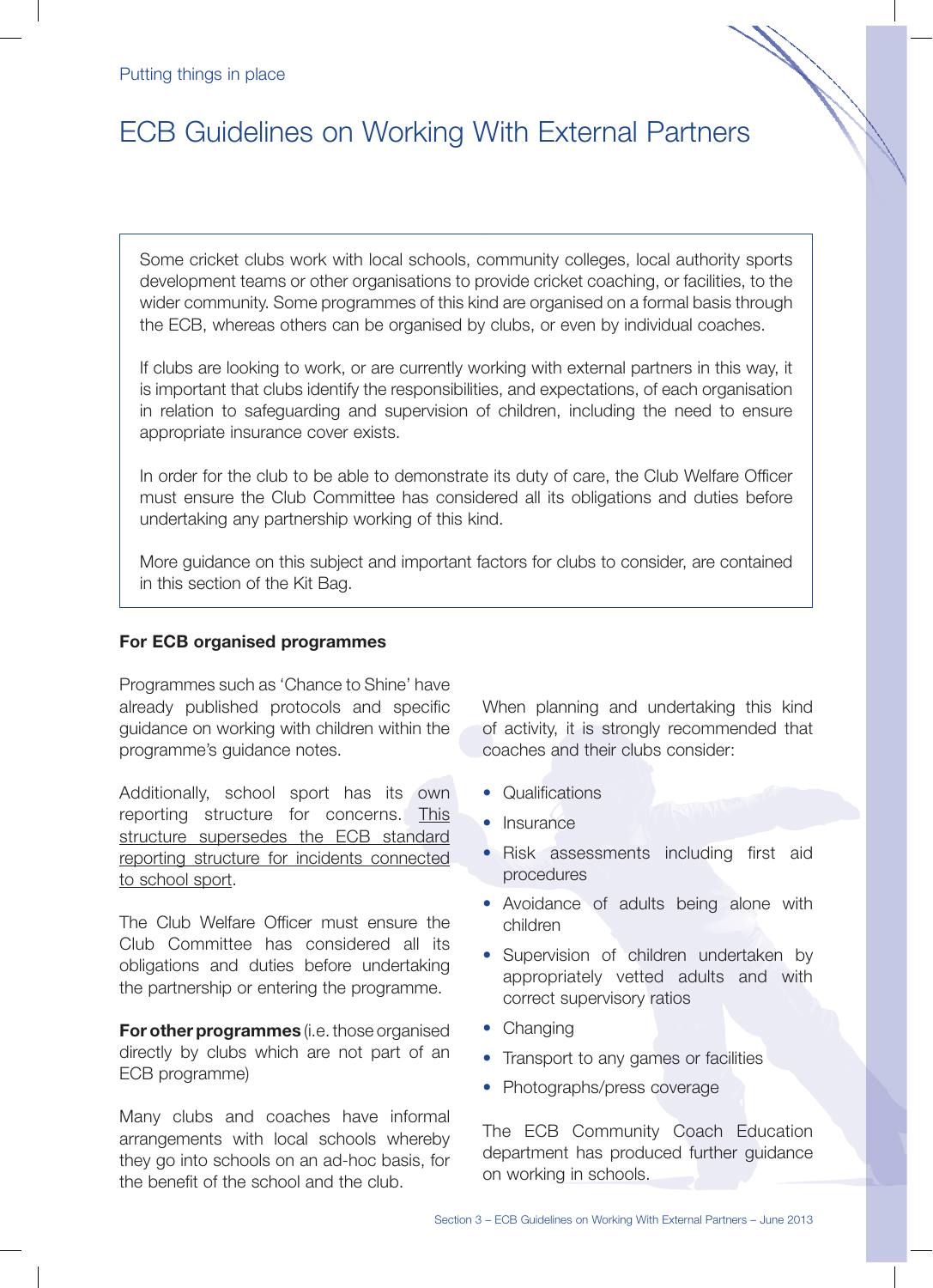Section 3 – ECB Guidelines on Working With External Partners – June 2013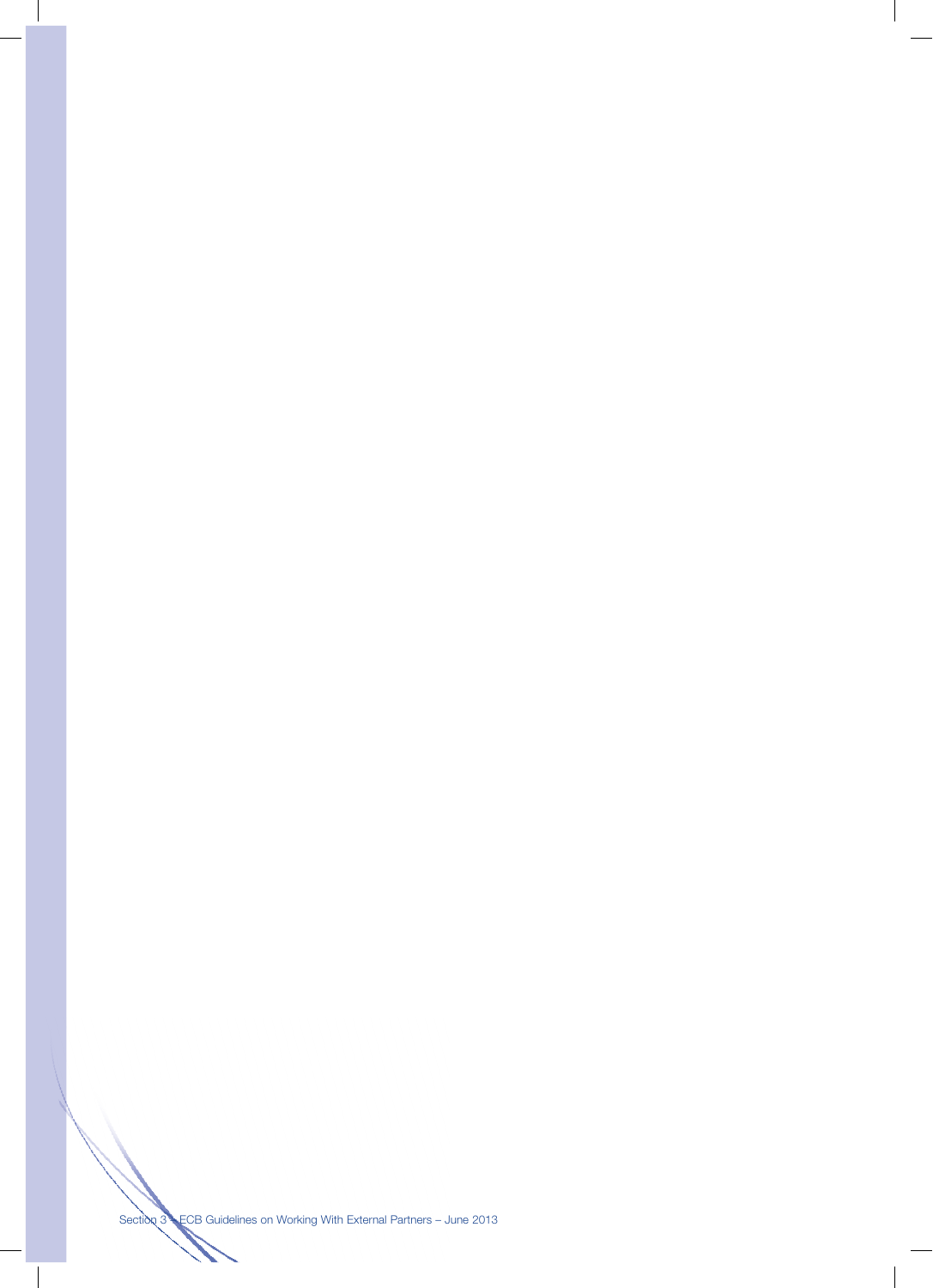# Creating and maintaining a safe, welcoming, and inclusive environment at your club

Good practice and safe arrangements flourish in an environment where there is clear and open communication and where children, parents and everyone involved in the game feels free to ask questions, make suggestions and raise concerns.

This environment is created by the club adopting a welcoming and approachable attitude for all comers.

## Welcome meeting

It is good practice to have welcome/open meetings at suitable points in the calendar, where parents/carers can be provided with relevant information and get to know key people in the club – Chair, Coaches, Welfare Officer, Volunteer Coordinator etc.

Some parents/carers will want to meet a member of the club in private – for example, to share confidential information or information about a child's particular needs. This should be offered as part of the welcome meeting, and the club's publicity should make it clear that this option is available.

## **Communications**

Not everyone who comes to the club will understand the laws and rules of the game, let alone the 'unwritten rules' of a cricket club. The club should agree a strategy for communicating with potential, new and current members, as well as the community at large. The club should tell parents/carers how they plan to communicate with them – by email, phone, text, newsletters, social media etc. Plain language is preferable, and thought should be given to overcoming barriers where possible (for example in the use of large print, other languages, or audio messages.)

## Written information

As a minimum, children and their parents/ carers should be provided with written information by the club, informing them of training session times, what equipment ( if any) is required), whether the parent/carer is required to stay etc. The information must include the name and contact details of the Club Welfare Officer and make reference to 'Safe Hands'.

## Text and email communication

If arrangements for sessions/matches etc. are made or confirmed by text or email, this should be explained to parents as part of the communication strategy. An alternative to text and email must be offered as not everyone has access to the internet or mobile phones.

It is strongly advised that texts (especially) and emails are sent directly to parents and not to children and young people themselves. Arrangements should be made with the children and young people's parents/ carers – this helps to keep communications transparent and to maintain clear boundaries between coaches/club officials and children and young people. (see 'Guidance on the use of Social media, texts and emails')

## Seeking feedback

When children are in an environment where their views are sought and acted upon, they will not only enjoy the game more, they will feel and be safer. It is good practice to seek children's feedback regularly. This can be done at the end of coaching sessions, asking for a show of hands on what they have enjoyed / not enjoyed the most, or asking them in pairs to decide on something they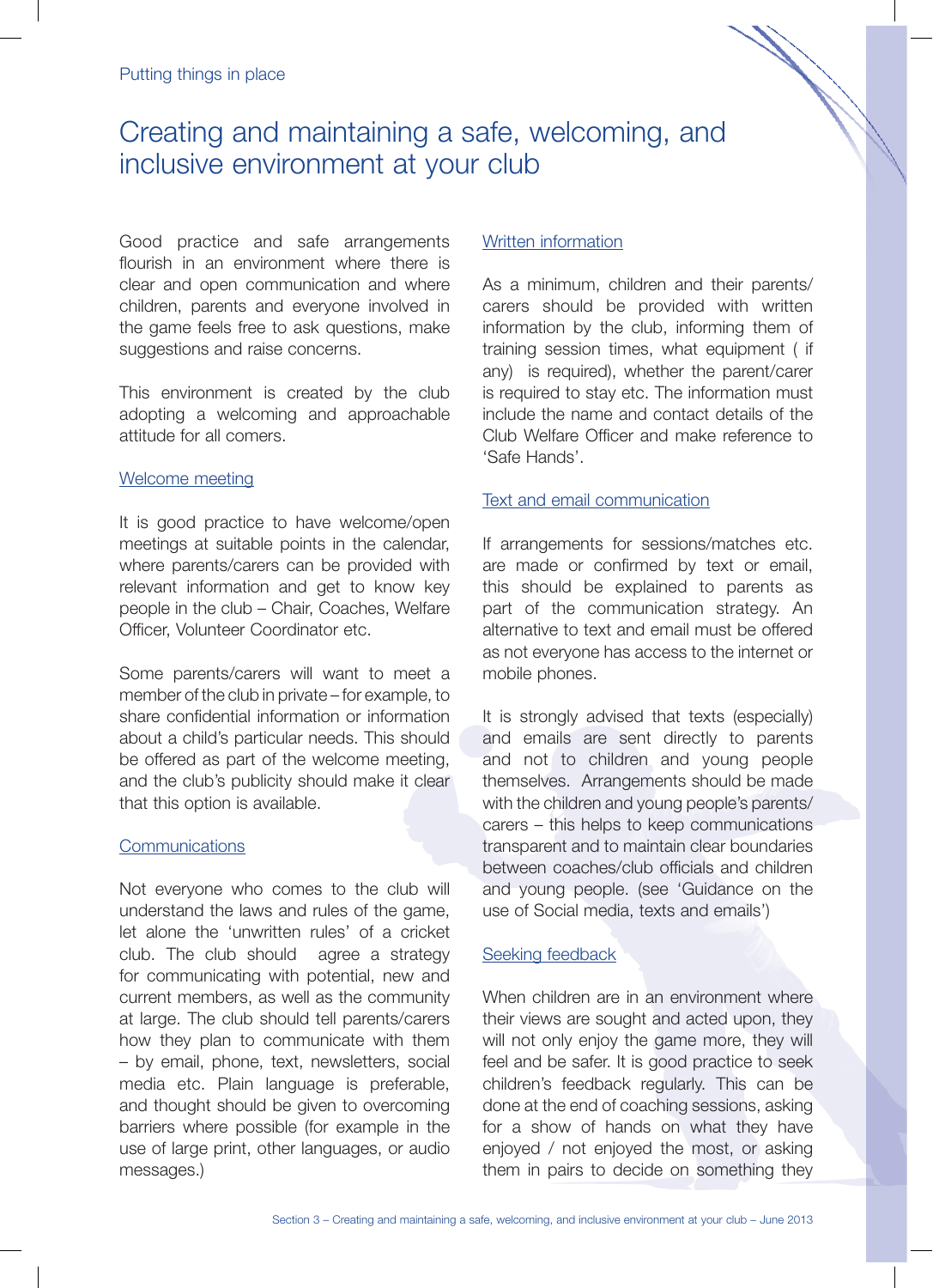#### Putting things in place

want to say about a session, a match, a trip. Single sheet written evaluations give valuable feedback to coaches and others, and help clubs review what they are providing to best meet children and young players' needs. The important point is to build in the seeking of feedback and children's views, so they come to feel confident to speak up if anything is concerning them. Results may be slow in coming, but the more children and young people are encouraged to give their views, the more confident they will become in doing so. This will have long-term benefits for the well-being and growth of the club.

Obviously, the same approach with parents and carers has similar benefits.

This approach helps to build an open environment where good practice flourishes.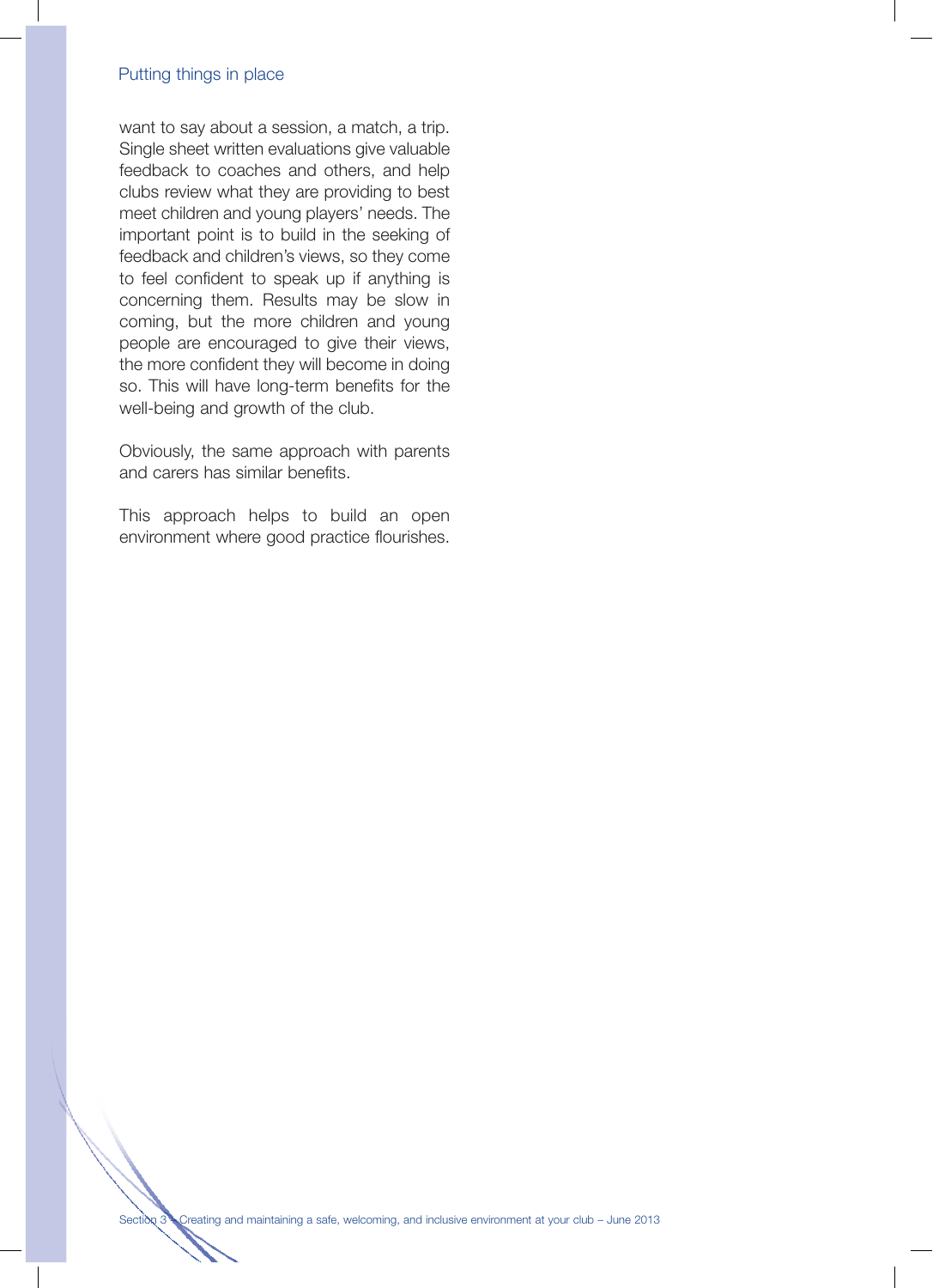# Template Welcome letter for parent/carer

This template may be used at it is or adopted for your purposes. Our thanks to the ASA for sharing their template with us.

Dear Parent / Carer

XX Cricket Club welcomes you and your children to the club. We hope that your child(ren) will enjoy being a club member and will enjoy the cricket coaching, training, and matches, as well as the social interactions available at the club. The aim of this letter is to provide information that may be helpful to you as new members. Please do ask me – the Club Welfare Officer – or any committee member or coach if you have other questions not answered in this letter.

The club is run by a number of volunteers. Our only paid member of staff is XX the Groundsman / XXX Our Bar Manager etc. We welcome offers of help from all members, and hope that as you feel part of the club you will feel able to get involved.

A full list of officers, committee members, coaches and officials can be found on the notice board.

| Club chairman         | details |
|-----------------------|---------|
| <b>Club Secretary</b> | details |
| Club Welfare Officer  | details |
| Juniors/Colts Manager | details |
| Others                | details |

We are a Clubmark club / working towards becoming a Clubmark Club and we adhere to the 'Safe Hands' Policy for Safeguarding Children in Cricket. All of the adults at the club who work with children and meet the necessary criteria are Vetted by the ECB. This includes the enhanced DBS and 'Barred List' check (formerly known as CRB checks).

Whilst we hope your child will be happy and content at the club, we understand that sometimes questions, concerns or difficulties may arise. Please feel able to raise these as soon as possible, so we can rectify things at the earliest opportunity. If you have a question regarding coaching, please approach the coach in the first instance. However, please do not interrupt coaching sessions, especially nets practice, as this may distract the coach when he or she needs to be supervising the children. Our coaches will be happy to speak to you before or after training or at another convenient time.

If you have questions about kit requirements, training times, pick up arrangements etc please speak to ….DETAILS

If you have any concern about your child or another child, or about the behaviour of any adult at the club, please speak to me, the Club Welfare officer – you can contact me …DETAILS (If your concern is about me, you may contact the County Welfare Officer XX on tel. XXX or email XXX)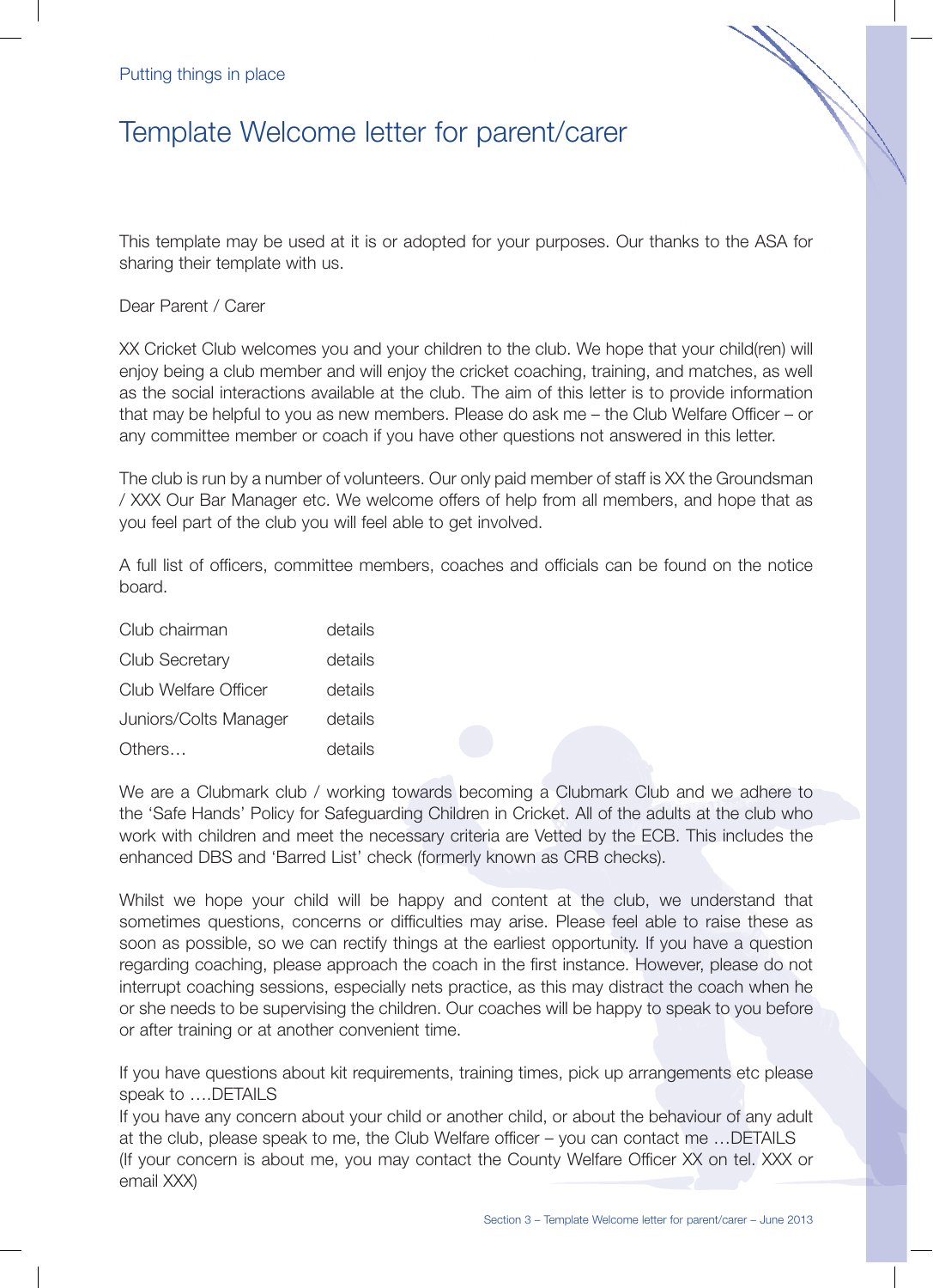### Putting things in place

'Safe hands', ECB's Policy for safeguarding Children in cricket, is available to view online at www.ecb/safehands, or a copy is available at the club.

Training times:

Match days and dates if known\*:

Selection / notification procedure;

Drop off / Collection Arrangements:

Special Events etc:

\*Please note the club cannot accept responsibility for getting your child to away matches.

The Club is always looking for parental help – please do consider helping out if you can (DETAILS of volunteer coordinator or ways parents can help)

Finally, all members are reminded of the club's code of conduct for members and guests, available at DETAILS and posted on the club notice board.

We do hope that you and your child (ren) enjoy being a member of the XX Cricket Club, and if you have any concerns, do please let me know.

Yours etc

Club Welfare Officer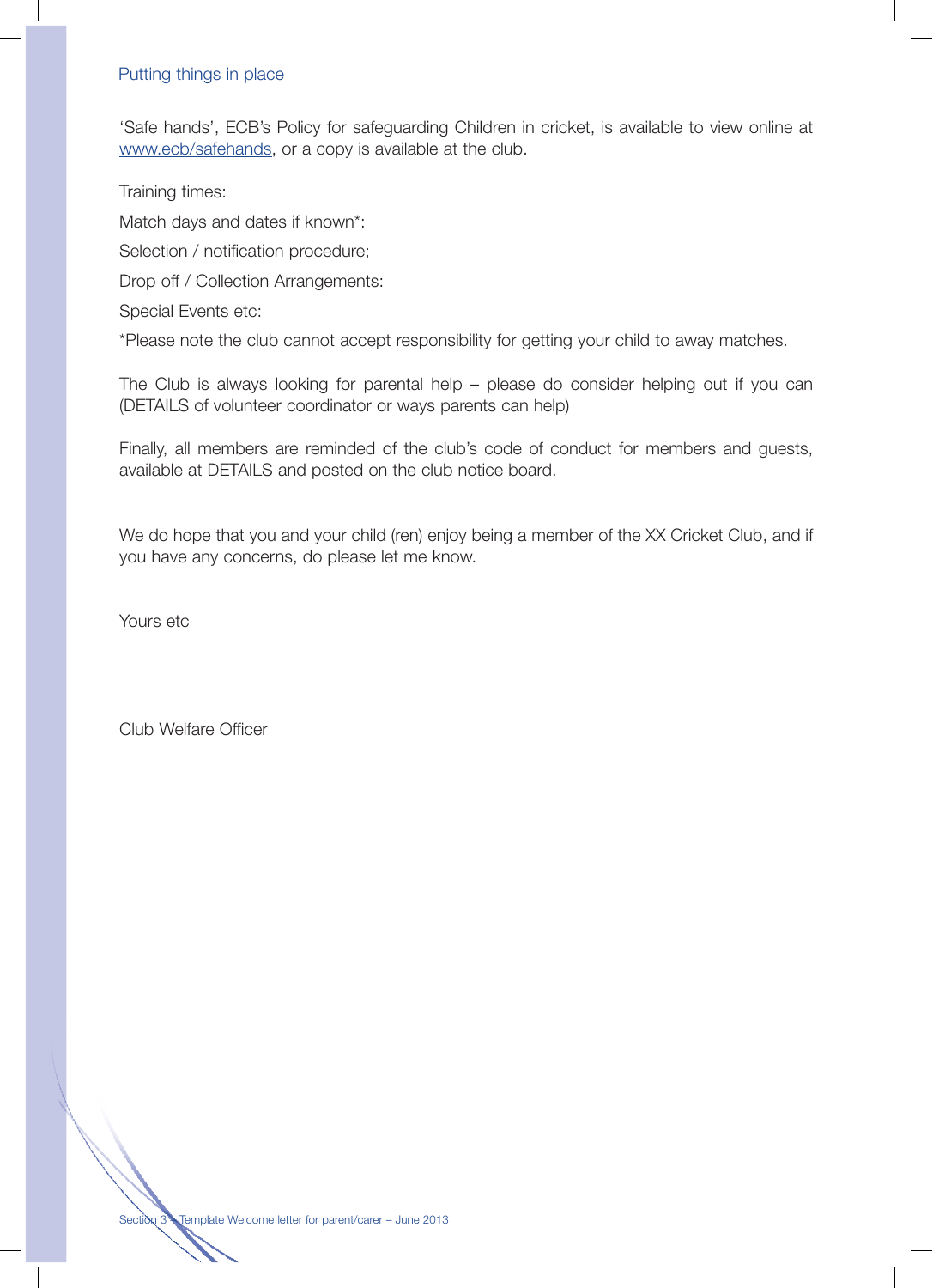# ECB Guidance for clubs on the use of Social Media, texts and email

**Everyone in cricket is reminded that the Relevant Codes of Conduct apply online and in text and email communications, just as they do in the 'real world.' Many cricket clubs have formally adopted this expectation into their constitution and / or disciplinary processes.**

This guidance is adapted from that provided by the Lawn Tennis Association. We are grateful for their kindness in sharing this.

#### **Social Media**

Social Media, when used properly, is exciting and opens up a lot of opportunities, but at times it can seem strange and even intimidating for people who did not 'grow up' with it. Facebook, Twitter, texting, Blackberry messenger, online gaming and personal emails are everywhere. By following some simple guidelines potential pitfalls can be avoided, and Social Media can be safely used as a promotional tool and a means of communication for the club.

#### **Club Officials / Coaches / Managers**

Facebook and Twitter accounts are great for promoting your club and cricket in general, as well as being a fun way to unwind and stay in touch with friends: it is essential to keep these two worlds separate. You should have separate cricket-club related and personal pages; all contact with players should be through the former, and strictly in relation to training, coaching, matches and cricket related activity. You should also adjust the privacy settings for your personal account so that content is only visible to accepted 'friends'. This will keep younger players safe from material that may be unsuitable for them, and will reduce the risk of your online interactions from being viewed with suspicion.

Although younger players may see you as a friend, and may request to be your 'friend' on a social media site, you should direct them to the cricket- club related page and keep all contact professional. What they might consider innocent, friendly contact may not be seen as such by their parents, people at the club and others.

It is also important to be mindful of any content you post online via the cricket-club related page; remember:

#### You are representing the club

Your communications should conform to 'Safe Hands' policy and guidance. Ensure that nothing you post could cause personal distress or be seen as inappropriate for children.

If you wouldn't put it on the club notice board, it doesn't belong on the club's social media pages

You should have consent before posting any personal information online – this includes photographs where an individual can be identified. Remember the picture/no name guidance for under 18s

If you are in charge of a social media page for your club, league, panel etc., further guidance has been provided by the Child Protection in Sport Unit (CPSU): http://www.nspcc.org. uk/Inform/cpsu/resources/briefings/social\_ networking\_services\_wdf69029.pdf.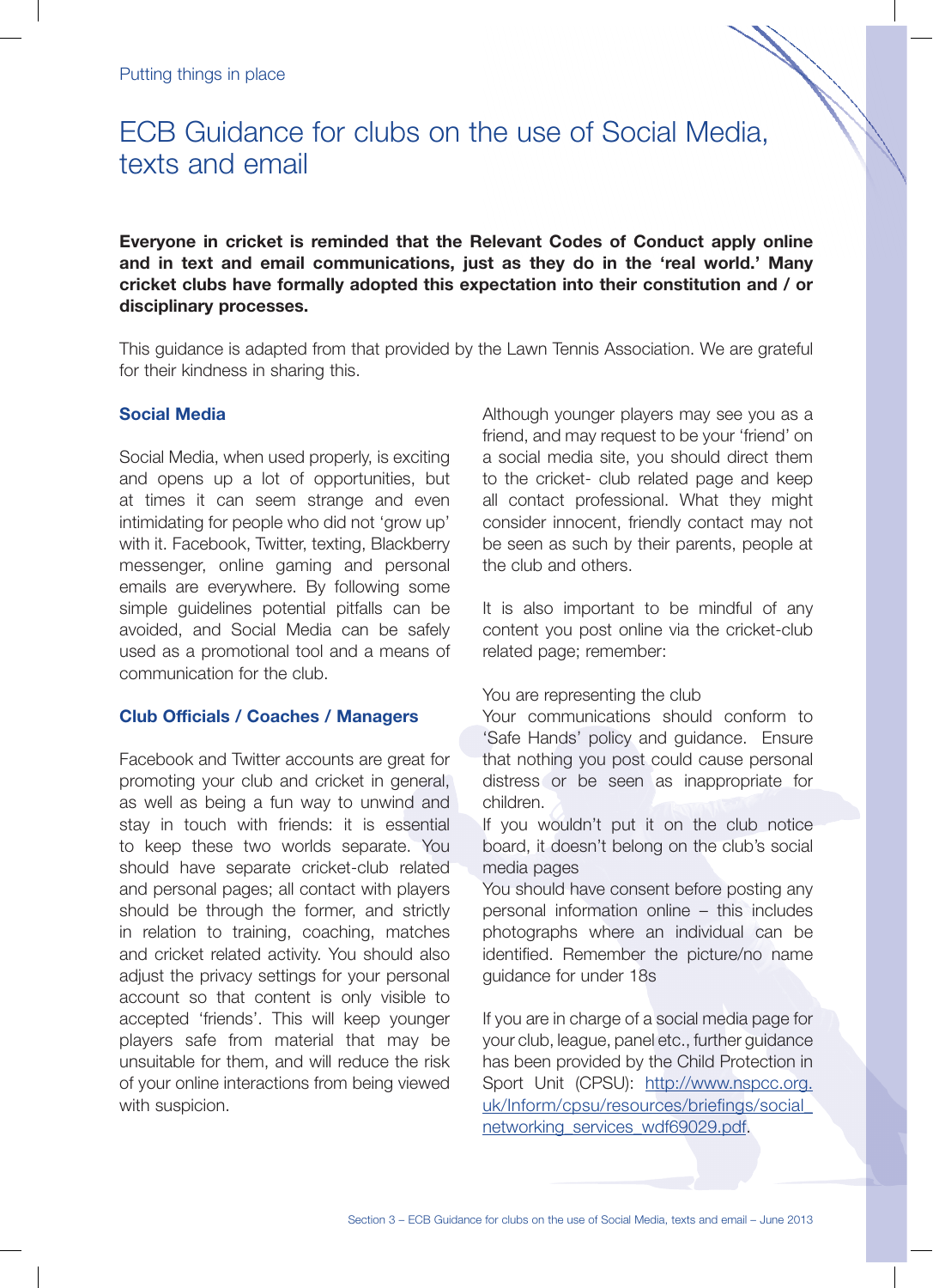## **Texts and emails: contacting Under 18 players**

The Children Act defines a person under 18 years as a child

You should make arrangements for under 18s via their parents or carers; this includes text and email messages.

It is understood that in the case of over 16's this may not be ideal for yourself or the parents. An acceptable exception to this rule is to text or email the parent and to copy in the 16 or 17 year old, with the parent's prior consent. This means the parent is able to monitor communications, but the 16 or 17 year old receives the information directly. If you receive any responses from that appear inappropriate they should be brought to the attention of the parent or carer.

You should not engage in individual text or email conversations with a 16 or 17 year old without their parent receiving the same messages from you.

All contact with children should be in relation to coaching, matches and cricket-related activity.

## **Social Media: Do's and Don'ts Coaches / Managers / Clubs DO**

Have separate social media accounts for cricket-club related and personal use. Keep your photos and personal information private.

Apply the Codes of Conduct and appropriate professionalism to your behaviour online, by text and email.

Obtain consent before posting any personal information online – this includes photographs where an individual can be identified.

Remember the picture/no name guidance for under 18s

## **Coaches / Managers / Clubs DO NOT**

Send text messages to juniors – make arrangements via their parents.

Send private messages to children and young people via social media.

Invite or accept children and young people to become "friends".

Send inappropriate text messages or post messages on social media that are offensive, nasty or derogatory in any way.

## **Adult players in Open Age teams**

Please be mindful of who may have access to material you share via social media, including Facebook, twitter and other platforms.

#### **If you have concerns regarding social media, texts and emails**

If you suspect that someone is using social media in an unsafe or inappropriate manner, you should report their behaviour to your Club Welfare Officer, the County Welfare Officer, or the ECB Safeguarding team – email safeguarding@ecb.co.uk

If you believe that an offence has been committed, or that someone's use of social media is placing a child is at risk of harm, inform the police immediately.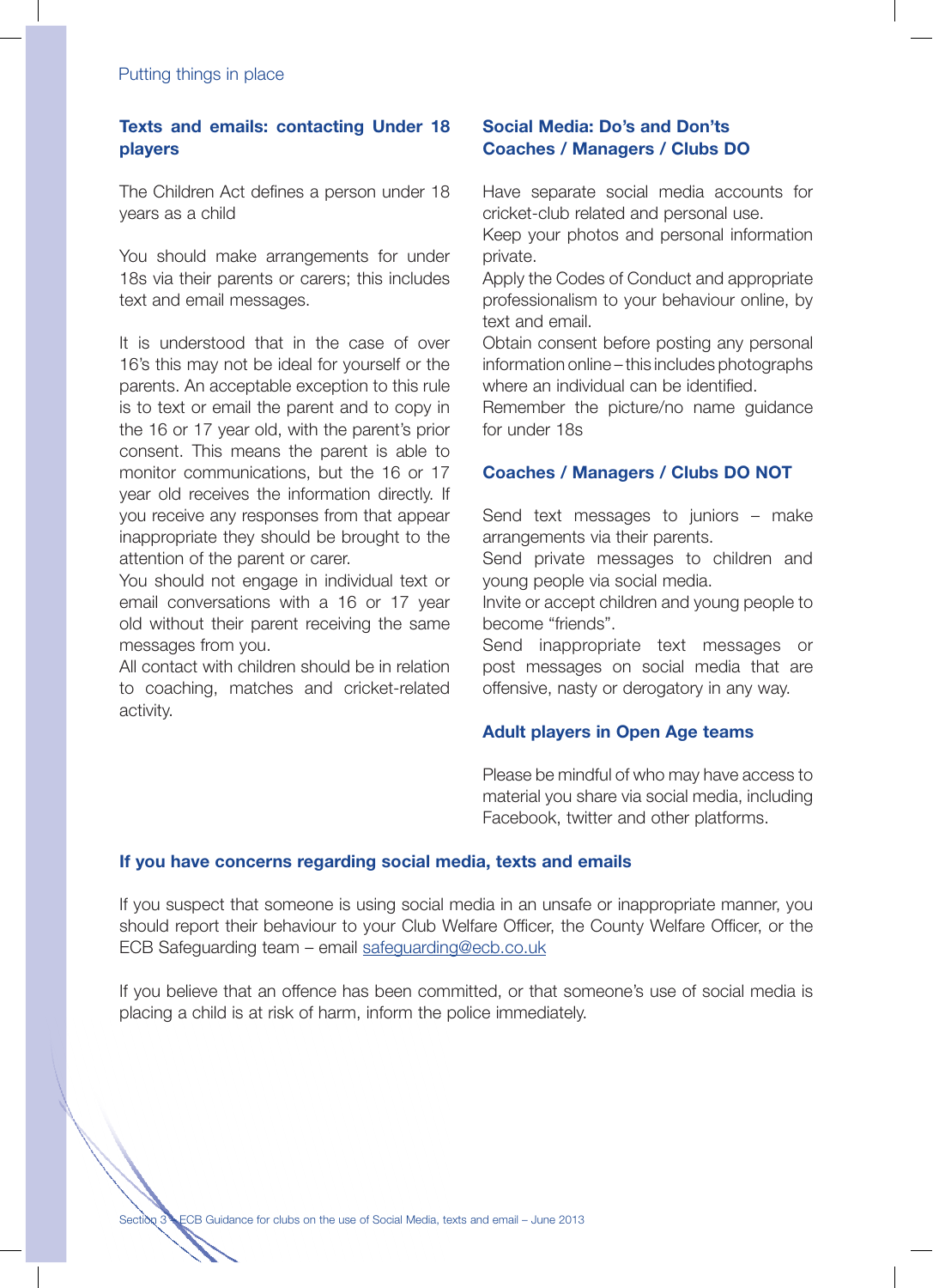## **ECB Guidance for Parents / Carers and children / young people on the use of Social Media, texts and email**

This guidance is adapted from that provided by the Lawn Tennis Association. We are grateful for their kindness in sharing this with us.

### **Parents/Carers**

This generation is growing up with the internet as part of their everyday lives, and that's a good thing. It's a great place for them to learn, to have fun and to chat with their friends. Of course, it's important to make sure that they're safe while they do it.

Remember: it is against Facebook's rules for your child to have an account if they're under thirteen years old. This is to prevent them from being exposed to potentially inappropriate content. You will find all you need to know about keeping young teens safe on Facebook on their official safety page for parents: http://www.facebook.com/safety/groups/parents/.

There are some key tips which can significantly help to reduce the risks involved with social media and the internet. Make sure that your family computer is in a main living area, and the screen is positioned so that you can see what's going on. Google have some more advice on their family safety pages: http://www.google.co.uk/familysafety/advice.html

Most importantly of all, it's important that your child feels they can talk to someone if they are being bullied online, or if they've been exposed to something that makes them upset or uncomfortable.

You may also want to have a look at the Child Exploitation and Online Protection Centre's guide to the internet for parents and carers: https://www.thinkuknow.co.uk/Parentsold

Provide the club with your email and/or telephone number to receive texts and emails regarding your child's matches and training, if the club requests this.

#### **Parents / Carers DO**

- Make sure you are aware of who your child has contact with online and via text
- Be aware of The ECB and the club's expectations for coaches and social media
- Talk to your children about using social media.
- Provide your mobile number / email address if requested, so the club can contact you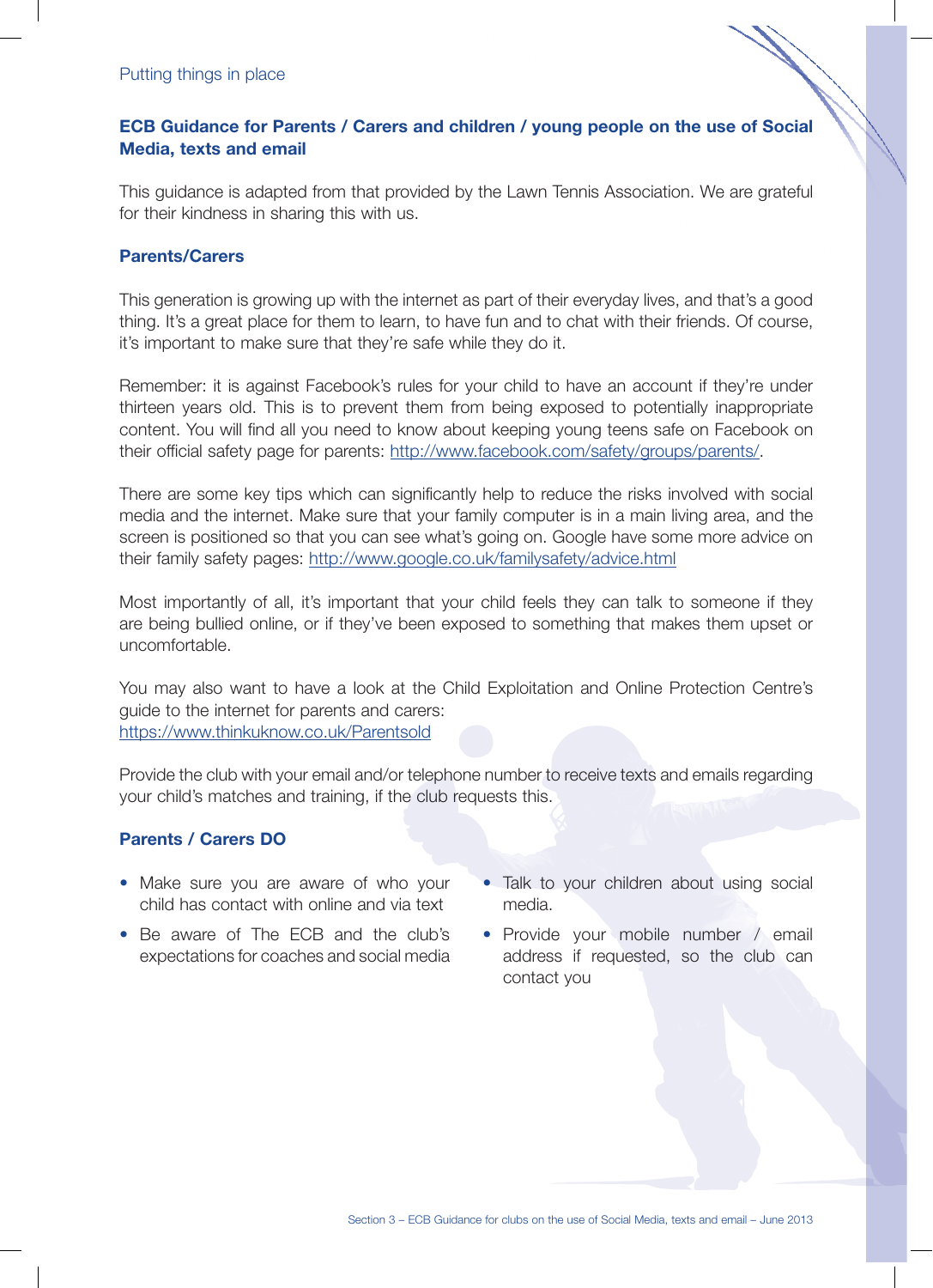#### Putting things in place

## **Children and Young People**

The internet is a great place to learn and to have fun with your friends, and the best way to have fun is to make sure that you stay safe. You should think about the points below whenever you use the internet, or speak to people online or by text:

If someone isn't your friend in real life, they aren't your friend on the internet. Be careful when accepting friend requests.

Sometimes people on the internet aren't who they say they are. If you're not 100% sure, don't risk it.

Remember to change your privacy settings so that only your friends can see information about you, your wall posts and your photos.

If someone is sending you messages or texts that you are worried about, you should tell your parents, an adult you trust, your teacher or your club's welfare officer.

- Remember that your coach is a professional, just like your teachers. They should not be your friend on Facebook, and should not be texting or messaging you.
- **You can expect them to make arrangements for coaching and matches via your parents.**
- Bullying can happen online too, and it's known as cyber-bullying. If you, or someone you know, has had this happen to them you should tell an adult that you can trust.
- Don't be afraid to tell someone if you have concerns.
- Have a look at the Think You Know page on the internet for more information about staying safe online: http://www.thinkuknow.co.uk/

#### **Young people DO**

- Keep your photos and personal information private
- Conduct yourself in a respectful and courteous manner on social media as you would at home, in school or at cricket.
- Tell a professional or an adult that you trust if you are worried or concerned about online behaviour or unwanted contact/ communication.

#### **Young people DO NOT**

- Send inappropriate text messages or post messages on social media that are offensive, nasty or derogatory in any way
- Accept any friend requests from people you don't know or you feel uncomfortable accepting.

Section 3 ECB Guidance for clubs on the use of Social Media, texts and email – June 2013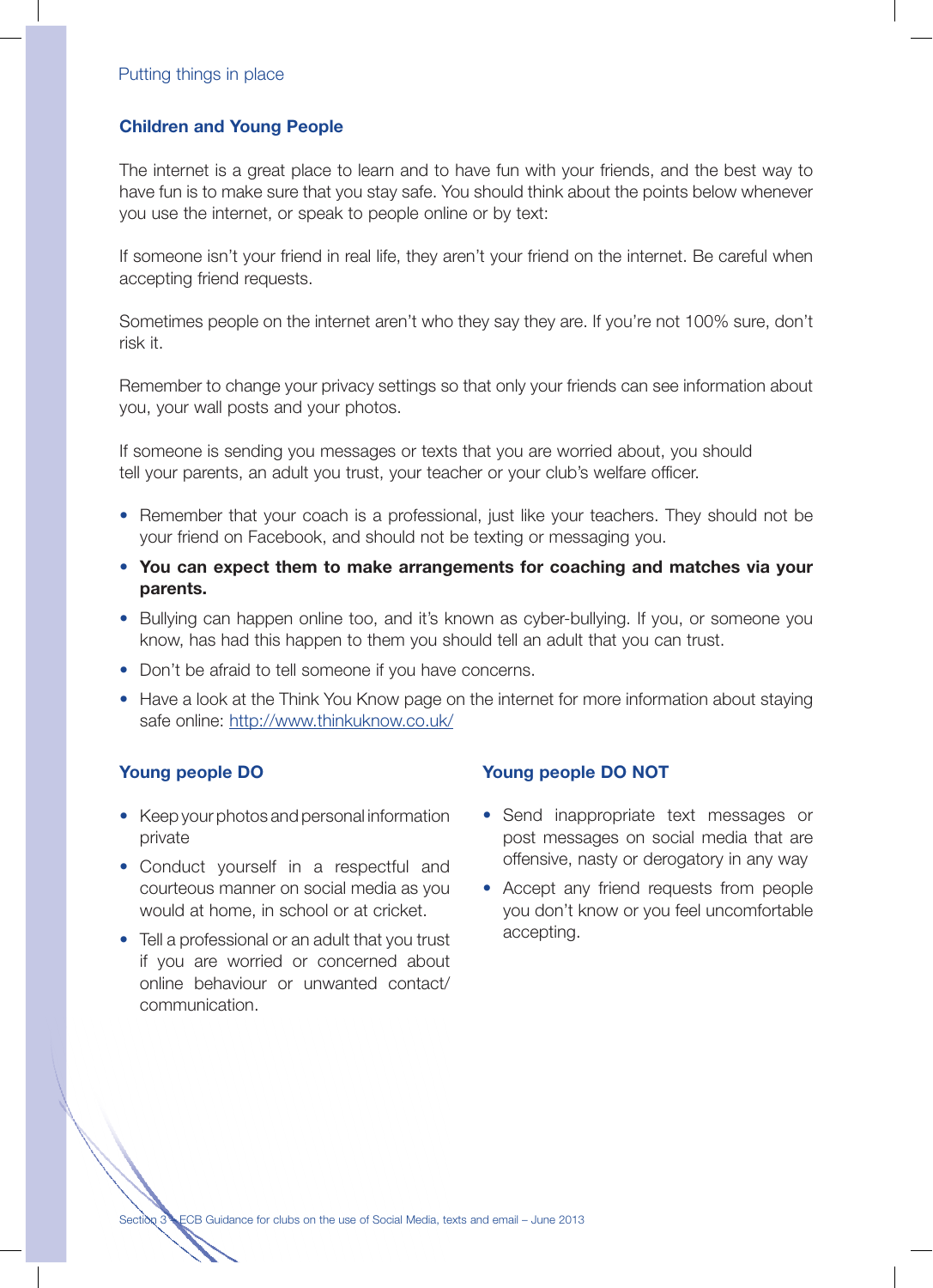# ECB Guidance on Appointing and Training a Club Welfare Officer

## **It is a mandatory requirement that every ECB affiliated club recruit, identify, appoint and train a Club Welfare Officer.**

This is essential firstly, to provide a "first point of contact" for everyone within the club and the ECB for child safeguarding matters, and secondly, to ensure the club is adopting, and implementing, the various safeguarding activities necessary for it to demonstrate its duty of care for children.

When appointing a new Club Welfare Officer, clubs must remember to refer to the ECB policy on appropriate recruitment for individuals who work with children, as well as the guidance notes on the recruitment and appointment of volunteers/staff found elsewhere in this Kit Bag.

The role of Club Welfare Officer is regarded as Regulated Activity, for the purposes of the Protection of Freedoms Act 2012. This means that the club MUST ensure the individual is properly vetted and that he or she is not barred from working with children. See 'ECB guidance on Roles in Cricket that Require a Vetting Check' and 'How to Determine which Roles in Cricket are Regulated Activity'

## **Recommended process**

- The Club Chairman must personally ensure the Club Welfare Officer has been through the ECB's vetting process
- Written references on the prospective Club Welfare Officer (which are required in accordance with the ECB appointment and recruitment guidelines) need to be taken up by the Club Chairman, and any concerns raised by those providing the reference should be referred by the Chairman directly to the County Welfare **Officer**
- The name and contact details for the appointed Club Welfare Officer must be communicated to your County Welfare Officer, and County Cricket Board Office
- Once the Club Welfare Officer has been appointed, they must attend training in accordance with the details shown later in this guidance under the heading of "Training". Once trained, where possible, the club should display the Club Welfare Officer's training certificates on the club notice board
- The Club Welfare Officer's name and contact details must be made known to club members, and other persons associated with the club, and these should also be displayed on the club notice board
- The Club Welfare Officer should be present at welcome events / registrations sessions and should inform people of his or her role at these events. It is best practice for the Club Welfare Officer to have a presence during Junior sessions and matches.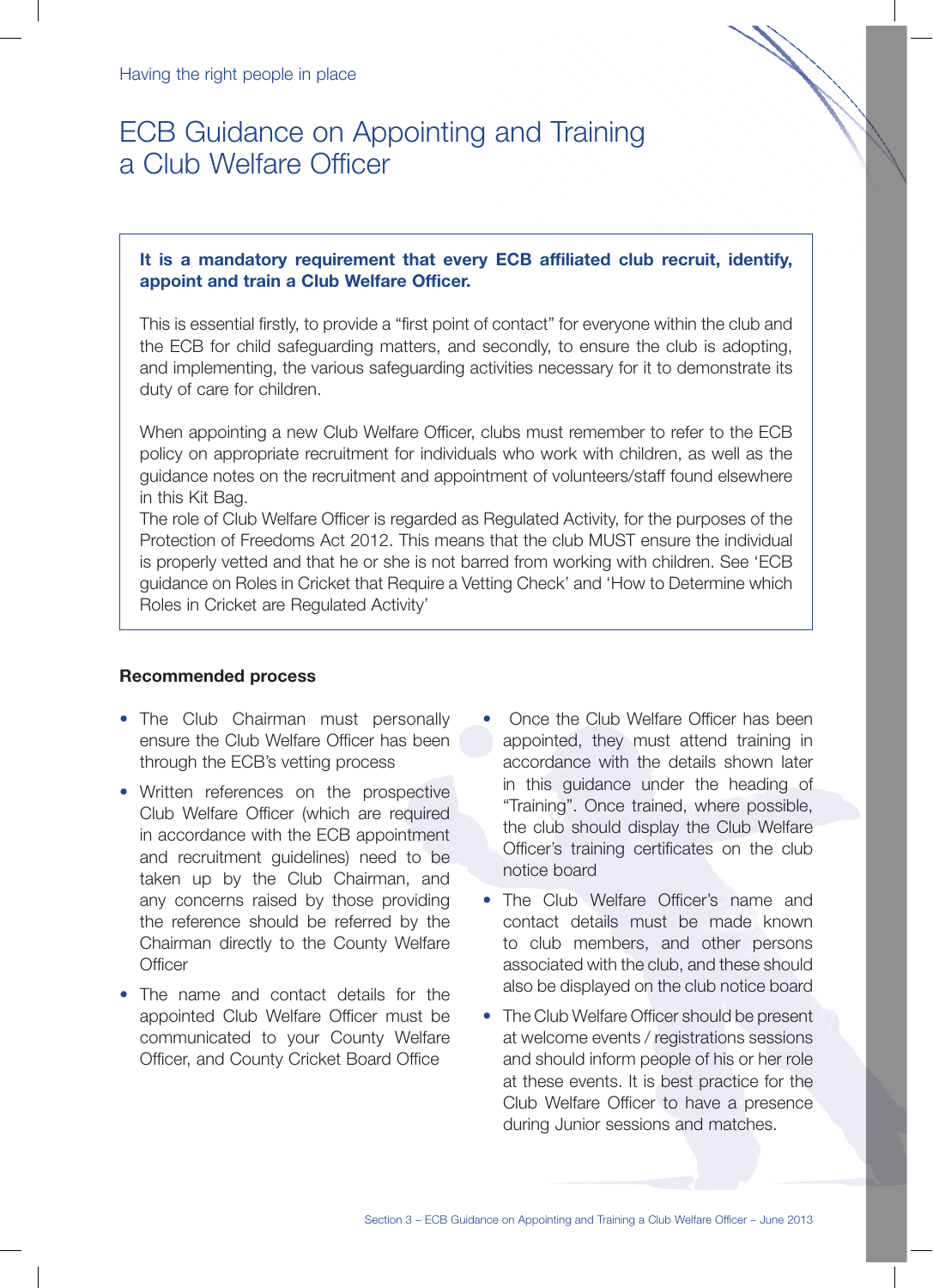## **Who should be a Club Welfare Officer?**

The person selected for the role of Club Welfare Officer must be able to:

- Satisfy the requirements of the core skills and knowledge areas
- Be prepared to complete the core tasks
- Be prepared to undergo the training required

Where possible, the person selected for the role of Club Welfare Officer should not be someone who already has a high profile role within the club.

NB Many clubs have as members (or members' partners/parents or associates), people who, in their professional lives, have experience of child safeguarding policies and procedures.

The ECB understands the problems clubs may face in securing volunteers to perform such a role. However the importance of selecting the right person cannot be over-stated. The person selected may well be privy to some of the most private aspects of club members lives and must show they are able, and experienced enough, to handle confidential matters.

#### **Role Description – Club Welfare Officer**

### **Core tasks**

- Promote good practice in safeguarding and protecting children in their club, working with the coaching teams, club committee and club members to create a welcoming and child centred environment with a proactive safeguarding culture.
- To encourage and promote an environment where children and parents' views are actively sought and acted upon.
- To help safeguard and protect children by assisting in the promotion and implementation of the Safeguarding Children Policy at the club
- To be the first point of contact for all club child safeguarding issues
- To act as a source of advice on current best practice and provide support to the Club Management Committee and the members of the club on safeguarding issues and procedures
- To attend Club Management Committee meetings as a member of that Committee by right of the role. To ensure safeguarding is a mandatory standing item on the committee agenda and that safeguarding is considered the primary driver in junior cricket decisions
- To advise the Management Committee in establishing which roles within the club require the post holder to undertake the ECB vetting process, and ensure such vetting applications are completed
- To work closely with the Volunteer Co-ordinator, where one is in place, ensuring vetting checks and training are completed as required
- To maintain accurate records and keep all documentation in a secure fashion
- To ensure matters of a possible child safeguarding nature are reported/referred appropriately to the ECB and/or Statutory Agencies in a timely fashion, and in accordance with ECB procedures

#### **Core areas of knowledge**

- To be aware of the ECB process for reporting incidents to the ECB and the Statutory Agencies
- To have a basic knowledge of the different forms of abuse that can occur within, and outside of sport, which are harmful to children
- To have a basic understanding of the Statutory Agencies and their role in child safeguarding
- To be aware of ECB safeguarding policies and procedures as set out in "Safe Hands"

Section 3 LECB Guidance on Appointing and Training a Club Welfare Officer - June 2013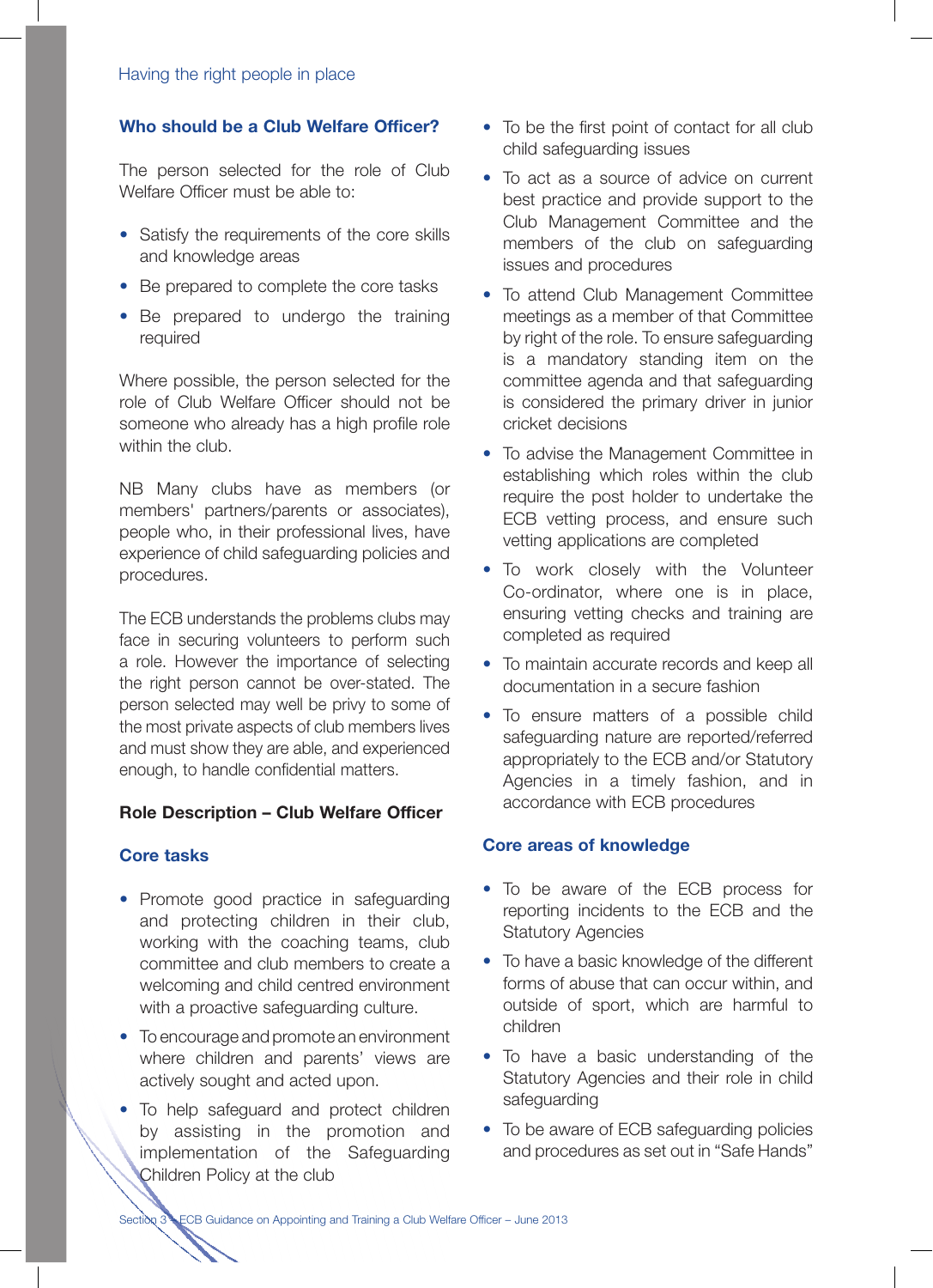## **Core skills**

- Experience of child safeguarding either at work or in other volunteering, for example as a teacher, social worker, police officer, charity organiser
- Empathy with children
- Excellent communication skills, including the ability to advocate the benefits of safeguarding
- Able to collate and administer paperwork and information received in a confidential and secure manner

## **Training the Club Welfare Officer**

The ECB requires all Club Welfare Officers to attend the following training to support and equip them for the role:

- A "Safeguarding and Protecting Children" (SPC) workshop. This is a basic awareness course and is required before attending the detailed training for Club Welfare Officers. A vocational basic awareness course (such as LSCB courses for social care workers, health professionals and designated child protection officers in education) can replace the SPC workshop, if evidenced by a certificate of attendance and as agreed by the County Welfare Officer.
- The 'Safe Hands Workshop' and the 'Safe Hands Refresher' courses every 3 years. These relate directly to the cricket Club Welfare Officer role and are delivered by ECB trained educators and County Welfare Officers.

Before attending the Safe Hands workshop, trainee Club Welfare Officer must have been vetted and attended a basic awareness safeguarding course such as SPC or equivalent as agreed by the County Welfare Officer.

All Club Welfare officers MUST attend the Safe Hands workshop, and a refresher every 3 years.

The training enables the Club Welfare Officer to:

- Explain the role and responsibility of the Club Welfare Officer and how this relates to other key roles in cricket
- Review club processes regarding good safeguarding practice and duty of care
- Identify legislation and government guidance relevant to the Club Welfare Officer role, including the Club Welfare Officer's need to have a working knowledge of children's social care, the police, LADO (Local Authority Designated Officer ) and so on
- Apply the "Safe Hands" safeguarding policy when managing concerns
- Create an ongoing action plan to support the implementation of "Safe Hands" in the club
- Understand what support is available and how to access this.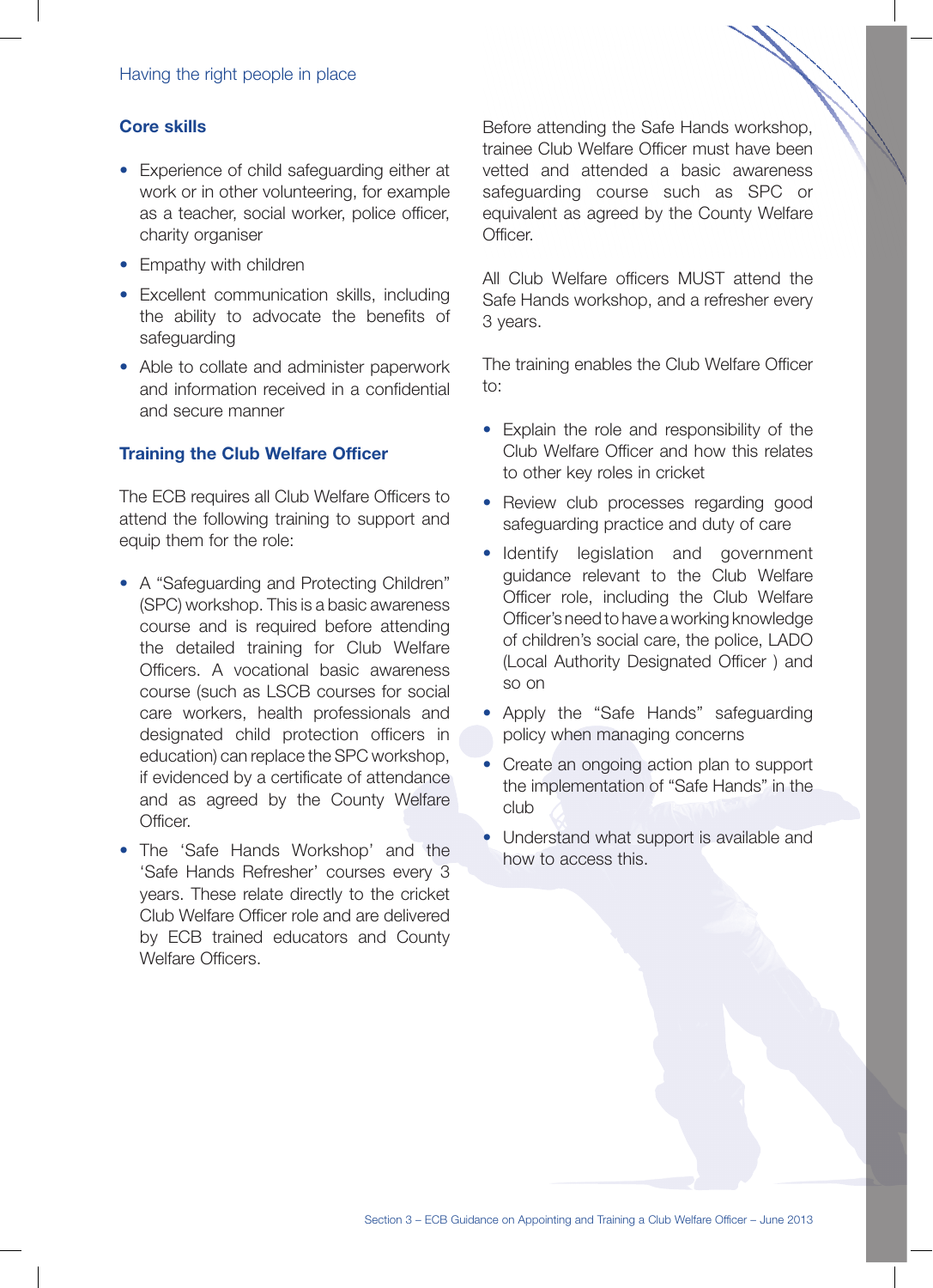Section 3 ECB Guidance on Appointing and Training a Club Welfare Officer – June 2013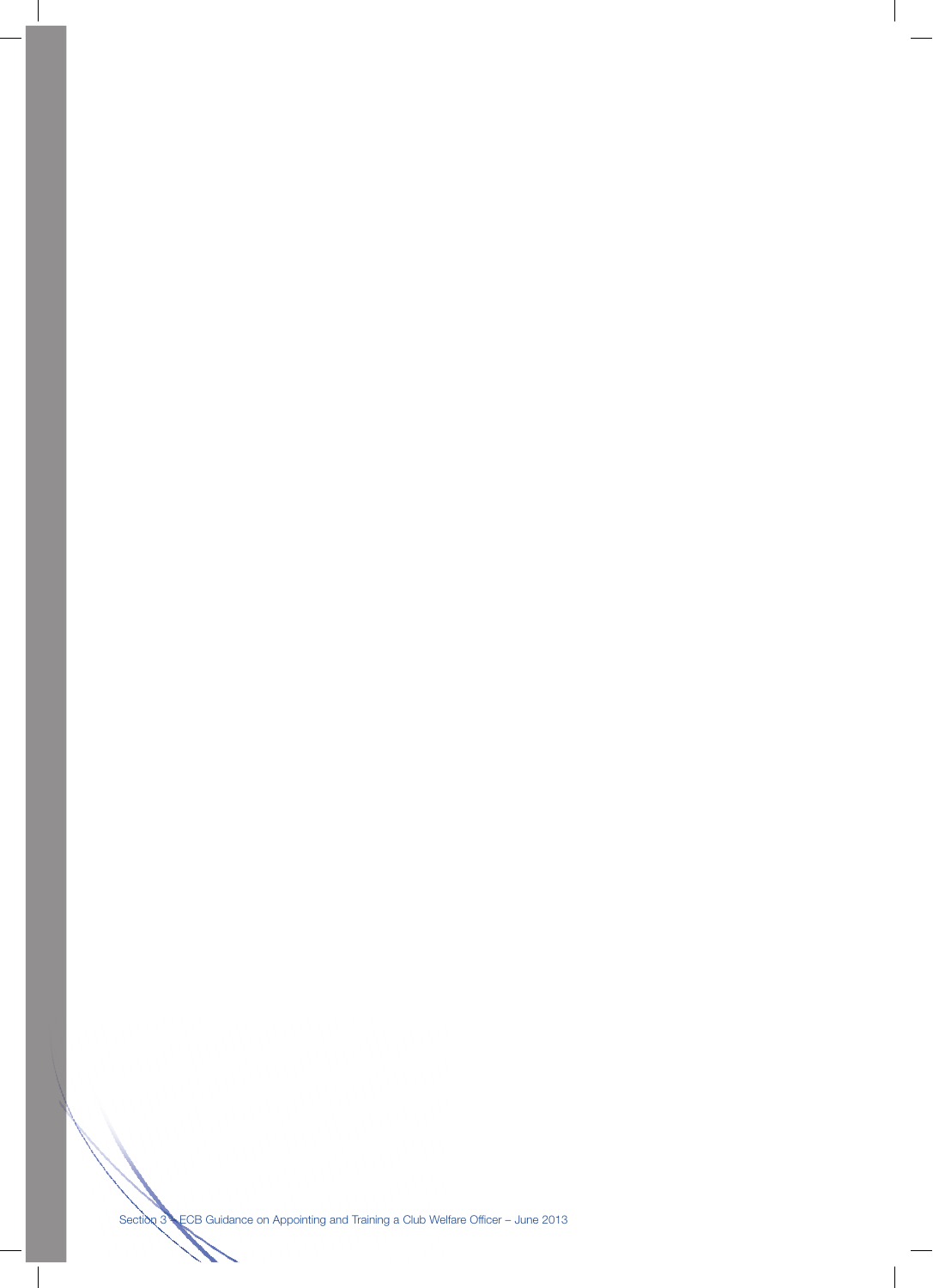# ECB Guidance on Roles in Cricket that Require a Vetting Check

This document replaces Kit Bag item "List of Posts which require Vetting Checks" In order for cricket to remain safe and welcoming for children, appropriate checks must be made for all roles which involve significant contact with children (see 'also 'How to Determine which Roles in Cricket are Regulated Activity')

## **The ECB Vetting check is a 2-stage process**

Firstly, the applicant must obtain the correct level of check from the 'Disclosure and Barring Service' *(on the 1st December 2012, the Criminal Records Bureau, who provided 'CRB' disclosures, merged with the Independent Safeguarding Authority to become the Disclosure and Barring Service -the 'DBS' – providing 'DBS certificates.')* Details on the correct level of check is given later in this guidance.

Secondly, any information present on the certificate is reviewed by the ECB Safeguarding Team for relevancy regarding child safeguarding and the individual's suitability to work (or volunteer) with children. The existence of previous conviction(s) or caution(s) or other information will not necessarily prevent an individual from taking on the role for which they have applied. The ECB has a policy statement on the recruitment of ex-offenders (See 'ECB Policy Statement on Recruitment of Ex-offenders'). How we deal with information on the DBS certificate is explained in the 'ECB Guidelines on Appointing Staff and Volunteers to Work with Children'.

## **The individual cannot take on the role connected to a Vetting check unless and until their Vetting check is confirmed by ECB as 'Completed'.**

The recruiters of staff and volunteers for roles with children are also expected to take up references. ('ECB Guidelines on Appointing Staff and Volunteers to Work with Children')

## **Obtaining the correct level of DBS Check.**

There are 2 levels of possible check: Enhanced DBS Check and an Enhanced DBS + Barred List Check.

The level of check required for all roles that previously were required by ECB to have a CRB check is an Enhanced DBS check + Barred List check.

This is because these roles all constitute 'Regulated Activity'. (See 'How to determine which roles in Cricket are Regulated Activity'). These are obtained by completing the DBS Application form and requesting the Barred List check.

## **The following roles require an ECB Vetting check:**

- Welfare Officer (all Club, League and County posts)
- Volunteer Co-ordinator
- Coach (whether volunteer or paid, assisting or leading)
- Umpire
- Scorer
- Colts/Juniors managers
- Age Group Managers
- Open Age Team Captains
- Junior Supervisors
- First Aiders / Physiotherapists / Medical **Support**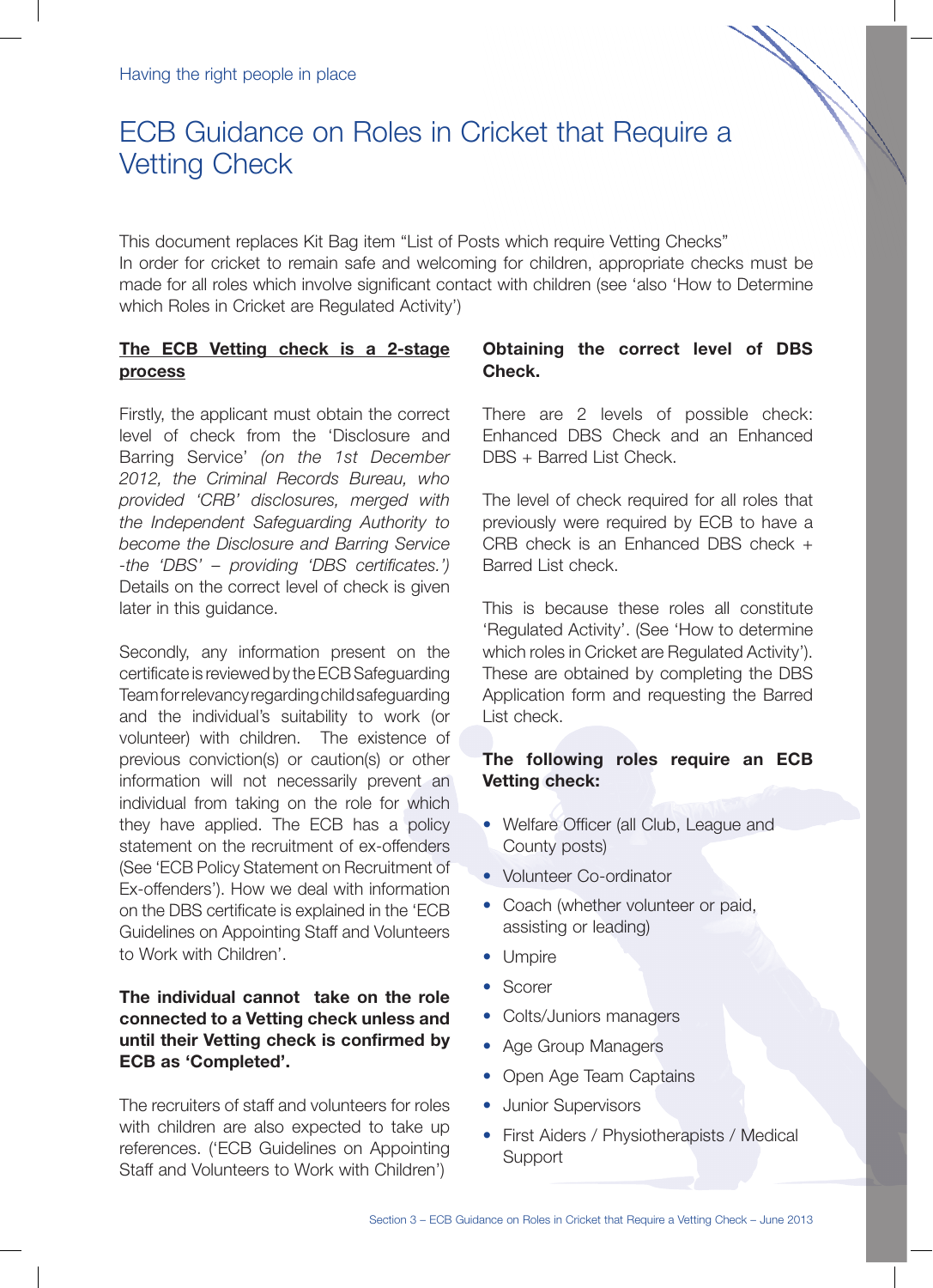#### Having the right people in place

For other roles, the document 'How to determine which roles in Cricket are Regulated Activity' will assist clubs in making decisions regarding regulated activity.

## **Roles which are NOT eligible for Vetting checks**

Roles that do not involve significant contact with children are not eligible for DBS checks. This is because they do not meet the eligibility criteria.

- Chairman
- Treasurer
- Secretary (Membership or Fixtures including Junior Membership secretary)
- Bar manager
- Ground staff
- Administrator

The exceptions to this rule are where people with these roles also, in reality, perform other roles with significant contact with children.

Club Committee roles such as the Chairman, Club and Membership Secretary will only be eligible for a check if that individual has additional roles which meet the eligibility requirements. For example, if the committee member, in addition to their committee role, acts as a nominated chaperone in the home club setting or on away trips, they need vetting for the eligible role of chaperone rather than their committee role.

A junior cricket parent helper who is just at the pitch to hand out equipment and set up training equipment will not fall within the definition of eligibility despite being pitchside and in contact with children. However, if they are acting in a training or supervisory capacity assisting the qualified coaching team, they will be eligible for a check as a junior supervisor.

A photographer taking photographs of children at a club event does not fall within the definition of eligibility.

Similarly, the club officer in charge of administrating and managing the club website will not be eligible for a DBS check for that role.

If in doubt about whether an individual should be vetted for their role, contact safeguarding@ecb.co.uk

#### **The DBS Online Update Service**

New applicants to DBS can register with the DBS' Online Update service. Applicants can register, online, from the time of submitting their DBS application up until 2 weeks from receipt of the DBS certificate. The ECB strongly encourages applicants to do so.

The ECB will use the online service in the future to renew Checks where individuals have registered for this service. The rationale behind the Update Service is twofold: firstly, it will allow individuals to only apply for the DBS certificate once, so that when their renewal is due, the organisation can simply check online if there have been any changes ( offences, cautions etc) since the certificate was issued.

The ECB plans to renew Vetting checks in this way for individuals who have not changed role (although they may have changed club or County); the details of how this will be enacted will be issued in due course.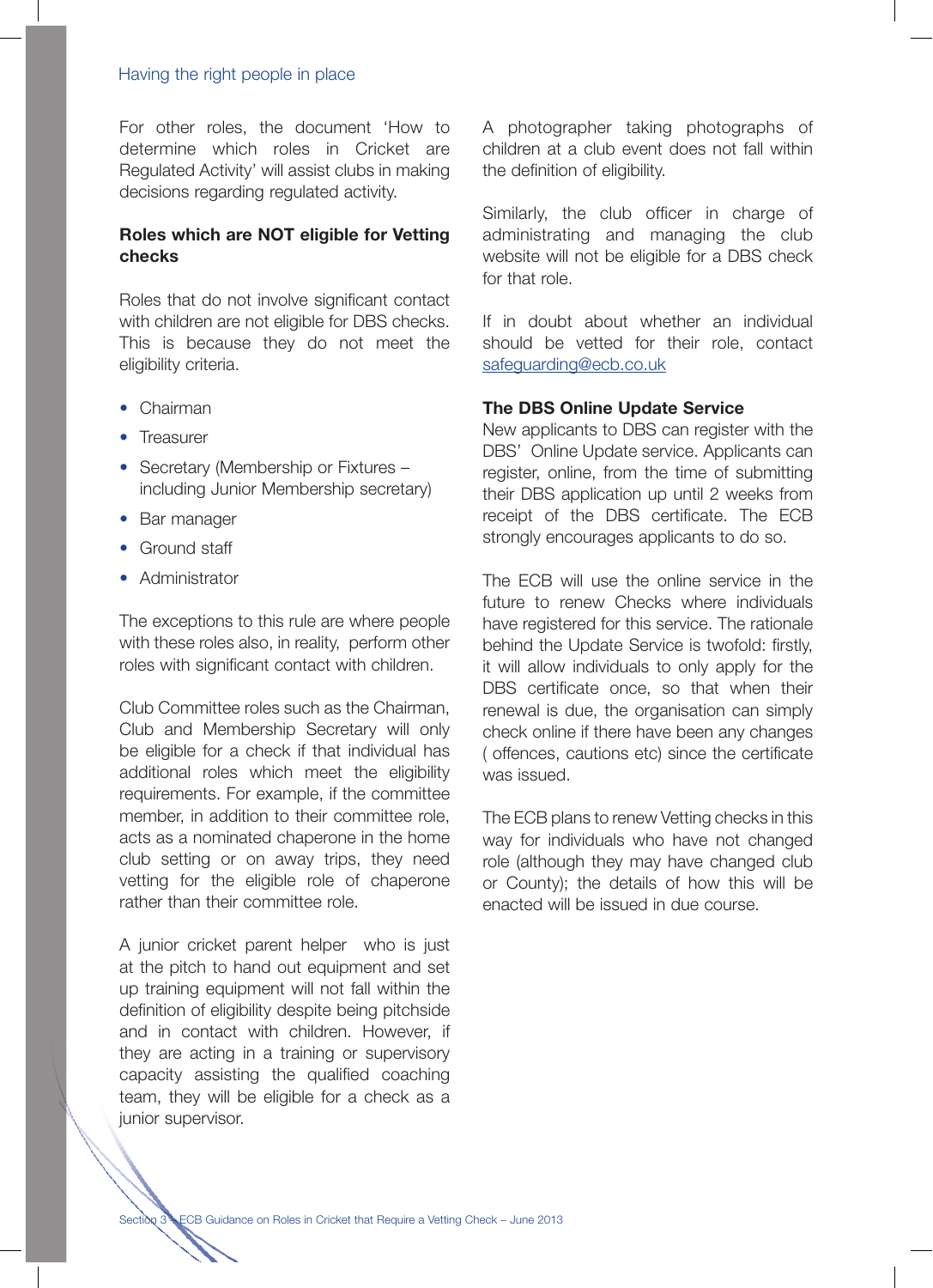# How to Determine Which Roles are 'Regulated Activity' with Children in Cricket

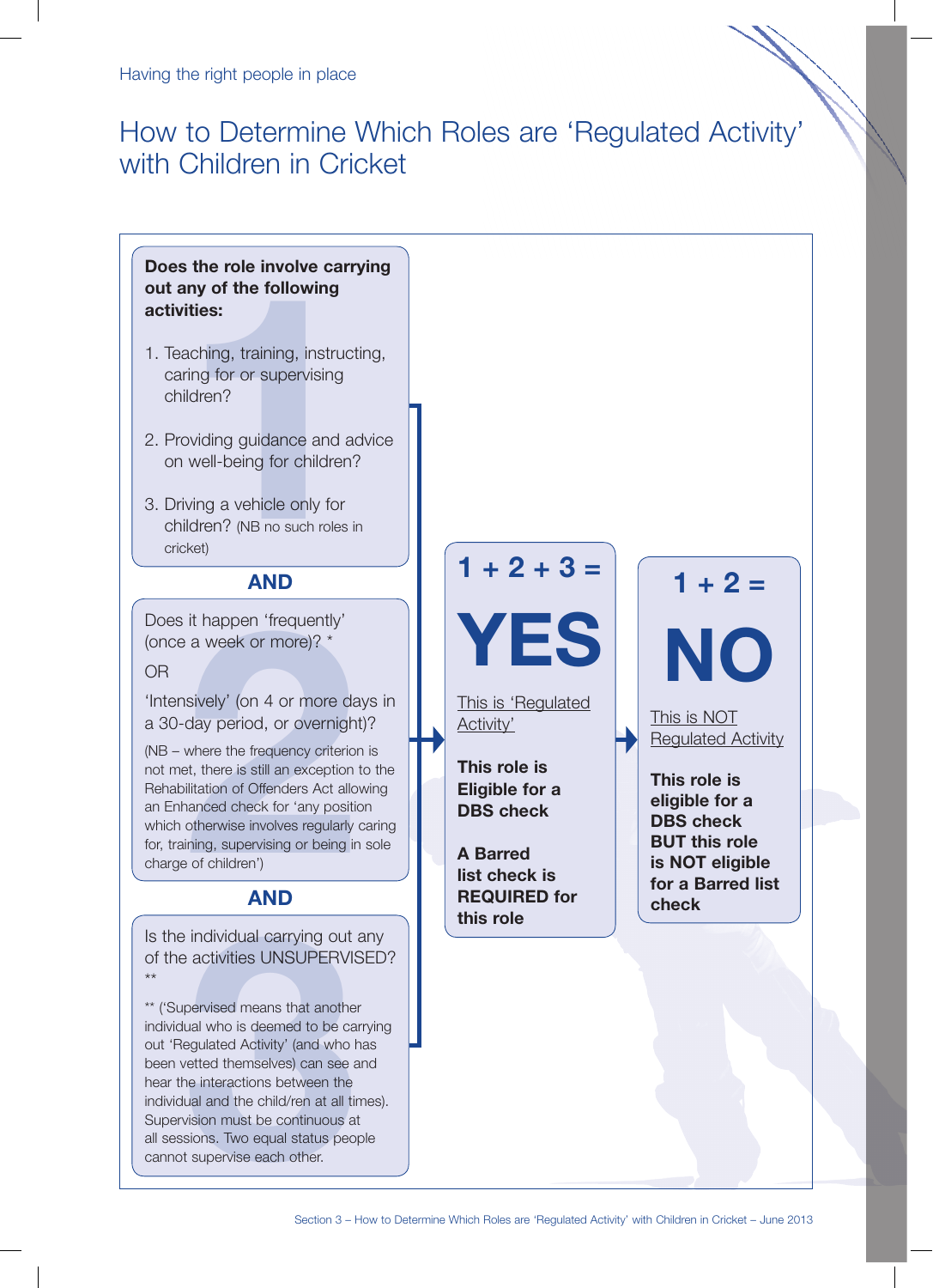Section 3 How to Determine Which Roles are 'Regulated Activity' with Children in Cricket – June 2013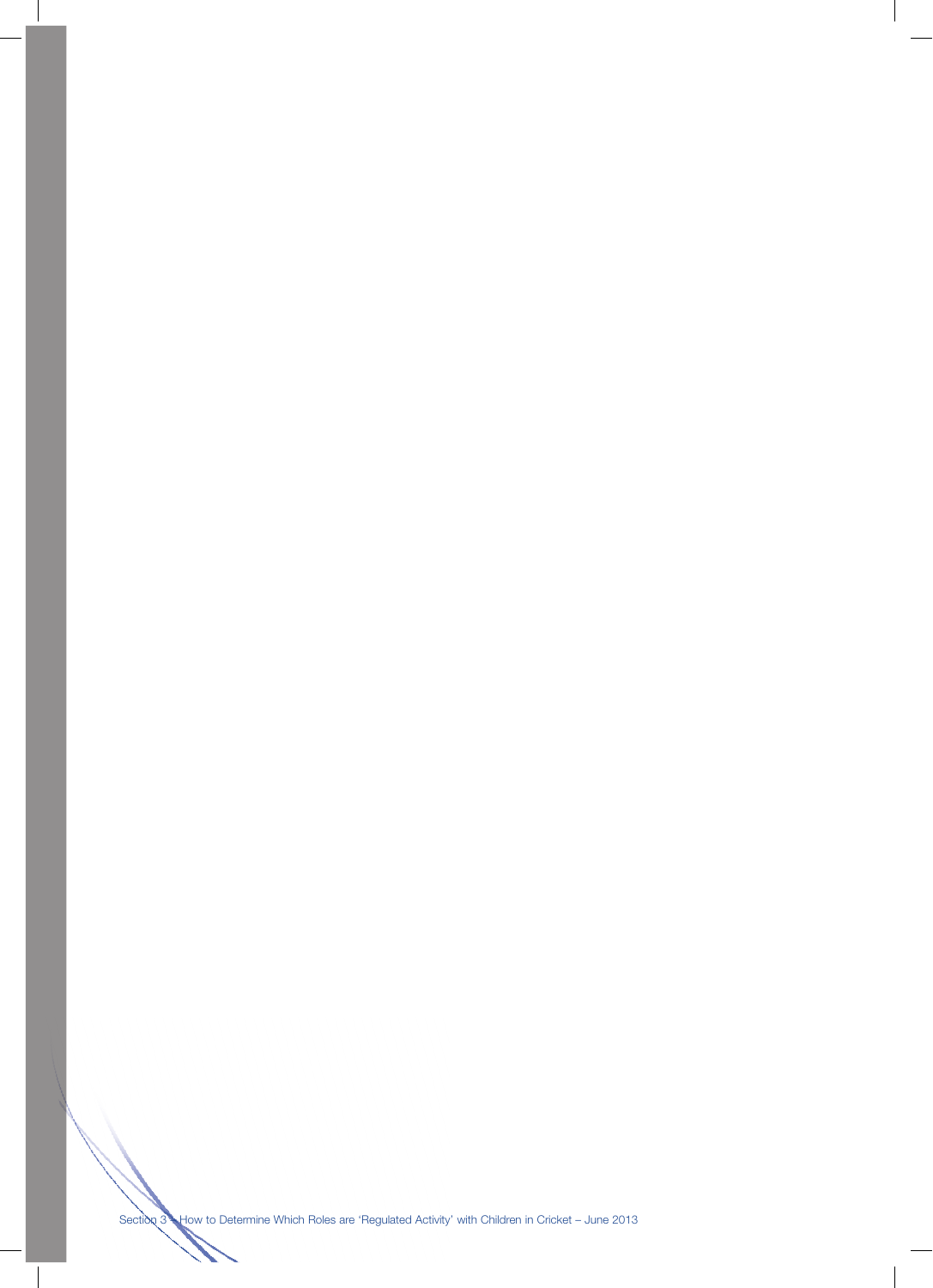# ECB Guidelines on Appointing Appropriate Staff and Volunteers to Work with Children

It is ECB Policy that all staff and volunteers in cricket must go through an appropriate vetting process prior to appointment to establish their suitability to work with children.

## **Appointing a Volunteer Coordinator**

It is extremely useful and helpful for clubs to have a Volunteer Coordinator, whose main role is to act as a focal point for volunteers and volunteering within the club.

The Volunteer Coordinators will ensure that the club's volunteers are well managed and supported in all their different roles.

This may include:-

- Recruiting new volunteers into the club from existing membership and from the local community.
- Inducting and welcoming new volunteers.
- Organising relevant training/workshops for volunteers.
- Providing support to new and existing volunteers.
- Ensuring Reward and recognition of volunteers

To find out more about the role of the Volunteer Coordinator and how to access training please get in touch with the Cricket Development Officer or Volunteer Coordinator at your local CCB.

Staff and volunteers working with children in sport may be defined as working in "Regulated Activity". For further information see the documents 'ECB Guidance on Vetting Checks' and 'How to determine which roles in Cricket are Regulated Activity' located elsewhere in this section of this Kit Bag.

Clubs who appoint individuals, whether paid or unpaid, into Regulated Activity are subject to legal obligations: specifically, the 'Regulated Activity Provider' (the Club) has a legal duty to ensure that a person it engages to undertake regulated activity is not barred from doing so. This is achieved by following the 'ECB Guidance on Roles in Cricket that require a Vetting Check'.

## **The Club Welfare Officer**

Every club **must identify, and appoint**, a Club Welfare Officer responsible for advising the club on current best practice as well as leading the implementation and maintenance of the various elements of "Safe Hands".

The Club Welfare Officer position exists to help clubs create a welcoming and childcentred environment at the club.

The Club Welfare Officer is required to attend two separate training modules, to support and equip them for their role.

The Club Welfare Officer must advise clubs on which roles within the club require the post holder to undertake the ECB vetting process as part of the recruitment and appointment process. The 'ECB Guidance on Vetting Checks' contains details of posts which require vetting checks.

Ideally the Club Welfare Officer should have a significant role within the process for recruiting volunteers and staff to a club, working closely with the Volunteer Coordinator where one is in place.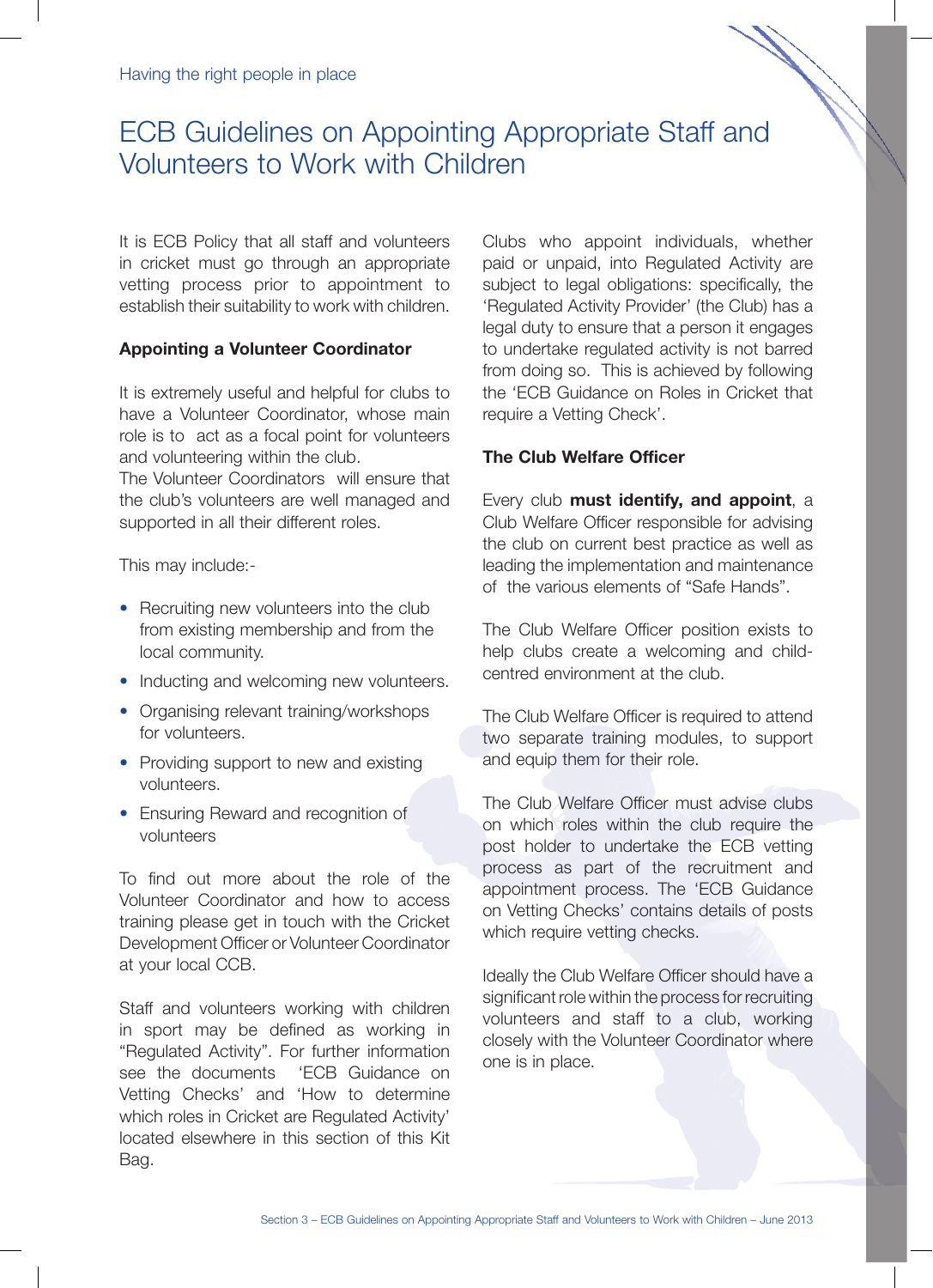## **Guidelines on recruitment and selection of volunteers working with children.**

These best practice guidelines were originally developed by the Football Association and have been amended by the ECB to provide clubs, and leagues, with relevant advice and guidance.

The safety of children should be paramount in all activities and these guidelines are designed to help you in this.

The ECB is committed to providing a welcoming, child-friendly and safe environment for children. By adopting the points outlined here you will be putting in place the current best practice to safeguard children whenever a volunteer is sought to work with them.

Most of those working with children in cricket only have the best possible intentions. However, the ECB recognises it has a responsibility to safeguard children and understands that sound recruitment and selection procedures can help deter or screen out those who are not suitable.

When clubs, or leagues, recruit new volunteers, or paid staff, all reasonable steps must be taken to ensure unsuitable people are prevented from working with children. In addition, the volunteer selection processes used by a club, or league, must be consistent and fair at all times.

## **Planning**

The first stage of any recruitment process involves planning. Club or league officials should draw up a profile, which highlights the main areas of an identified role. They should decide on the skills and experience needed to fulfil the requirements of the role and draw up a 'person specification'. Sample job descriptions can be found on the ECB website.

A recruitment process should be developed in such a way as to ensure every applicant is treated in a fair and consistent manner.

## **Application forms**

Clubs, and leagues, should use application forms to collect information on each applicant. These should be stored and retained in a consistent way.

More than one person should look at the application forms to ensure a fair and equitable scrutiny is completed.

Clubs or leagues should ask to see identification documents to confirm the identity of the applicant (e.g. passport or driving licence).

## **Meeting/interview**

It is highly recommended club, or league, officials meet with all applicants prior to any recruitment decisions being made and that more than one official is present. The meeting/interview will enable the club, or league, to explore information provided in the application form in further detail. Questions to ask the applicant should be prepared in advance and ensure the applicant has an opportunity to recount previous experiences and give examples of how they have handled, or would handle, situations.

Although it is important to gain information about an applicant's relevant technical capabilities, it is also necessary to explore attitudes and commitment to child safeguarding. Listed below are sample questions which could help discover this information:

- Tell us about your previous experiences of working with children
- Give the applicant a child-related scenario, such as: 'It is a winter evening, the training session has finished and a parent has not arrived to pick up their child'. Then ask

Section 3 – ECB Guidelines on Appointing Appropriate Staff and Volunteers to Work with Children – June 2013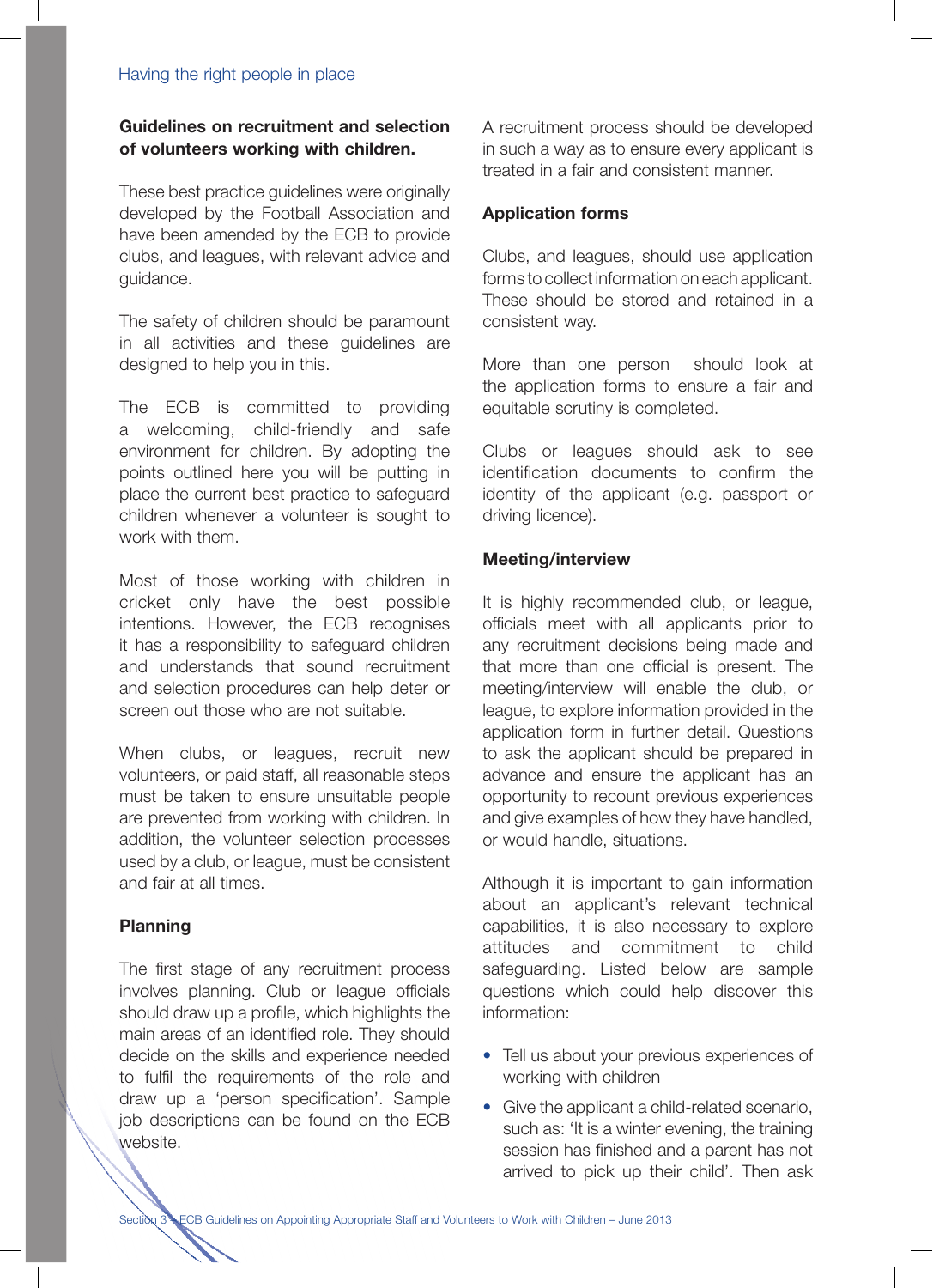the applicant what they would do in that situation

• Is there anything we should know that could affect your suitability to work with children? Have you ever been refused work with children?

## **References**

Good practice in safe recruitment for positions involving work with children is to seek at least two references from individuals not related to the applicant. One reference should be associated with the applicant's place of work and, if possible, one that demonstrates the individual's previous involvement in sport, particularly children's cricket. Both references should contain a statement relating to the referee's awareness of the responsibilities the post applied for requires. References should be followed up prior to any offer of appointment being made. If the references raise concerns, you are advised to contact the ECB Safeguarding Team for advice and guidance (see the Kit Bag Sample Reference Form).

## **Vetting Procedures including DBS checks**

The vetting process is very important in determining if someone is suitable to work with children. Clubs and leagues must follow the 'ECB Guidance on Roles in Cricket that require a Vetting Check'.

If an applicant is from outside the UK, or has lived outside the UK within the last five years, then alternative vetting procedures will be required as detailed later in this section.

Volunteers and others in cricket need be assured the ECB will take into account the Rehabilitation of Offenders Act 1974 and only consider offences relevant to the care, supervision and training of children.

The ECB is not allowed to tell the club or County Board about the actual offending

history (unless it needs to share information to safeguard children), so applicants are assured of confidentiality. The ECB will, however, tell the club and County Board whether or not the person is considered suitable to work with children.

Applications for vetting should be co-ordinated by the Club Welfare Officer.

Clubs must recognise that asking an individual to complete a DBS application form is the first stage of the ECB vetting process.

 The outcome of the application must be sought from the County Cricket Development Manager, County Welfare Officer or the ECB Safeguarding Team. It is possible for the vetting process to take several weeks. Please ask the individual to complete a DBS application form as soon as possible and advise them that they should not start the post/job until an outcome of the application is confirmed by the County Cricket Board or the ECB Safeguarding Team.

If an applicant claims to be ECB Vetted, the club should seek confirmation of this from the County Cricket Board Development Manager, the County Welfare Officer or the ECB SafeguardingTeam.

## **Recruitment decisions**

Clubs should consider all the information they receive via the application form, confirmation of identity, the references and the outcome of the ECB Vetting process. This information should be considered alongside the outcome of the meeting/interview before making a decision as to whether or not to accept the applicant into the role.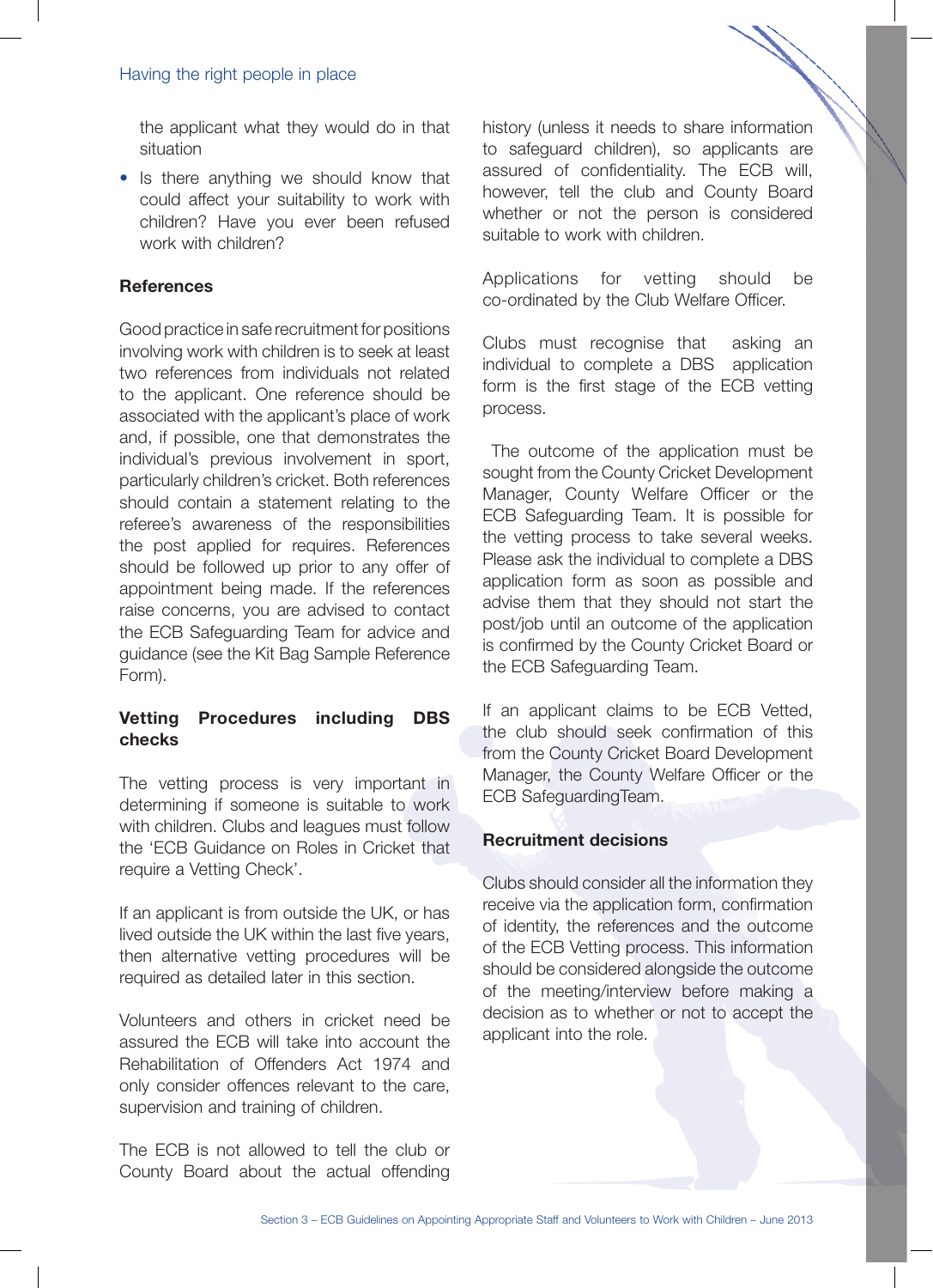## **Post recruitment**

It is important that once a new volunteer has been recruited follow up action is taken, for example:

- Any qualifications should be substantiated, for example, obtain photocopies of coaching certificates
- New volunteers are made aware of, and sign up to, the club's child safeguarding policy and procedures, best practice guidelines and codes of conduct
- Any training needs are established and action taken to put these into place
- A statement of the roles and responsibilities of the new volunteer is prepared
- Initially, a period of supervision/observation or mentoring could be introduced to support the new volunteer

For further information on recruiting, supporting and retaining volunteers see 'Recruiting and Supporting Volunteers' in this section, or visit

www.ecb.co.uk/development/volunteering

## **Umpires and scorers**

Umpires and scorers are usually organised through a regional or league appointment panel. However, where a club is appointing an umpire and/or scorer for games involving children, it is the responsibility of the club to check the umpire/scorer:

- Is covered by relevant current insurance
- Is a member of the ECB Association of Cricket Officials (ACO)
- Has been through the vetting process with the ECB to check his/her suitability to work with children in cricket
- Agrees to abide by the ECB Code of Conduct for Members and Guests at all times, especially when umpiring/scoring

## **Non-UK vetting**

The legal situation regarding Regulated Activity is no different if the individual is not from the UK. Vetting checks need to be undertaken on post holders regardless of nationality. Different countries operate varying methods for providing background checks and not all countries are able to provide this service.

Individuals will need to provide a police certificate or similar Certificate of Good conduct which covers their time in the overseas country, to the ECB Safeguarding Team. Contact the ECB safeguarding team on safeguarding@ecb.co.uk for advice and assistance on overseas checking.

The ECB Safeguarding Team is also able to provide some guidance on other countries. Non-UK vetting must also be undertaken on British passport holders who have lived abroad in the past five years. The Kit Bag has an ECB non-UK vetting form which must accompany any non-UK vetting check submitted to the ECB. It is easier if Non-UK vetting checks are organised before the individual arrives in the UK, as they are able to visit the police station etc. in person.

Background checks are undertaken on any individual who works, either in a paid or volunteer capacity, with children. It is important to note non-UK vetting checks are only done for the role being undertaken by the individual.

## **All visitors to the UK coming through the Tier 5 cricket route of immigration must be vetted as part of the process.**

If a visitor to the UK has come through an alternative immigration route but intend to offer coaching services (if allowed by their visa or Home Office rules), they must also complete the vetting process.

Section 3 – ECB Guidelines on Appointing Appropriate Staff and Volunteers to Work with Children – June 2013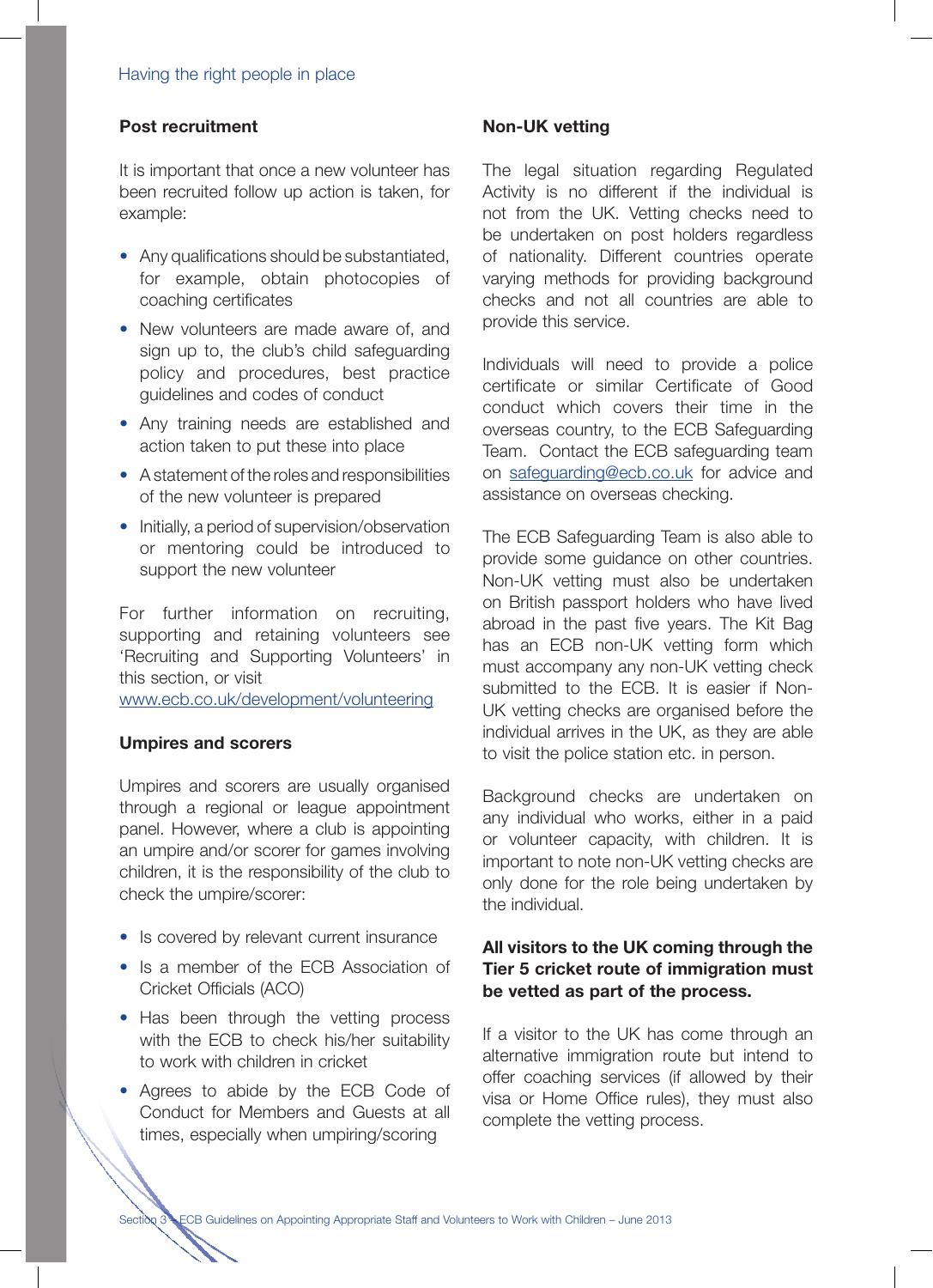## Having the right people in place

## **Clubs should be aware the laws relating to Regulated Activity apply even if the individual is not from the UK. \***

Non-UK vetting must also be undertaken on British passport holders who have lived abroad in the past five years.

Section 3 – ECB Guidelines on Appointing Appropriate Staff and Volunteers to Work with Children – June 2013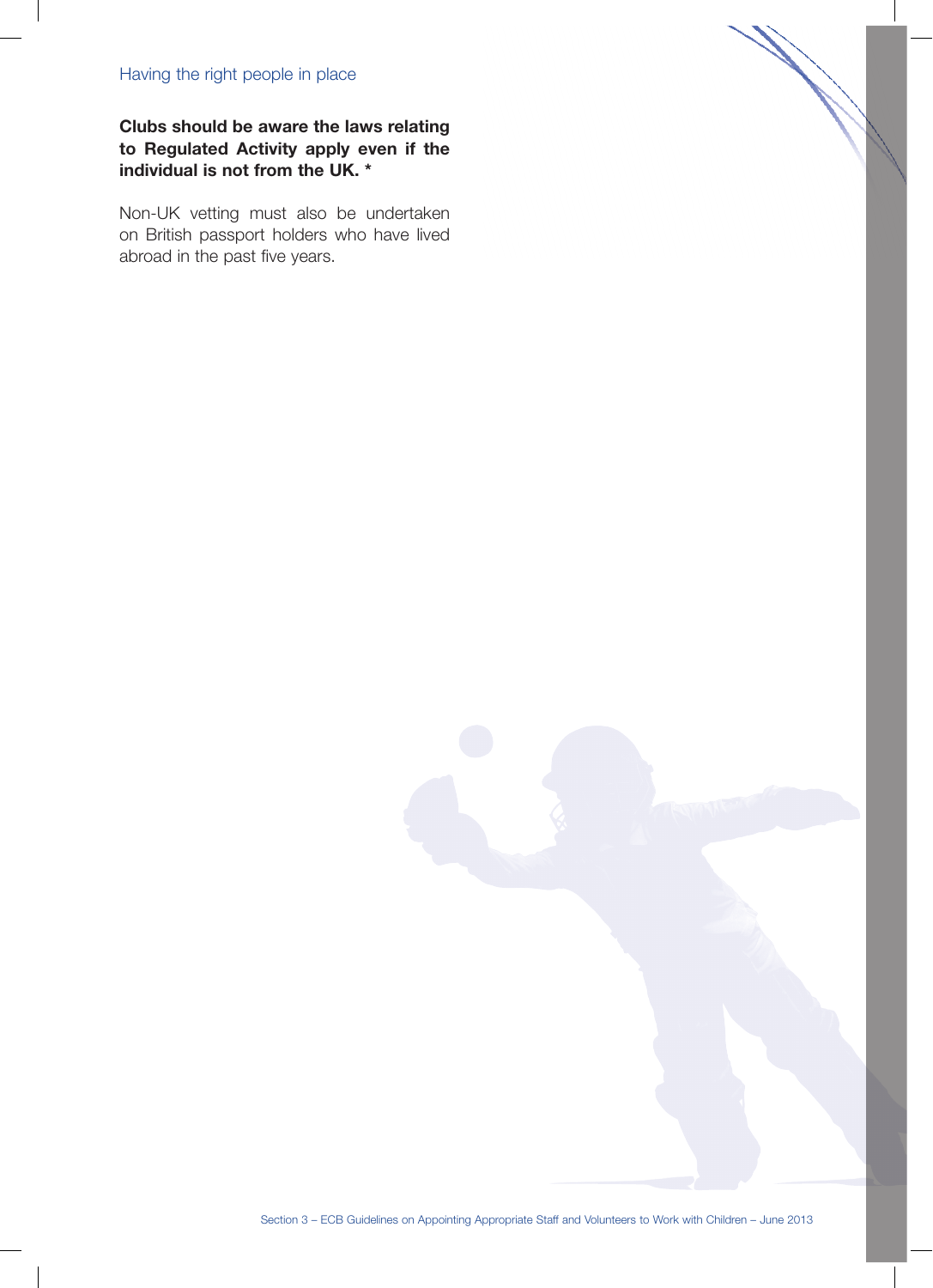Section 3 LECB Guidelines on Appointing Appropriate Staff and Volunteers to Work with Children – June 2013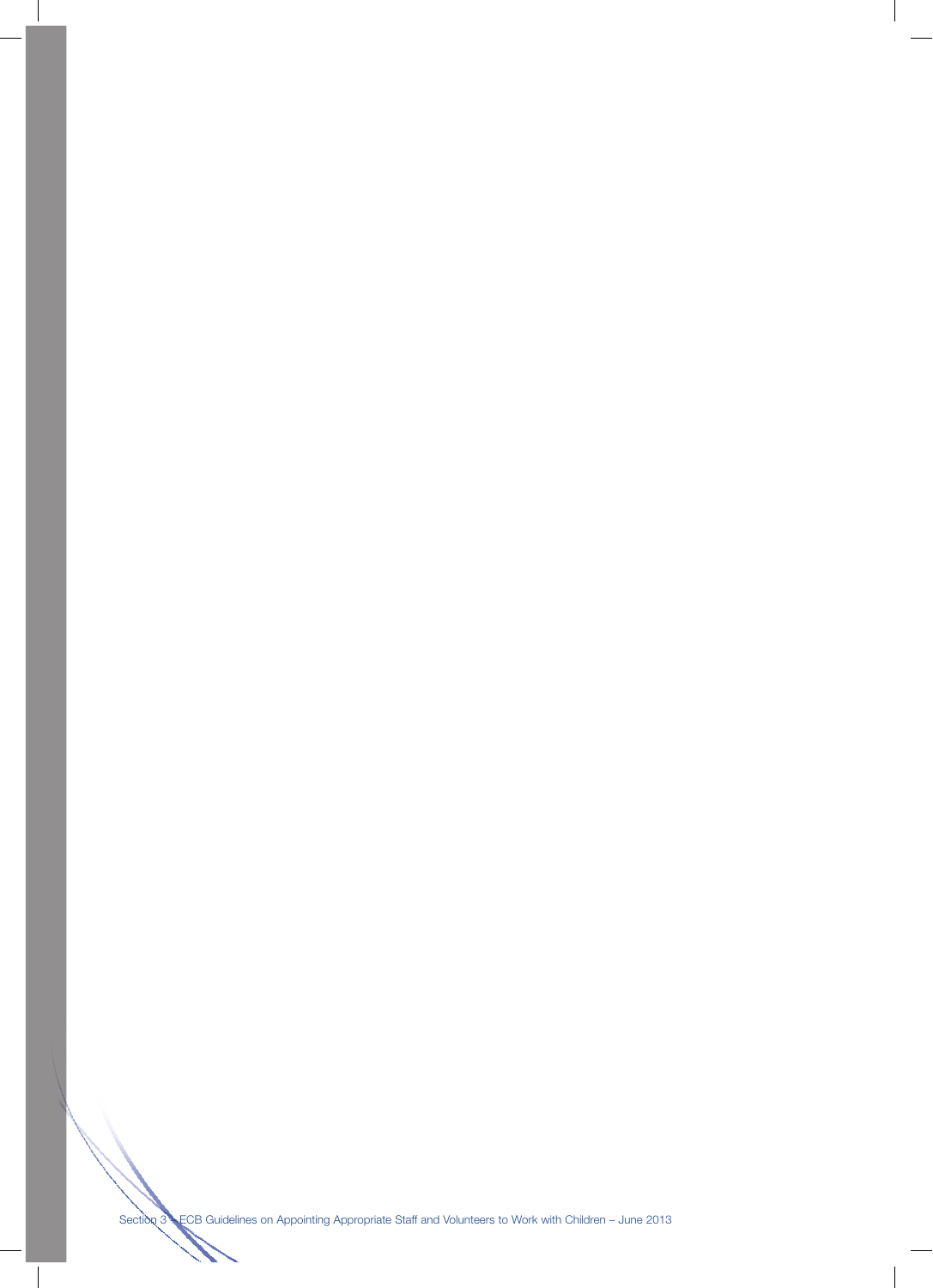# Recruiting and Supporting Volunteers

Without volunteers grassroots cricket could not function effectively and efficiently. A well run club is more likely to be a welcoming and safe club, and volunteers are crucial to this. The ECB Volunteer Team provide cricket clubs with help and support to recruit and manage their volunteers. For more information on all the programmes and resources highlighted in this document please visit the ECB website at: http://www.ecb.co.uk/development/ volunteering/

## **Finding Volunteers – The 'Be Involved' Programme**

Be Involved has been designed to target current members from the club who may not currently be volunteers. These are often the easiest people to persuade to take on volunteer roles as they are interested in seeing the club grow; they are often just waiting to be asked.

Be Involved focuses on 4 key groups: **Young People, Captains and Players, Parents and Senior or Retired Members**. Each of the groups has its own resources which will help you market opportunities and recruit more volunteers. Think about what roles your club needs and which of these groups would be best to target for each specific role.

## **Advertising Roles**

Whether you are looking internally or externally to recruit volunteers before you begin there are a number of questions which you will need to consider in order to run an effective recruitment campaign.

## **What will they do?**

Do be clear about the role or project which you want the potential volunteer to carry out and the contribution they will make to your club. Also outline the time they will need to commit each week and if you will pay any expenses.

## **Who will manage and supervise them?**

It is important that any prospective volunteer is clear about who will help manage and supervise them during their role, and who they can turn to if they have any particular questions, or concerns. This will be particularly important for you to consider if you are looking to recruit volunteers from outside your club.

## **Will they need Vetting?**

Follow the 'ECB Guidance on Roles in Cricket that require a Vetting check' and ensure the individual is aware of this.

## **Selection Process**

It is easy to ignore how important the selection of volunteers is. Often we will simply offer the role to the first person who shows any interest regardless of their suitability to the role. You may want to consider (depending on the role) whether you would like prospective volunteers to formally apply and be interviewed for roles, have set questions which you would like to ask, or maybe take a less formal process – but try and ensure that no matter what selection process you choose, the volunteer has the skills and experience they need.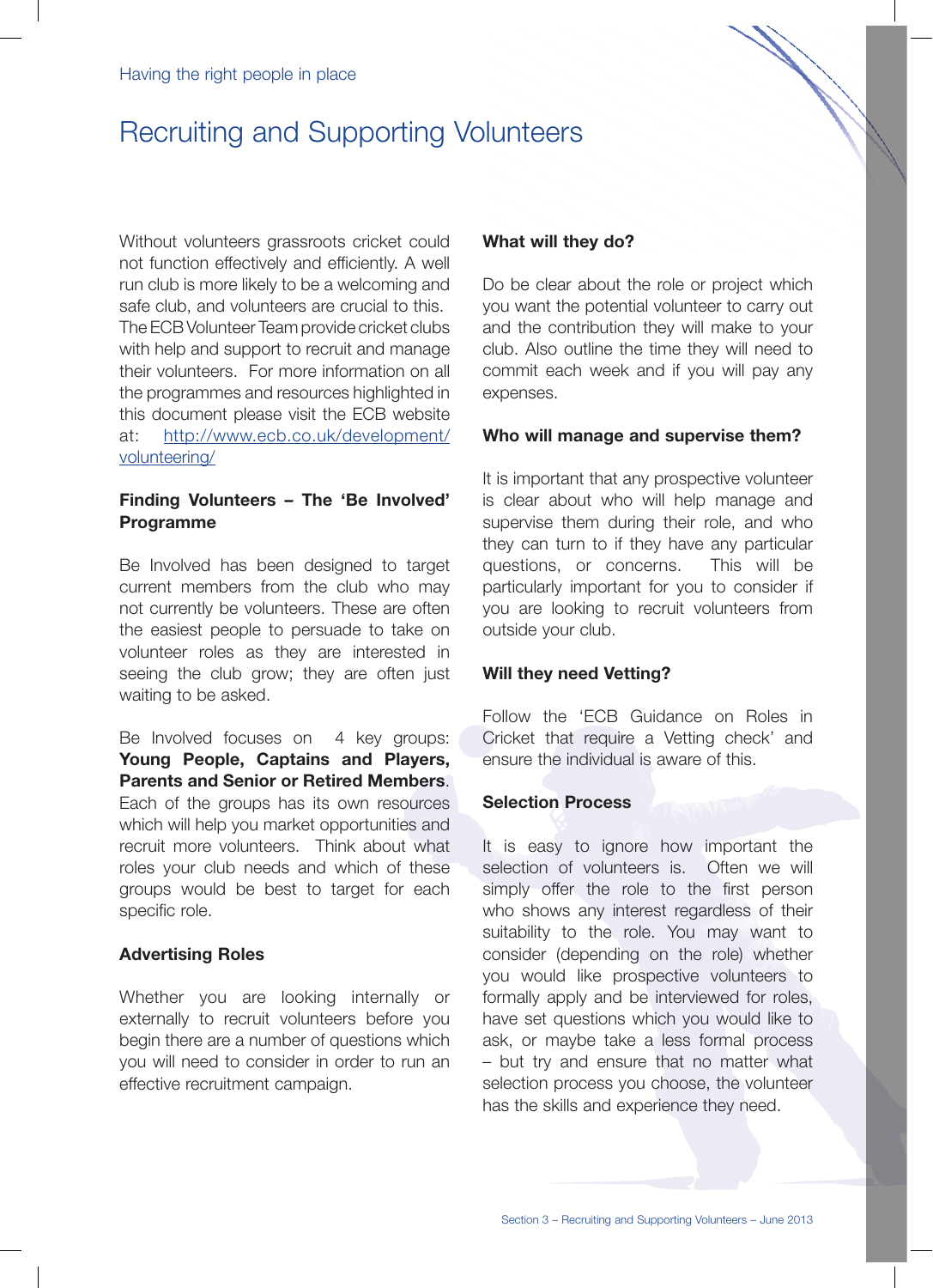#### Having the right people in place

## **Keeping Your Volunteers Happy communication is the key!**

Nothing frustrates a volunteer more than not being kept up to date or 'in the loop' – and it is very important that your volunteers feel they are a valued and essential part of the club. Keeping them up to date with everything that is happening during the season as well as plans for the next season is crucial. To help improve how you communicate and manage your volunteers some of the things you should consider are:

- **Holding volunteer briefings at the beginning and end of the season.** Be open and honest with your volunteers and ask how they feel and what they would like to see improved or changed. Make sure they meet the Club Welfare officer so they know who to go to if they have any concerns of a safeguarding nature.
- **Making sure volunteers have a list of key contacts –** so that it is easy for people to keep in touch and pass on messages
- **Highlight the commitment of volunteers at your club -** through your club newsletter, facebook or twitter page highlight and outline the fantastic work that is carried out by volunteers at your club. Especially to the players!
- **Celebrate success** we shout when our players do well we should do the same for volunteers! So whether it is quietly saying thank you to a volunteer or nominating somebody for an award it is important for the motivation of volunteers that they feel club members genuinely appreciate their contribution.
- **Review** All volunteers, however dedicated to your club, will need help with their motivation. Motivation will be gained in a number of ways and you need to consider why each individual is volunteering in order to cater for their needs and interests. At the end of the season it is worth sitting down with each of your volunteers and asking some simple questions such as:-
- 1. Do they enjoy their role?
- 2. Are they happy to continue to do this role next season?
- 3. Would they like to do a different role at the club in the future?
- 4. Is there any training which they think they need?
- 5. Are there any issues or problems which they would like to discuss?

**County Cricket Boards - Each County** Cricket Board has people in place to support volunteers. They have a great knowledge of key local programmes and support which will be available to help you recruit and manage volunteers. If you have any questions or need any help with recruiting volunteers please get in touch with your relevant County Cricket Board Officer.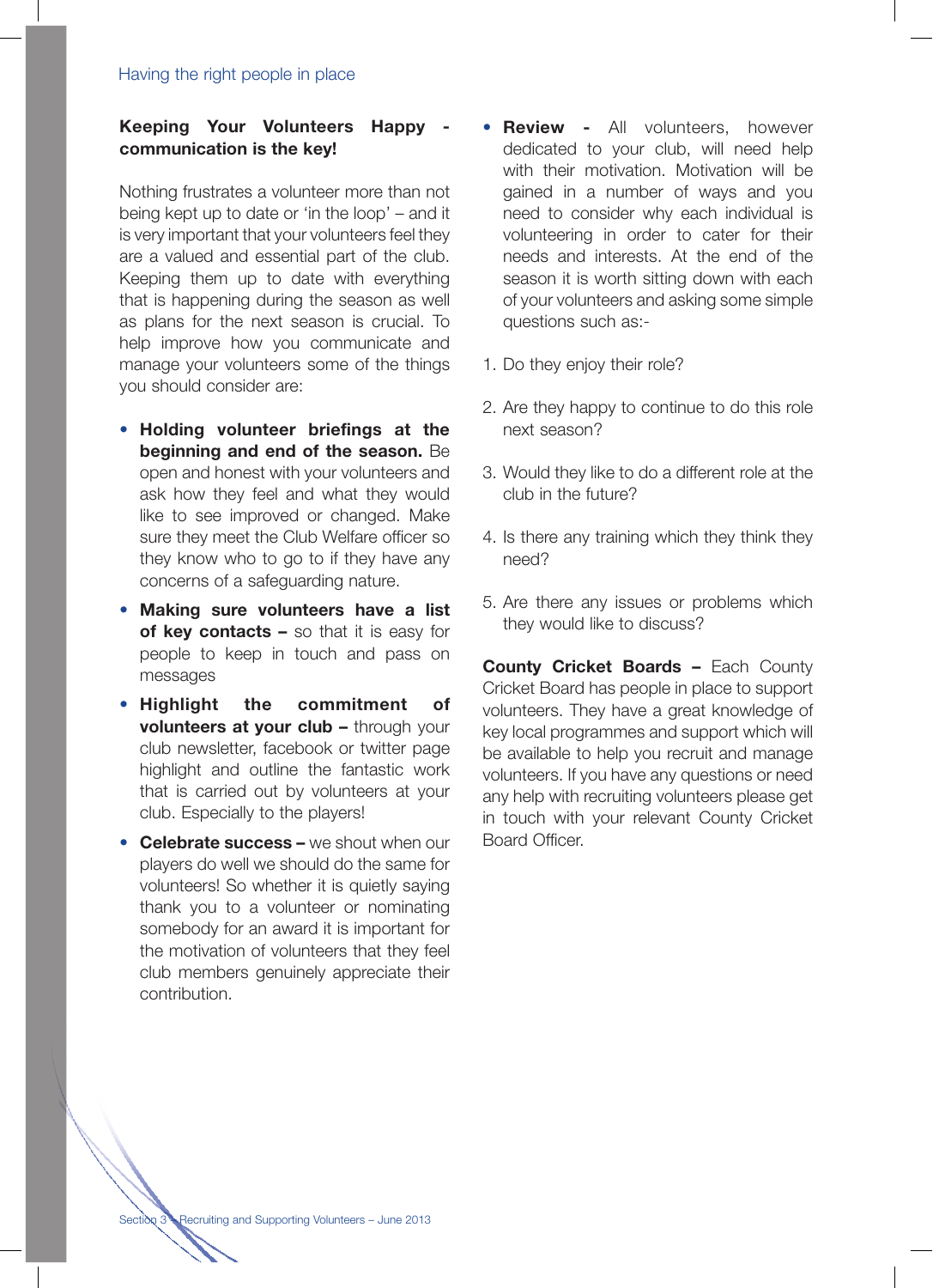# ECB Sample Reference Form

(please insert name)

\_\_\_\_\_\_\_\_\_\_\_\_\_\_\_\_\_\_\_\_\_\_\_\_\_\_\_\_\_\_\_\_\_\_\_\_\_\_\_\_\_\_\_\_\_\_\_\_\_\_\_\_\_\_\_\_\_\_\_\_\_\_\_\_\_\_\_\_\_\_\_\_\_\_\_\_\_\_\_\_\_\_\_\_\_\_\_\_\_\_\_\_\_\_\_\_\_\_\_\_\_\_\_\_\_\_\_\_\_\_\_\_\_\_\_\_\_\_\_\_\_\_\_\_\_\_\_\_\_\_\_\_\_\_\_\_\_\_\_\_\_\_\_\_\_\_\_\_\_\_\_\_\_\_\_\_\_\_\_\_\_\_\_\_\_\_\_\_\_\_\_\_\_\_\_\_\_\_\_\_\_\_\_\_\_\_\_\_\_\_\_\_\_\_\_\_\_\_\_\_\_\_\_\_\_\_\_\_\_\_\_\_\_\_\_\_\_\_\_\_\_\_\_\_\_\_\_\_\_\_\_\_\_\_\_ is involved in cricket and in keeping with guidelines set out by the ECB, has been asked to provide a reference.

Their role involves working with and/or supervising children. As an organisation committed to safeguarding children, we are keen to gather references and to know whether you have any concerns about the applicant's involvement with children.

If you are willing to complete the rest of this reference, any information you share will be treated in confidence in accordance with relevant legislation.

How long have you known this person?

In what capacity do you know them?

Do you think this person is suitable to help in children's cricket?  $\Box$  Yes  $\Box$  No

If yes, could you comment on their skills, ability and relationships with children?

If no, can you say why?

Please tick the relevant boxes:

|                                   | Poor | Good | Excellent |  |
|-----------------------------------|------|------|-----------|--|
| Able to stay calm with children   |      |      |           |  |
| Able to motivate children         |      |      |           |  |
| Particular skills (e.g. coaching) |      |      |           |  |
| Administrative ability            |      |      |           |  |
| <b>Trustworthiness</b>            |      |      |           |  |
| Reliability                       |      |      |           |  |
| Honesty                           |      |      |           |  |
| Relationship with club members    |      |      |           |  |
|                                   |      |      |           |  |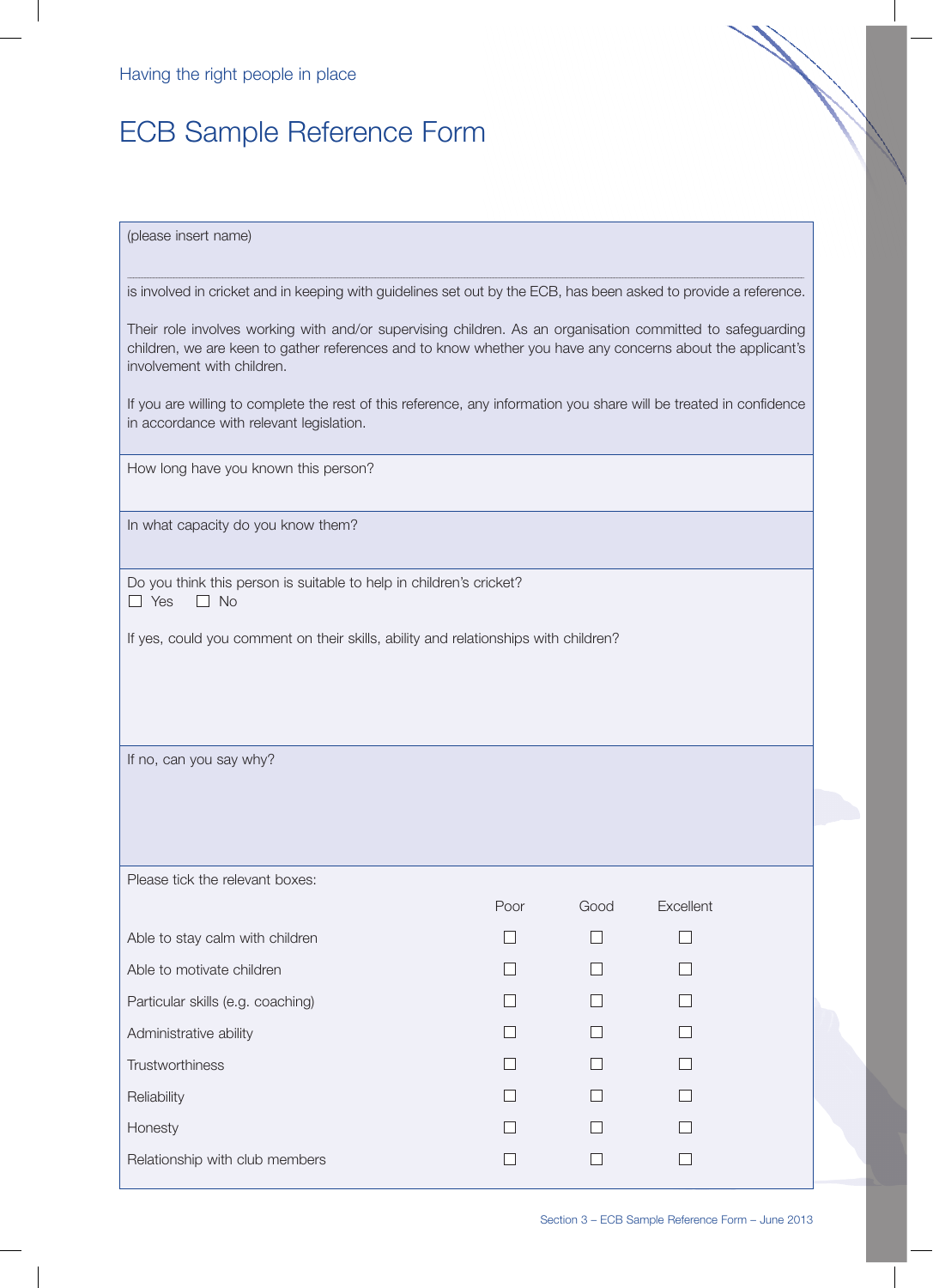# Having the right people in place

| About you:                                                                         |       |
|------------------------------------------------------------------------------------|-------|
| Do you have a role in junior cricket? If yes, please briefly describe what you do. |       |
|                                                                                    |       |
|                                                                                    |       |
| Your name:                                                                         |       |
| Your address:                                                                      |       |
| Your email address:                                                                |       |
| Signed:                                                                            | Date: |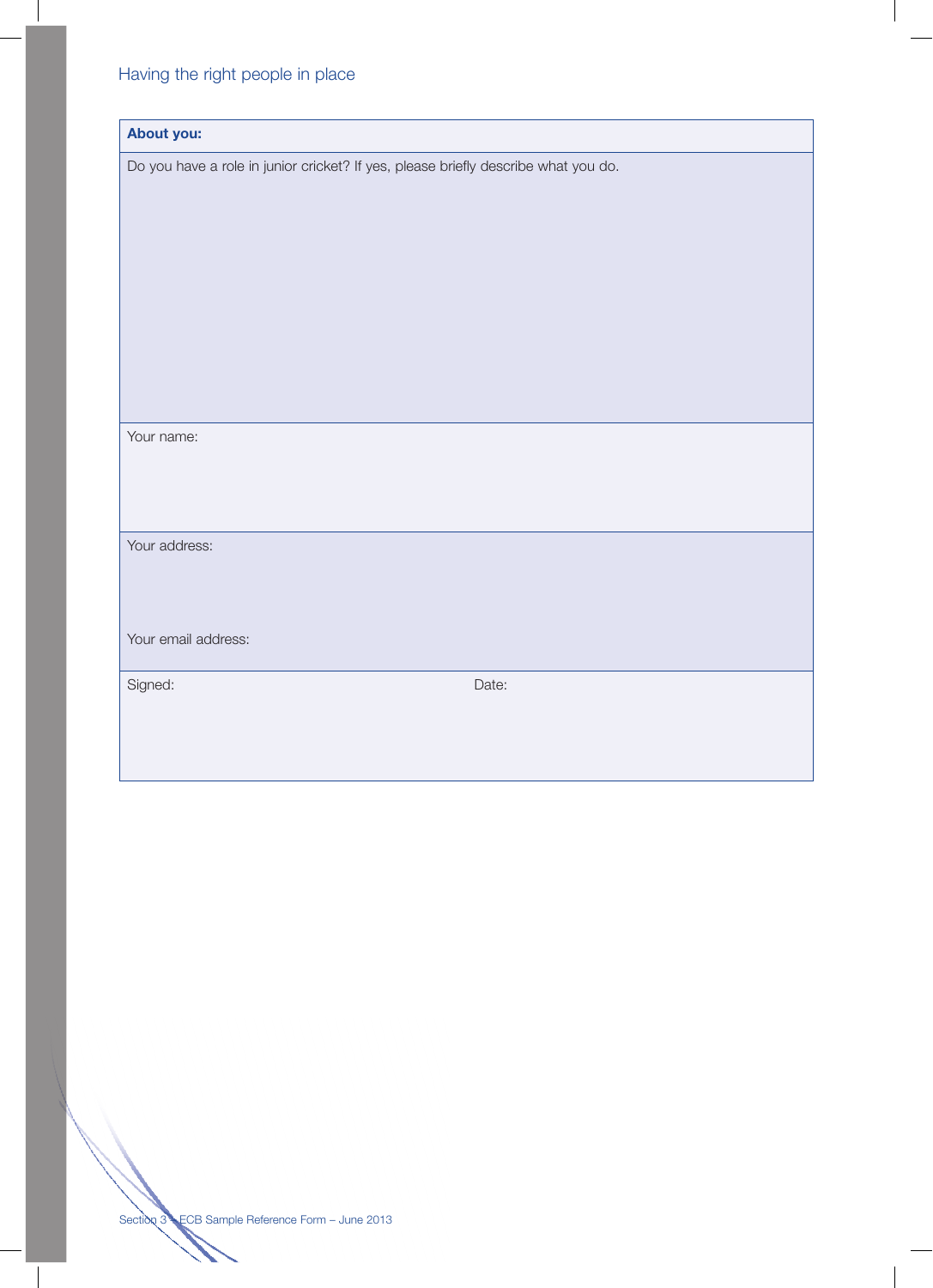# ECB Non UK Resident Vetting Form 2014

## **Reason for Applying: Please tick one box**



Attending Coaching Course as allowed by Visa / Home Office rules

Overseas Player/Coach (Tier 2/5 Home Office Points Based System)

Overseas Coach (Non Tier 2/5)

| <b>FULL Name</b><br>(as it appears on your<br>passport) | Last name / Surname:<br>Forenames: |                                           |                |
|---------------------------------------------------------|------------------------------------|-------------------------------------------|----------------|
| <b>Surname at birth</b><br>(if different)               |                                    | <b>Also Known As:</b>                     |                |
| Sex (please circle)                                     | <b>Position (please circle)</b>    |                                           | Date of Birth: |
| Male / Female                                           | Player-Coach<br>Player             |                                           |                |
| <b>Country of Birth</b>                                 |                                    | <b>Nationality</b>                        |                |
| <b>Passport Number</b>                                  |                                    | Date of Issue                             |                |
| <b>Passport issued by</b>                               |                                    |                                           |                |
| <b>Email Address</b>                                    |                                    |                                           |                |
| <b>Intended Arrival Date</b><br>in UK                   |                                    | <b>Intended Departure</b><br>Date from UK |                |
| <b>Club name</b>                                        |                                    |                                           |                |
| <b>Club Address</b><br>County                           |                                    |                                           |                |
| <b>Postcode</b>                                         |                                    |                                           |                |
| Name of club contact                                    |                                    |                                           |                |
| <b>Tel number of Club</b><br>contact                    |                                    |                                           |                |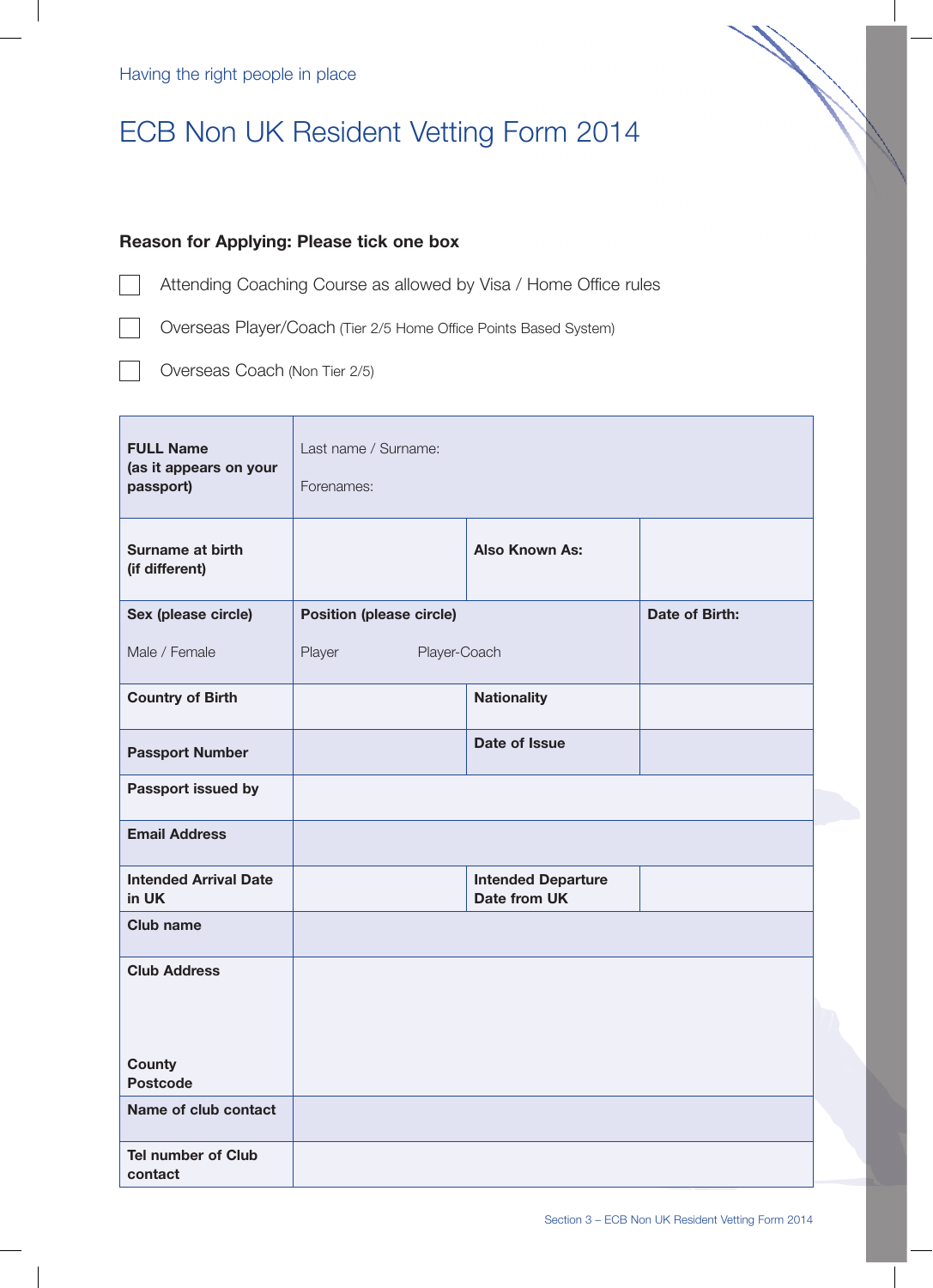Having the right people in place

| <b>Overseas Address</b><br>(Home Country)                                                                                                                   |                                                                                                                                                                                                                                                                       |  |  |
|-------------------------------------------------------------------------------------------------------------------------------------------------------------|-----------------------------------------------------------------------------------------------------------------------------------------------------------------------------------------------------------------------------------------------------------------------|--|--|
| Have you been a resident at the above address for the last 5 years?                                                                                         |                                                                                                                                                                                                                                                                       |  |  |
| Yes / No                                                                                                                                                    |                                                                                                                                                                                                                                                                       |  |  |
| If no, you will need to provide us with all previous addresses (UK or other) and dates please<br>during the past 5 years. Please attach to this application |                                                                                                                                                                                                                                                                       |  |  |
| <b>Evidence to be Submitted:</b>                                                                                                                            |                                                                                                                                                                                                                                                                       |  |  |
| □ Certificate of Good Conduct from Police Authority or High Commission                                                                                      |                                                                                                                                                                                                                                                                       |  |  |
| $\Box$ Copy of passport photo page                                                                                                                          |                                                                                                                                                                                                                                                                       |  |  |
| $\Box$ Copy of passport extension page (if applicable)                                                                                                      |                                                                                                                                                                                                                                                                       |  |  |
| <b>Applicant Name:</b>                                                                                                                                      | By signing this form I confirm that the information provided and in each<br>document supplied with it are accurate and complete and that I understand<br>and agree to my information being used in accordance with the Data<br>Protection Statement below.<br>Signed: |  |  |

#### **Please return to: ECB Governing Body Endorsements England and Wales Cricket Board Lords Cricket Ground London NW8 8QZ**

- 1. Complete the ECB Overseas Vetting Form (and previous address form if required)
- 2. Attach the appropriate criminal record background certificate from the country of residence, which has been issued within the last 3 months

#### **Please note: Incomplete applications will not be accepted**

#### **Data Protection Statement**

The England and Wales Cricket Board (ECB) will hold the information you provide in a database and will use it to:

- verify the information you provide and the role you propose to take up at the relevant Club
- administer the request for an ECB endorsement for you including assessing you against the endorsement criteria
- administer the application to the Home Office
- administer any appeal you may make against any decision
- notify decisions to your sponsoring Club

The ECB may provide information to the Disclosure and Barring Service . In the interests of child safeguarding, the ECB may share information it has about you with law enforcement, child protection and other relevant organisations to protect children from harm.

You are entitled to a copy of the information held about you for which a fee may be charged. Details of how to do this are available from the ECB Data Protection Officer.

Section 3 – ECB Non UK Resident Vetting Form 2014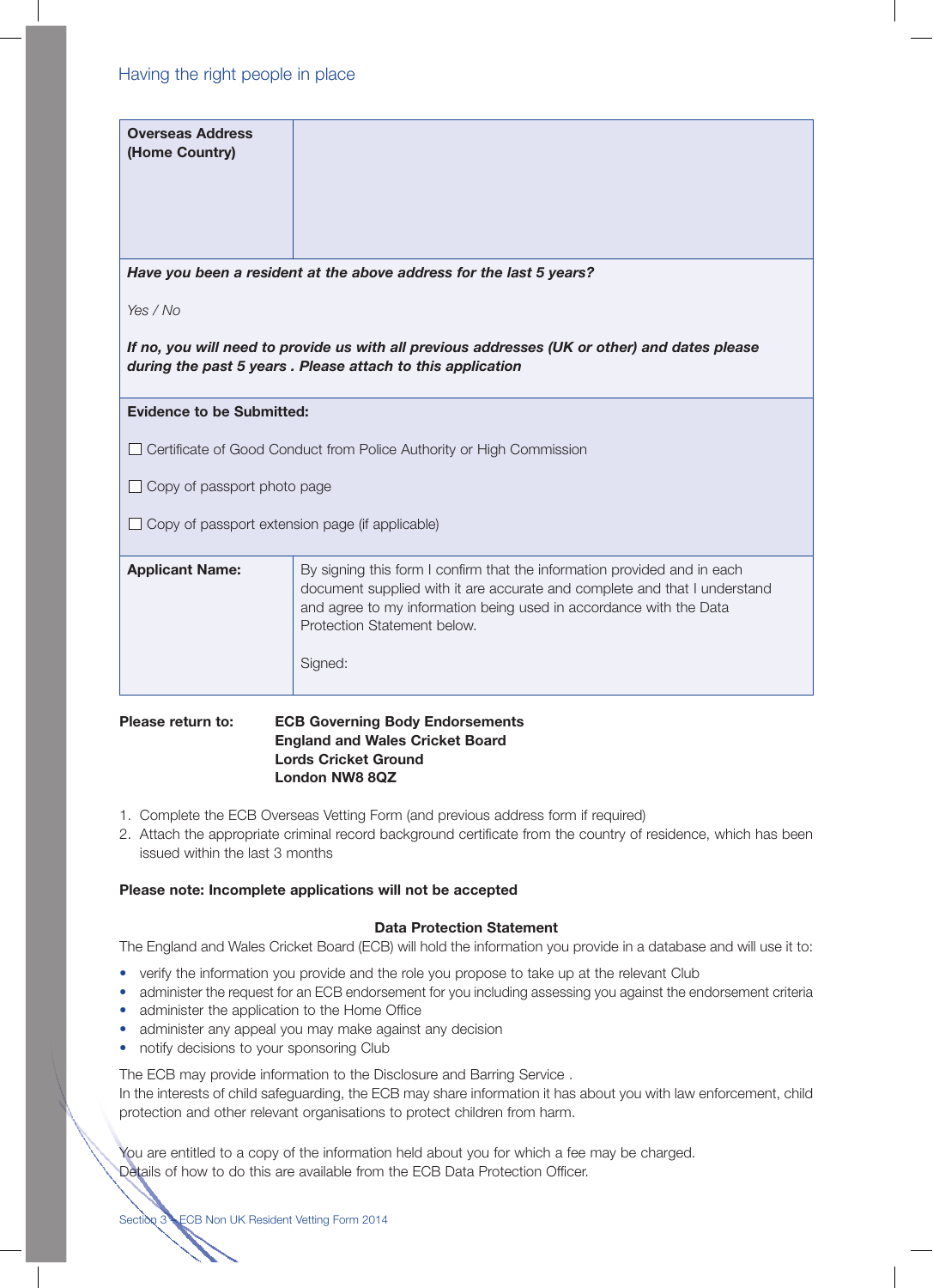# ECB Guidance for Staff and Volunteers Working with Children

Staff and Volunteers working with children must be vetted as per the 'ECB Guidance on Roles in Cricket that require a Vetting Check'. The club is responsible for ensuring that this happens.

The ECB is committed to continuing to provide an environment where children are welcomed, feel safe and have their views and feelings taken into consideration.

This guidance is for all staff and volunteers working with children in cricket.

## **Good practice means:**

- Welcoming all children and parents/carers to the club, and having systems in place to ensure you do so.
- Being a friendly professional
- Ensuring cricket is fun and enjoyable, and that fair play is promoted
- Treating all children equally, with respect and dignity
- Being an excellent role model at all times – this includes not smoking or drinking alcohol during coaching and being mindful of behaviour around the club
- Always putting the welfare of children first, before winning or achieving goals by encouraging a constructive environment where healthy competition, skill development, fun and achievement are promoted in equal measures
- Always working in an open environment (for example, avoiding being alone with a child, and encouraging open communication with no secrets)
- Having excellent interpersonal boundaries, so children know how to behave and what is expected of them
- Building relationships based on trust which enable children to take part in the decision-making process. This will range from asking children if they have enjoyed activities in the training session, or what snacks they would like in the tuck shop,

through to having junior representation on committees.

- Being in line with Home Office guidelines which state, if you are in a position of trust and authority, you must not have sexual relationships with 16-17 year olds in your care
- Not tolerating acts of aggression
- Recognising the needs and abilities of children, avoiding too much training or competition and not pushing them against their will
- Giving positive and constructive feedback rather than negative criticism
- Encouraging children to assess their performance based on their own mastery of skills, knowledge and love of the game, rather than on whether they won or lost. Helping children acknowledge the value that good opposition offers their own development as cricketers.
- Working to the ECB guidance on physical contact, where children are always consulted and their agreement gained before any contact is made
- Keeping up-to-date with technical skills, qualifications and insurance in sport
- Ensuring if mixed sex teams are taken away, they are always accompanied by a male and female member of staff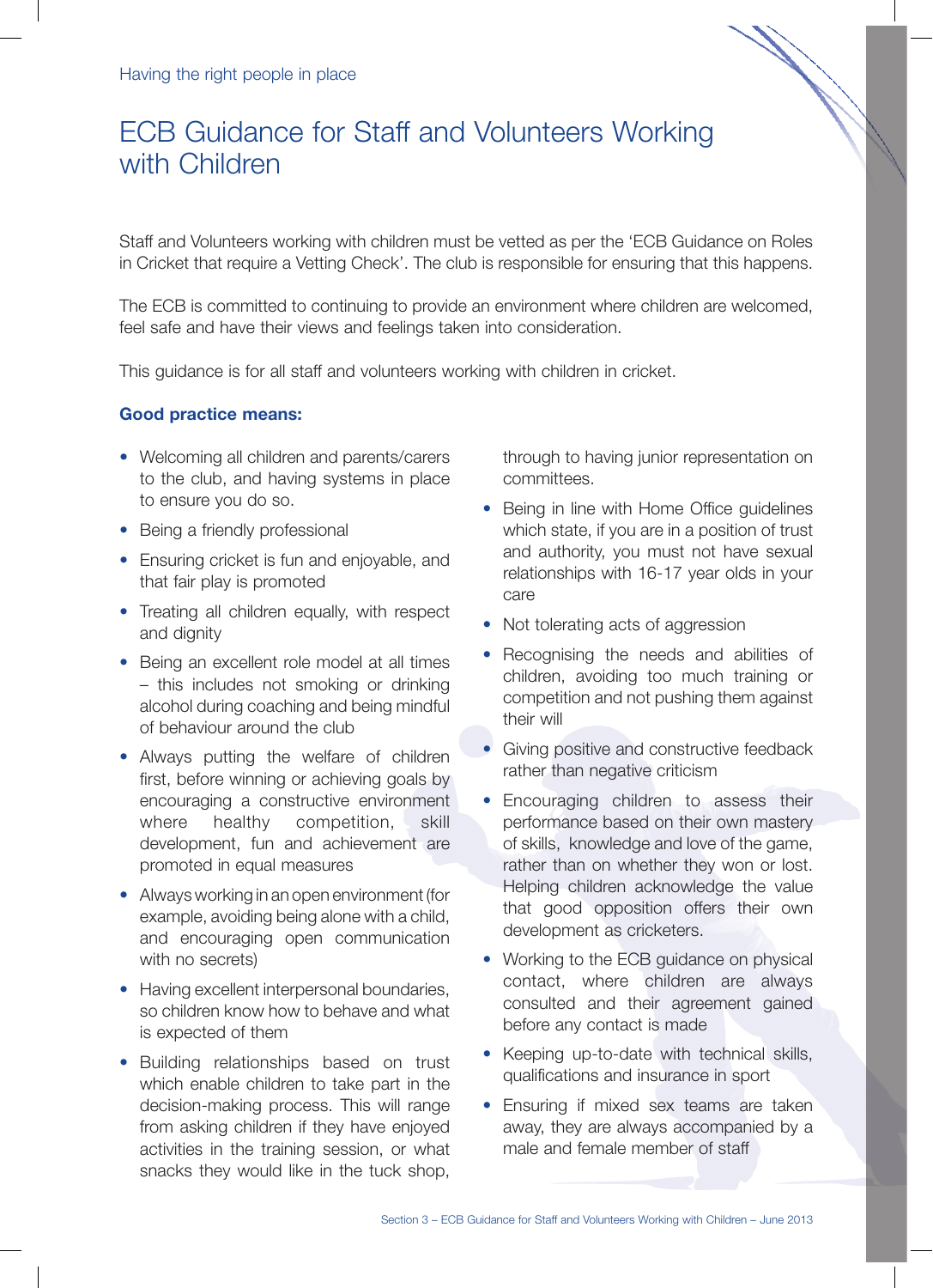#### Having the right people in place

- Ensuring while on tour, you do not enter a child's room or invite them into your room – except in an emergency i.e. when very unwell
- Finding out if any children you are coaching have medical conditions that could be aggravated during playing or training
- Keeping a written record any time a child is injured in your care, along with details of any treatment provided
- Promoting good sportsmanship by encouraging children to be considerate of other athletes, officials and club volunteers and by being modest in victory and gracious in defeat
- Helping the ECB to work toward eradicating harassment and abuse of children from cricket

#### *Poor practice means you must never:*

- *Spend excessive amounts of time alone with children away from others*
- *Take or drop off a child at an event*
- *Take children to your home or transport them by car, where they will be alone with you*
- *Engage in rough, physical or sexually provocative games*
- *Share a room with a child*
- *Allow or engage in any form of inappropriate touching or physical abuse*
- *Take part in, or tolerate, behaviour that frightens, embarrasses or demoralises a cricketer or that affects their self esteem*
- *Allow children to use inappropriate language unchallenged*
- *Make sexually suggestive comments to a child, even in fun*
- *Make a child cry as a form of control*
- *Allow allegations made by a child to go unchallenged, unrecorded or ignored*
- *Do things of a personal nature for children or vulnerable adults that they can do for themselves*
- *Shower with a child*
- *Have inappropriate contact with children for example, by text or social media. ECB guidance is that any electronic or online communications should be via parents and carers*

Any of these can make the environment feel less safe for children, and leave you open to allegations.

#### **Practical guidance on physical contact**

The following guidance is about safeguarding children as they learn to play cricket. It will also help to protect adults from unnecessary or malicious allegations when working with children. Always conduct all junior sessions with at least one other adult present. The ECB understands physical contact between a child and an adult may be required to instruct, encourage, protect or comfort.

However, it is important to remember that in cricket today there is a multi-cultural mix of children from different ethnic and religious backgrounds, children with disabilities or special needs, and children who may have previously been or are currently being abused. Not all children are used to or are comfortable with any type of touching, be it friendly or otherwise. In many cultures girls in particular are uncomfortable about any kind of touching by a stranger.

All adults must understand that this touching not only involves touching children when showing them cricket postures, but can also include responsive or pleasant actions, for example, when asking the child to carry out a task, or celebrating a win. If any child is not comfortable with physical contact it should be made clear they can make their feelings known privately to the adult. Any contact should be led by the child and not the adult.

Section 3 ECB Guidance for Staff and Volunteers Working with Children - June 2013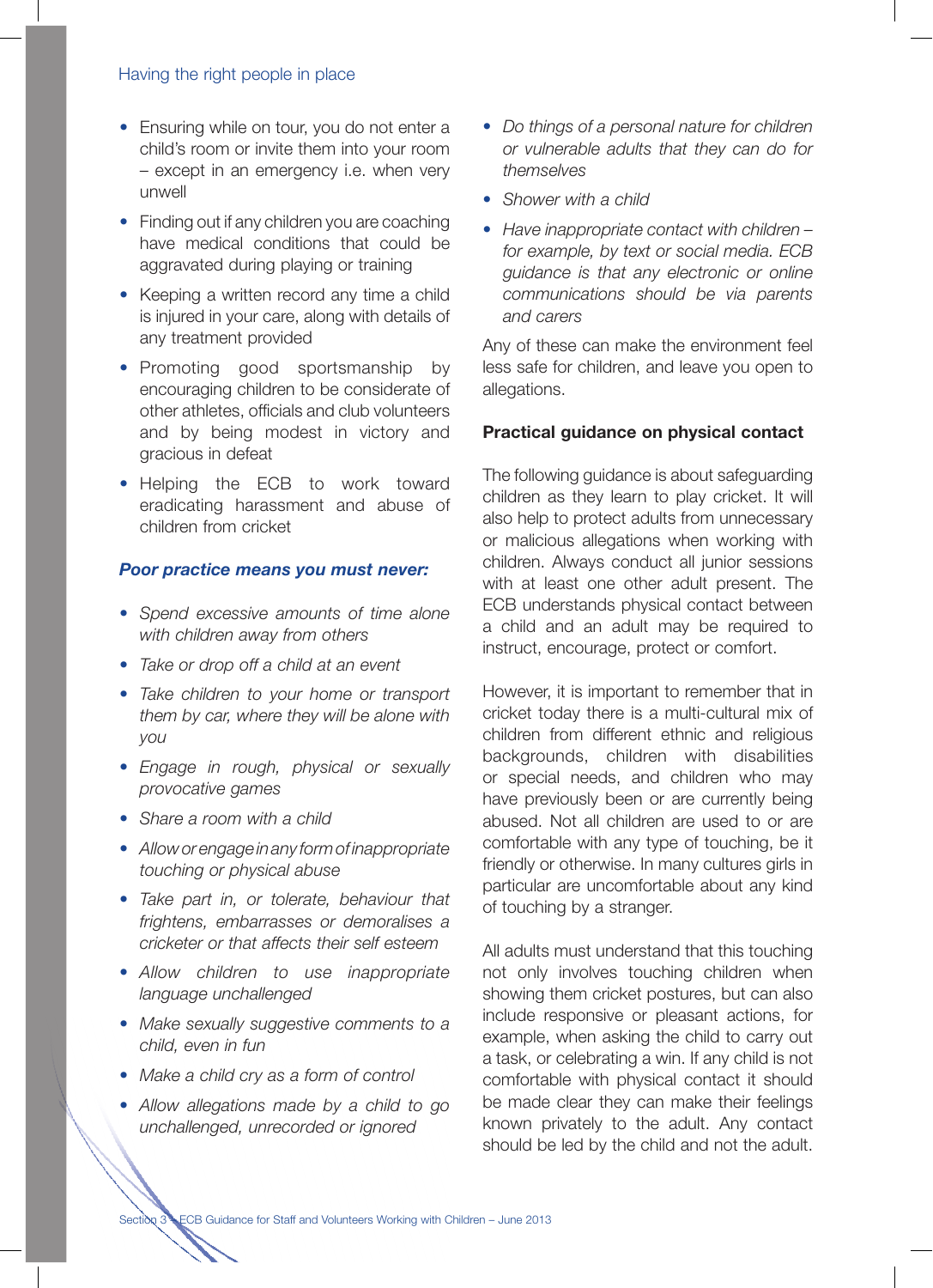Physically or visually impaired children may need to be touched in order to help them understand, acquire or visualise a cricket posture.It must be remembered that the guidance detailed below still applies.

In addition, adults must be appropriately dressed and professional when operating in a cricket environment with children.

Never touch a child inappropriately. As a responsible adult you should only use physical contact if its aim is to:

- Develop sports skills or techniques
- Treat an injury
- Prevent an injury or accident from occurring
- Meet the requirements of the sport

You should seek to explain the reason for the physical contact to the child i.e. reinforcing the teaching or coaching skill. Unless the situation is an emergency, the adult should ask the child for permission. **Physical contact should always be intended to meet the child's needs NOT the adult's.**

- If a child becomes injured during a junior session and the injury requires the child to be carried to a place of treatment, always seek support from another adult before moving the child. Any first aid administered should be in the presence of another adult or in open view of others
- If the child seems uncomfortable in any way with the physical contact, stop immediately
- If the child you are working with is visually impaired, you should tell them who you are and ask their permission before you come into physical contact with them
- Never attempt to adjust the grip of a child when in the normal batting stance position
- Never find yourself in a situation where you are the only adult present around children, e.g. in changing rooms, showers, or on a minibus
- Where physical contact is for motivational or celebratory reasons, agree with the children, teachers or other appropriate adults that to praise good performance a 'High Five' or similar action will be used
- Never help children dress e.g. to put on pads, helmets, or clothing unless they request this and genuinely require assistance
- Never help children to put on an abdominal protector
- Never take on one to one coaching with a child unless another adult or parent is present
- If you need to communicate with a child for the purposes of organising junior cricket or passing on cricket information, use a parent's mobile telephone number.

If any of the following incidents take place or you observe them, you MUST report them to the Club Welfare Officer and make a written note of the event using the ECB Incident Reporting Form and inform parents where appropriate if:

- You accidentally hurt a child
- A child seems distressed in any manner
- A child acts in a sexually inappropriate
- manner
- A child misunderstands or misinterprets something you have done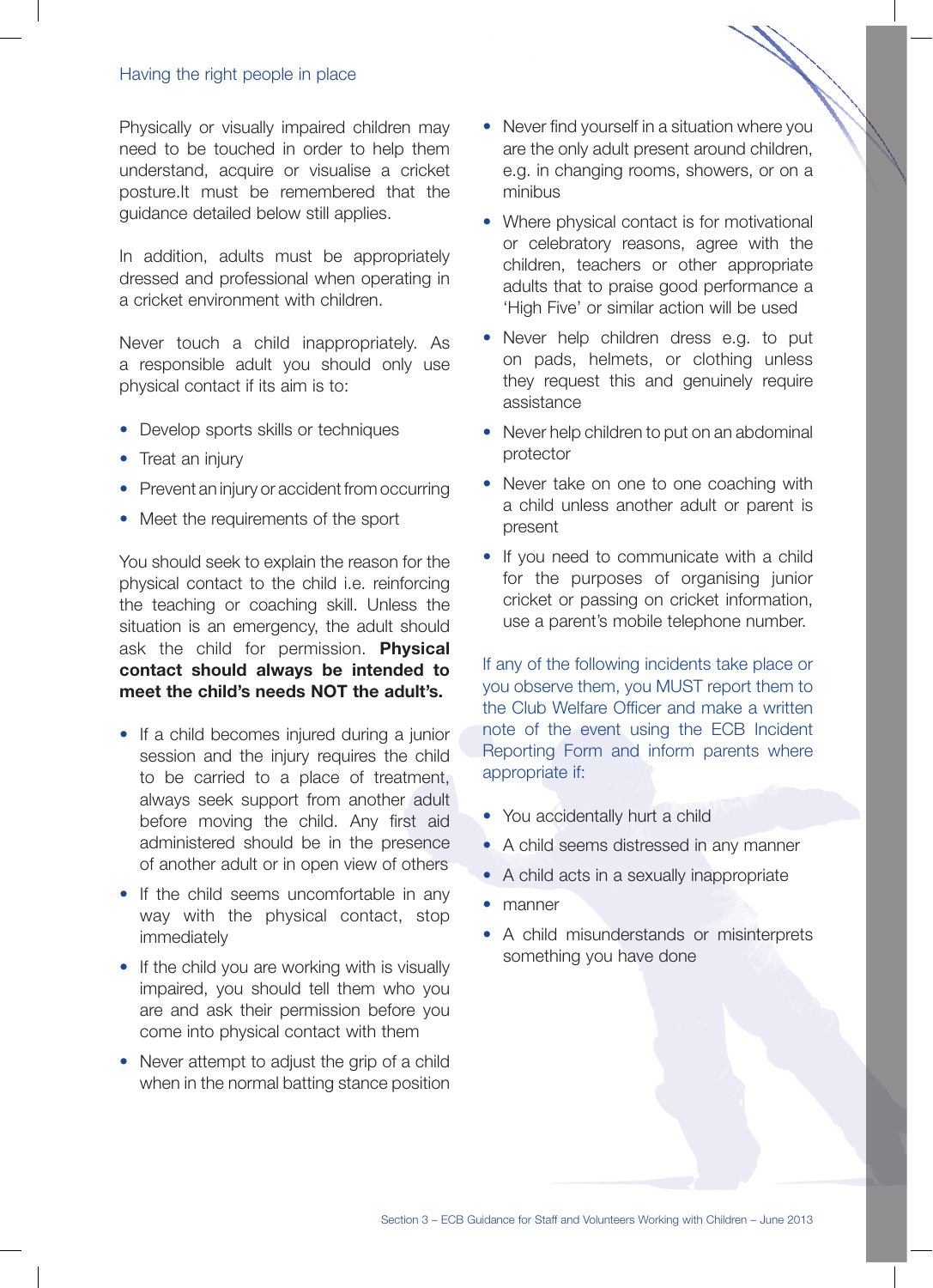# **Responding to disclosures, suspicions and allegations**

There may be a number of reasons where an adult finds it necessary to report a concern including:

- In response to something a child has said
- In response to something they have seen
- In response to signs or suspicions of abuse
- In response to allegations made against a member of staff or volunteer
- In response to allegations made about a parent, carer or someone not working within cricket
- In response to bullying
- In response to a breach of code of conduct/poor practice
- Observation of inappropriate behaviour

# **Responding to a child who tells you about abuse**

#### You need to:

- Stay calm; do not show disqust or disbelief
- Keep an open mind
- Do not dismiss the concern, make assumptions or judgements
- Listen carefully to what is said and take the child seriously. Let the child know that if what they tell you makes you at all concerned about them or someone else, you will have to pass the information on to someone who can help them
- Ask questions for clarification only and at all times avoid asking questions that suggest a particular answer
- Reassure the child they have done the right thing by telling you
- Tell them what you will do next and with whom the information will be shared
- Be very careful not to promise that you will

keep the information to yourself.

- Record in writing what was said using the child's own words. Do this as soon as possible, using the ECB incident reporting form
- Avoid approaching any alleged abuser to discuss the concern. \* BE AWARE that the child may use the word 'complaint' rather than allegation.
- Report the incident to the Club Welfare **Officer**

## **Recording the incident and confidentiality**

Information passed to the ECB, children's social care, LADO and/or the police needs to be as helpful as possible, which is why it is important to make a detailed record at the time of the disclosure/concern. Use the ECB Incident Reporting Form wherever possible.

Information needs to include the following:

- Details of the child, for example, age/date of birth, address and gender
- Details of the facts of the allegation or observations
- A description of any visible bruising or other injuries
- The child's account, if it can be given, regarding what has happened and how
- Witnesses to the incident(s)
- The name, address and date of birth of any alleged offender
- Any times, dates or other relevant information
- A clear distinction between what is fact, opinion or hearsay
- A signature, date and time on the report

SEE 'What to do if you have Concerns'

Section 3 ECB Guidance for Staff and Volunteers Working with Children – June 2013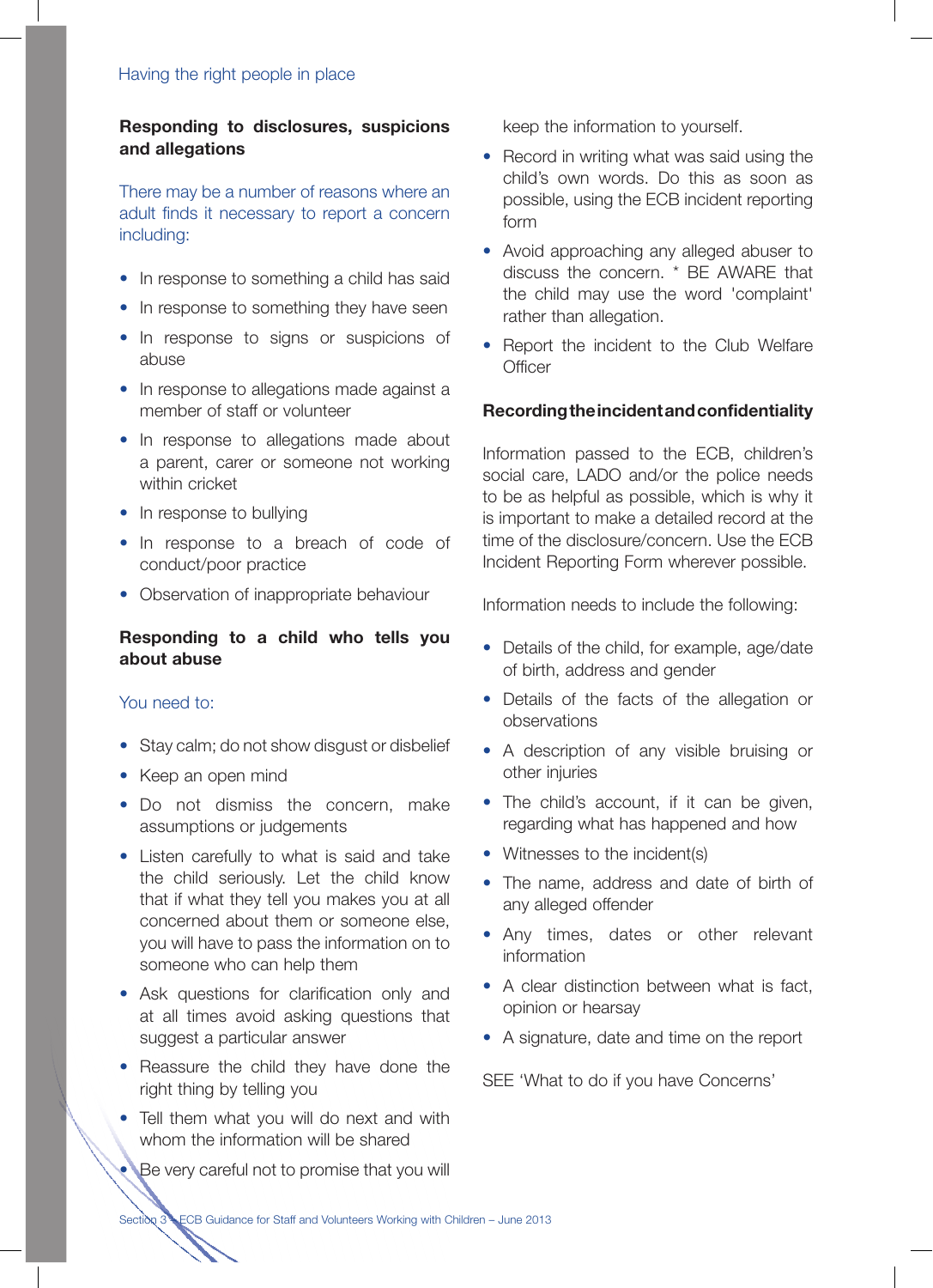# ECB Guidance for Coaches Working with Children

Coaches have a vital role to play in safeguarding children in cricket and, at a club, will often become the focus for children and their activities. The ECB Coaching Philosophy states good coaching is about providing a fun and safe environment in which people, particularly children, can enjoy their first experience of cricket, gain some success and be motivated to want to go on playing. This philosophy ties into the ECB's own core values, in particular, the "Enjoyment" value which the ECB has identified as central to the ethos of the "Safe Hands" Programme.

Coaches who work with children are undertaking Regulated Activity. Clubs have a duty to check they are not barred from doing so – see ECB Guidance on Vetting Checks.

This section of "Safe Hands" provides guidance specifically for those involved in coaching cricket and covers the following areas:

- Promoting good practice
- Poor practice
- Practical coaching guidance
- ECB Coaches Association Code of **Conduct**

The guidance is intended for all those involved in coaching, whether they hold coaching qualifications or not.

Child abuse and harassment can take place in many situations, from the home and school to a sporting environment. As a cricket coach you will have regular contact with children and you should adopt the highest standards of practice and be responsible for identifying those in need of protection.

As a coach they will look up to you and if a child decides to talk to you about abuse, you need to know what to do. You also need to understand your duty of care towards young cricketers, the current guidance on good practice, and the need to act responsibly when you are around children. This will protect the children you coach and reduce the potential for misunderstandings and inappropriate allegations being made. The following guidelines should help you know what to do if you are worried about a child, and demonstrate how you can create a positive culture in cricket.

## **Good practice means:**

Welcoming all children and parents/carers to the club, and having systems in place to ensure you do so.

- Ensuring cricket is welcoming, fun and enjoyable and that fair play is promoted
- Taking a player-centred (and childcentred) approach to coaching, planning sessions around the needs and abilities of the children who will be attending and adapting accordingly
- Being a friendly professional
- Treating all children equally, with respect and dignity
- Being an excellent role model this includes not smoking or drinking alcohol when coaching and being mindful of behaviour around the club at all times
- Always putting the welfare of children first, before winning or achieving goals by encouraging a constructive environment where healthy competition, skill development, fun and achievement are promoted in equal measures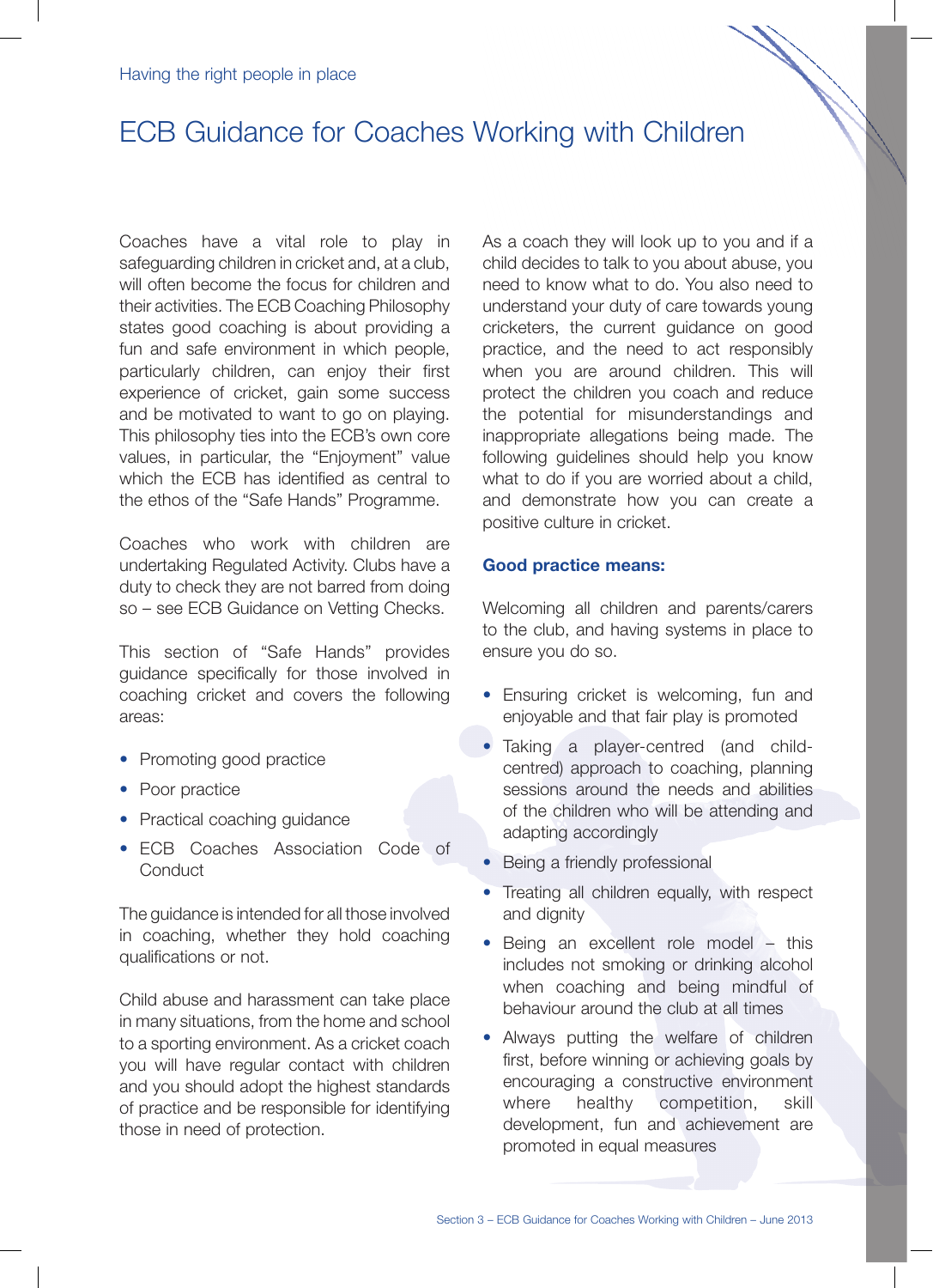- Always working in an open environment (for example, avoiding being alone with a child, and encouraging open communication with no secrets)
- Building balanced relationships based on trust which enable children to take part in the decision-making process. This will include routinely asking children if they have enjoyed activities in the training session and adapting activities to meet their expressed wishes, abilities, needs etc.
- Having excellent 'boundaries', so children know how to behave and what is expected of them
- Being in line with Home Office guidelines, which state, if you are in a position of trust and authority, you must not have sexual relationships with 16-17 year olds in your care
- Not tolerating acts of aggression
- Recognising the needs and abilities of children, avoiding too much training or competition and not pushing them against their will
- Giving positive and constructive feedback rather than negative criticism
- Encouraging children to assess their performance based on their own mastery of skills, knowledge and love of the game, rather than on whether they won or lost. Helping children acknowledge the value that good opposition offers their own development as cricketers
- Working to ECB guidance on physical contact, where children are always consulted and their agreement gained before any contact is made
- Keeping up-to-date with technical skills, qualifications and insurance in sport
- Ensuring if mixed sex teams are taken away, they are always accompanied by a male and female member of staff
- Ensuring while on tour, you do not enter a child's room or invite them into your room – except in an emergency, i.e. when very

unwell

- Finding out if any children you are coaching have medical conditions that could be aggravated during playing or training
- Keeping a written record any time a child is injured in your care, along with details of any treatment provided
- Promoting good sportsmanship by encouraging children to be considerate of other athletes, officials and club volunteers and by being modest in victory and gracious in defeat
- Helping the ECB to work toward eradicating harassment and abuse of children from cricket

## *Poor practice means you must never:*

- *Spend excessive amounts of time alone with children away from others*
- *Take or drop off a child at an event*
- *Take children to your home or transport them by car, where they will be alone with you*
- *Engage in rough, physical or sexually provocative games*
- *Share a room with a child*
- *Allow or engage in any form of inappropriate touching or physical abuse*
- *Take part in, or tolerate, behaviour that frightens, embarrasses or demoralises a cricketer or affects their self esteem*
- *Allow children to use inappropriate language unchallenged*
- *Make sexually suggestive comments to a child, even in fun*
- *Make a child cry as a form of control*
- *Allow allegations made by a child to go unchallenged, unrecorded or ignored*
- *Do things of a personal nature for children or vulnerable adults that they can do for themselves*
- *Shower with a child*

Section 3 – ECB Guidance for Coaches Working with Children – June 2013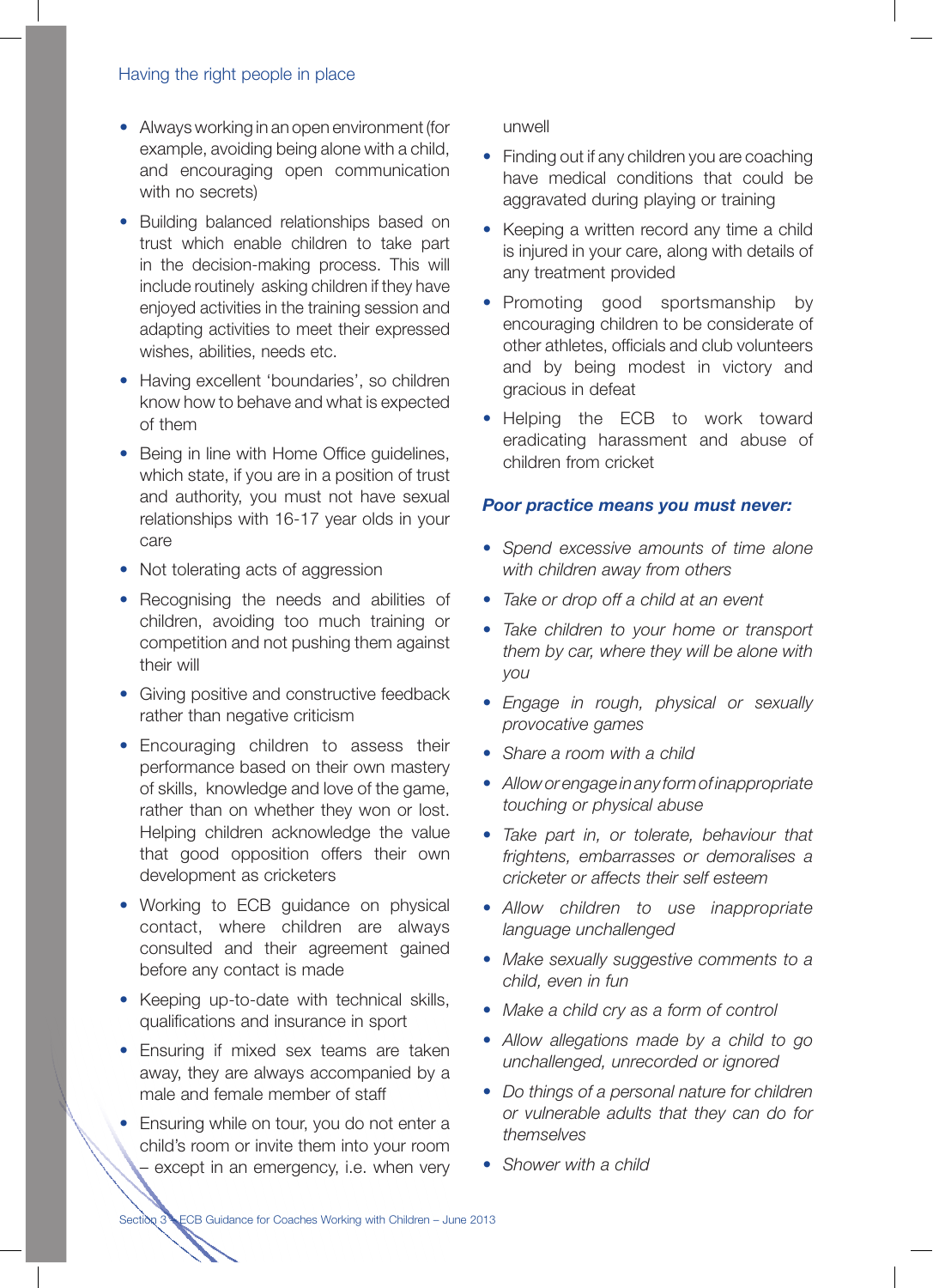• *Have inappropriate contact with children – for example, by text or social media. ECB guidance is that any electronic or online communications should be via parents and carers* 

Any of these can make the environment feel less safe for children, and leave you open to allegations.

# **Practical coaching guidance on physical contact**

The following guidance is about safeguarding children as they learn to play cricket. It will also help to protect coaches from unnecessary or malicious allegations when working with children. All adults must be appropriately dressed and professional when operating in a cricket environment with children.

Always conduct coaching sessions with at least one other adult present. The ECB understands physical contact between a child and an adult may be required to instruct, encourage, protect or comfort.

However, it is important to remember that in cricket today there is a multi-cultural mix of children from different ethnic and religious backgrounds, children with disabilities or special needs, and children who may have previously been or are currently being abused at home. Not all children are used to, or are comfortable, with any type of touching, be it friendly or otherwise. In many cultures girls in particular are uncomfortable about any kind of touching by a stranger.

All adults must understand that this touching not only involves touching children when showing them cricket postures, but can also include responsive or pleasant actions, for example, when asking the child to carry out a task, or celebrating a win. If any child is not comfortable with physical contact it should be made clear they can make their feelings known privately to the adult. Any contact should be lead by the child and not the adult. Physically or visually impaired children may need to be touched in order to help them understand, acquire or visualise a cricket posture.

However, it must be remembered that the guidance detailed below still applies.

Please remember children can stereotype people by their appearance.

Never touch a child inappropriately. As a responsible adult you should only use physical contact if its aim is to:

- Develop sports skills or techniques
- Treat an injury
- Prevent an injury or accident from occurring
- Meet the requirements of the sport

You should seek to explain the reason for the physical contact to the child i.e. reinforcing the teaching or coaching skill. Unless the situation is an emergency, the adult should ask the child for permission. **Physical contact should always be intended to meet the child's needs NOT the adult's.**

- If a child becomes injured during a coaching session and the injury requires the child to be carried to a place of treatment, always seek support from another adult before moving the child. Any first aid administered should be in the presence of another adult or in open view of others
- If the child seems uncomfortable in any way with the physical contact, stop immediately
- If the child you are working with is visually impaired, you should tell them who you are and ask their permission before you come into physical contact with them
- Never attempt to adjust the grip of a child when in the normal batting stance position
- Never find yourself in a situation where you are the only adult present around children, for example in changing rooms,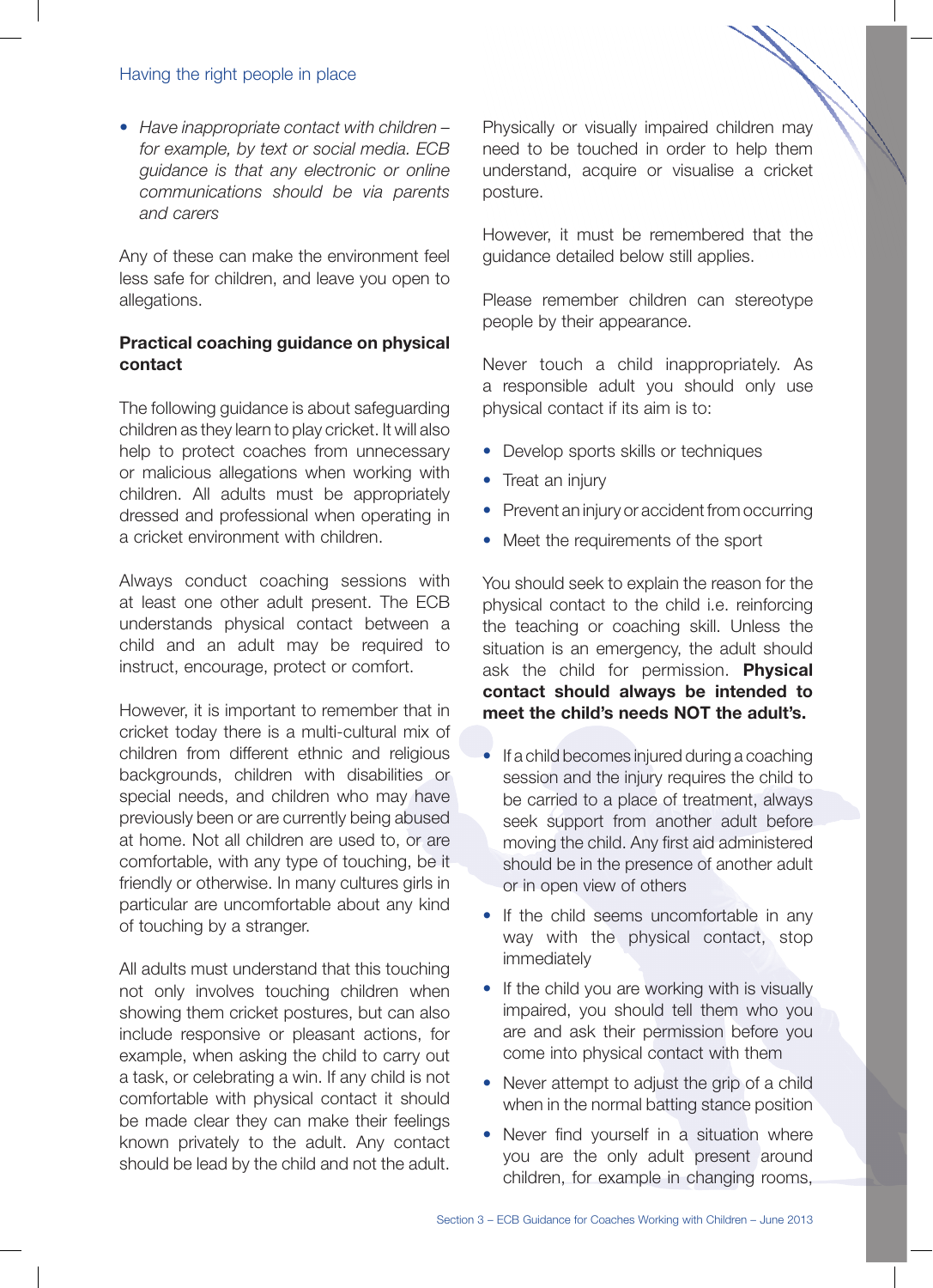showers, or on a minibus

- Where physical contact is for motivational or celebratory reasons, agree with the children, teachers or other appropriate adults that to praise good performance a 'High Five' or similar action will be used
- Never help children dress, for example, to put on pads, helmets, or clothing unless they request this and genuinely require assistance
- Never help children to put on an abdominal protector
- Never take on one to one coaching with a child unless another adult or parent is present
- If you need to communicate with a child for the purposes of coaching or passing on cricket information, use a parent's mobile telephone number. If you have agreed with the parents in advance to use the child's own mobile phone for communicating with them, under no circumstances make the number available for general circulation. Send texts to parents, copying in the child. This will also help parents make sure the child is where they need to be! See the ECB guidance on the use of Social media, texts and emails, in this kit-bag

If any of the following incidents take place or are observed, you MUST report them to the Club Welfare Officer and make a written note of the event using the ECB incident reporting form and inform parents where appropriate if:

- You accidentally hurt a child
- A child seems distressed in any manner
- A child acts in a sexually inappropriate manner
- A child misunderstands or misinterprets something you have done

# **Responding to disclosures, suspicions and allegations**

There may be a number of reasons where a coach finds it necessary to report a concern including:

- In response to something a child has said
- In response to something the coach sees
- In response to signs or suspicions of abuse
- In response to allegations made against a member of staff or volunteerIn response to allegations made about a parent, carer or someone not working within cricket
- In response to bullying
- In response to a breach of code of conduct/poor practice
- Observation of inappropriate behaviour

## **Responding to a child who tells you about abuse**

#### You need to:

- Stay calm; do not show disgust or disbelief
- Keep an open mind
- Do not dismiss the concern, make assumptions or judgements
- Listen carefully to what is said and take the child seriously. Let the child know that if what they tell you makes you at all concerned about them or someone else, you will have to pass the information on to someone who can help them
- Ask questions for clarification only and at all times avoid asking questions that suggest a particular answer
- Reassure the child they have done the right thing by telling you
- Tell them what you will do next and with whom the information will be shared
- Be very careful not to promise that you will keep the information to yourself

Section 3 – ECB Guidance for Coaches Working with Children – June 2013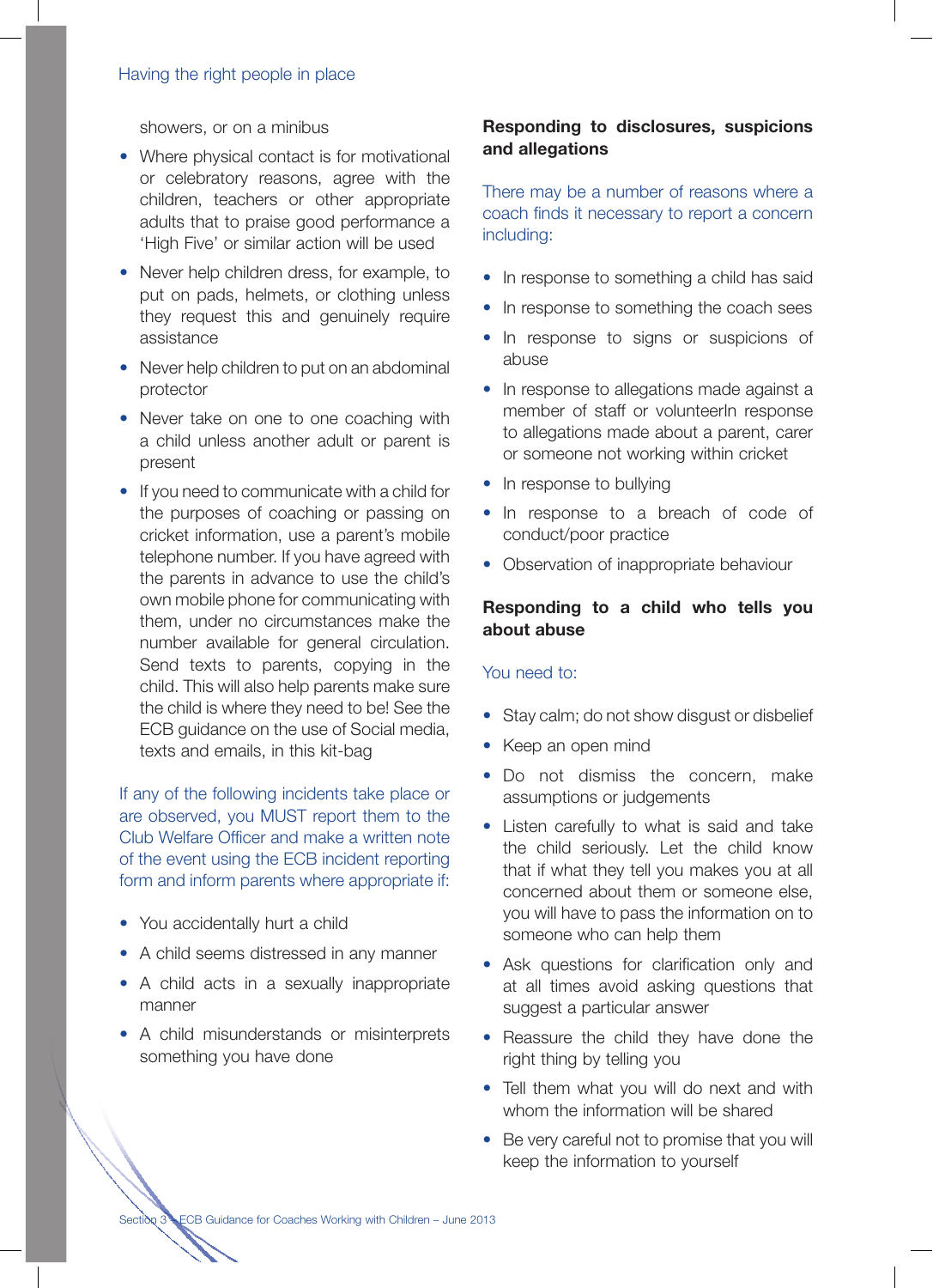- Record in writing what was said using the child's own words. Do this as soon as possible, using the ECB incident reporting form
- Avoid approaching any alleged abuser to discuss the concern. \* BE AWARE that the child may use the word 'complaint' rather than allegation.
- Report the incident to the Club Welfare **Officer**

## **Recording the incident and confidentiality**

Information passed to the ECB, children's social care, LADO and/or the police needs to be as helpful as possible, which is why it is important to make a detailed record at the time of the disclosure/concern. Use the ECB Incident Reporting Form wherever possible.

### Information needs to include the following:

- Details of the child, for example, age/date of birth, address, and gender
- Details of the facts of the allegation or observations
- A description of any visible bruising or other injuriesThe child's account, if it can be given, regarding what has happened and how
- Witnesses to the incident(s)
- The name, address and date of birth of any alleged offender
- Any times, dates or other relevant information
- A clear distinction between what is fact, opinion or hearsay
- A signature, date and time on the report

SEE 'What to do if you have Concerns'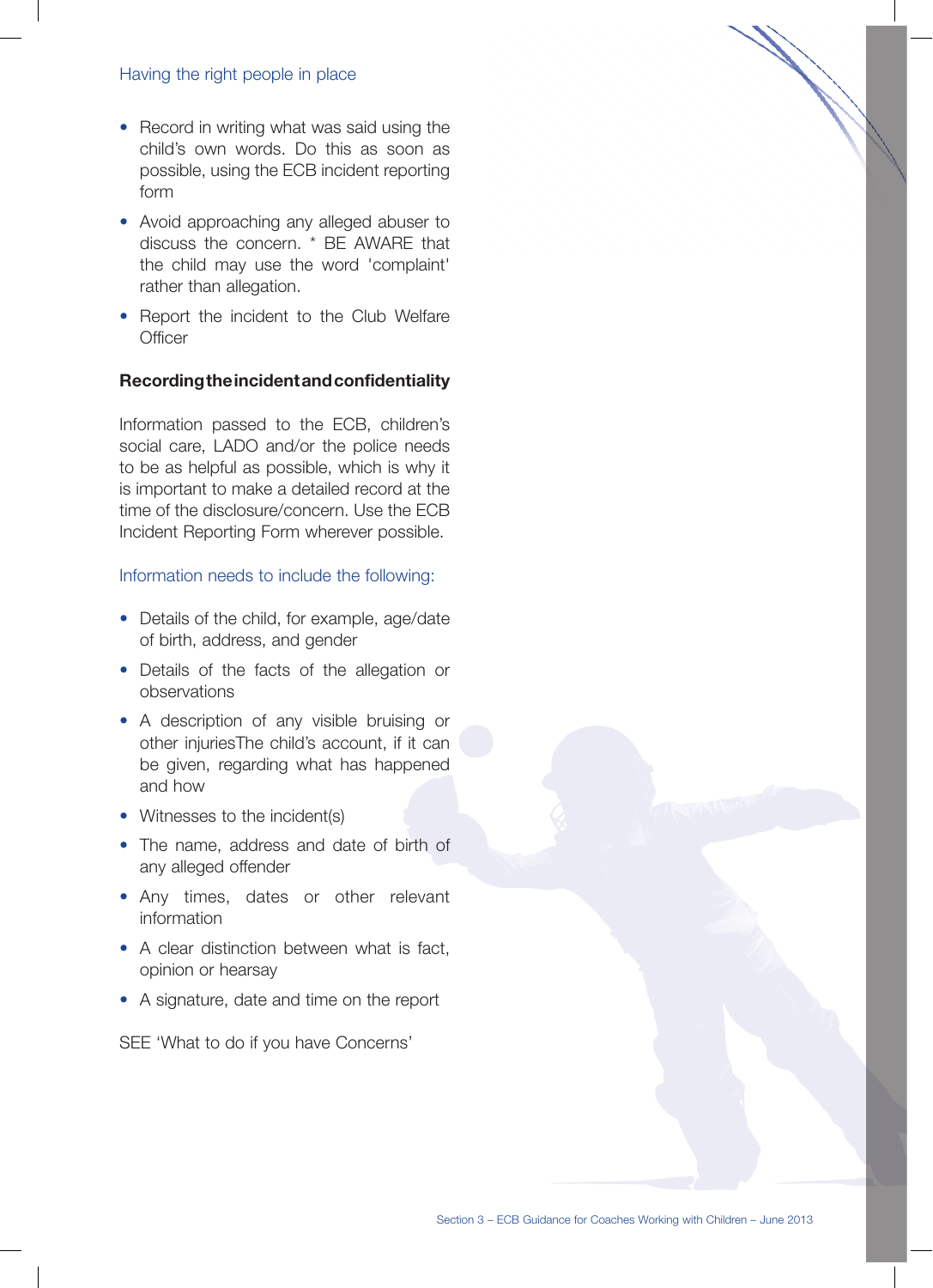Section 3 **ECB Guidance for Coaches Working with Children – June 2013**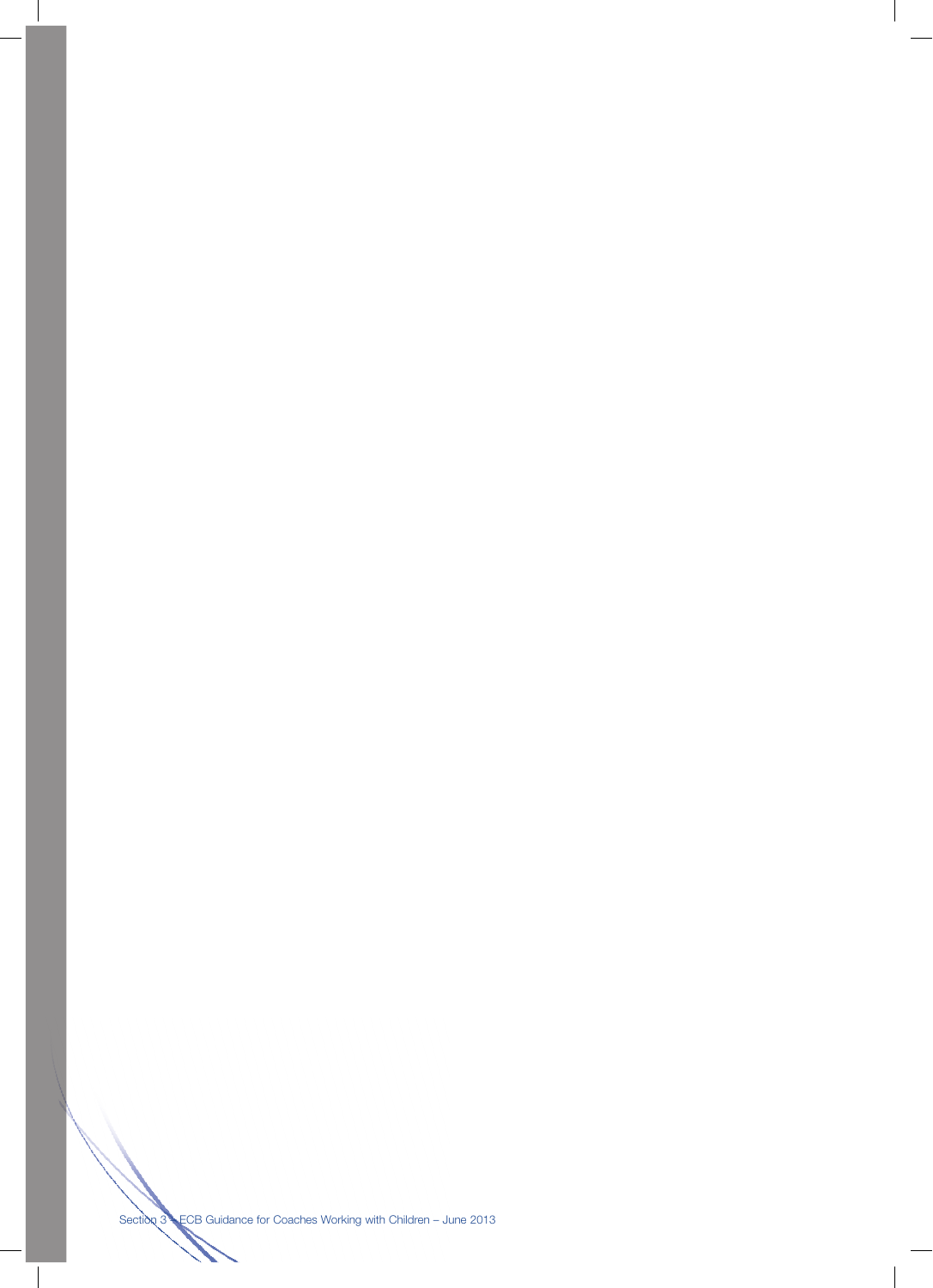# Responding to, Recording and Reporting Concerns Which Might Arise Within or Outside the Club

**Across cricket, at all levels, there is a requirement to have clear and unambiguous procedures in place in respect of child protection, which provide step by step guidance on what action to take if there are concerns about a child's safety or welfare.**

This section of the Kit Bag outlines this step by step guidance. The following structures and procedures are ECB requirements, and **MUST** be followed, as written, by all clubs affiliated to the ECB.

There are legal obligations for organisations known as 'Regulated Activity Providers' (RAPs) who directly employ, or deploy, paid staff or volunteers to work with children. The ECB is a RAP, as are County Boards, leagues and clubs, if they appoint people to roles that undertake Regulated Activity. This means they must comply with the law in this area. These RAPs, as employers, are legally required to refer to the Independent Safeguarding Authority (ISA), anyone they remove from Regulated Activity, where they have harmed or pose a risk of harm to a child, for example, as a result of an allegation being investigated. The ECB will carry out this referral on behalf of member clubs/leagues if the matter is referred to them, so clubs, leagues and Boards must use the ECB reporting mechanisms for all incidents and allegations. Further details on how to determine if a role being undertaken is considered to be a Regulated Activity or not can be found in the 'ECB Guidance on Roles in Cricket that require a Vetting Check', and 'How to determine which roles in Cricket are Regulated Activity', contained in this Kit Bag.

# **Introduction**

The protection and support of children in cricket is of paramount importance to the ECB. The ECB has therefore developed a system which allows individuals to respond, record and report any concerns or issues they may have, relating to a child at their club or under their care.

To ensure appropriate action is taken when there is suspected abuse, bullying or poor practice, the ECB:

- Has appointed and trained a National Safeguarding Manager and Lead Child Safeguarding Adviser.
- Has developed specific regulations and protocols relating to managing child safeguarding referrals
- Has appointed a group of individuals who will be responsible for the management of any disclosure or referrals received – the Referral Management Group (RMG)
- Requires all County Boards, affiliated clubs and leagues to recruit, appoint and train a Welfare Officer, who will receive training through the ECB education and training strategy
- Requires all clubs to take appropriate action where any suspected abuse, bullying or poor practice comes to light, in accordance with procedures defined and published by the ECB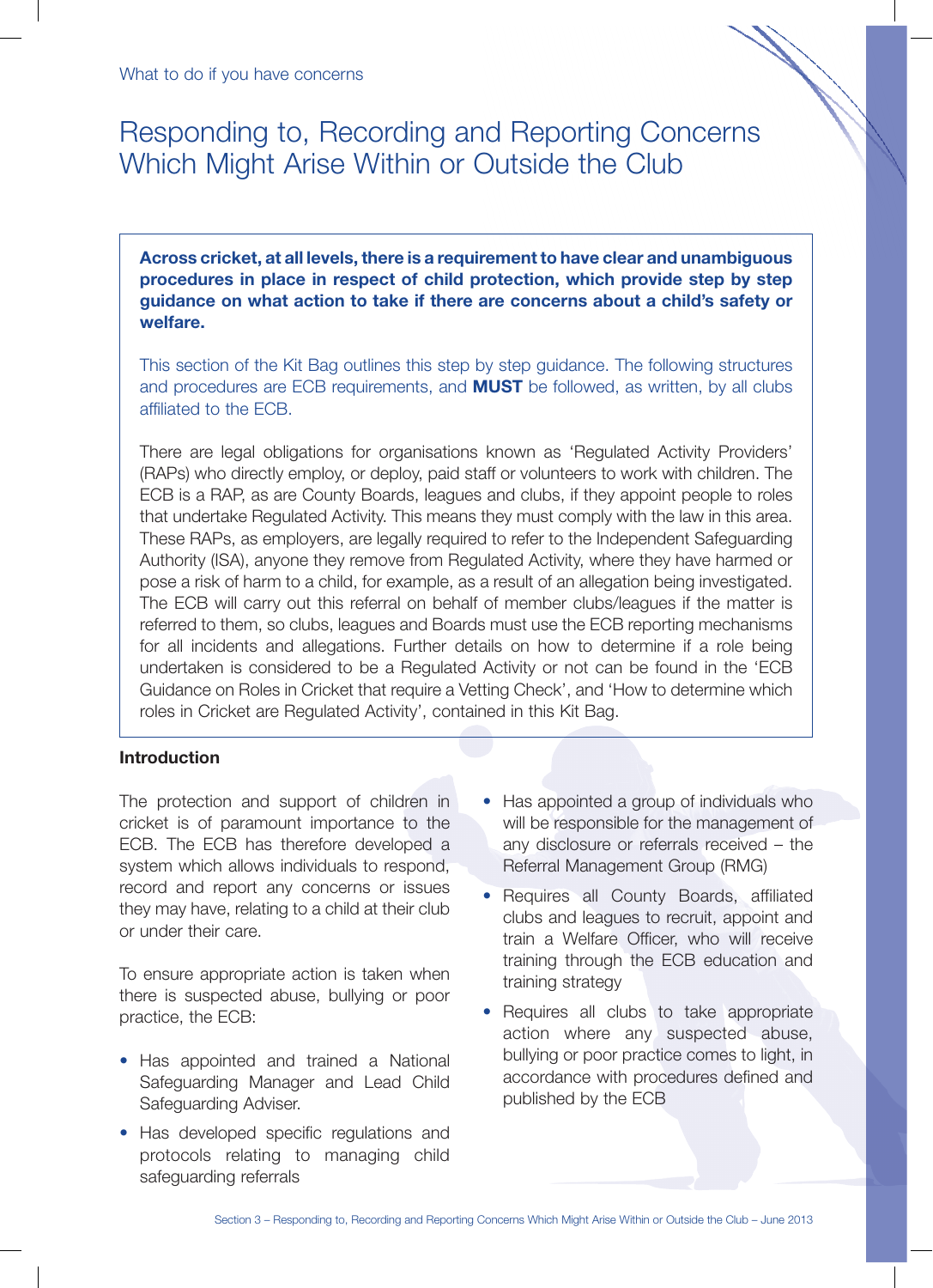#### **Reasons for taking appropriate action to report concerns**

There may be a number of reasons an individual finds it necessary to report a concern. These include:

- In response to something a child has said
- In response to something you or someone else has seen
- In response to signs or suspicions of abuse
- In response to allegations made against a member of staff or volunteer \*BE AWARE - allegations are often made as 'complaints'. If you hear a complaint which raises concerns about a child or children, treat it initially as an allegation.
- In response to allegations made about a parent, carer or someone not working within the sport
- In response to bullying
- In response to a breach of code of conduct/poor practice
- Observation of inappropriate behaviour

This is not a definitive list.

# **There are three steps involved in taking appropriate action. These are known as the three R's. Each is essential.**

- **R**esponding to the disclosure/suspicion and/or allegation
- **R**ecording the relevant information
- **R**eporting the relevant information

Each of these steps is covered in more detail below:

### **Throughout the entire process confidentiality is critical**

The legal principle that the 'welfare of the child is paramount' means that considerations, which might apply to other situations within the organisation, should not be allowed to over-ride the right of children to be protected from harm.

Every effort must be made to ensure confidentiality is maintained when an allegation has been made and is being investigated.

The procedures require that only those that need to know are told. This means only those individuals stated within the reporting structure and no-one else, unless directed by statutory agencies or the ECB Safeguarding Team.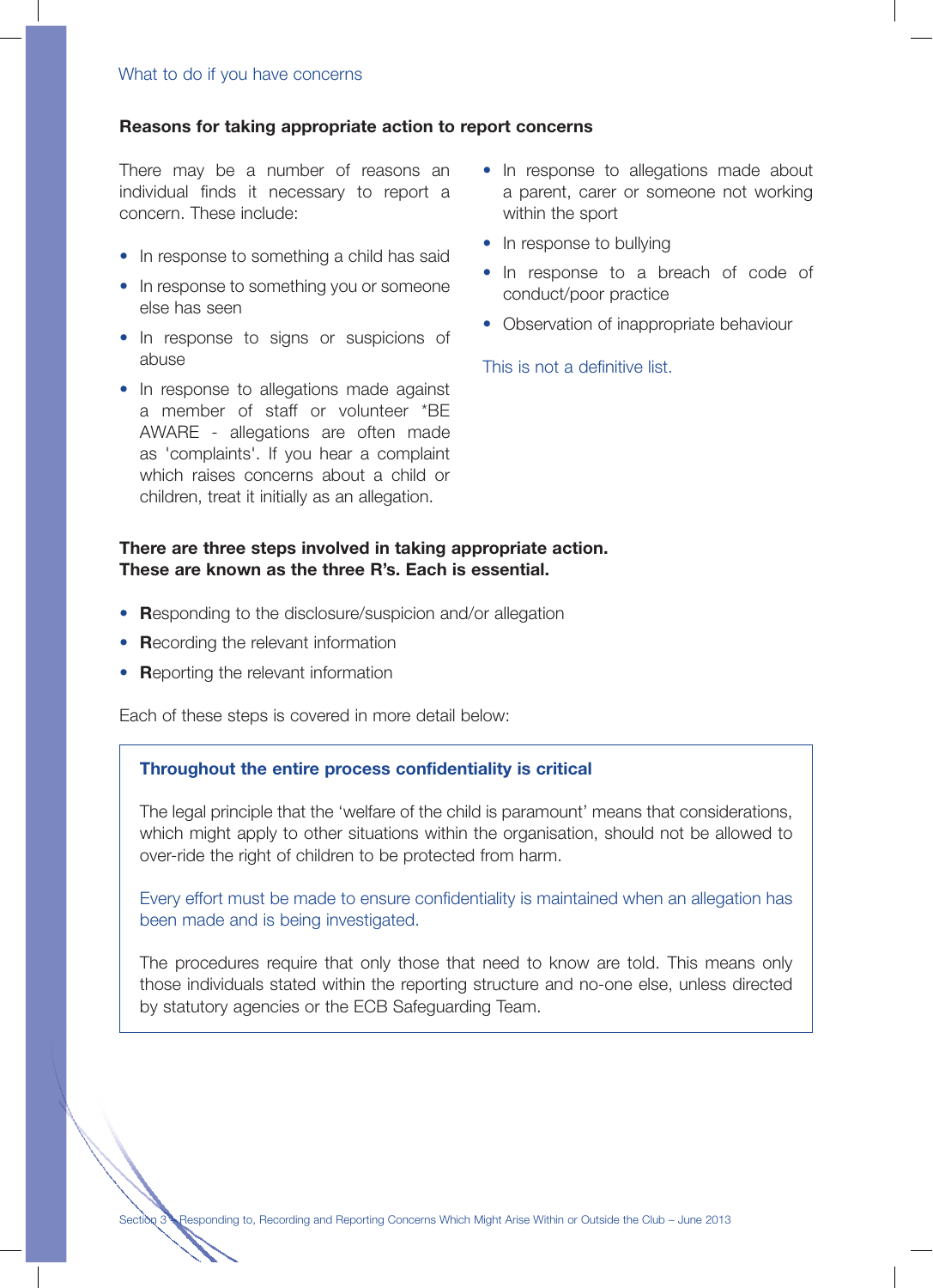# **Step 1 Responding to disclosure, suspicions and/or allegations**

Anyone responding to disclosure, suspicions and/or allegations must always:

- Stay calm; do not show disqust or disbelief
- Ensure the child is safe and feels safe
- Listen carefully to what is said
- Ask questions only where they are really necessary to clarify what you are being told. (Always avoid asking leading questions)
- Keep an open mind do not make assumptions or judgments, show disgust or disbelief
- Take the concern seriously

## *Never:*

- *Approach any alleged abuser to discuss the concern*
- *Rush into actions that may be inappropriate*
- *Make promises you cannot keep*

# **Step 2 Recording the incident**

Information passed to the ECB, children's social care, police and/or the LADO (Local Authority Designated Officer) must be as helpful as possible, which is why it is important to make a detailed record at the time of the disclosure/concern. The ECB Incident Reporting Form (which can be found in this Kit Bag) should be used wherever possible.

Information recorded must include the following:

- Details of the child including full name, age/date of birth, address and gender
- Details of the parent or guardian and whether they have been informed or not
- Reassure the child and stress that they are not to blame
- Be honest and explain you will have to tell someone else to help with the situation. (Do not agree to keep secrets between you and the child)
- Maintain confidentiality only tell others if it will help protect the child

Always consult someone else (the person in charge or the designated officer) so you can begin to protect the child and gain support for yourself

- *Take sole responsibility. Always consult someone else (the person in charge or the designated officer) so you can begin to protect the child and gain support for yourself*
- Details of the facts of the allegation or observations
- Details of the person alleged to have caused the incident/injury including the name, address and date of birth or their approximate age
- A description of any visible bruising or other injuries
- The child's account, if it can be given, of what happened and how
- Witnesses to the incident(s)
- Any times, dates or other relevant information
- A clear distinction between what is (known to be) fact, opinion or hearsay
- A signature, date and time on the report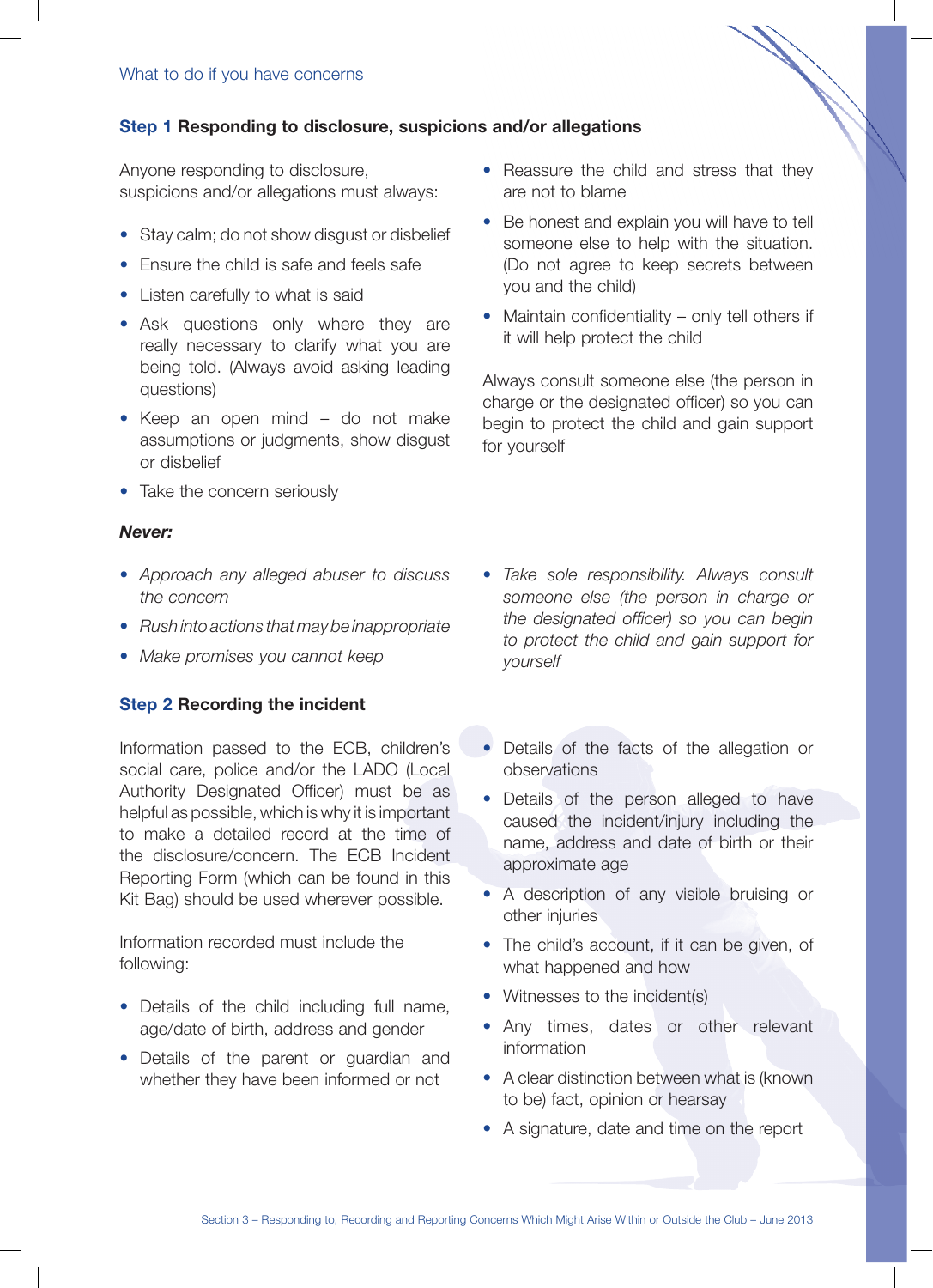# **Step 3 Reporting**

### **Please remember this key point when reading this section:**

It is everyone's duty to report suspected cases of abuse or concern to protect children. It is for the professionals to decide if abuse or neglect has taken place.

### **The ECB reporting structure**

The principle strand of the "Safe Hands" safeguarding policy is the provision of an appropriate mechanism to provide correct, and comprehensive, reporting procedures for concerns. The ECB has a reporting framework which operates on three levels.

- The primary level involves a Welfare Officer at local level such as in a club or league.
- The role of the Club Welfare Officer (Club WO) is explained elsewhere in this Kit Bag
- Supporting the Club Welfare Officer is a County Welfare Officer (County WO) who is appointed by, and accountable to, the County Cricket Board. There is a County Welfare Officer for each of the ECB's County Cricket Boards.

# The County Welfare Officer:

- Is responsible for all safeguarding matters within their County
- Is the first point of contact for all safeguarding matters within their County
- Acts as a source of advice and support to Club and League Welfare Officers and all other affiliated members of that County including the County Cricket Board Management Committee
- Is directly responsible to, and is supported by, the ECB Safeguarding Team and often delivers, or directs, programmes on behalf of the ECB

The County Board is responsible for monitoring safeguarding within their cricket community and usually requires the County Welfare Officer to monitor clubs and training provision on their behalf.

• Supporting the County Welfare Officer is the ECB Safeguarding Team, part of the Ethics and Compliance Department. The Safeguarding Team:

- Provides support, guidance and advice directly to County Welfare Officers
- Works closely with the NSPCC Child Protection in Sport Unit (CPSU) to ensure all procedures and policies are up to date and appropriate for safeguarding children in sport
- Is responsible for the ECB Vetting process
- Is responsible for investigating incidents and concerns
- Will ensure all appropriate initial action has been completed if an incident arises and an appropriate investigation is undertaken, if necessary
- Advises on and assists liaison with, or referral to, the statutory agencies, i.e. police, children's social care, LADO or ISA, and so on
- Advises on any support needed for the child
- Is able to deal with clubs who have failed to comply with procedures appropriately

Section 3 – Responding to, Recording and Reporting Concerns Which Might Arise Within or Outside the Club – June 2013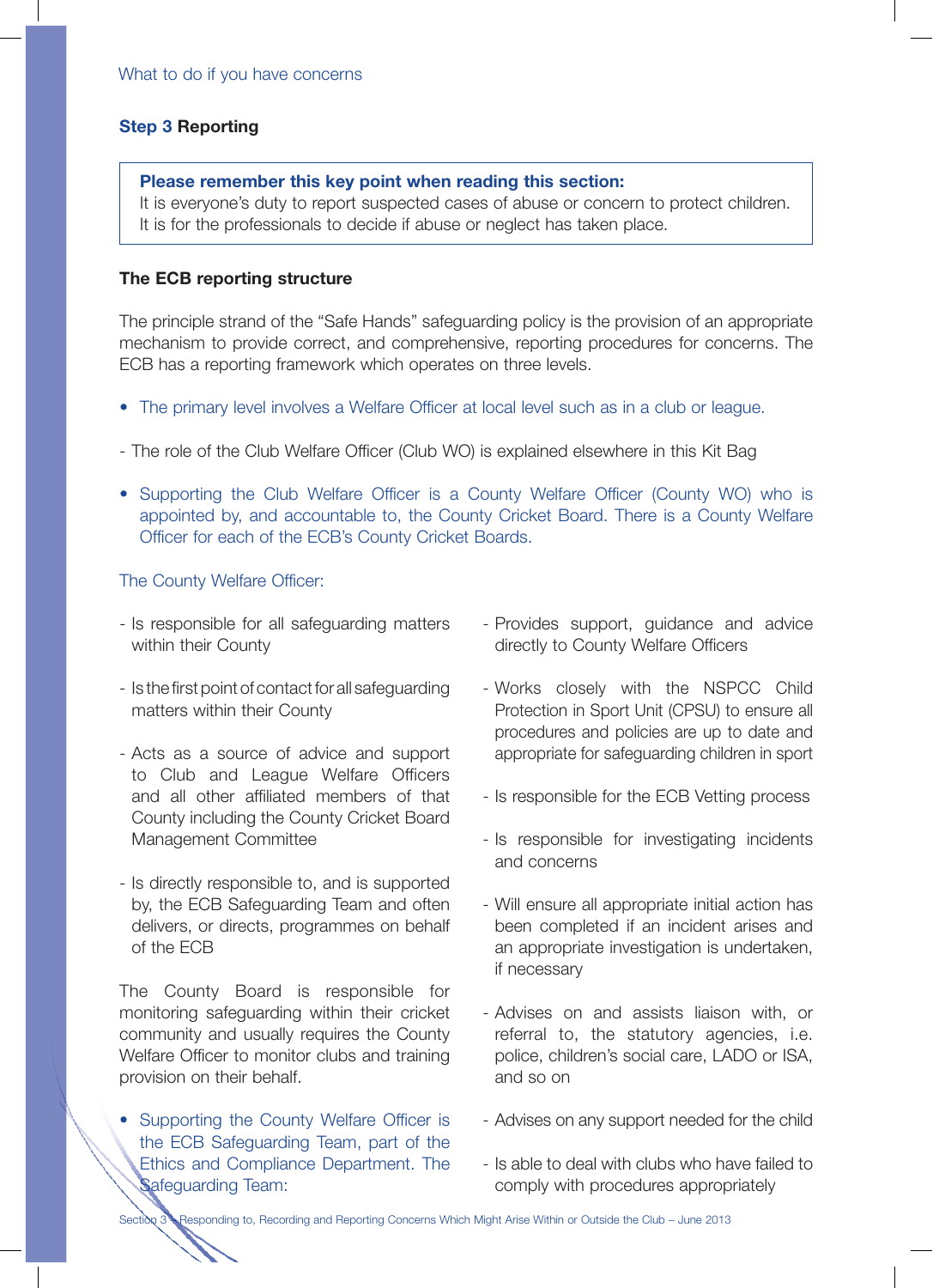

## **ECB reporting procedures**

The matter which needs to be reported may:

- a) be related to an incident within cricket
- b) be related to an incident outside cricket or
- c) be related to an incident which has occurred in connection with a club school link

Each of these has its own reporting process, as outlined below.

Occasionally, in exceptional circumstances, a Club Welfare Officer may need to make a report directly to the police or children's social care department.

# **If at any time you are unsure who you should report concerns to, speak to your Club or County Welfare officer to find out!**

# **Reporting to police or children's social care**

Reporting the matter to the police, children's social care department or LADO should not be delayed by attempts to obtain more information.

A record must be made of the name and job title of the children's social care, police or LADO member of staff to whom the concerns were passed, together with the time and date of the call, in case any follow-up is needed. Wherever possible, referrals telephoned to the children's social care department or LADO, must be confirmed in writing within 24-48 hours.

A copy of this information should be sent to the ECB Safeguarding Team.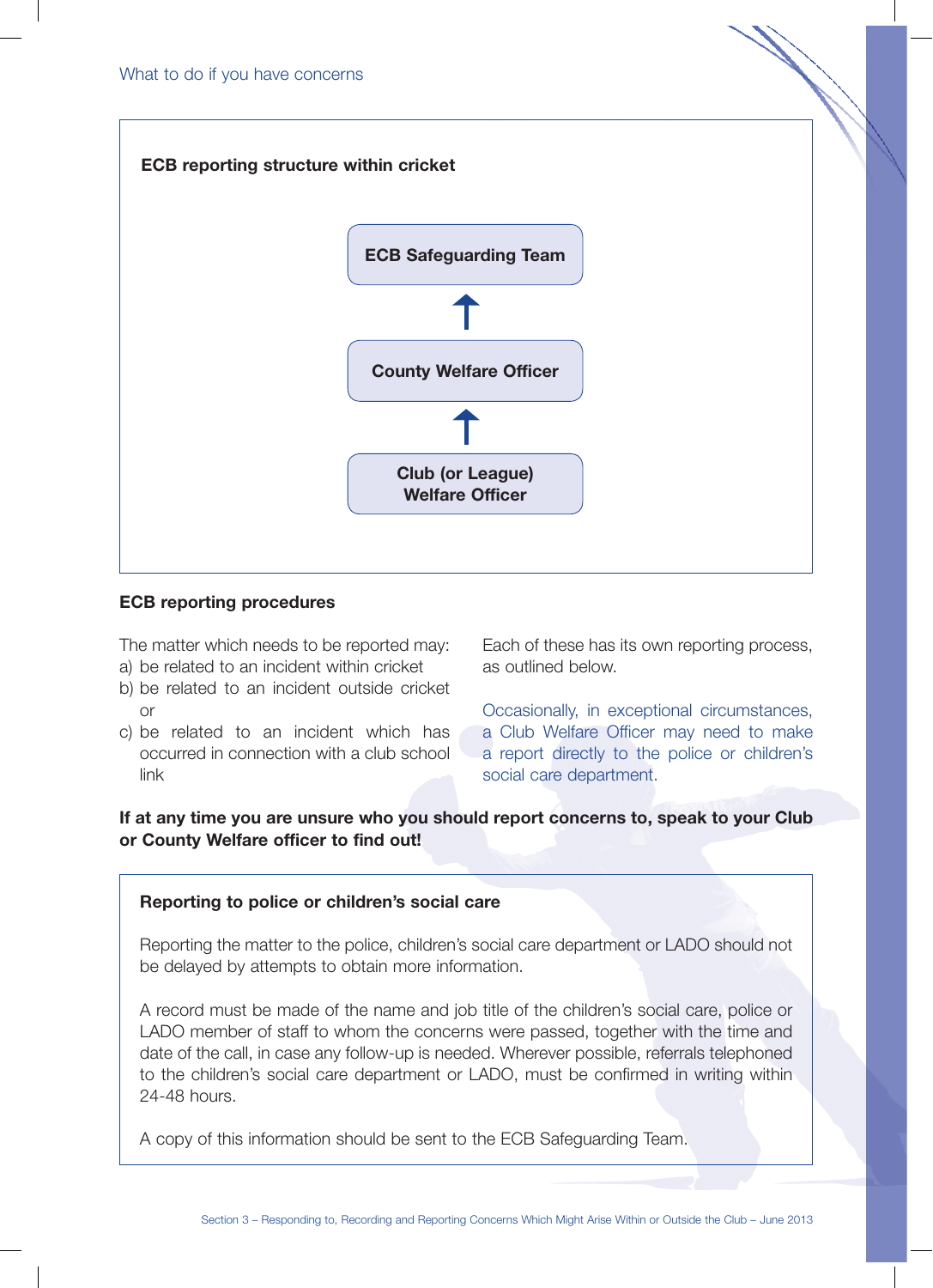#### **a) If the referral relates to an incident within cricket:**

The process for such referrals is as follows:

- Any person at, or connected with, a cricket club should report any concerns they have about the welfare of a child within cricket to their Club Welfare Officer (or in an emergency directly to the children's social care department, police or LADO)
- If a Club Welfare Officer has any concerns, or an incident or concern is reported to them, they must inform the County Welfare Officer, who may refer the matter to the ECB Safeguarding Team
- If the County Welfare Officer or ECB Safeguarding Team is not available, the Club Welfare Officer must avoid delay and seek advice from the local children's social care department, the police, the LADO, or the NSPCC. As soon as possible the Club Welfare Officer must then inform the ECB Safeguarding Team and explain the action taken to date
- The ECB Safeguarding Team will, where appropriate, notify the local statutory agencies or LADO, and investigate the incident if appropriate
- The ECB Safeguarding Team will notify the ECB RMG as required
- The RMG will deal with any media enquiries and decide on any action required to suspend the individual involved, if advised to do so by the children's social care, police or LADO
- A full investigation will be conducted under the ECB Complaints and Disciplinary Procedure on advice from children's social care and/or the police and/or LADO, pending the outcome of any social care or police investigation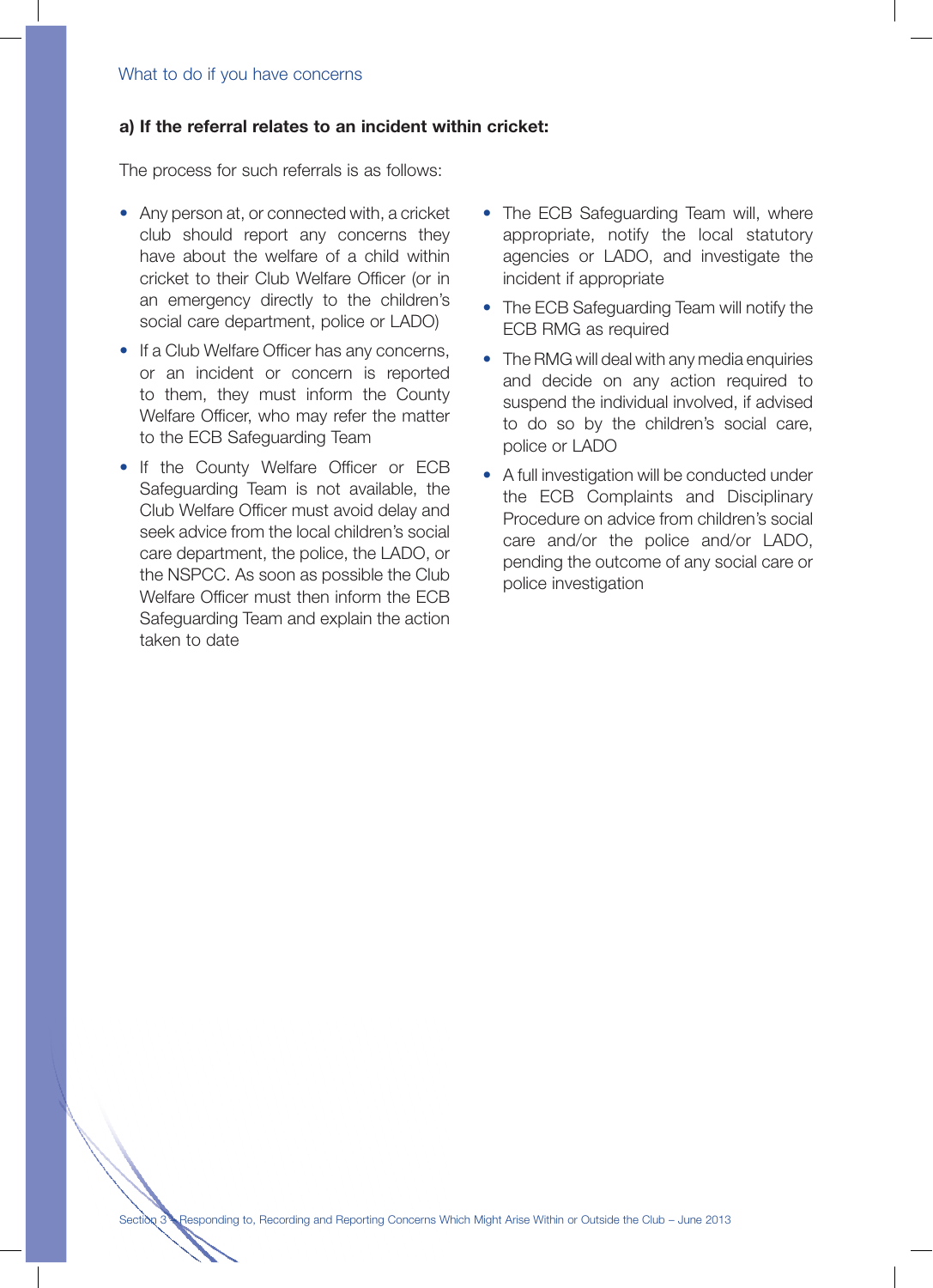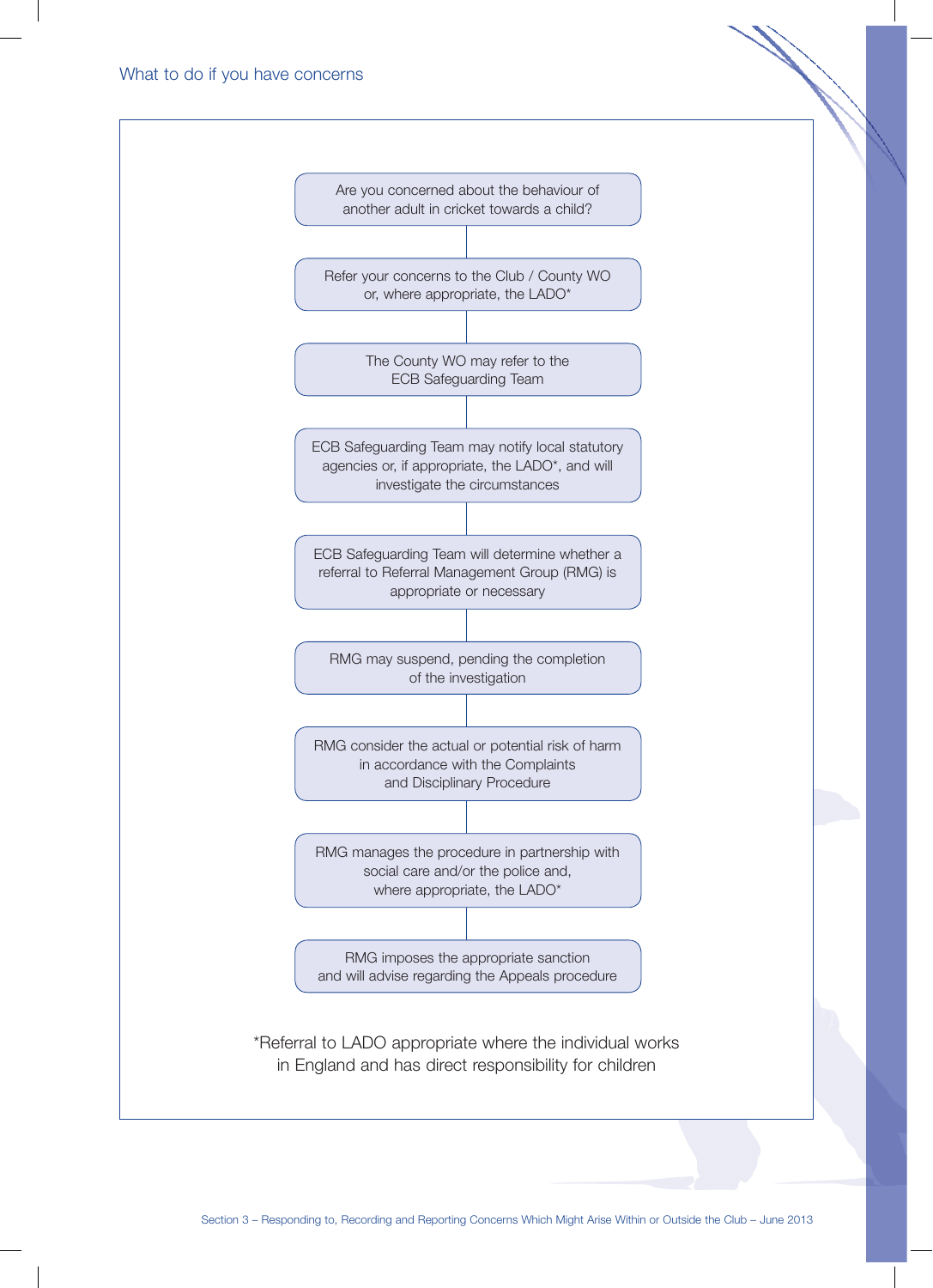#### **b) If the referral relates to an incident outside cricket:**

Any person who has concerns relating to incidents of child abuse or poor parenting skills regarding a parent/carer outside cricket, should advise the Club Welfare Officer. The Club Welfare Officer must then inform the County Welfare Officer, and the County Welfare Officer will then inform the ECB Safeguarding Team.

The ECB Safeguarding Team or the County Welfare Officer will inform the appropriate statutory service i.e. police, children's social care or LADO.

A record will be kept of the referral and the Safeguarding Team will consider the incident/allegation and its impact or potential impact on cricket and if it is necessary for the RMG to take action to safeguard children, for example through suspension.

No further action will be taken under ECB procedures unless agreed with or requested by the statutory agencies or until the statutory agencies have completed their enquiries.



#### **Incidents occurring in connection with a club school link**

If a club is part of a club school link then a specific reporting structure must be followed for any concerns which arise for activities taking place under that programme.

Details of this reporting structure can be found in the diagrams below, and in such situations, these will over-ride the normal ECB reporting flowchart.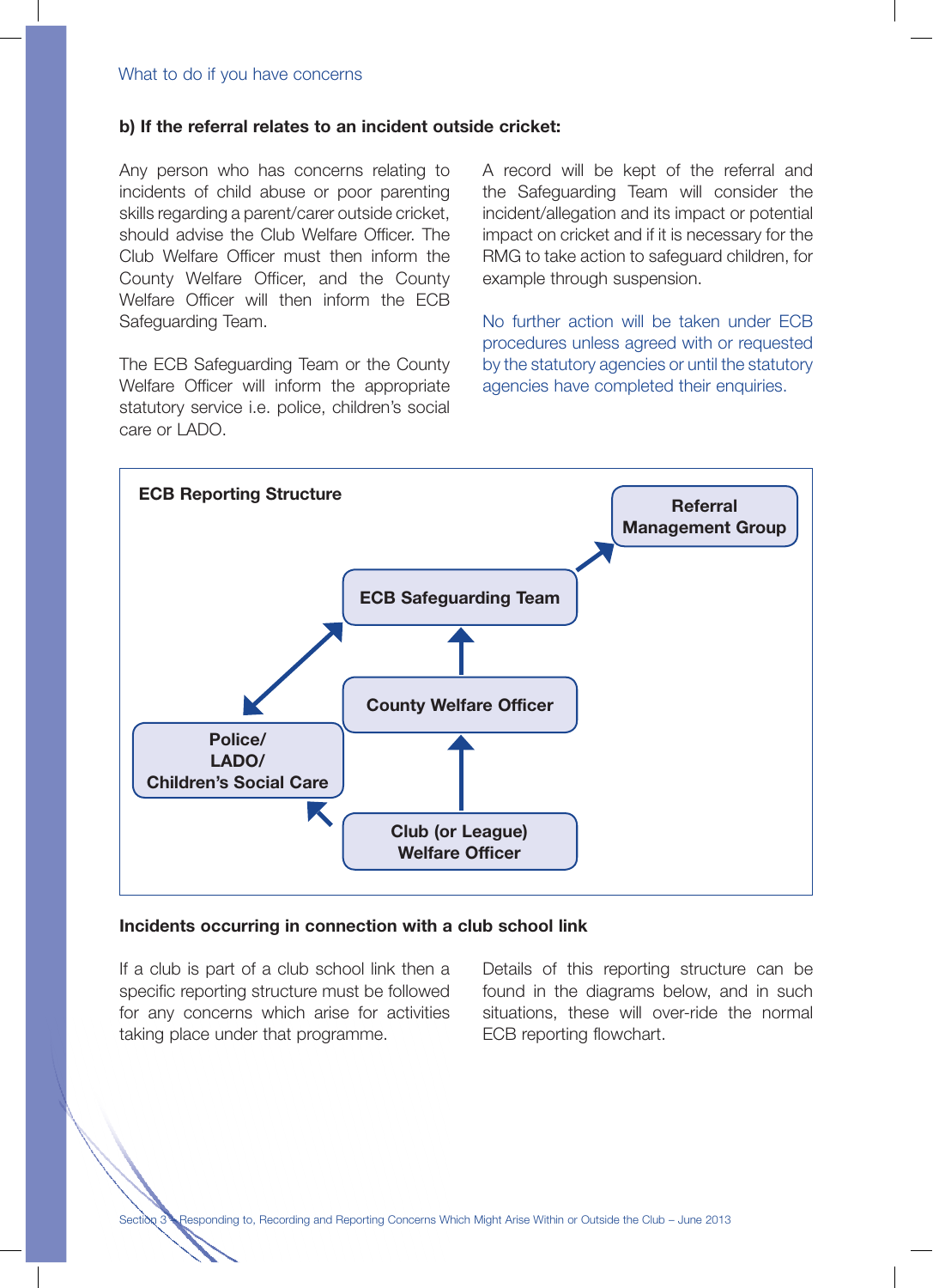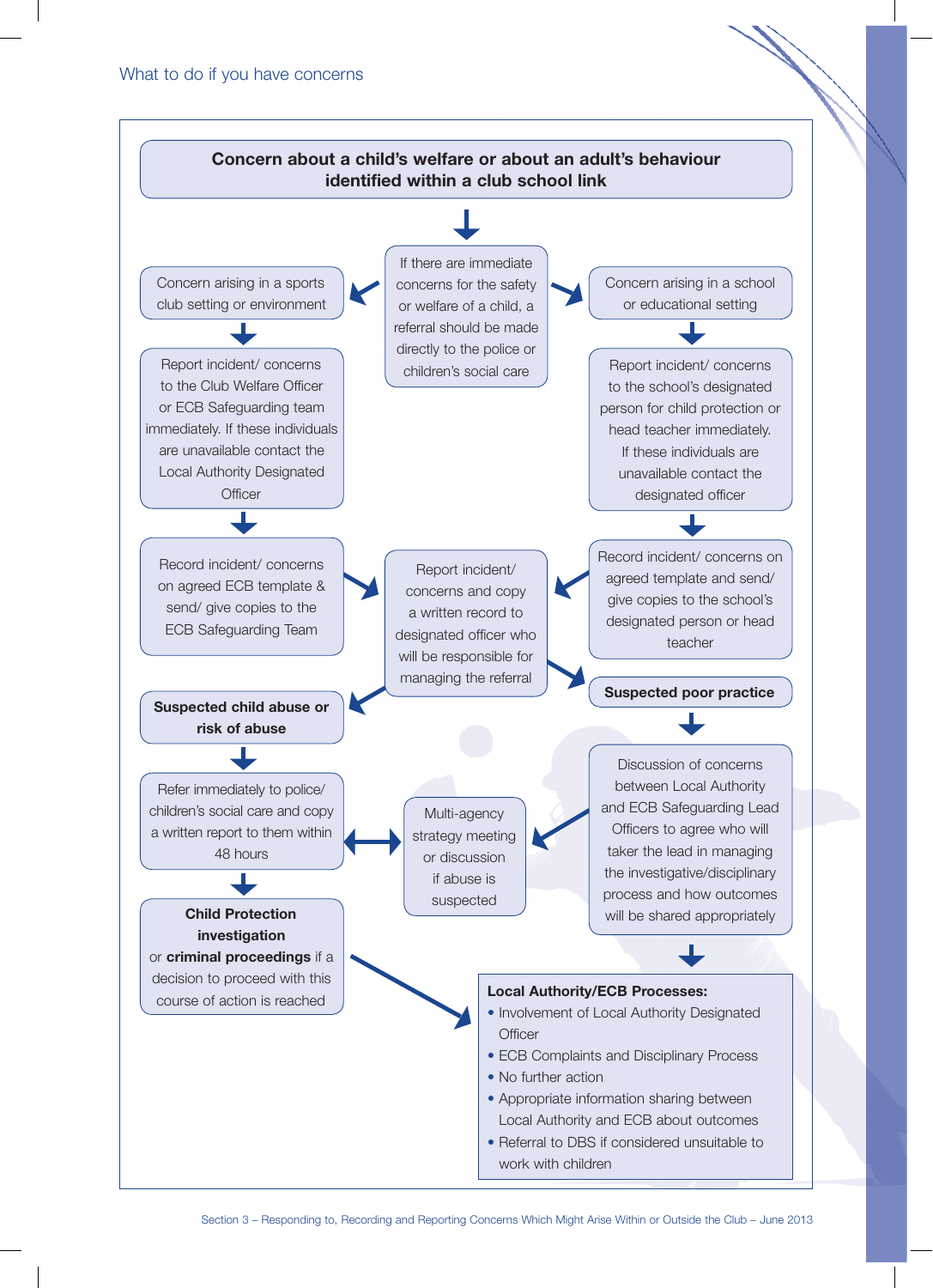#### What to do if you have concerns

**Flowchart for concerns about a child's welfare outside of cricket but involving a child within a club school link**



Section 3 – Responding to, Recording and Reporting Concerns Which Might Arise Within or Outside the Club – June 2013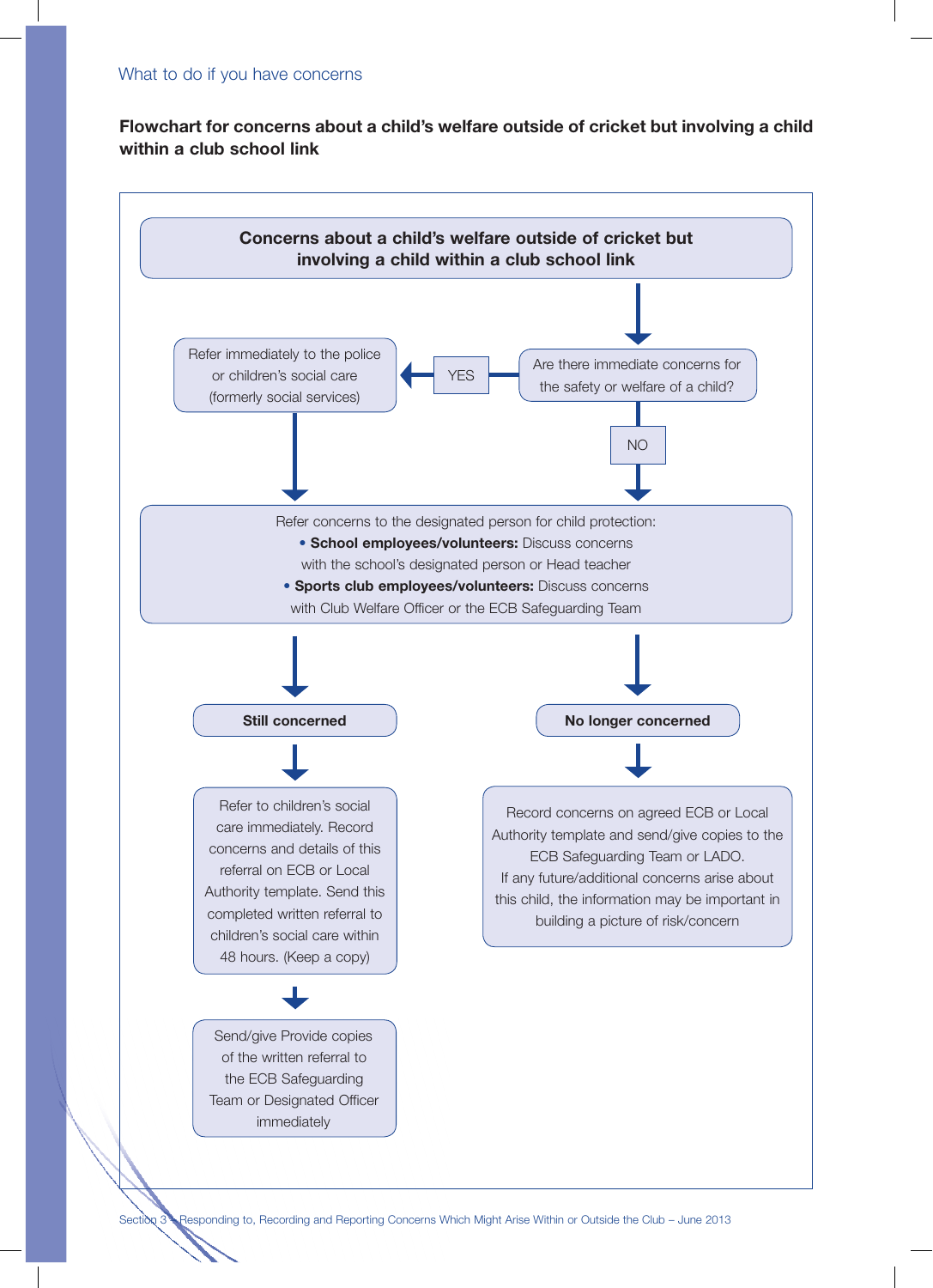# Guidance on the Recording of information by Club and County Welfare Officers

The ECB is committed to providing a safe, welcoming and friendly environment for children, parents and all who take part in cricket.

Where concerns arise, we are committed to making transparent decisions that place children's safety and well-being at the centre of our thinking.

This process is greatly enhanced by accurate record-keeping. Recording is one of the '3 Rs' of safeguarding – respond - record – report.

Our record keeping must also meet the requirements of data-protection legislation – that is, it needs to be accurate, relevant, adequate and 'not excessive' in relation to the purpose or purposes for which it is kept. 'Safe Hands' provides guidance and a form for recording and reporting incidents and concerns. This should be used wherever possible.

In order to support transparent and defensible decision-making, we also recommend that individuals make records of decisions and actions taken which require some thought and possibly some action – for example, a Club Welfare Officer may talk to a member about some piece of behaviour, or a County Welfare Officer may provide advice about some concern a club has. Making contemporaneous notes that capture the situation, the decision-making and any actions taken will prove vital if the decision is later challenged, or if there are further concerns or incidents of a similar nature. It is not necessary to seek or record excessive detail.

It is reasonable to record opinion if this is identified as such, and it may be essential to do so to explain the thinking behind decision-making.

Club Welfare Officers and County Welfare officers are advised to keep such records. Remember these must be secured securely, or password-protected if stored electronically.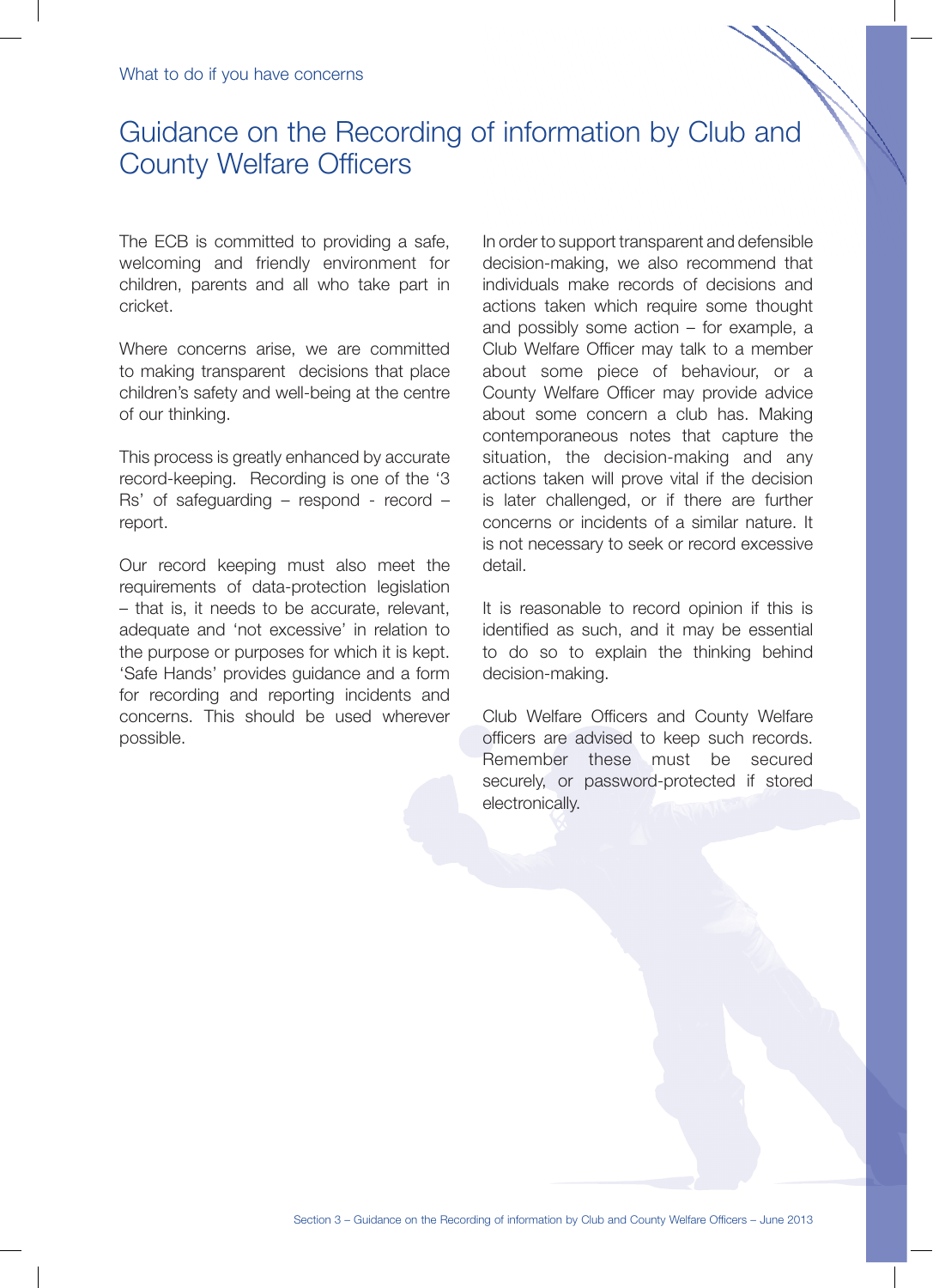# **Definition of Recording**

Recording is one of the ' 3 Rs' of safeguarding as detailed in 'Safe Hands', cricket's Policy and Procedure for safeguarding : Respond – Record - Report

# **What do we mean by recording?**

We mean a written record that includes:

- a brief summary of the incident /concern/situation/discussion
- the time and date of the incident /concern/situation/discussion
- who is involved
- what the safeguarding concerns, if any, are (this may be a matter of opinion this is acceptable but you must clearly identify opinion and differentiate it from fact)
- what action  $-$  if any  $-$  you take
- why these actions are the best course of action at this point in time
- date of the record and the name of who made it.

Where the incident or concern is about a specific child or children you should use the form provided in 'Safe Hands' for this purpose.

If you wonder whether to share the information then you have answered the question – yes, you should.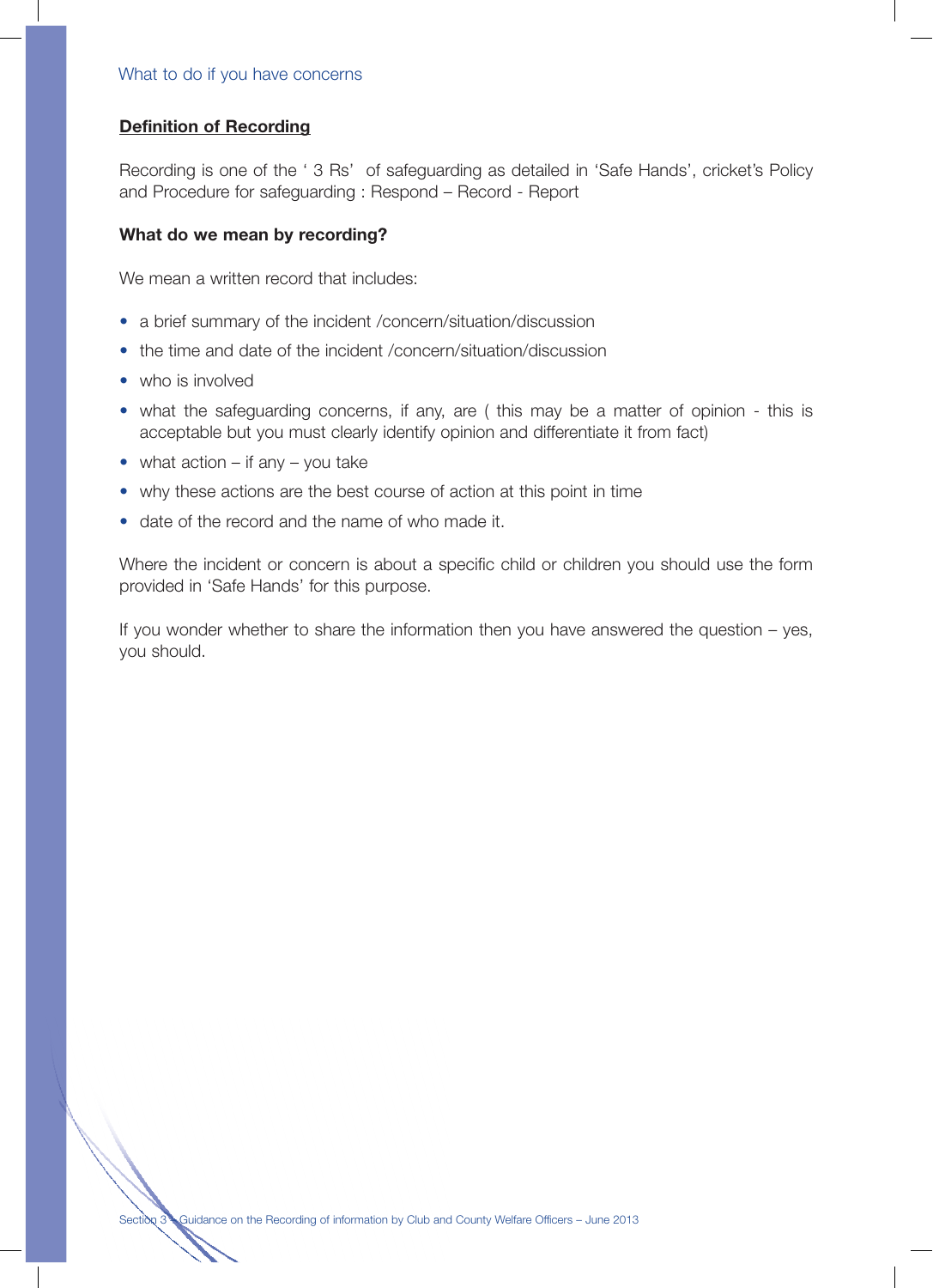# ECB Guidelines on Supervising Children at Cricket Sessions

**Clubs have asked for clarification on ratios when working with children and the following guidelines apply to all cricket sessions.**

It is important for clubs to remember when planning children's cricket, or general, sessions, sufficient adults must be present to adequately supervise all participants and manage any incident that may arise.

It is a basic requirement of all sessions and matches involving children that a minimum of two responsible adults will be present in all circumstances. Clubs should always plan accordingly and coaches must feel confident in raising concerns if they find themselves placed in a position where they are expected to work alone and unsupervised. In matches there must always be at least two adults present and responsible for the team.

The ECB provides two different sets of ratios for working with children. It is vital coaches, and other key club personnel, understand the distinction between these two types of ratios. They are each explained below:

# **Qualified coach ratios required for coaching sessions**

The ECB Community Coach Education department has produced appropriate ratios based on the number of qualified coaches required to run different technical disciplines within the game. The ratios of qualified coaches to children are as follows:

- Net Coaching: 1 coach : 8 children
- Group Coaching: 1 coach : 24 children
- Hard Ball Coaching: 1 coach: 16 children

These coaching ratios are very different to the child supervision ratios, which are required at all sessions regardless of where these are held or which activities the children are doing. Details of supervision ratios are shown below:

# **Supervision ratios**

Supervision ratios relate to managing groups of children and ensuring sufficient adults are present to deal with any issue or incident that may arise. For single sex groups, there must be at least one same gender member of staff. For mixed groups there must be at least one male and one female supervising adult.

# **There must always be a minimum of two adults present**

Clubs must also factor in any further issues that the risk assessment of the facilities may have highlighted. For example, if the changing rooms are located several minutes walk from the training venue then the club may have to increase the number of supervisors in light of this additional information.

The supervision ratios that must be adhered to as a minimum for clubs looking after groups of children are as follow:

Aged 8 and under – 1 adult : 8 children Aged 9 and over – 1 adult : 10 children

It is also important for clubs to note that these ratios relate to adults and children i.e. those over 18 looking after those under 18.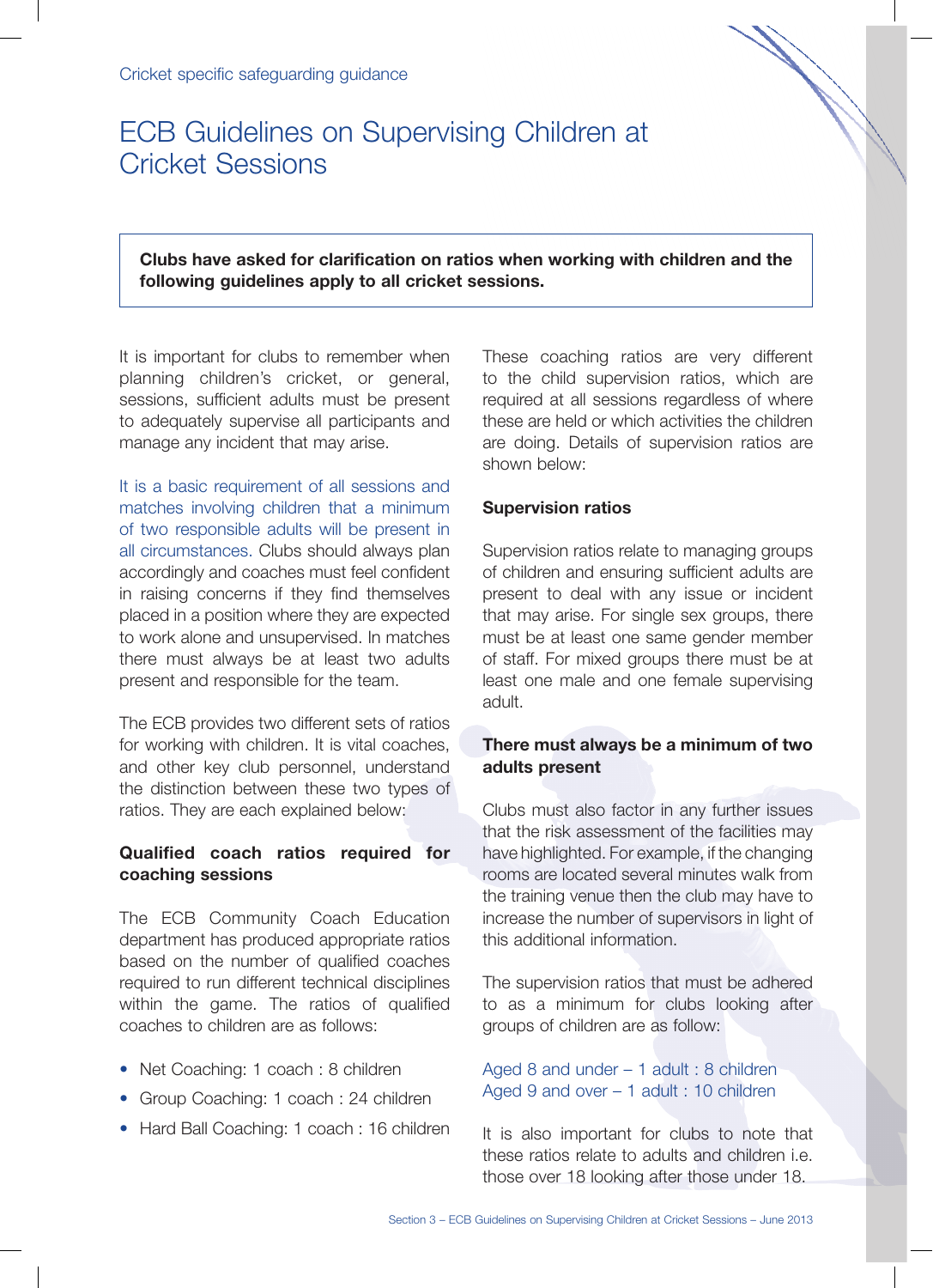Volunteers who are under 18 years of age must not be used in the calculations for supervision ratios.

# **Drinks breaks**

As part of our responsibilities in supervising children, it is vital all players drink appropriate amounts of water to avoid any possible risks of dehydration during matches and practice sessions.

The tips below are provided from the ECB Coaches' Safety Pack (Hard Copy).

Coaches, teachers, managers and umpires are encouraged to:

- Ensure regular intervals for drinks are arranged, particularly in matches of more than 20 overs per innings, or in hot weather
- Plan drinks breaks in practice sessions and matches every 20-40 minutes on warm sunny days. (This may sound excessive but on hot days players can need up to two or three litres each to stay fully hydrated)
- Avoid waiting for children to say they are thirsty before planning a drinks break as thirst is an indication of dehydration. The ECB Sports Science support pack (via e-learning portal) reminds us that children tend to dehydrate more quickly than adults.

# **Facilities and venues used for children's cricket**

All clubs must ensure they have undertaken an adequate risk assessment on all facilities and venues used for any club activities, regardless of ownership of that facility or venue. This does not include away match venues for leagues but should include, where possible, facilities and venues that will be used on tours.

If clubs regularly hire facilities from other organisations such as schools or community colleges, there may be a generic risk assessment available for clubs to consider.

It is important all clubs recognise their responsibility for ensuring venues and facilities are fit for purpose.

Details on risk assessment can be found in the ECB Clubmark programme at www.ecb.co.uk/clubmark

The outcomes of risk assessments may have an impact on the session planning or co-ordination of junior club training or matches. It is important risk assessments are done in advance and updated on an annual basis, or if changes to the facility have taken place.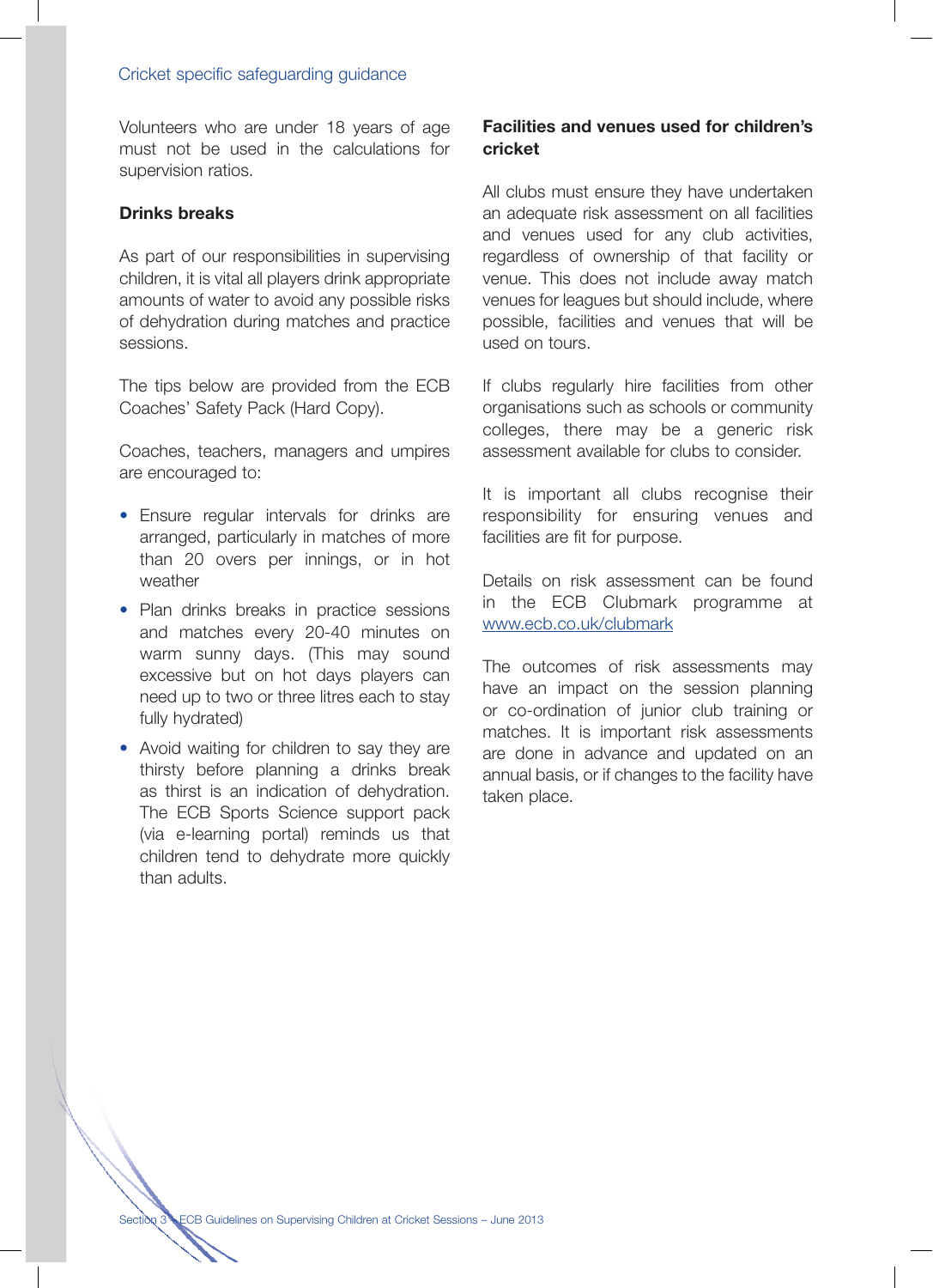# ECB Guidance on the Wearing of Cricket Helmets by Young Players

Since 2000 the ECB has issued safety guidance on the wearing of helmets by young players up to the age of 18.

This guidance applies to all players up to the age of 18, both in open age group cricket and in all junior cricket played with a hard cricket ball. The guidance also applies during all practice sessions. Any individual taking responsibility for players should take all reasonable steps to ensure this guidance is followed at all times.

With the assistance of schools, cricket clubs and leagues, the wearing of helmets by young players is now standard practice in cricket throughout England and Wales. Helmets are widely available and are covered by a British Standard (BS7928:1998). A face protector represents an alternative head protection system for young wicket keepers. Face protectors are, at the time of publication of this guidance, a relatively new innovation. Wicketkeeper face protectors are covered by a new British Standard (BS7929 – 2 :2009).

Helmets with a faceguard or grille should be worn when batting against a hard cricket

ball in matches and in practice sessions. Wicket keepers should wear a helmet with a faceguard, or a wicketkeeper face protector, when standing up to the stumps.

All young players should regard a helmet with a faceguard as a normal item of protective equipment when batting, together with pads, gloves and, for boys, an abdominal protector (box). All young wicketkeepers should regard a helmet with a faceguard or a face protector as a normal part of their protective equipment together with pads, gloves and, for boys, an abdominal protector (box).

The original guidance allowed parents, or guardians, to give their written consent to allow a young player not to wear a helmet. However now such parental consent should not be accepted in any form of cricket.

The ECB asks that this guidance is communicated to the parents, or guardians, of all young players through clubs and schools, and that young players are not allowed to bat or stand up to the stumps when keeping wicket against a hard ball without wearing appropriate protection.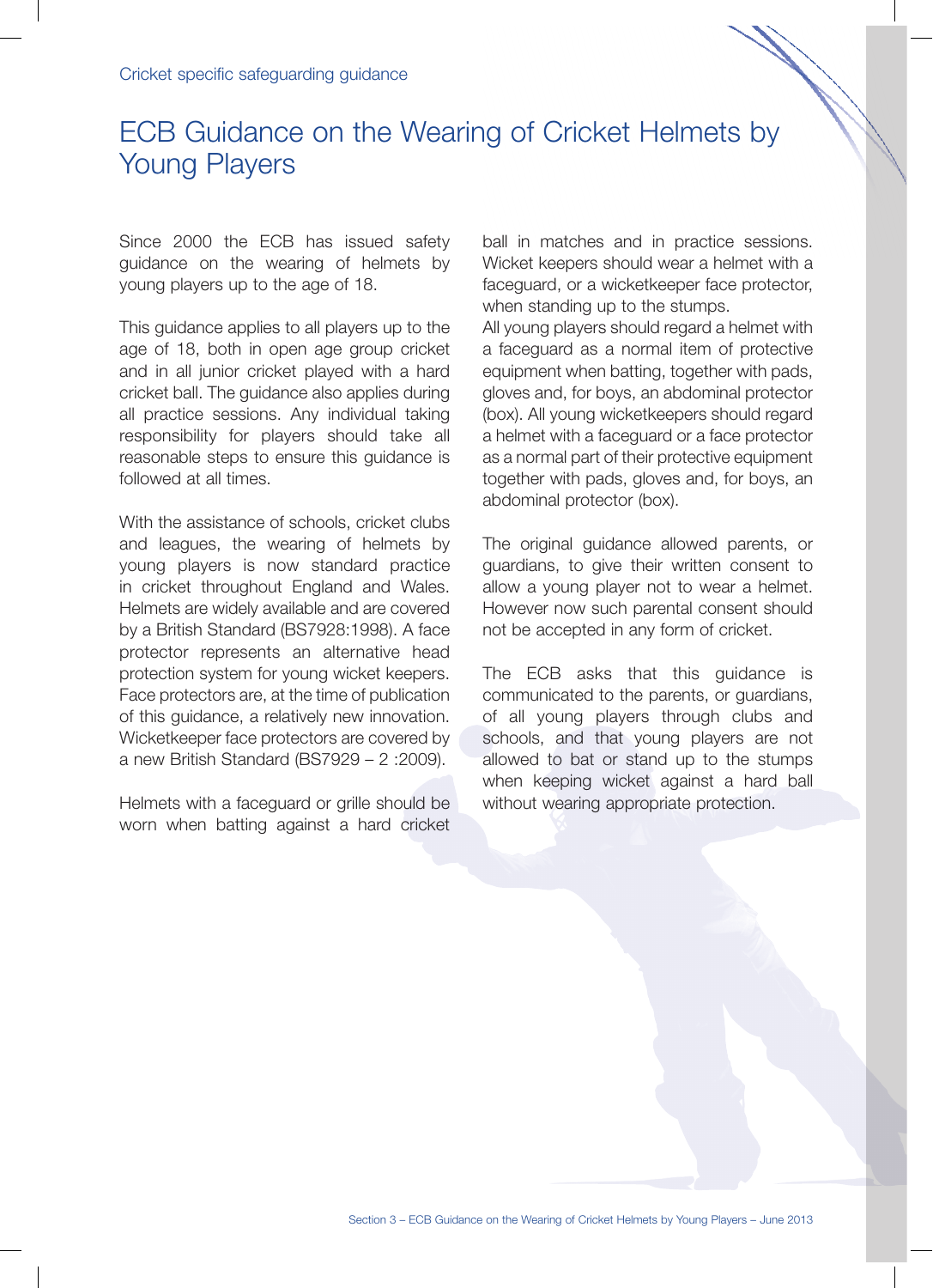Section 3 ECB Guidance on the Wearing of Cricket Helmets by Young Players – June 2013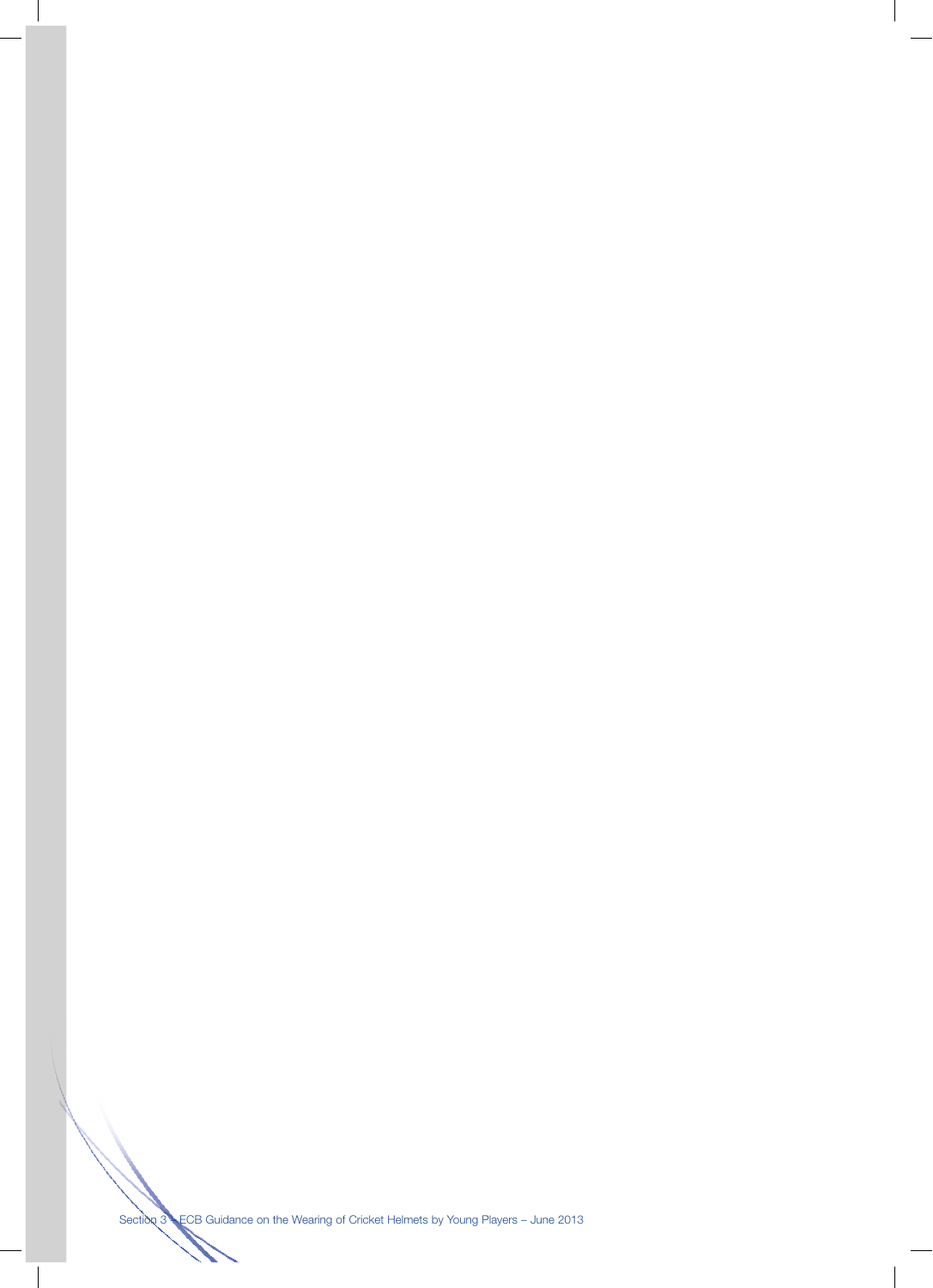# ECB Fielding Regulations

## **For reference, the ECB fielding Regulations are as follows:**

- No young player in the Under 15 age group, or younger, shall be allowed to field closer than 8 yards (7.3 metres) from the middle stump, except behind the wicket on the off side, until the batsman has played at the ball
- For players in the Under 13 age group, and below, the distance is 11 yards (10 metres)
- These minimum distances apply even if the player is wearing a helmet
- Should a young player in these age groups come within the restricted distance the umpire must stop the game immediately and instruct the fielder to move back
- In addition any young player in the Under 16 to Under 18 age groups, who has not reached the age of 18, must wear a helmet and, for boys, an abdominal protector (box) when fielding within 6 yards (5.5 metres) of the bat, except behind the wicket on the off side. Players should wear appropriate protective equipment whenever they are fielding in a position where they feel at risk
- These fielding regulations are applicable to all cricket in England and Wales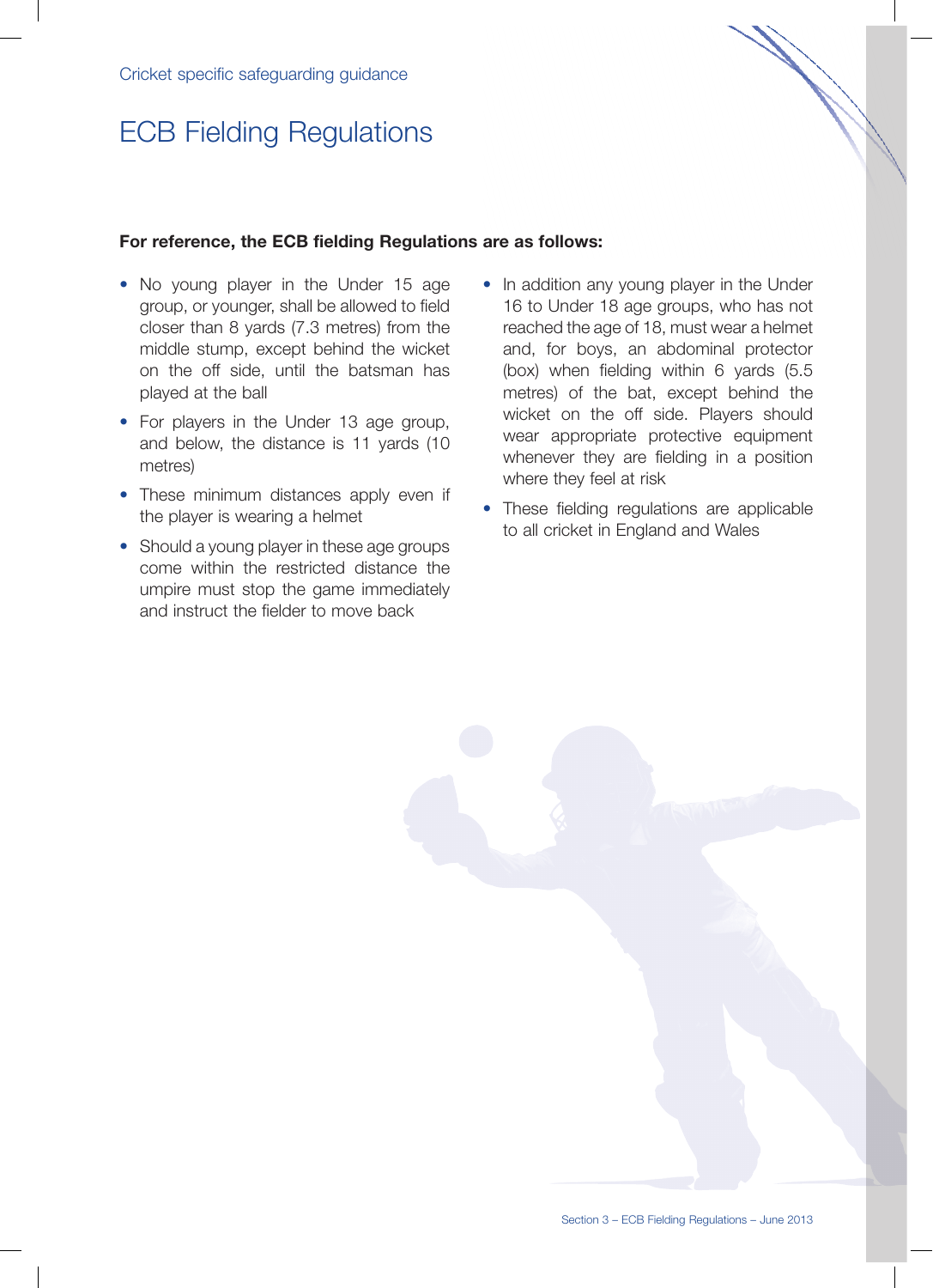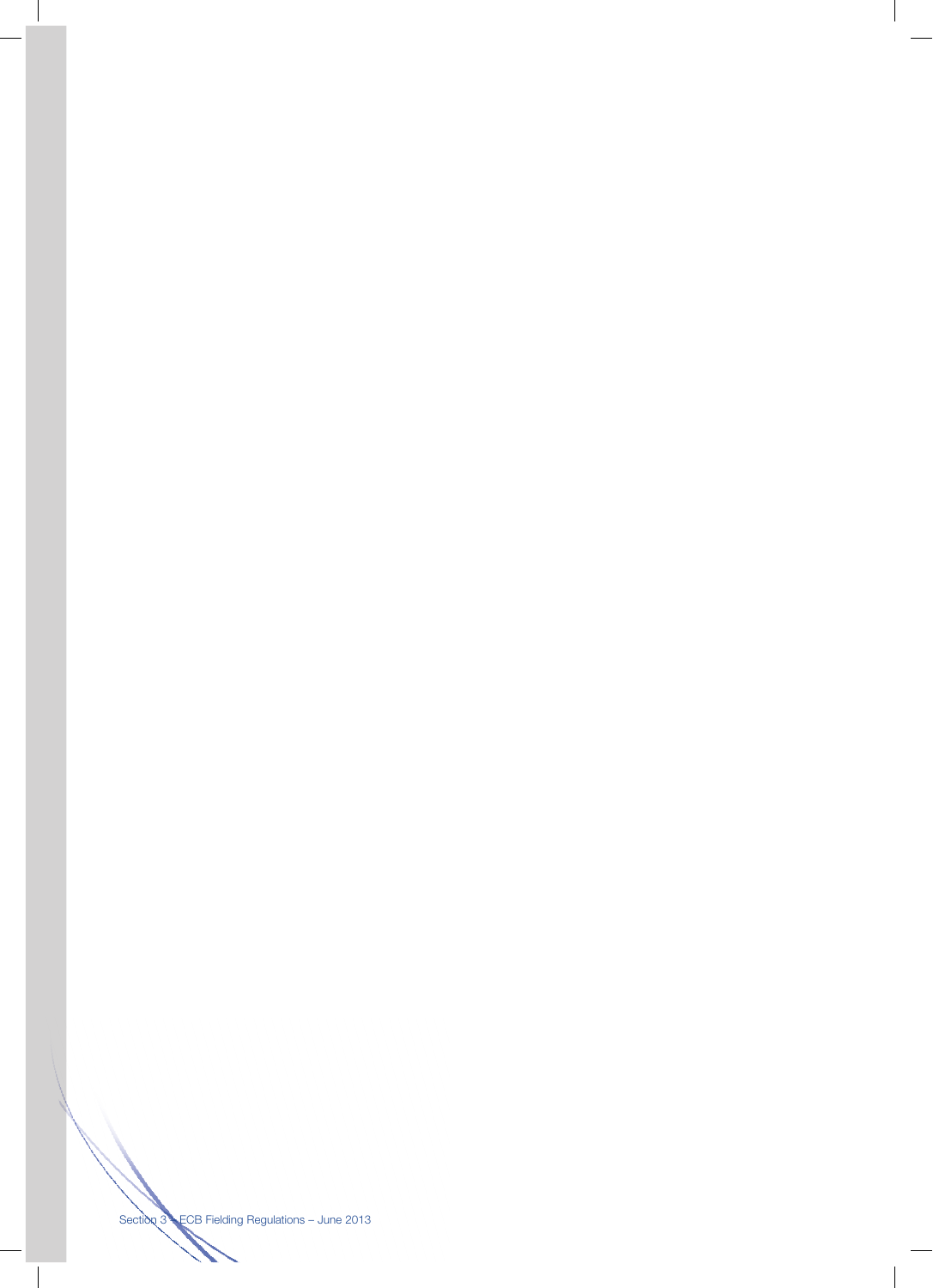# ECB Fast Bowling Directives

The Fast Bowling Directives are designed to raise awareness of the need to nurture and protect our young fast bowlers through their formative years, and have been warmly welcomed by a significant number of coaches and managers. Statistics clearly show that fast bowlers regularly win international matches, and, if England is to achieve the vision of becoming the most successful and respected cricket nation, we must make every effort to produce bowlers to reach the goal.

I would like to thank those involved in the development of talented fast bowlers for their observations and constructive feedback regarding the initiative. As coaches, we should consider the welfare of the individuals under our supervision. These regulations are designed to minimise the possibility of injury.

The Directives relate to all competitions under the auspices of the ECB at U19 level and below as well as all Premier League matches. It should be emphasised that the age of the player is the key criteria and not the level of cricket being played. The restrictions will be reviewed annually, and the Directives were amended slightly for the 2010 season onwards in relation to the number of overs to be bowled in matches.

# **Mike Gatting**

Managing Director of Cricket Partnerships England and Wales Cricket Board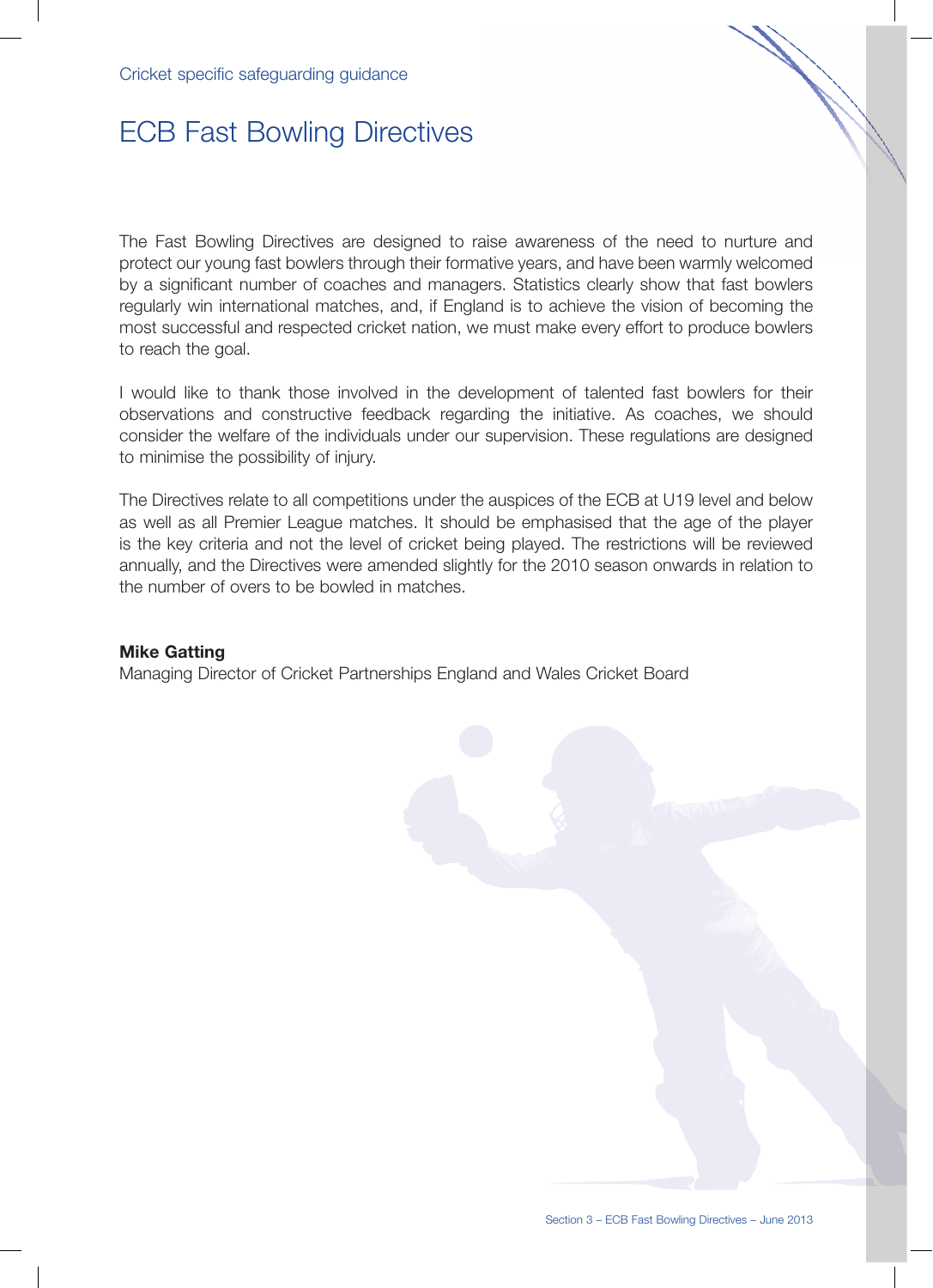#### **Injury prevention for fast bowlers**

These Directives apply to girls and boys, and any reference to he/his should be interpreted to include she/her.

For the purpose of these Directives a fast bowler should be defined as a bowler to whom a wicket keeper in the same age group would, in normal circumstances, stand back to take the ball.

All coaches are urged to identify those players with the potential to bowl fast and to ensure they follow the Directives in all cricket throughout the season.

**There are four main areas to be aware of when assessing injury risk to fast bowlers:**

- 1. Overbowling
- 2. Technique
- 3. Physical Preparation
- 4. Equipment

#### **Directives for matches:**

| AGE:       | <b>MAX OVERS PER SPELL</b> | MAX OVERS PER DAY |
|------------|----------------------------|-------------------|
| Up to $13$ | 5 overs per spell          | 10 overs per day  |
| U14, U15   | 6 overs per spell          | 12 overs per day  |
| U16, U17 7 | overs per spell            | 18 overs per day  |
| U18, U19   | 7 overs per spell          | 18 overs per day  |
|            |                            |                   |

#### **Directives for practice sessions:**

| AGE:                              | <b>MAX BALLS PER SESSION</b> | MAX SESSIONS PER WEEK |
|-----------------------------------|------------------------------|-----------------------|
| Up to $13$                        | 30 balls per session         | 2 sessions per week   |
| U14, U15                          | 36 balls per session         | 2 sessions per week   |
| U <sub>16</sub> , U <sub>17</sub> | 36 balls per session         | 3 sessions per week   |
| U18, U19                          | 42 balls per session         | 3 sessions per week   |

# **1. OVERBOWLING:**

This is an important consideration especially for young bowlers whose bodies are not fully developed. Recent studies have revealed that overbowling is a common cause of back injuries. Evidence suggests that much of the damage occurs early in the playing career, especially during growth spurts, though the effects do not often show themselves until the late teens. The more talented and more physically mature youngsters are generally most at risk, as they tend to play at more than one age group level.

To ensure that young fast bowlers do not place undue stress on their bodies, every attempt must be made to keep the amount of bowling within reasonable limits. The following Directives provide sensible playing and training levels.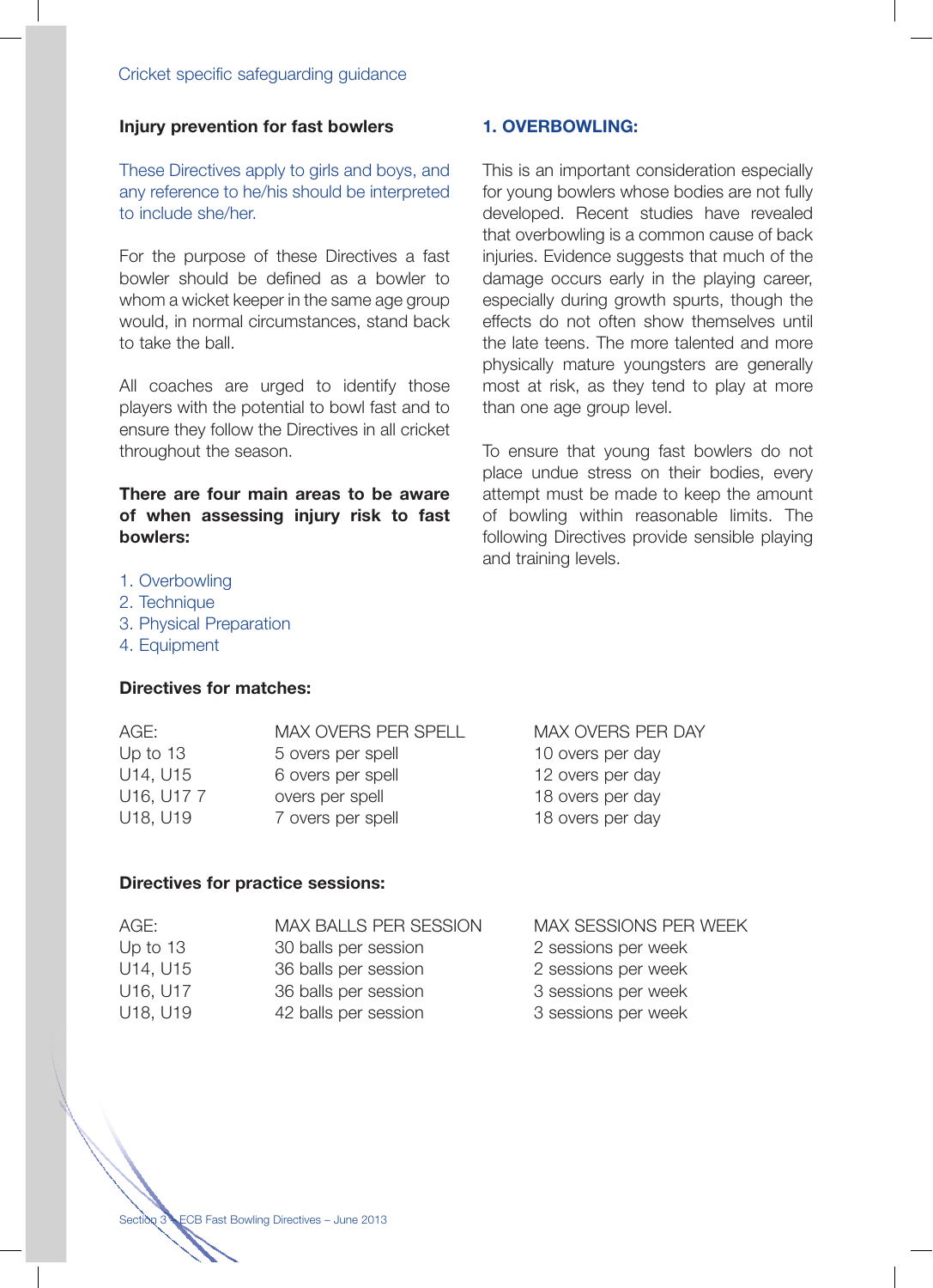## Cricket specific safeguarding guidance

For guidance it is recommended that in any seven day period a fast bowler should not bowl more than four days in that period and for a maximum of two days in a row.

Having completed a spell the bowler cannot bowl again, from either end, until the equivalent number of overs to the length of his spell have been bowled from the same end. A bowler can change ends without ending his current spell provided he bowls the next over he legally can from the other end. If this does not happen his spell is deemed to be concluded. If play is interrupted, for any reason, for less than 40 minutes any spell in progress, at the time of the interruption, can be continued after the interruption up to the maximum number of overs per spell for the appropriate age group. If the spell is not continued after the interruption the bowler cannot bowl again, from either end, until the equivalent number of overs to the length of his spell before the interruption have been bowled from the same end. If the interruption is of 40 minutes or more, whether scheduled or not, the bowler can commence a new spell immediately.

Once a bowler covered by these Directives has bowled in a match he cannot exceed the maximum number of overs per day for his age group even if he subsequently bowls spin. He can exceed the maximum overs per spell if bowling spin, but cannot then revert to bowling fast until an equivalent number of overs to the length of his spell have been bowled from the same end. If he bowls spin without exceeding the maximum number of overs in a spell the maximum will apply as soon as he reverts to bowling fast.

## **Nets:**

#### Outdoor:

The emphasis on all nets should be quality rather than quantity. These Directives will encourage young fast bowlers to focus their efforts on shorter, more intensive spells. Consequently young fast bowlers should be made aware of the importance of warming up and warming down as part of their preparation.

#### Indoor:

In the period between the end of the cricket season and Christmas, indoor practise for fast bowlers should be kept to an ABSOLUTE MINIMUM. The following highlights the risk of playing/practising on hard surfaces such as solid concrete and shows how these forces can be reduced by using appropriate mats or indeed by practising on grass. Concrete offers 0% force absorption whereas grass can offer up to 75%. The 34% offered by natural turf was measured at Trent Bridge on a rock hard Test Match pitch. These figures have major implications for limiting indoor work in the winter, particularly for seamers, and for ensuring that length and intensity of sessions are considered when working on the harder surfaces.

# **Force absorption and surfaces:**

| Concrete              |   |
|-----------------------|---|
| Uniturf on concrete:  |   |
| Uniturf + mat:        | 1 |
| Uniturf + 2 mats:     | G |
| Natural turf:         | G |
| Synthetic + underlay: | 4 |

0% force reduction 7% force reduction 5% force reduction 1% force reduction 34% force reduction 9% force reduction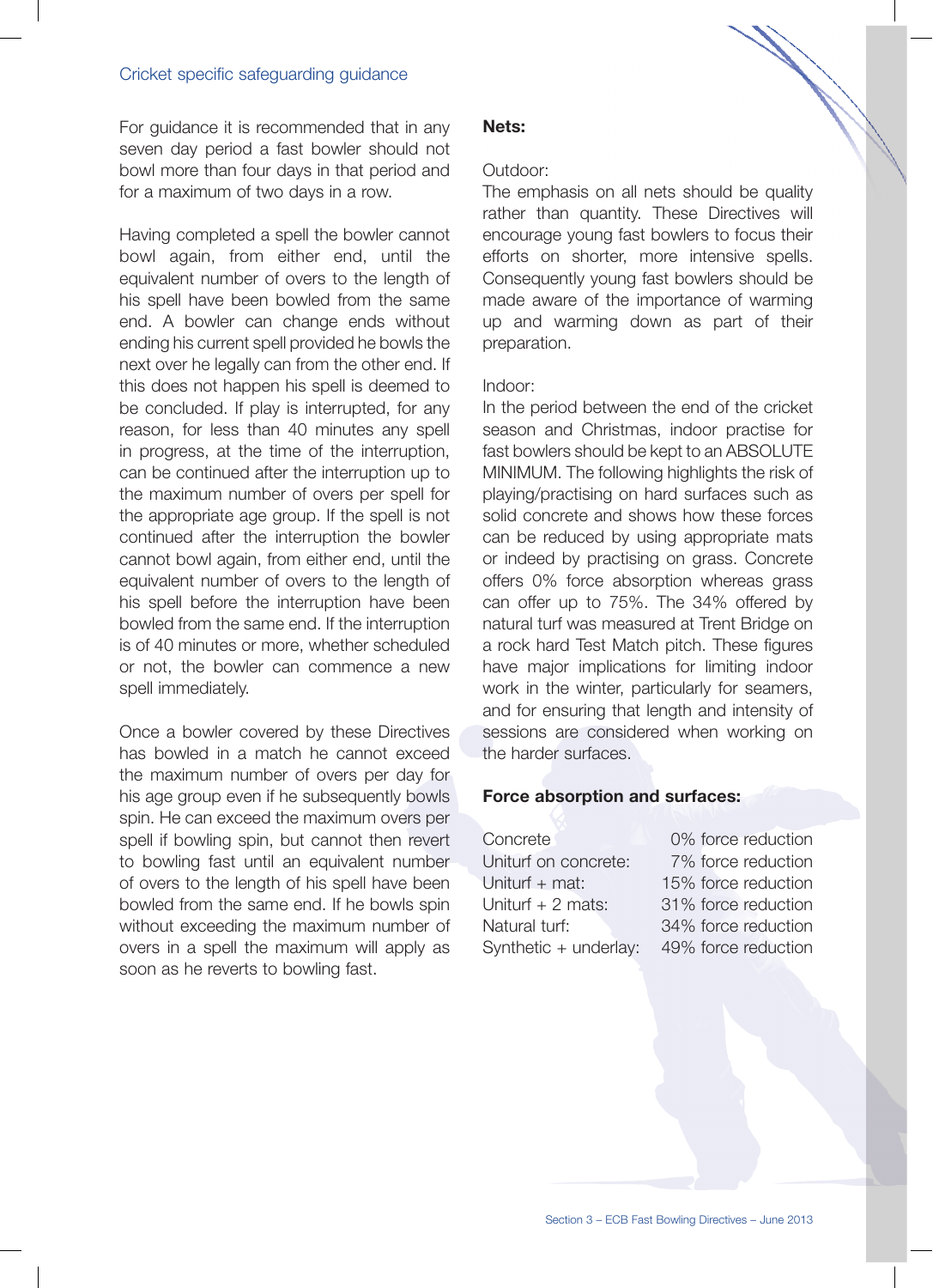# **2. TECHNIQUE:**

It is crucial that bowlers are encouraged to adopt a safe action early in their development. Bowlers should either have a SIDE-ON, a FRONT-ON or a 'MIDWAY/NEUTRAL' action, but SHOULD NEVER MIX THE ACTIONS. The mixed actions (of which there are two main types) are a major cause of back injuries, because they cause an unnecessary spinal twist. Excessive hyperextension of the back during the delivery stride is also a contributing factor.

For further clarification of mixed actions consult the 'ECB Coaches Manual' or an appropriately qualified cricket coach.

#### **3. PHYSICAL PREPARATION:**

A well structured, cricket specific training programme is essential to develop, and maintain, the strength, endurance and flexibility required for fast bowling. It is one of the most injury-liable non-contact activities in sport and the need for the fast bowlers to be amongst the fittest and best prepared players in the team cannot be over emphasised. Bowlers should WARM UP and STRETCH thoroughly before bowling and training, and should WARM DOWN and STRETCH afterwards. A good warm up helps to encourage a more professional approach, helps team spirit and can actually improve performance. It also helps to reduce the chance of an injury occurring.

### **4. EQUIPMENT:**

Impact forces of up to eight times body weight can be experienced during the delivery stride. Without the appropriate footwear, these forces must be absorbed by the feet, ankles, knees and lower back of the bowler. It is therefore essential that bowlers minimise these effects by absorbing them with the use of efficient, well-fitting, cushioned boots or shoes and if required, absorbent insoles. The use of running shoes, basketball-type boots or good cross trainers is also essential as they are designed to cope with the types of forces experienced when bowling on hard surfaces.

The year starting date of midnight on the previous 31st August is assumed throughout these Directives.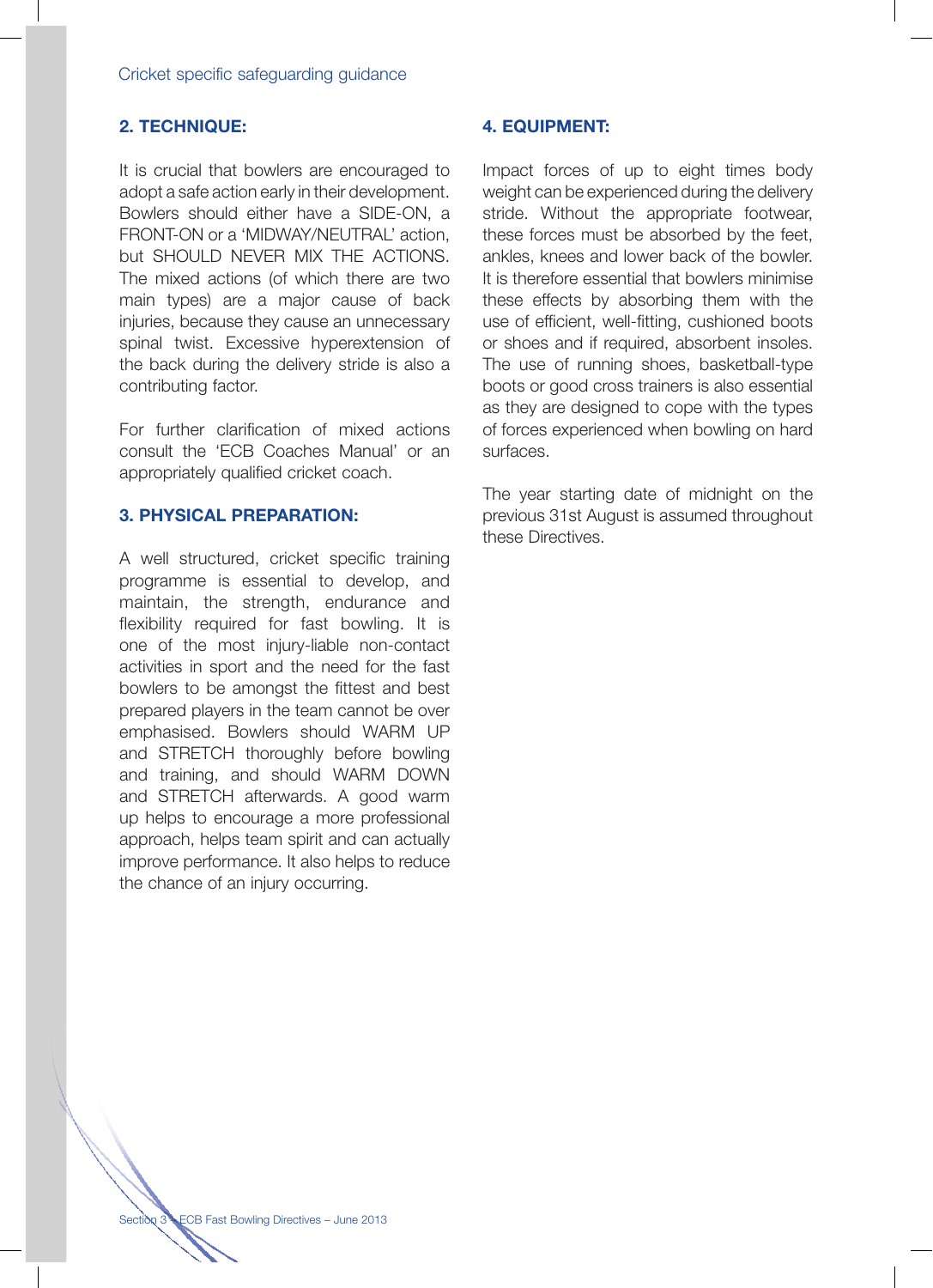# ECB Guidelines for Junior Players in Open Age Group **Cricket**

The ECB has issued guidance covering the selection and participation of young players in open age group cricket. This is to help clubs decide when to select young players in open age group cricket and how best to help their cricketing development when they play within open age groups. The guidance applies to boys and girls. The ECB keeps these guidelines under review and, following feedback from clubs and leagues, has revised these guidelines for the 2014 season. The ECB will continue to monitor the impact of these guidelines and you are invited to feedback your thoughts and comments in writing to the ECB Non-First Class Cricket Department.

#### **The guidance is as follows:**

# **General**

- Making the step up from junior to open age group cricket is a significant event in any player's cricket experience. Ensure the player's safety, personal development needs and overall cricket experience are considered
- Clubs, squad coaches and managers must take into account the requirements on age detailed in this guidance.
- Each case is to be determined on an individual basis, depending on the player's ability and stage of cognitive and emotional maturity to take part at this level – however, the minimum age guidance provided below must be adhered to.
- Juniors should be involved in all aspects of the game wherever possible i.e. socialising, team talks, practice, decision making and so on, so they feel part of the team
- Children will often feel more comfortable and able to perform if they have a family member or friend also playing in the side
- Remember, children's early experiences will remain with them always and will often determine whether they want to remain playing the game or give up and do something else
- Provide an opportunity for players to show their talents in an appropriate way. Children who are just used as fielders will not fully experience the game
- Be supportive, at all times, for all forms of effort even when children are not successful. Try and put them in situations where they will experience some success (however small) and ensure plenty of praise and encouragement
- The captain should inform the Umpires of under 18s in the side.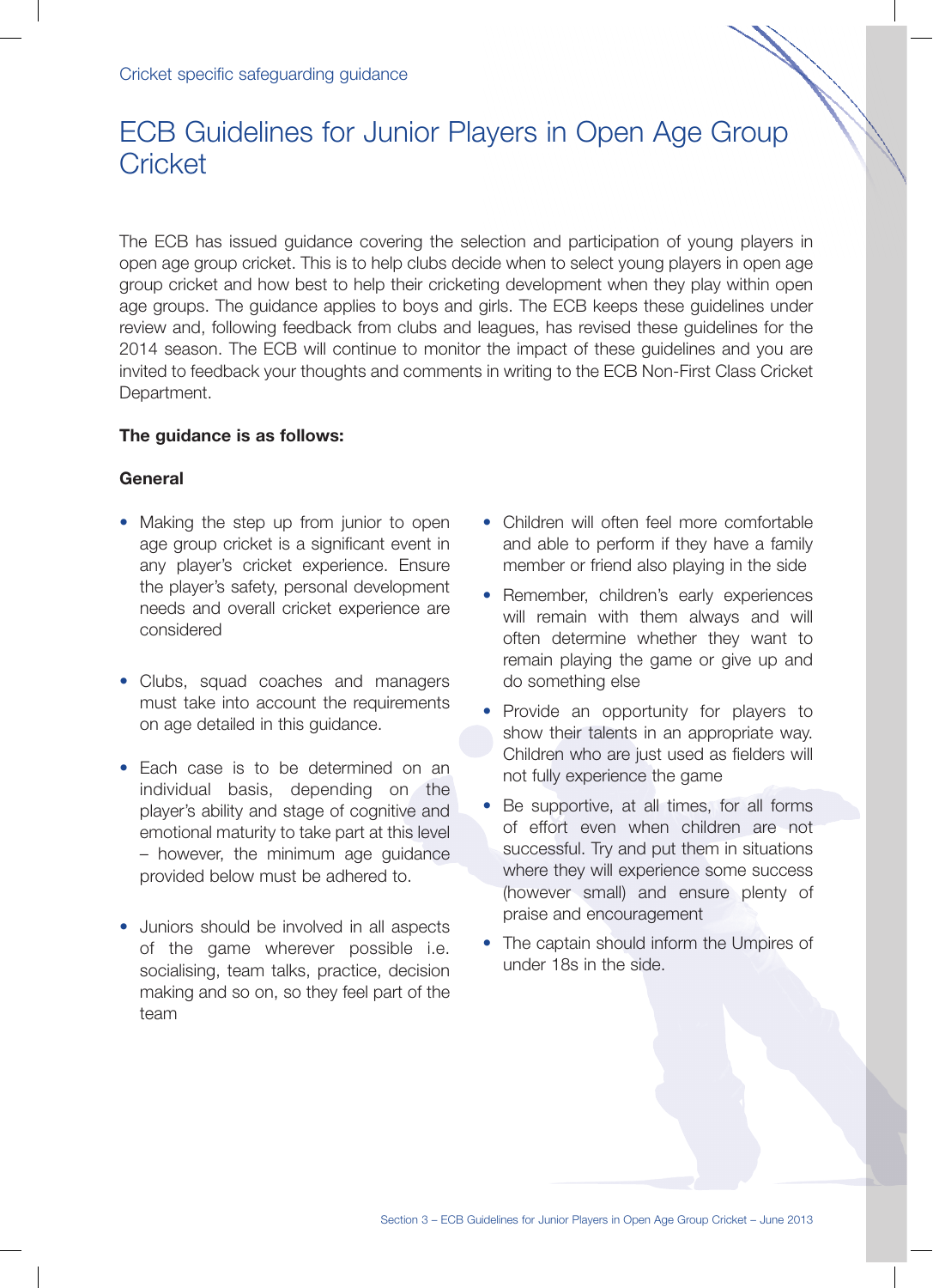# **Restrictions**

ECB Helmets, Fast Bowling Directives and Fielding Regulations should always be adhered to for junior players in Open age group cricket

# **Minimum age**

Players who are selected in a County U12 squad in spring for a summer squad or in another squad deemed by ECB Performance Managers to be of a standard above 'district level' for that season are eligible to play Open age cricket.

This is providing they are at least 11 years old, are in School Year 7 on 1st September in the year preceding the season, and have written parental consent to play. In allowing these players to play in open age cricket it is essential clubs and coaches recognise the 'duty of care' obligations they have towards these young players

This means boys and girls who are county squad and area squad players, are able to play open age group cricket if they are in an U12 age group and are a minimum of 11 years old on 1st September of the year preceding the season.

District and club players who are not in a county or area squad must wait until they reach the U13 age group, be in Year 8 and be 12 years old on 1st September of the preceding year before being able to play in any open age group cricket. As before written parental consent is required for these players.

# The duty of care should be interpreted in two ways:

- Not to place a young player in a position that involves an unreasonable risk to that young player, taking account of the circumstances of the match and the relative skills of the player
- Not to create a situation that places members of the opposing side in a position whereby they cannot play cricket as they would normally do against adult players

In addition, the guidelines note the need for clubs and leagues to recognise the positive experience young players should have in open age cricket. Clubs should provide an opportunity for players to show their talents in an appropriate way.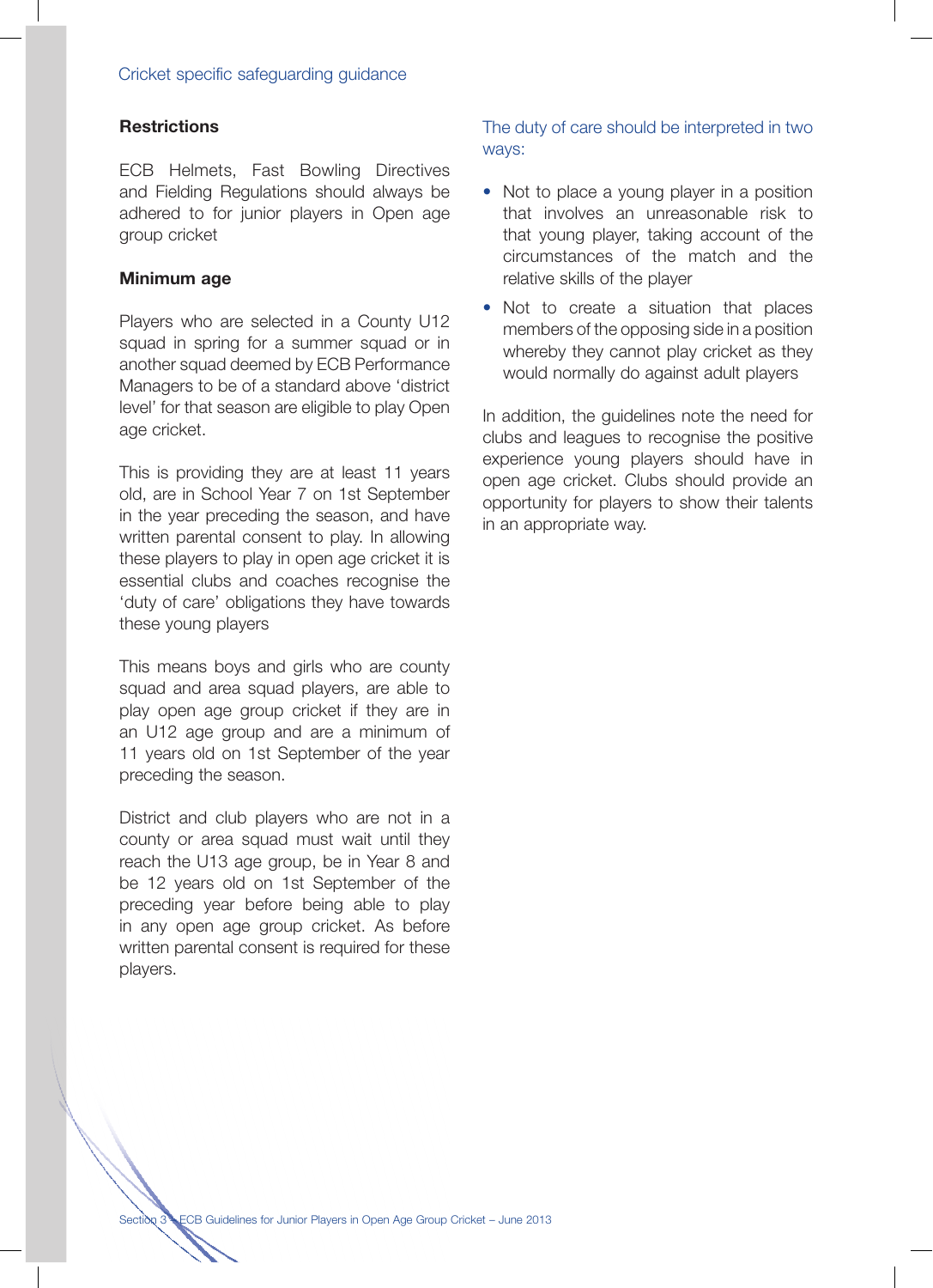# ECB Guidelines on Girls Playing in Boys Age Group Leagues and Competitions

In response to a number of requests the ECB has issued the following guidelines concerning the participation of girls in boys' cricket:

- The ECB wishes to encourage the development of girl cricketers and is happy for them to participate in boys' cricket
- Team managers and coaches have a duty of care to all players and girls should only be allowed to participate if the responsible adults are satisfied they are competent to do so
- Suitable arrangements need to be in place, particularly in relation to changing facilities and transportation arrangements, if applicable
- In ECB national competitions the age group requirements apply to all players regardless of their sex
- In local Leagues, and other competitions, it is up to each League, or competition, to specify age group requirements. If girls who are older than the specified age group are allowed to play, the League must specify a maximum age for the girl players and confirm how many older girls can play in any team. The same regulations must apply to all clubs in that League or competition
- For the sake of clarity it should be understood that boys cannot play in girls Leagues or competitions unless explicit provision for this is included in the rules of that League or competition. Boys cannot play in the ECB girls' competitions

Any questions relating to these guidelines should be referred to the ECB Cricket Department at Lord's – 020 7432 1200 or cricket@ecb.co.uk.